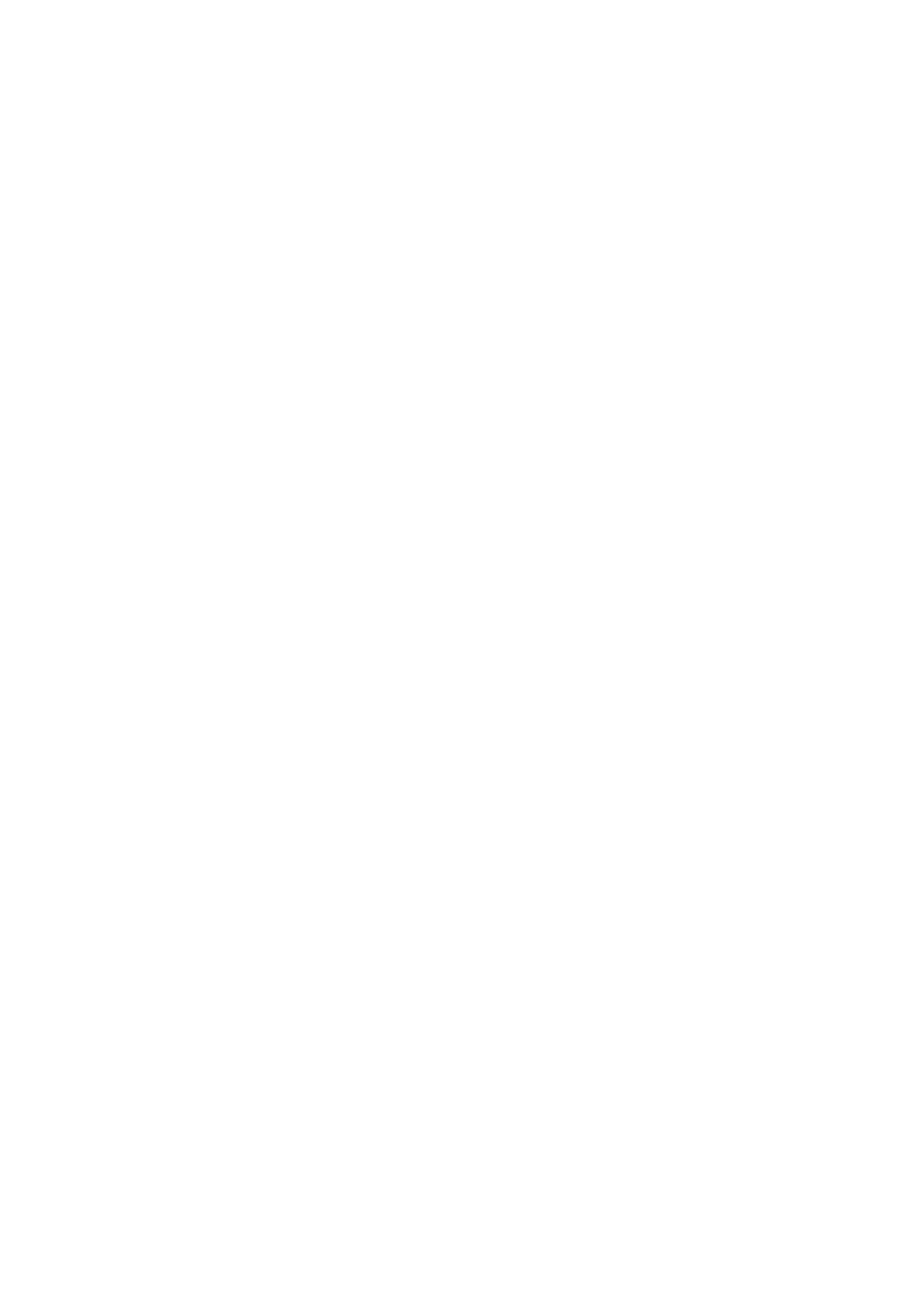# **ANNUAL REPORT FOR 2013**

# **CONTENT**

| REPORT OF THE MANAGEMENT ON THE BANK'S FINANCIAL POSITION                                                                                                                                                                      |
|--------------------------------------------------------------------------------------------------------------------------------------------------------------------------------------------------------------------------------|
| DEVELOPMENT OF SLATINSKA BANKA d.d. SLATINA 4                                                                                                                                                                                  |
|                                                                                                                                                                                                                                |
| BUSINESS RISKS All Albert Albert Linds and Albert Albert Albert Albert Albert Albert Albert Albert Albert Albert Albert Albert Albert Albert Albert Albert Albert Albert Albert Albert Albert Albert Albert Albert Albert Albe |
| FINANCIAL STATEMENTS AND INDEPENDENT AUDITOR'S REPORT 13                                                                                                                                                                       |
| SUPPLEMENTARY REPORT FOR THE CROATIAN NATIONAL BANK 67                                                                                                                                                                         |
|                                                                                                                                                                                                                                |
| ORGANISATIONAL STRUCTURE OF SLATINSKA BANKAd.d. 86                                                                                                                                                                             |
|                                                                                                                                                                                                                                |
| SLATINSKA BANKA d.d. - BUSINESS NETWORK 89                                                                                                                                                                                     |
|                                                                                                                                                                                                                                |



SLATINSKA BANKA d.d. Vladimira Nazora 2, 33520 Slatina Tel:033/840-400 Fax:033/551-566, 840-429 URL: www.slatinska-banka.hr E-mail:slatinska-banka@slatinska–banka.hr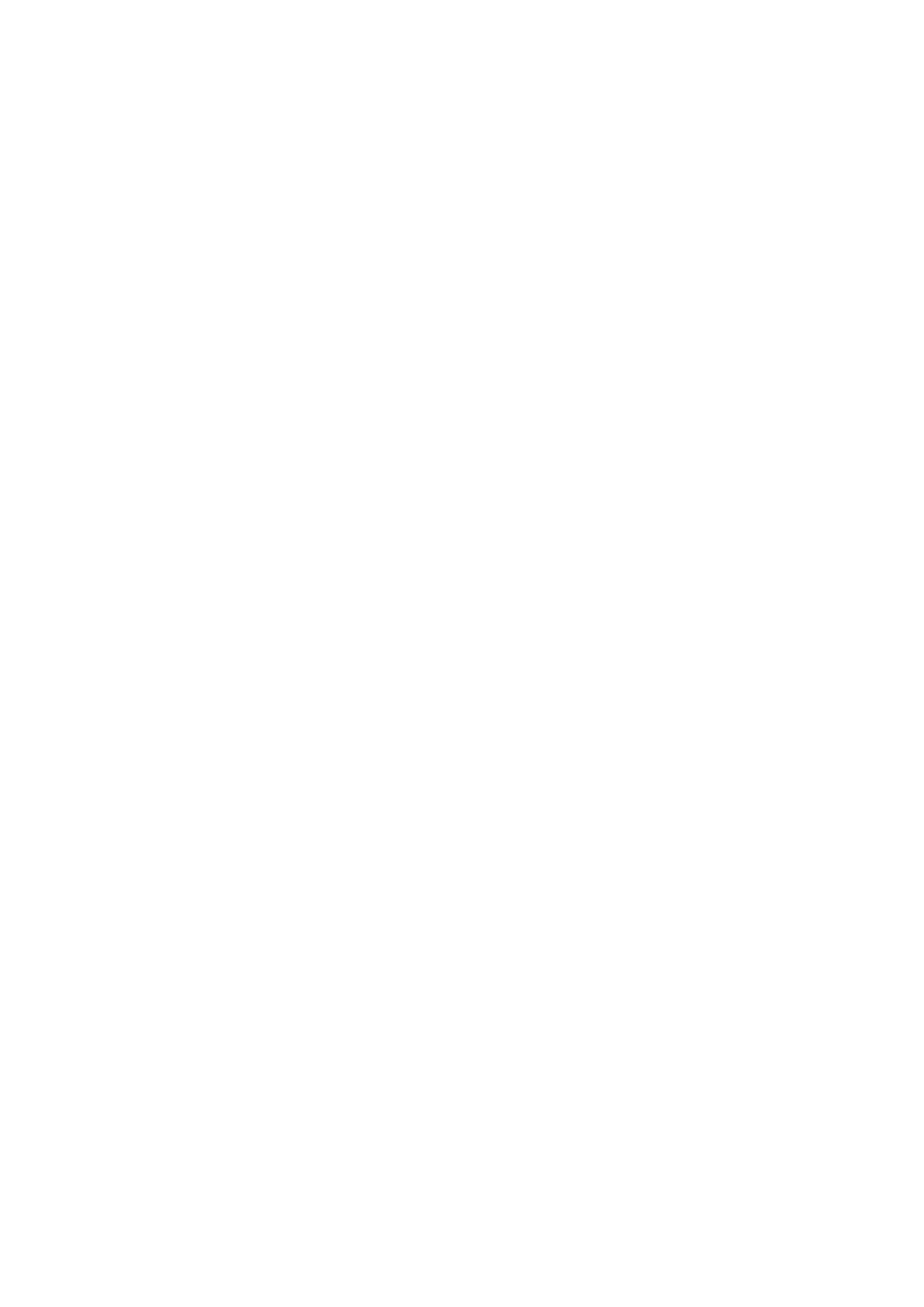# **MANAGEMENT REPORT ON THE BANK'S FINANCIAL POSITION AND BUSINESS RESULT ANALYSIS**

The business year 2013 was extremely difficult for the entire banking system in Croatia. It was marked by:

- Significant decrease in profit and profitability as a whole
- Decreased asset value
- Increased percentage of "bad credits/loans" (credits/loans not yielding income)
- Increased costs of provisioning due to changed regulations

On 1 July 2013 Croatia became a full-fledged member of the European Union; unfortunately, there were no positive economic signs to be felt by the end of the year. Therefore, the previous year was marred by fallen GDP, record deficit, growth of public and foreign debt, increased unemployment and decrease in salaries. Long-term recession sapped the power out of the economy, constantly bombarded by news of pre-bankruptcy settlements, bankruptcies and accounts being blocked.

In such hard, recession business conditions, Slatinska bank finished the previous year with a positive business result and balance growth for approximately HRK 83 million, whereby the balance level grew to HRK 1,515 million. Along with the above described growth, the Bank kept a satisfactory level of capital adequacy, 16.95% .

During 2013, business of Slatinska banka d.d., as far as liquidity is concerned, was stable, without any foreign or domestic debt with financial institutions, and on the money market, the Bank was present only as a creditor.

As far as Bank asset sources are concerned, deposits totalled HRK 1,156 mil., showing our clients trusted our safe, stable business. Through collection of primary asset sources, mainly in retail, the Bank made a base for placements in retail and company business, keeping an eye on business risks and client credit rating.

Despite the costs of value adjustments and provisioning in the amount of HRK 13.3 million, the Bank still managed a positive financial result in 2013. Increase of adjustment costs for HRK 7.8 million compared to 2012 is the result of changes to regulations on placement classifications.

Interest income make up 80 % of total income, growing 4.59 % with respect to 2012, while interest expenses (making up 45% of total expenses) grew 3.73%.

Significant investments were placed in the expansion of the ATM network, raising internet banking security, development of credit- and card-based business, as well as continual education of Bank staff - all aimed at developing and improving banking services and client accessibility.

2013 also saw the continuation of development around financial centres in Osijek, Zagreb and Rijeka - important cogs in the business growth machine. These development efforts will continue in 2014, aimed at raising profitability in all our business units.

Results achieved so far, as well as the continuity of business are proof of the clients' and business partners' trust in stable, safe and profitable functioning of the Bank, bearing in mind at all times its solvency, which is a good base for further growth and development in the coming period.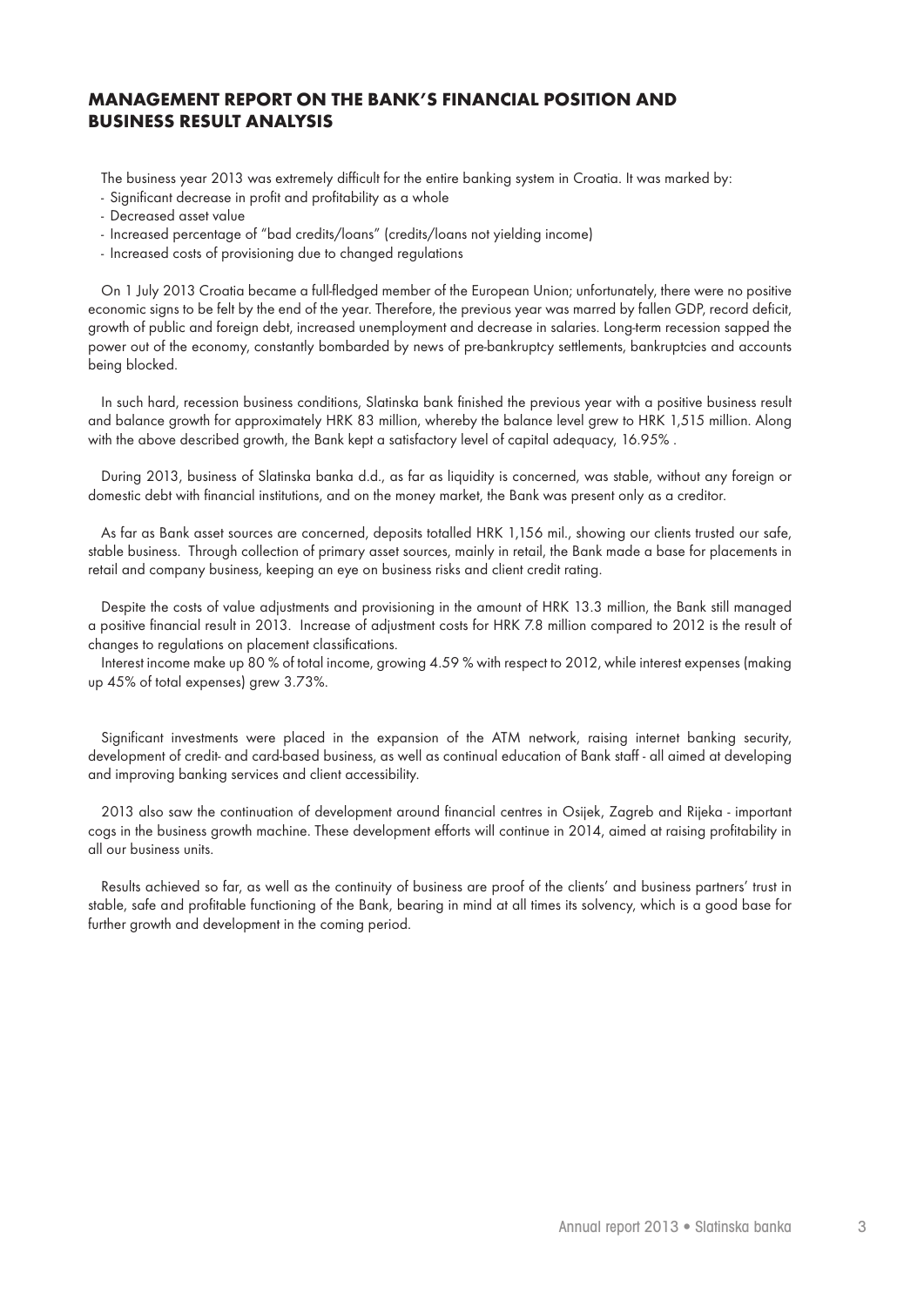# **DEVELOPMENT OF SLATINSKA BANKA d.d. SLATINA**

SLATINSKA BANKA d.d. was founded 9 October 1992 and is the only banking institution seated in the County of Virovitica and Podravina. The seat of the Bank is at Vladimira Nazora 2, Slatina.

The Bank offers its services in 3 financial centres, 13 branches and 12 branch offices: (in counties:) Virovitičko – podravska, Osječko – baranjska, Požeško – slavonska, Brodsko – posavska, Bjelovarsko – bilogorska, Koprivničko – križevačka, Primorsko – goranska, Vukovarsko - srijemska and the City of Zagreb.

In addition to the business network of bank offices, banking services can be enjoyed through other distribution channels such as Internet banking and the EFTPOS network of bank machines.

During 2013 the Bank installed ATM's in hotels Maestral and Laguna in Novigrad, in addition to the ones already present in Slatina, Virovitica, Našice, Požega, Daruvar, Osijek, Ilok, Koprivnica, Valpovo, Rijeka, Donji Miholjac, Đakovo, Zagreb, Orahovica, Pitomača and Slavonski Brod.

ATM's in Našice, Požega, Osijek, Ilok, Slatina and Virovitica have day-and-night vaults that can be used 24 hours a day, 7 days a week, without having to wait in queues in the Bank itself.

The Bank is the sole owner of Turbina d.o.o. Share of Turbina d.o.o. in total Bank assets is 0.37 %; therefore, this Bank branch has a small influence on Bank's business as a whole.

The following period will see a continuation of the Bank's efforts to invest into development of existing services, attempting to fulfil the needs of the ever more dynamic market and its clients with respect to traditional banking services, as well as new technologies (card-based business, internet and mobile banking).

The Bank's strategy is to keep the current business model based on organic growth and standard offer of banking services. Strategic plan does not foresee significant changes to the balance structure or the structure of the profit and loss account. The Bank fulfils all limitations/conditions with respect to guarantee capital coverage; in fact, the situation is often more positive with respect to prescribed amounts.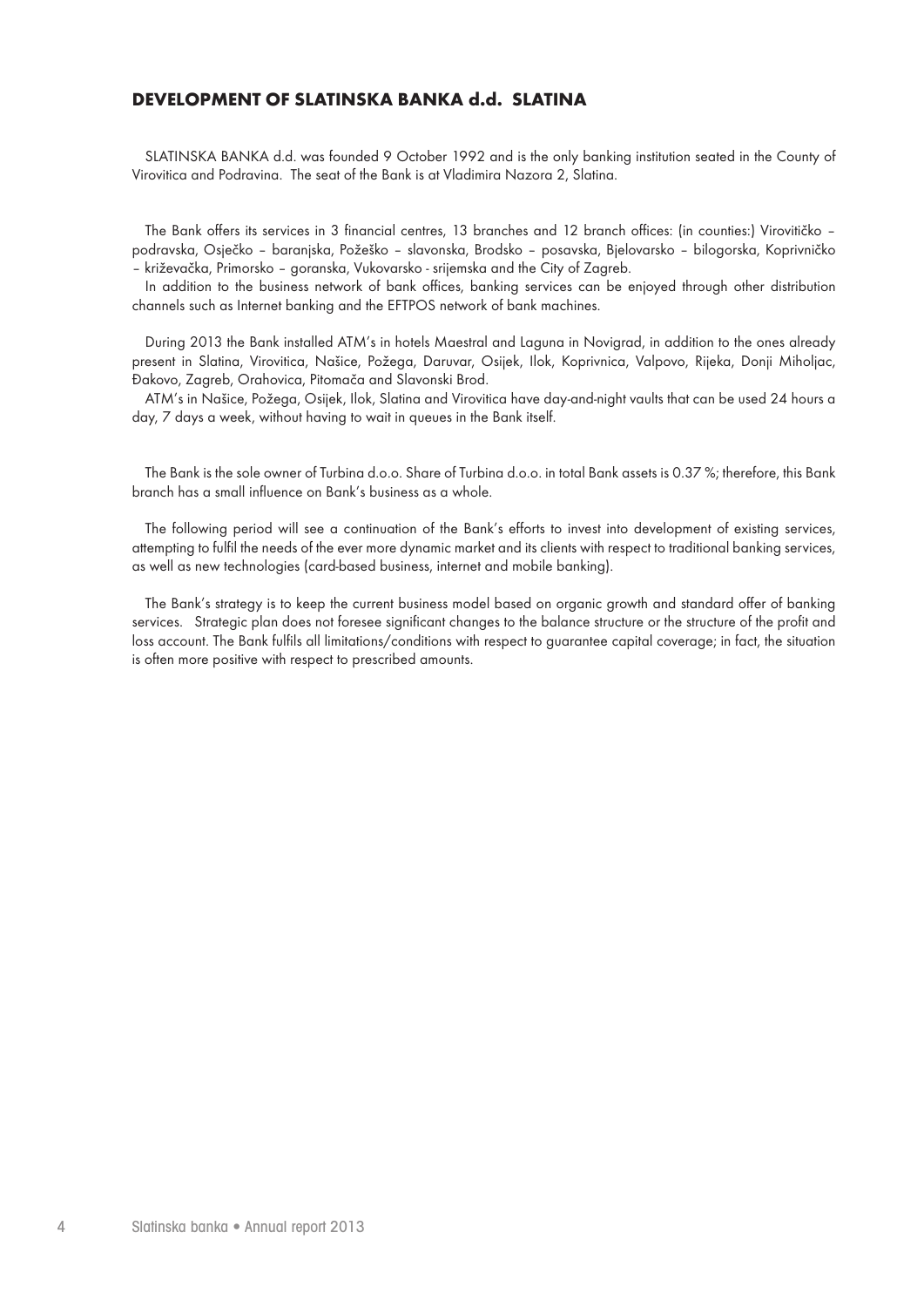# **BANK BUSINESS ANALYSIS IN 2013**

Despite very difficult business conditions in 2013, the continuity of the Bank's positive business results continued, primarily reflecting in the increased Bank balance and positive active business results.

| <b>BANK BUSINESS INDICATORS</b>                |           | (in thousands of HRK) |
|------------------------------------------------|-----------|-----------------------|
|                                                | 2013      | 2012                  |
|                                                |           |                       |
| ASSETS                                         | 1,514,957 | 1,432,280             |
| <b>GROSS PROFIT</b>                            | 738       | 6,403                 |
| <b>NET PROFIT</b>                              | 398       | 4,997                 |
| NET INTEREST INCOME                            | 38,741    | 36,647                |
| NET INCOME FROM COMMISSIONS AND<br><b>FEES</b> | 8,998     | 10,077                |
| <b>TOTAL CAPITAL</b>                           | 174,467   | 175,294               |
| <b>GUARANTEE CAPITAL</b>                       | 170,549   | 166,107               |
| <b>CAPITAL ADEQUACY</b>                        | 16.95     | 16.84%                |
| <b>RETURN ON ASSETS</b>                        | 0.05%     | 0.45%                 |
| <b>RETURN ON CAPITAL</b>                       | 0.23%     | 2.85%                 |
| EXPENSE TO INCOME RATIO                        | 75.80%    | 78.96%                |
| ASSETS/EMPLOYEES                               | 8,657     | 7,957                 |
| NUMBER OF EMPLOYEES                            | 175       | 180                   |

2013 saw a balance growth of HRK 82,677, or 5.77%, whereby the value of the balance reached HRK 1,514,957.

The growth of the balance is mainly due to the increase in retail deposits, which have nominally grown for HRK 68,703,000 in 2013, and which make up 64.55% of the Bank's total asset sources.

Profit of the fiscal year for the period from 1 January to 31 December 2013 amounts to HRK 398,000.

Growth of assets per employee was realized in 2013, being a precondition for Bank productivity increase.

The following is the structure of asset sources and placement structure by sector.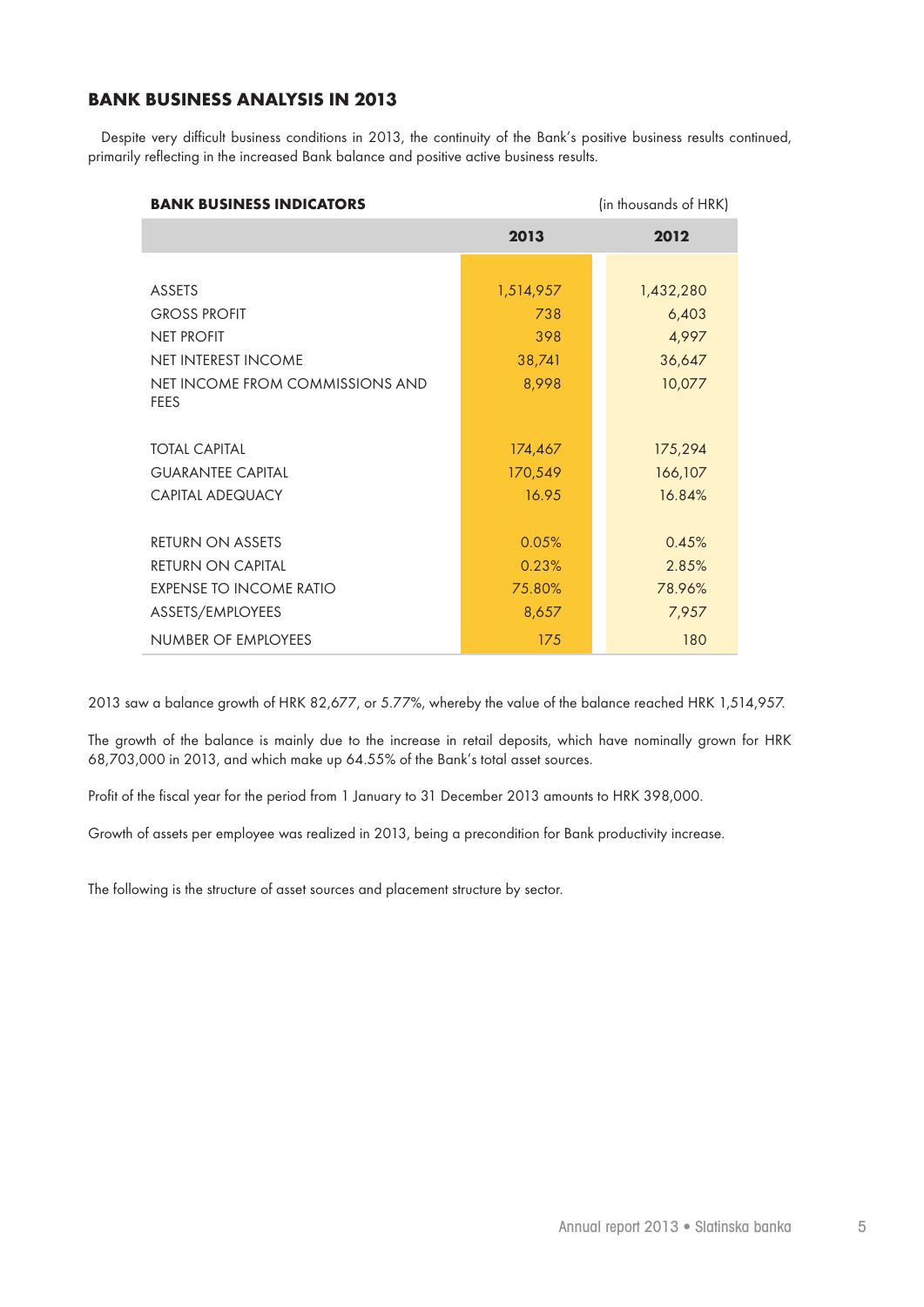# ASSET SOURCE STURCTURE BY SECTOR (in thousands of HRK)

|                             | 2013      | $\%$  | 2012      | $\%$  |
|-----------------------------|-----------|-------|-----------|-------|
| <b>ECONOMY</b>              | 75,468    | 4.98  | 59,224    | 4.13  |
| NON-ECONOMY                 | 54,356    | 3.59  | 58,045    | 4.05  |
| <b>BANKS</b>                | 204,572   | 13.50 | 199,709   | 13.94 |
| RETAIL                      | 977,962   | 64.55 | 909,259   | 63.48 |
| <b>OTHER SOURCES</b>        | 28,132    | 1.86  | 30,749    | 2.16  |
| <b>CAPITAL AND RESERVES</b> | 174,467   | 11.52 | 175,294   | 12.24 |
| <b>TOTAL:</b>               | 1,514,957 | 100   | 1,432,280 | 100   |



# **PLACEMENT STRUCTURE BY SECTOR EXECTOR** (in thousands of HRK)

|                          | 2013      | $\%$  | 2012      | $\%$  |
|--------------------------|-----------|-------|-----------|-------|
| <b>ECONOMY</b>           | 352,200   | 23.25 | 370,475   | 25.87 |
| NON-ECONOMY              | 36,735    | 2.42  | 23,528    | 1.64  |
| <b>BUSINESS BANKS</b>    | 162,426   | 10.72 | 128,017   | 8.94  |
| RETAIL                   | 402,996   | 26.60 | 372,724   | 26.02 |
| <b>DEBT SECURITIES</b>   | 315,028   | 20.79 | 257,081   | 17.95 |
| <b>EQUITY SECURITIES</b> | 431       | 0.03  | 431       | 0.03  |
| OTHER PLACEMENTS         | 245,141   | 16.18 | 280,024   | 19.55 |
| <b>TOTAL:</b>            | 1,514,957 | 100   | 1,432,280 | 100   |

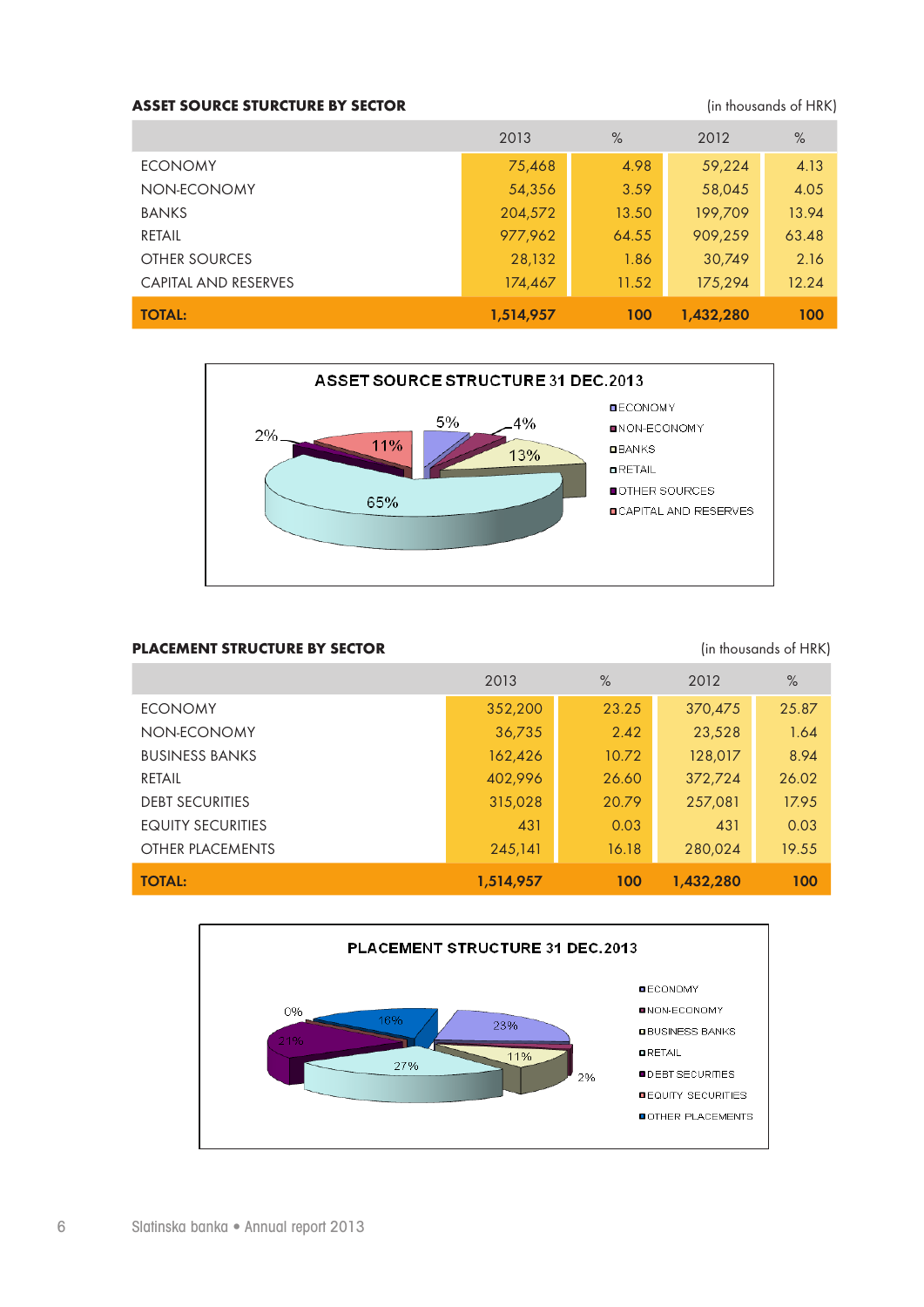# **RETAIL BANKING**

Slatinska banka d.d. continues to retain its position in the retail banking segment, thanks to its continued development of business and product/service quality, coupled with continual market monitoring.

Through following market trends and increasing the number of its services and introducing new technologies, the Bank is able to offer to its clients traditional and accepted forms of savings, (primarily) non-purpose loans and various transaction services.

The confirmation of the brand and confidence in Slatinska bank services is the increase in retail sources, which make up high 64.55 % of all Bank sources.

In total retail deposits, term deposits comprise 88.43%, which allows the Bank manageable liquidity.

Deposits are constantly on the rise, growing 7.56% or HRK 68,703 mil. in 2013 in relation to the previous year.

In addition to re-designing our credit lines and adjusting them in accordance with the demands of more competitive surroundings, technology of credit lines for individuals has been significantly upgraded, and our business policy has turned toward targeted groups - all aimed at increasing retail placements. The above change resulted in positive business trends: increase of retail placements for 8.13% or nominally HRK 30,295,000 in relation to the previous year.

Retail placements are still a major part of total Bank placements with 26.60% of total placement structure.

In addition to investing in our business network, the Bank is continually developing and improving direct distribution channels. Following market demands and new trends in technology, the Bank also incorporated new services through its branch network, such as SMS banking for users of current and company accounts, Mastercard, Internet banking, standing orders for payment of utility bills, loan repayment, etc., and the clients are now able to use the MBplus instalment plan.

The Bank is continually adapting to the market in order to offer its clients sufficient financial backing in order to construct stable, long-term partnerships built on client trust and satisfaction.

Special care is given to training our staff in sales techniques and product & service knowledge through organising seminars, lectures and workshops.

|                      | 31 Dec. 2013 | $\%$   | 31 Dec. 2012 | $\%$   |
|----------------------|--------------|--------|--------------|--------|
| SIGHT DEPOSITS       | 113,195      | 11.57  | 117,593      | 12.81  |
| In HRK               | 61,742       | 6.31   | 64,593       | 7.00   |
| In foreign currency  | 51,453       | 5.26   | 53,000       | 5.81   |
| <b>TERM DEPOSITS</b> | 864,767      | 88.43  | 791,666      | 87.19  |
| in HRK               | 217,352      | 22.22  | 193,069      | 20.92  |
| In foreign currency  | 647,415      | 66.20  | 598,597      | 66.27  |
| <b>TOTAL:</b>        | 977,962      | 100.00 | 909,259      | 100.00 |



**RETAIL DEPOSITS CONSUMING THE CONSUMING SETAIL DEPOSITS (in thousands of HRK)**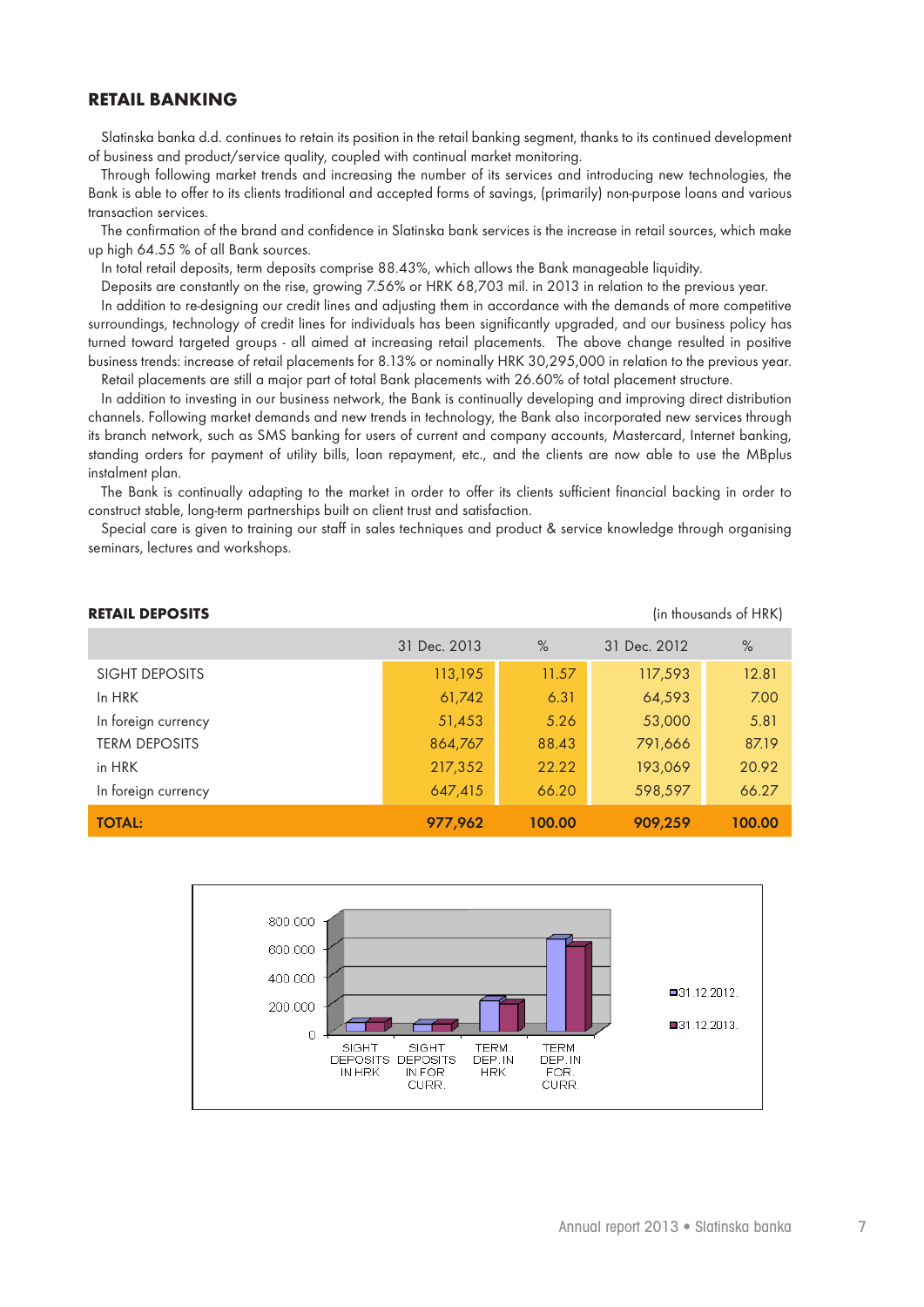# **LEGAL ENTITY TRANSACTIONS**

Due to tougher conditions in the retail loans/credits sector, the Bank made a significant turn in 2013 in the segment of business loans/credits.

Placements to legal entities, as credit/loan placements in 2013 amounted to approximately HRK 389 million, or 25.67% of total Bank placements.

In accordance with market demands, legal entity business primarily concerns financial crediting of SME's and tradesmen/craftsmen, both from own sources and from assets put up by the Croatian Bank for Reconstruction and Development (CBRD) and through credit lines in cooperation with local governments.

In addition to better cooperation with HBOR, allowing the Bank greater freedom in using HBOR credit sources, the Bank also concluded an agreement with Hamag Invest, aimed at constructing a financial model which will in a best way offer a full, high-quality financial service suited for dynamic market conditions.

In addition to SMEs and trades, the Bank actively credits local government institutions through CBRD credit lines, solving developmental and infrastructural financial problems and laying quality foundations for further economic growth of certain areas.

The Bank allocated a significant portion of its assets to placements into debt securities through discounting bills of exchange issued by companies with good credit rating.

The Bank also offers all types of guarantees, in Kuna and foreign currencies, for offers, active and payment guarantees, letters of credit and other types of guarantee demanded by today's business climate.

Credit rating, quality development programmes and professional management are the main conditions for financial crediting of clients.

Further developing its business, we are offering other services to legal entities allowing faster, simpler and more efficient business - MBCARD/MAESTRO cards, MasterCard Business cards, SMS services and Internet banking.

Core Bank activities with companies will still be aimed at developing services which the Bank can offer to all legal entities, and at further development of business trust and partnership.

|                      | 31 Dec. 2013 | $\%$   | 31 Dec. 2012 | $\%$   |
|----------------------|--------------|--------|--------------|--------|
| SIGHT DEPOSITS       | 47,692       | 63.19  | 40,641       | 68.62  |
| In HRK               | 38,281       | 50.72  | 36,457       | 61.56  |
| In foreign currency  | 9,411        | 12.47  | 4,184        | 7.06   |
| <b>TERM DEPOSITS</b> | 27,776       | 36.81  | 18,583       | 31.38  |
| In HRK               | 24,279       | 32.17  | 17,957       | 30.32  |
| In foreign currency  | 3,497        | 4.63   | 626          | 1.06   |
| <b>TOTAL:</b>        | 75,468       | 100.00 | 59,224       | 100.00 |

#### **LEGAL ENTITY (COMPANY) DEPOSITS Example 20 and Second 20 and Second 20 and Second 20 and Second 20 and Second 20 and Second 20 and Second 20 and 20 and 20 and 20 and 20 and 20 and 20 and 20 and 20 and 20 and 20 and 20 a**



8 Slatinska banka • Annual report 2013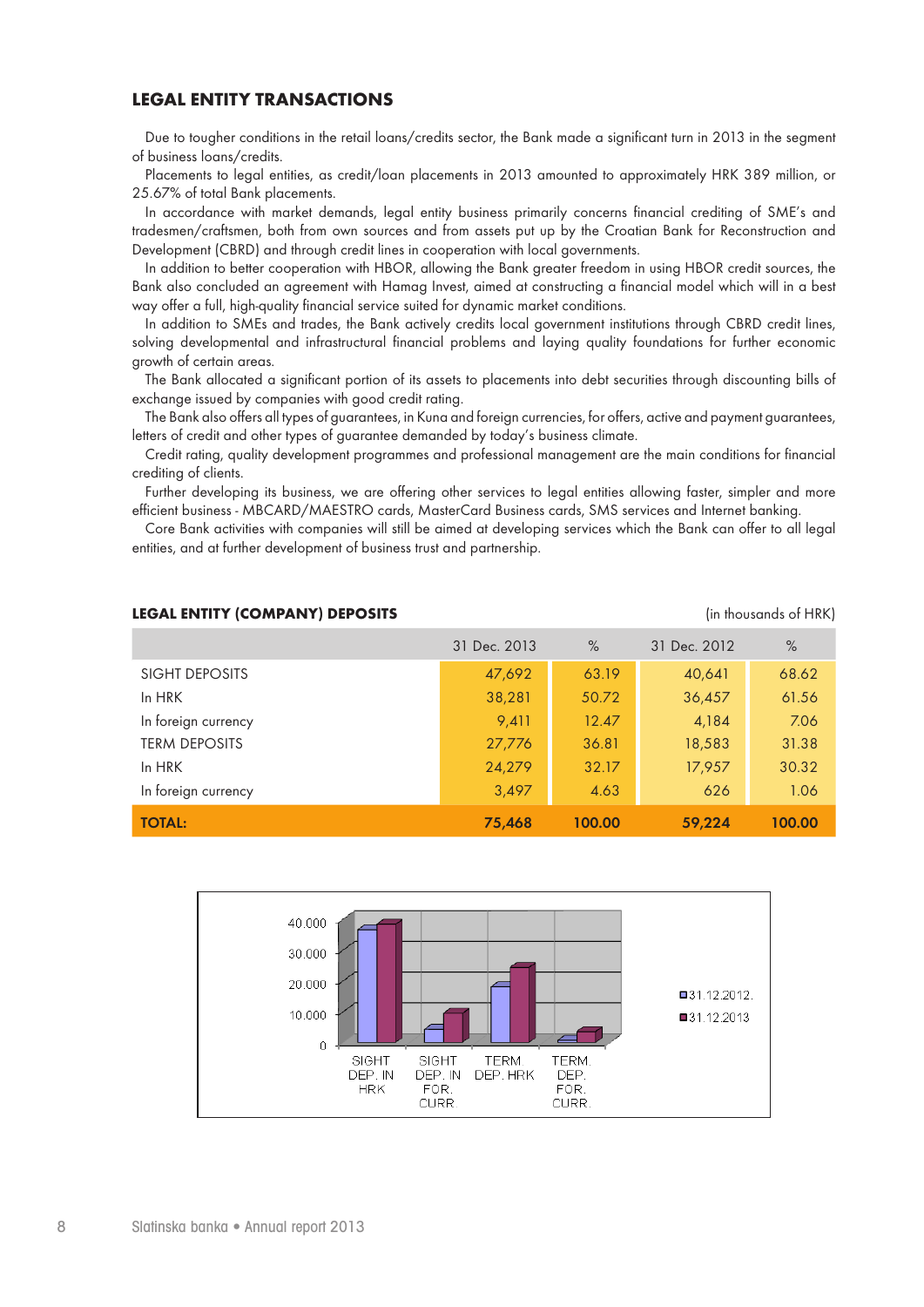# **TRANSACTIONS**

The Bank has through many years offered services of banking transactions to private and legal entities.

All bank clients may perform their transactions through Bank tellers (in person), Internet banking or mobile banking. In order for this service to be accessible to all clients, the Bank also entered into a contract with the Financial Agency (FINA), whereby transactions are now available through their tellers as well (model III).

For the Bank, the main characteristics of managing transactions are quality and speed of service.

The Bank keeps a developed network of correspondent banks, which is a precondition for high-quality transaction services.

The Bank has been a member of the National Clearing System (NKS) since it was founded, and is also an active member or various work groups attempting to introduce SEPA (Single Euro Payments Area).

The Bank uses its own software for payment transaction, which is the technical basis for high-quality domestic payment transaction operations.

The Bank will continue to develop its payment transaction services in order to offer current and future users of such services a cost-effective, efficient, high-quality offer of its services.

# **THE BANK'S INFORMATION SYSTEM AND IT**

The primary function of the Bank's information system is to ensure to business users and Bank clients approach to information and services necessary for their everyday business. It ensures confidentiality, accessibility and integrity of information, as well as continual development of the Bank's business.

The technological base of the Bank IS are servers for banking and non-banking applications. The server for banking applications if IBM Power6 520, while non-banking applications use two IBM x3650 servers with installed VMware infrastructure. External locations (financial centres, branches and branch offices) are connected through the virtual private network (VPN). A new IBM Power7 server is currently being installed as banking installation server.

The Bank also has a backup system, which includes a backup location with redundant hardware, software and data to be used in case of catastrophic events or some other emergency; the entire production system can be started during the recovery time, all in accordance with legal provisions.

Numerous activities concerning the upgrade of the IS of the Bank and expanding services according to the operations plan were performed in 2013. 2 (two) ATMs were installed in hotels Maestral and Laguna in Novigrad, and one portion of the computer and communication equipment in financial centres/branches and the Bank seat was replaced.

The project of developing our IT system was completed, and all the goals set have been fulfilled: expansion of the system with new functionalities, increased system performance, increased security through introduction of new OS versions, increased effectiveness of system maintenance, decreased risk of certain components failing, higher efficiency of the data backup system at DR location, decreased time necessary for system recovery (RTO), simple system upgrade.

A new service was introduced: MBPlus, allowing instalment payments for users of the Bank's debit cards at MBNet member outlets.

MasterCard SecureCode service was introduced for users of all cards supported by the Bank. The service is aimed at safer payment of goods and services through Internet merchants supporting payments through MasterCard SecureCode.

In the area of regulator reports, the Bank successfully fulfilled all legal and other regulatory obligations. The project of fiscalization support for cash payments, in accordance with the Fiscalization Act, was also successfully completed.

During to process of introducing new products or developing present ones, the Bank Management performs the analysis of its own technical, organizational and staff readiness, as well as risk assessment for new products. These activities are being performed in accordance with Project Management Regulations.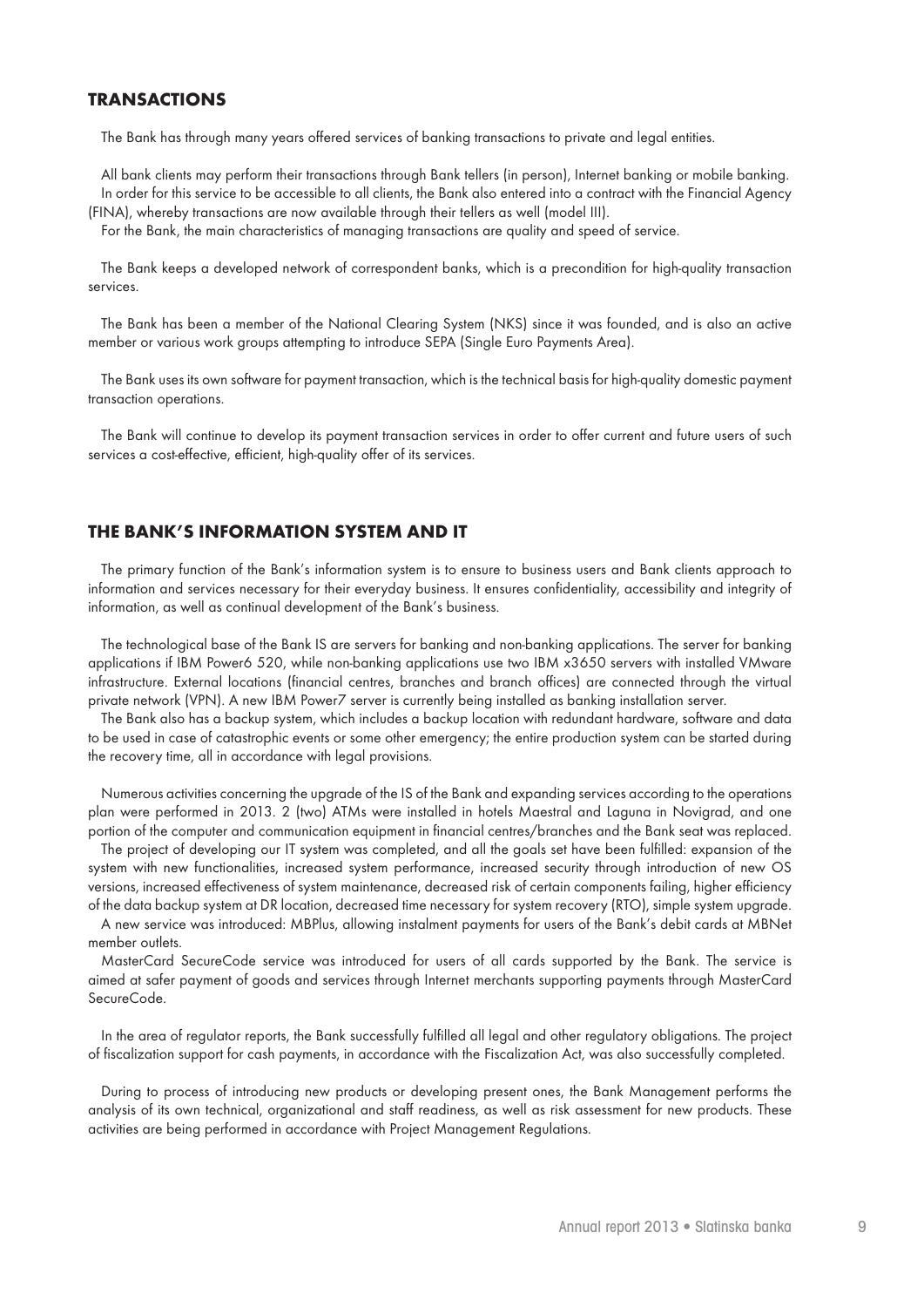# **BUSINESS RISKS**

#### **Liquidity risk**

Liquidity risk is the risk of the Bank's ability to fulfil all its obligations according to their maturity on time and within arranged time frames, without causing any undue losses or jeopardising the Bank's capital. The Bank manages its liquidity by constructing preconditions for long-term maintenance of liquidity in HRK and foreign currencies which would ensure the Bank unhindered and timely fulfilment of all its obligations, thereby ensuring permanent Bank liquidity and fulfilling preconditions for safe, stable and profitable business.

In order to maintain the planned level of liquidity, the Bank must attempt to meet the following criteria: Regular maintenance of the planned level of "daily liquid assets", maintenance of time-adjusted assets and liabilities, and attaining surplus of foreign currency receivables over foreign currency liabilities, in accordance with the Decision on minimum necessary foreign currency receivables.

Ever more complex business conditions and high level of non-liquidity/insolvency both in the business sector and the retail sector are a constant challenge before the Bank, with the goal being retention of the wanted level of solvency/ liquidity.

To that end, solvency/liquidity levels are being constantly monitored, and stress tests performed in order to optimise the Bank's solvency/liquidity.

### **Credit risk**

Credit risk is the risk of an undesirable event taking place due to which the debtor cannot or does not wish to return the money placed to him or fulfil his financial obligation according to agreed upon dynamic or set conditions.

The Bank manages credit risk through regular analysis of the ability of existing and potential borrowers to pay back their obligations (equity and interest) and to change credit limits as necessary. In addition, exposure to this risk is also partially regulated through acquiring collateral and corporate/private guarantees.

The Bank ensures control over crediting procedures - approval, monitoring and collection - through performance of activities of detailed and thorough check of credit rating of clients.

The Bank monitors exposure toward individual clients based on client classification, type of exposure and provisioning of individual clients; it also controls the allocation of placements and off-balance potential items into risk groups.

The bank evaluates credits/loans and other placements through the internal placement allocation system, based on client regularity in making their payments, based on repeated inspection of client credit ability and based on the quality of insurance instruments.

In accordance with Bank policies, which in turn are run in accordance with pertinent valid legal provisions, the Bank sets aside reserves for non-identified grouped losses. The amount of so determined reserves may not be lower than 0.85% - 1% of no-risk assets and 0.85%-1% non-risk potential liabilities and those taken over.

Since credit risk is the risk that can have the most serious consequences for the Bank, we are continually improving the credit/loan process and are adding new staff to the Risk Department.

#### **Currency risk**

Currency risk is the risk emerging pursuant to changes in currency relations and the change in value of the domestic currency with respect to foreign currencies in which the Bank has positions.

Currency risk stems from non-adjusted asset and liability items in the balance sheet and off-balance in currencies where more significant changes in currency rates may have an effect on the profit and loss account.

Monitoring and measuring of the currency risk is performed on a monthly and daily basis using the following methods, i.e. approaches: monitoring the currency structure of assets and liabilities and the currency structure of off-balance items, daily monitoring of Bank's exposure to currency risk according to the Decision on limiting the exposure of banks to currency risk, the credit and deposit plan, analysis of currency rate trends. Management of currency risk is performed through planning of the currency structure of the Bank's assets and liabilities and continued monitoring of the exchange rate of certain currencies and forecasting their trends and effects on the Bank's business.

In order to minimise this type of risk, the Bank's assets and liabilities are constantly optimised in order to neutralise this type of risk as much as possible.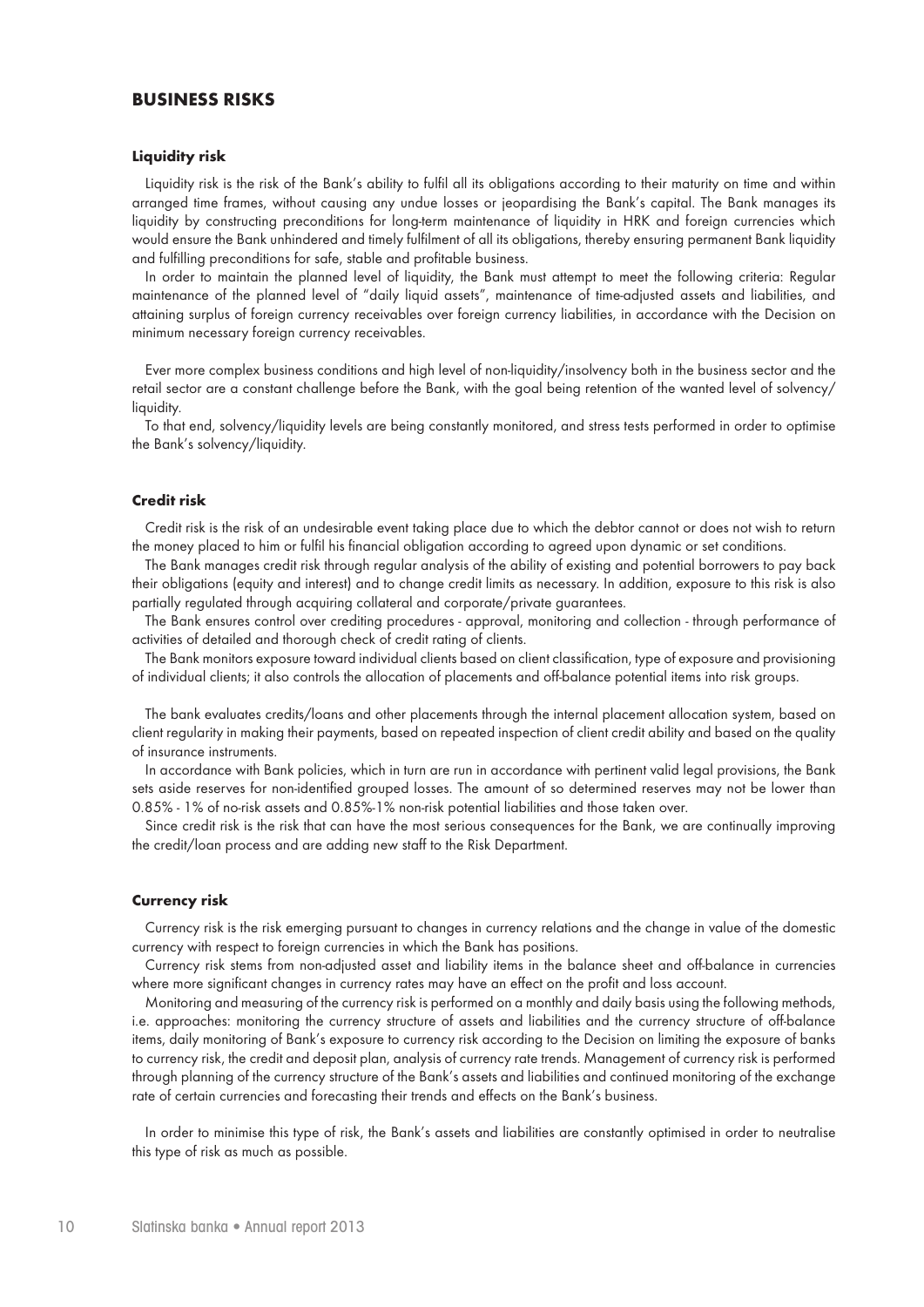### **Interest risk**

Interest risk is the risk arising from changes in active and passive interest rates, influencing profitability of business and earnings, and thereby the Bank's capital. Interest risk originates from non-adjusted interest rates, as per type of interest rates and maturity of balance items sensitive to interest changes.

The Bank uses the following methods for measuring the risk of change of interest rates: analysis of interest rate trends on the market, analysis of interest margins, analysis of net interest income and the static gap model.

### **Price risk**

Risk tied to holding and trading securities; it is a consequence of possible decrease of the value of securities in the Bank's portfolio. Management of this portfolio includes the need for constant monitoring of market prices of certain securities and maintaining the portfolio structure which supports the optimal profit to risk ratio.

Sector investing in securities is the one furnishing data for monitoring price risks.

SHARE INFORMATION

The Bank did not purchase own shares in 2013. Purchased own shares made up 7.77% of capital stock.

 The Chairwoman of the Board Angelina Horvat holds 200 shares, or a stake of 0.02% in the Bank's stock capital.

Member of the Board Marko Brnić has 1 share of Slatinska banka d.d.

#### BANK MANAGEMENT BOARD:

Chairwoman of the Board

Angelina Horvat **Board Member** Marko Brnic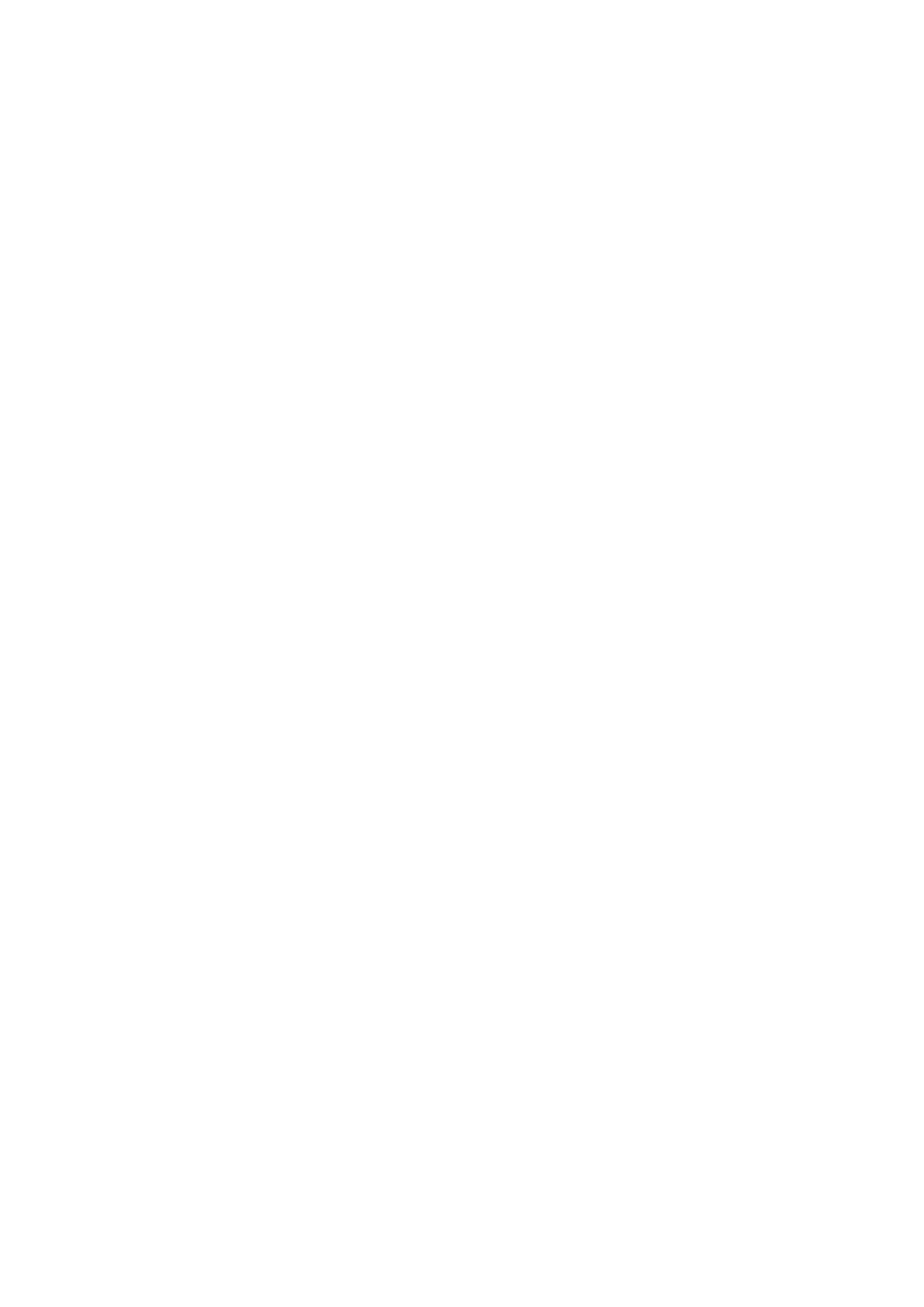# **SLATINSKA BANKA d.d. SLATINA**

# **FINANCIAL STATEMENTS FOR 2013 AND INDEPENDENT AUDITOR'S REPORT**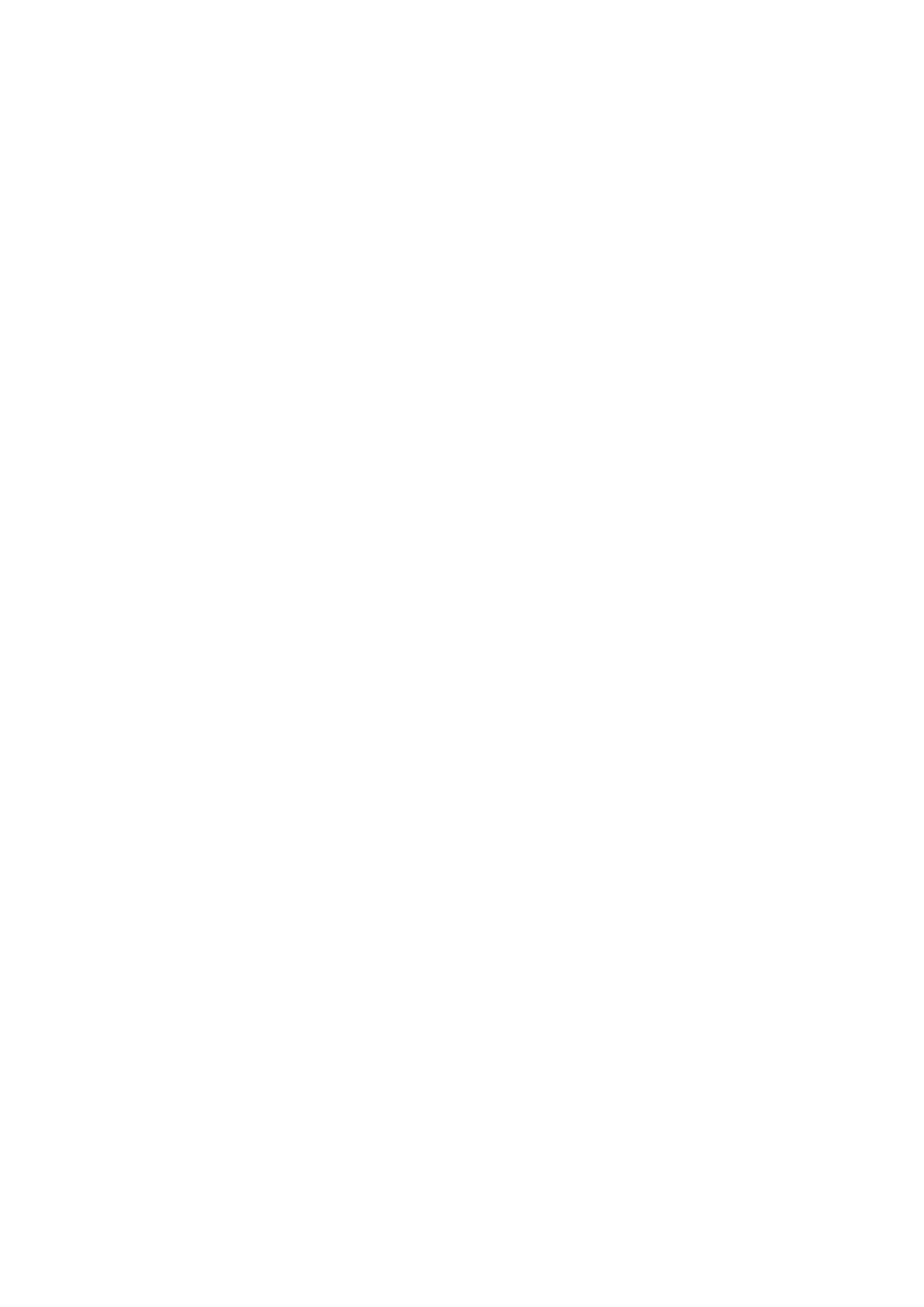# **REPORT ON PERFORMED AUDIT OF FINANCIAL STATEMENTS FOR 2013**

# **CONTENTS**

| RESPONSIBILITY OF MANAGEMENT FOR FINANCIAL STATEMENTS . 17                              |  |
|-----------------------------------------------------------------------------------------|--|
| INDEPENDENT AUDITOR'S REPORT <b>And Constitution</b> of the U.S. Constant of the INS-19 |  |

# FINANCIAL STATEMENTS

| Financial Position Report as at 31 December 2013 21  |  |
|------------------------------------------------------|--|
|                                                      |  |
|                                                      |  |
|                                                      |  |
| ADDENDUM - OTHER LEGAL AND REGULATORY OBLIGATIONS 67 |  |

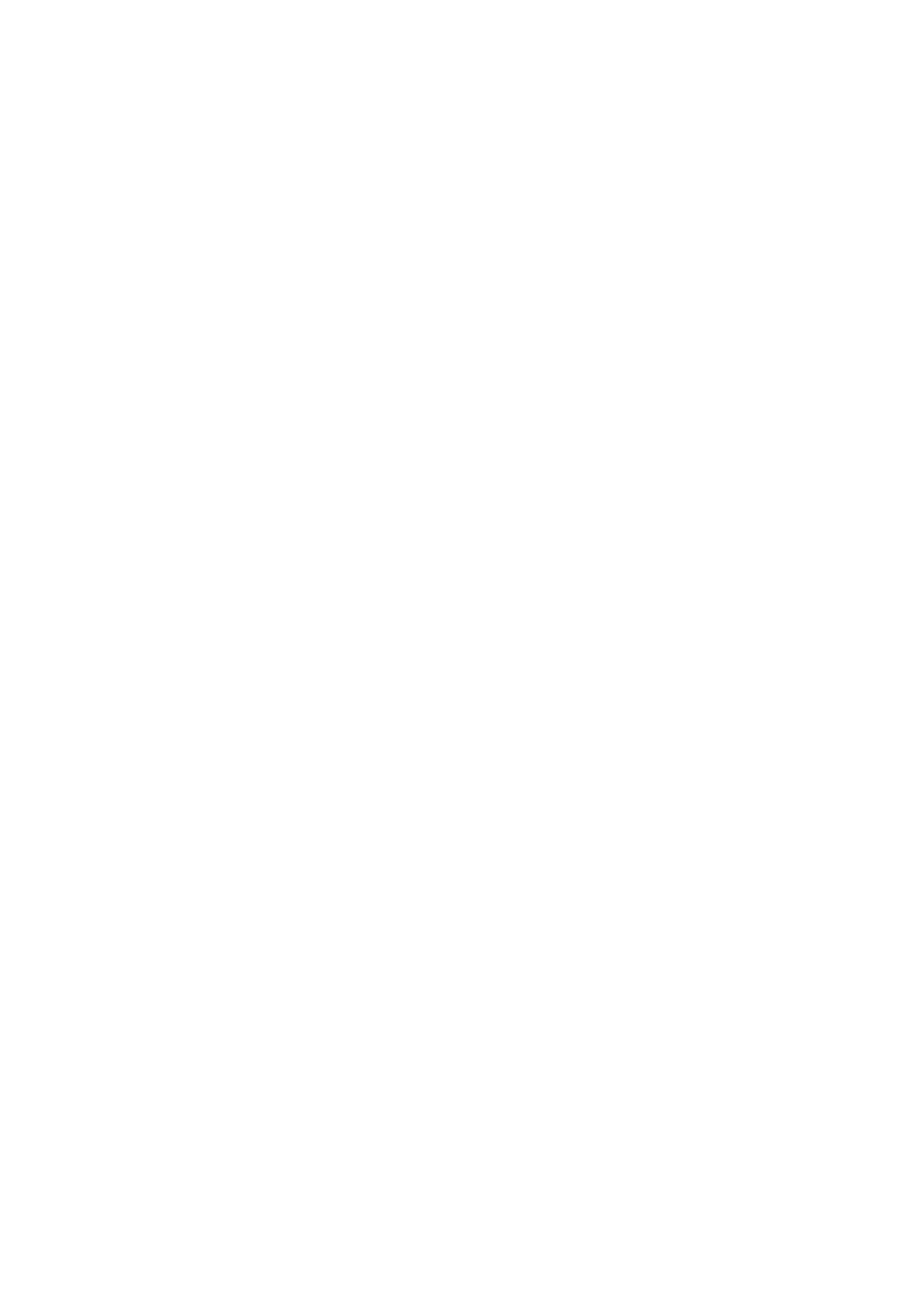# **RESPONSIBILITY OF MANAGEMENT FOR FINANCIAL STATEMENTS**

*The Management Board (or: Management) of Slatinska banka d.d. Slatina, hereinafter: the Bank is obligated to prepare annual financial statements which give a true and fair representation of financial position, business results and cash flow and equity/capital changes in accordance with valid accounting practices - International Standards of Financial Reporting as determined by the European Commission and published in the official ledger of the European Union, and Croatian law.*

The Bank Management is responsible for management of pertinent accounting records, shaping, recording *and maintenance of internal controls relevant for preparation and fair presentation without significant erroneous presentation, caused by deceit or mistake.* 

*The Management is responsible for choice and use of appropriate accounting policies in accordance with valid accounting standards and Croatian law, for reaching prudent and rational accounting estimates and assessments and preparing financial statements under presumption of unlimited business period, except if the presumption of this unrestricted time is not applicable.*

*The Management shall submit annual financial statements for approval to the Supervisory Board.*

*Submitted financial statements on pages 3-59, as well as forms drafted in accordance with the Decision of the Croatian National Bank on structure and content of annual financial statements of banks (O.G. No. 62/08) on pages 60-67 with appertaining coordinating texts on pages 68-74 have been approved by the Bank Management on 14 April 2014 and are signed by:*

| Mrs. Angelina Horvat, Chairwoman of the Board                                             |  |
|-------------------------------------------------------------------------------------------|--|
| Mr. Marko Brnić, Board Member                                                             |  |
| Slatinska banka d.d.<br>Vladimira Nazora 2<br>33520 Slatina<br><b>Republic of Croatia</b> |  |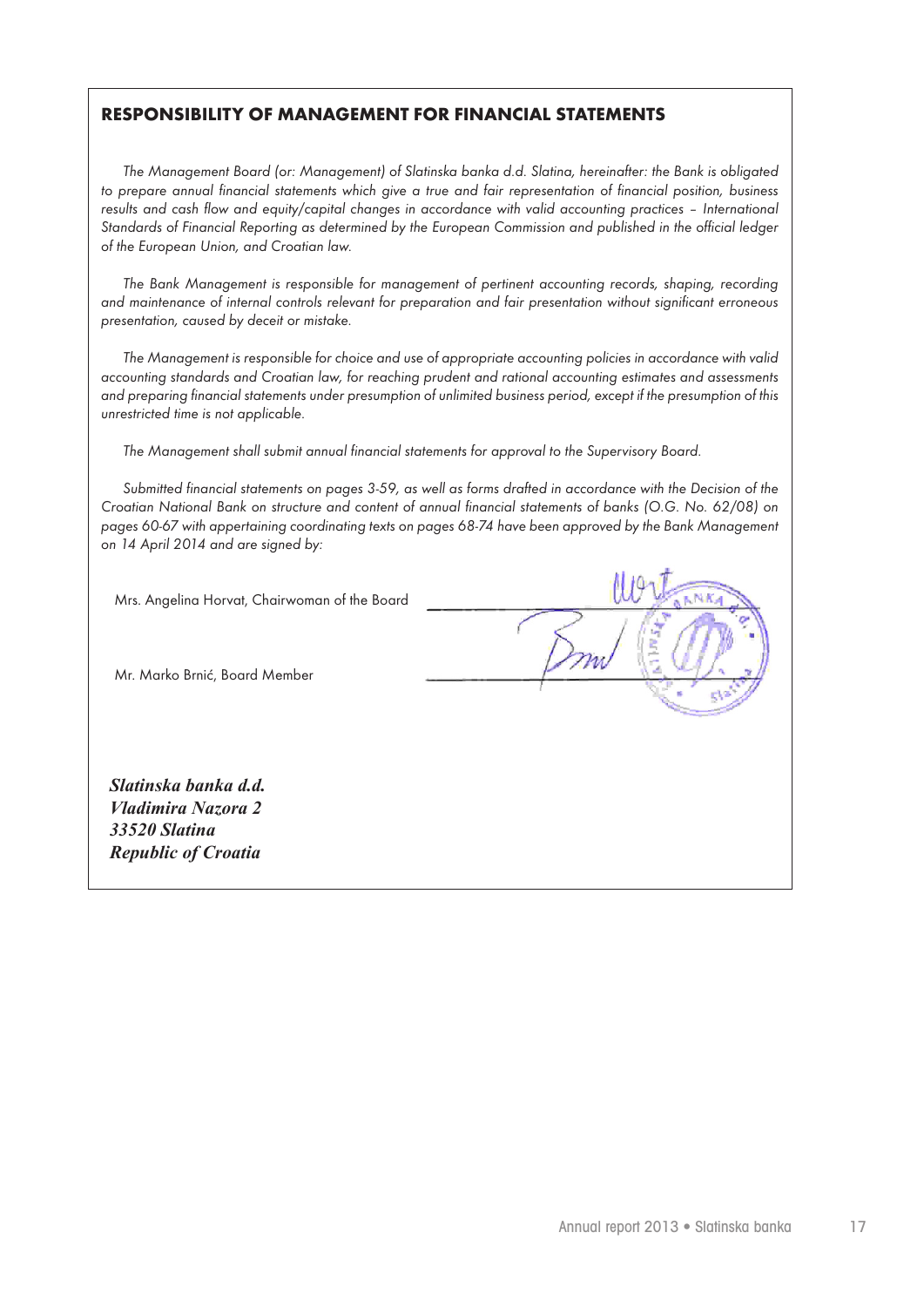# **INDEPENDENT AUDITOR'S REPORT**

*TO SHAREHOLDERS OF SLATINSKA BANKA d.d. SLATINA*

## *Financial Statements Report*



*We have conducted the audit of financial statements of Slatinska banka d.d. Slatina, containing the Financial Position Report as at 31 Dec. 2013, the All-inclusive Profit (Income) Statement, the Report on Changes in Capital and the Cash Flow Report for the year ending, as well as the summary of Significant Accounting Policies and Notes to Financial Statements..*

### *Responsibility of the Management for Financial Statements*

*The Management is responsible for drafting financial statements which give a true and fair representation of financial position, business results and cash flow and equity/capital changes in accordance with the Accounting Act and International Standards of Financial Reporting as determined by the European Commission and published in the official ledger of the European Union, and Croatian law, and for those internal checks which the Management deems necessary in order to facilitate the drafting of financial statements not containing any significant erroneous presentation caused by deceit or mistake.*

### *Responsibility of the auditor*

*Our responsibility is to give our opinion on those financial statements based on our audit. We conducted the audit in accordance with International Auditing Standards. These standards prescribe that we act in accordance*  with ethical demands and plan/perform the audit in order to gain reasonable conviction on whether the financial *statements contain any significant errors in their declaration.*

*The audit includes performing activities and obtaining auditing proof on amounts and releases in financial statements. The choice of procedures depends on the auditor's assessment, including the risk assessment of significant erroneous entries in financial statements due to fraud or mistakes/errors. When assessing these risks, the auditor takes into consideration the internal controls relevant for preparation and fair presentation of the client's financial statements in order to determine auditing activities applicable under the circumstances, but not for giving opinion on effectiveness of the Group's internal controls. The audit also includes assessment of pertinence of accounting policies used and of prudence of accounting estimates/assessments of the Management, as well as the assessment of the total presentation of financial statements.*

*We believe that auditing proof we compiled is indeed sufficient and appropriate in order to be used as a base for our opinion.*

*In addition, we read the attached annual report of Slatinska banka d.d. Slatina for 2013 in order to be able*  to express our opinion on the compatibility of the annual report with the attached financial statements of Slatinska *banka d.d. Slatina for 2013.*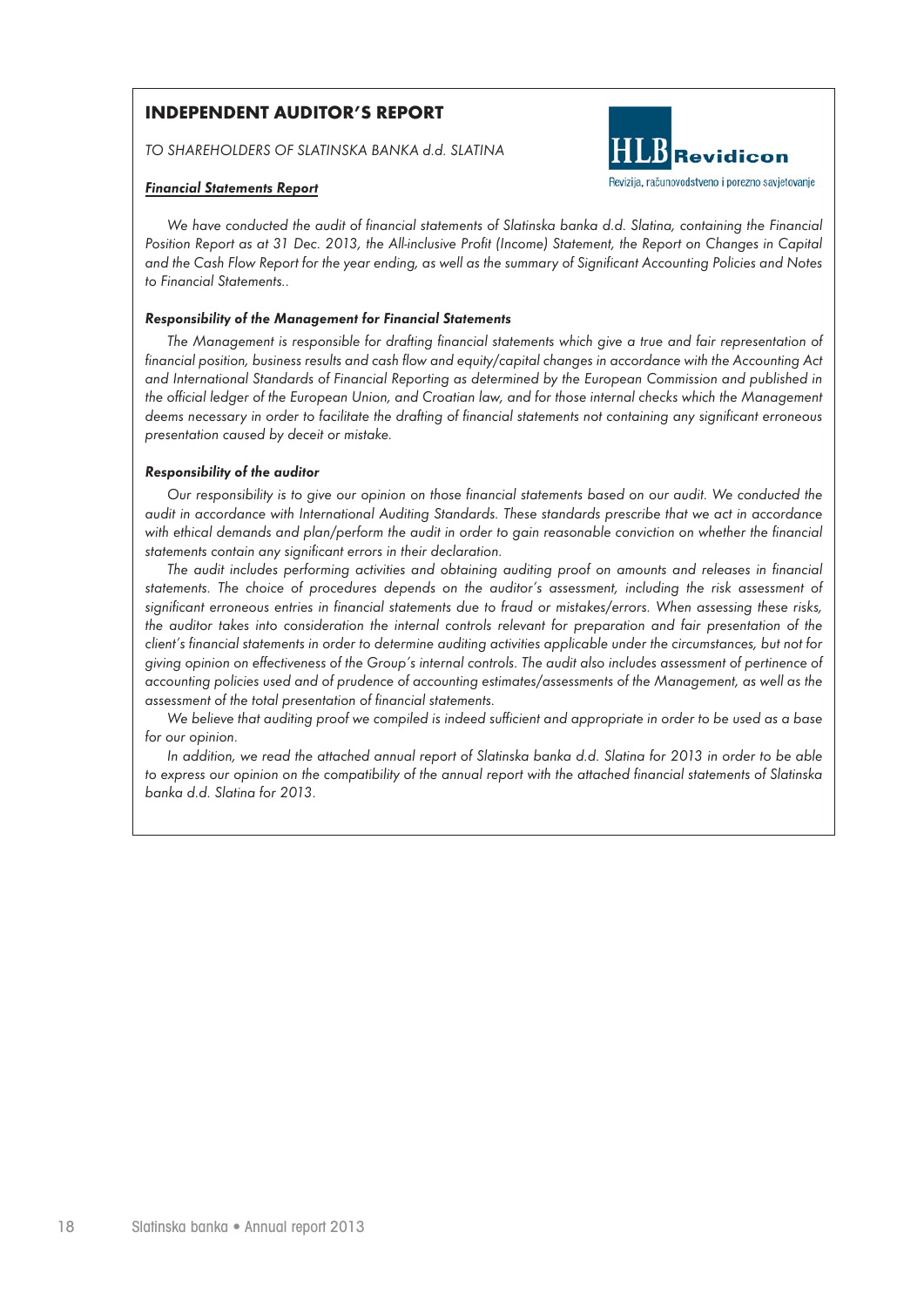# *Opinion*

*According to our opinion, the financial statements are a true and fair representation, in all significant determinants, of the financial position of Slatinska banka d.d. Slatina as at 31 December 2013 and its cash flow for the year ending have been prepared in accordance with the Accounting Act, International Financial Reporting Standards as determined by the European Commission and published in the official ledger of the European Union, and specific legal conditions for bank accounting in the Republic of Croatia*

#### *Emphasis of matter*

*Without reservations to our opinion, we direct your attention to Note VIII to financial statements in which potential obligations of the Bank for ongoing legal action (court proceedings) is described.*

### *Report on other legal provisions*

#### *Other legal and regulatory provisions*

*Pursuant to the Decision on Shape and Contents of Annual Financial Statements of Banks (Official Gazette No. 62/08, hereinafter: the Decision), the Management Board of Slatinska banka d.d. Slatina (hereinafter: the Bank) drafted forms shown on pages 60-76, which contain the Bank's Balance Sheet as at 31 December 2013, the Profit and Loss Account, the Report on Changes in Capital (equity), and the the Cash Flow Report for the year ended, as well as information on adjustments to the Bank's financial statements/reports. The Bank's Management Board is*  responsible for the preparation of these forms and the adjustment information; they are not integral parts of these financial statements but are rather prescribed by the Decision. Financial information in forms is correctly derived *out of the Bank's financial statements prepared in accordance with International Financial Reporting Standards, as determined by the European Commission and published in the official ledger of the European Union, and specific legal conditions for bank accounting in the Republic of Croatia.*

### *Opinion on the compliance of the annual report with the financial statements*

In our opinion, information contained in the attached annual report for 2013 is in compliance with the attached *financial statements of Slatinska banka d.d. Slatina for 2013.*

Authorized auditor: Anita Košćak, M.Sc.(Econ.) **TOM TU** 



*In Varaždin, 14 April 2014*

*HLB Revidicon d.o.o. Ankice Opolski 2 42000 Varaždin Republic of Croatia*

**Managing Director:** Stiepan Šargač, M.Sc. (Econ.) Authorized auditor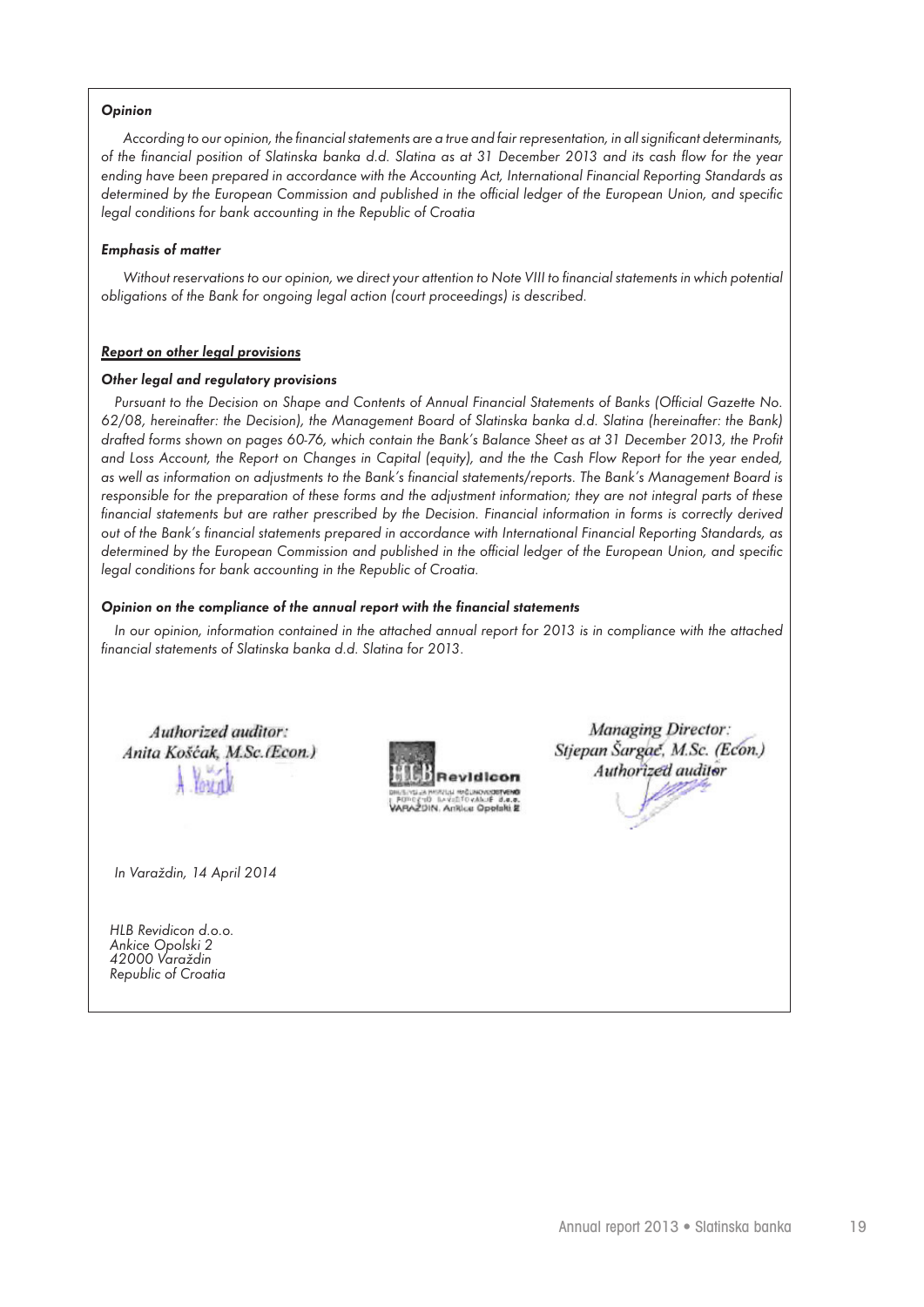# **ALL-INCLUSIVE PROFIT ACCOUNT FOR 2013**

in thousands of HRK

|                                                                                     | Note                     | 2013.    | 2012.    |
|-------------------------------------------------------------------------------------|--------------------------|----------|----------|
| Interest income                                                                     | $\overline{\mathcal{A}}$ | 88.338   | 84.459   |
| Interest expenses                                                                   | 5                        | (49.598) | (47.812) |
| Net interest income                                                                 |                          | 38.740   | 36.647   |
|                                                                                     |                          |          |          |
| Fee and commission income                                                           | 6                        | 12.188   | 13.011   |
| Fee and commission expenses                                                         | $\overline{7}$           | (3.190)  | (2.934)  |
| Net fee and commission income                                                       |                          | 8.998    | 10.077   |
|                                                                                     |                          |          |          |
| Net income from currency rate differentials                                         | 8                        | 2.881    | 3.189    |
| Other income from regular business transactions                                     | 9                        | 6.364    | 5.654    |
| <b>Total other income</b>                                                           |                          | 9.245    | 8.843    |
|                                                                                     |                          |          |          |
| Other business expenses                                                             | 10,11,12                 | (42.904) | (43.642) |
| Expenses of value adjustments and provisions                                        | 13                       | (13.341) | (5.522)  |
| <b>Total other expenses</b>                                                         |                          | (56.245) | (49.164) |
|                                                                                     |                          |          |          |
| Profit before taxes                                                                 |                          | 738      | 6.403    |
|                                                                                     |                          |          |          |
| Profit/company tax                                                                  | 14                       | (340)    | (1.406)  |
|                                                                                     |                          |          |          |
| <b>PROFIT AFTER TAXATION</b>                                                        |                          | 398      | 4.997    |
| Unrealised profit/loss based on the value of financial assets<br>available for sale |                          | 200      | 3.022    |
| <b>TOTAL ALL-INCLUSIVE PROFIT OF CURRENT YEAR</b>                                   |                          | 598      | 8.019    |
| Earnings per share (in HRK)                                                         | 33                       | 0,43     | 5,44     |

Notes on pages 25 to 66 are an integral part of these financial statements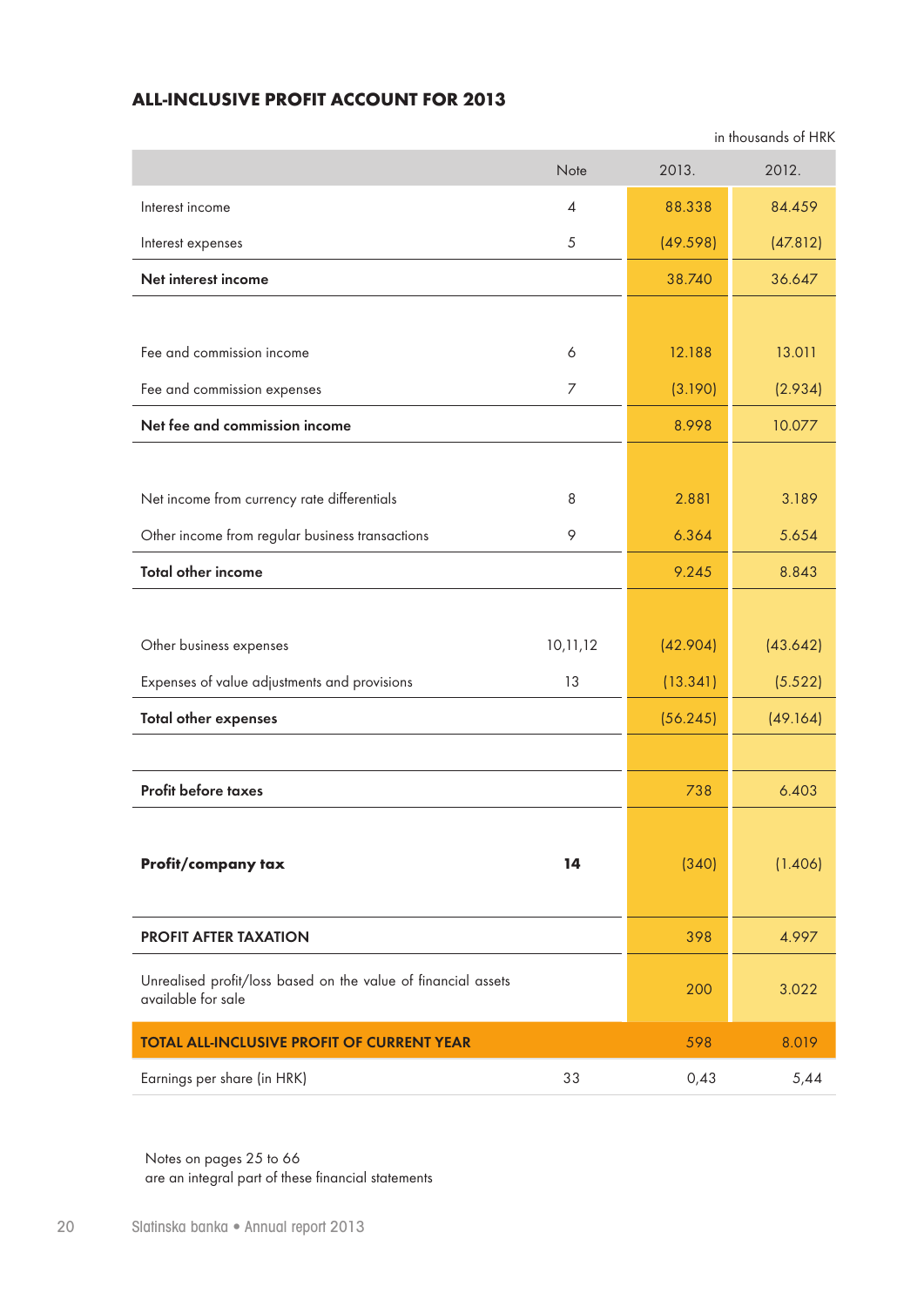# **FINANCIAL POSITION REPORT AS AT 31 DECEMBER 2013**

| in thousands of HRK                         |      |           |           |
|---------------------------------------------|------|-----------|-----------|
| <b>ASSETS</b>                               | Note | 2013.     | 2012.     |
|                                             |      |           |           |
| Cash assets                                 | 15   | 202.130   | 133.357   |
| Receivables from the Croatian National Bank | 16   | 109.611   | 159.503   |
| Placements to banks                         | 17   | 42.608    | 42.067    |
| Financial assets available for sale         | 18   | 214.232   | 174.534   |
| Financial assets held to maturity           | 19   | 87.556    | 82.790    |
| Loans and advances to clients               | 20   | 797.687   | 771.629   |
| Investments in dependent company            | 21   | 5.551     | 5.679     |
| Real estate, plants and equipment           | 22   | 26.929    | 27.315    |
| Intangible assets                           | 23   | 6.502     | 6.273     |
| Assets taken over                           | 24   | 6.975     | 13.741    |
| Other assets                                | 25   | 15.176    | 15.392    |
| <b>TOTAL ASSETS</b>                         |      | 1.514.957 | 1.432.280 |

Notes on pages 25 to 66 are an integral part of these financial statements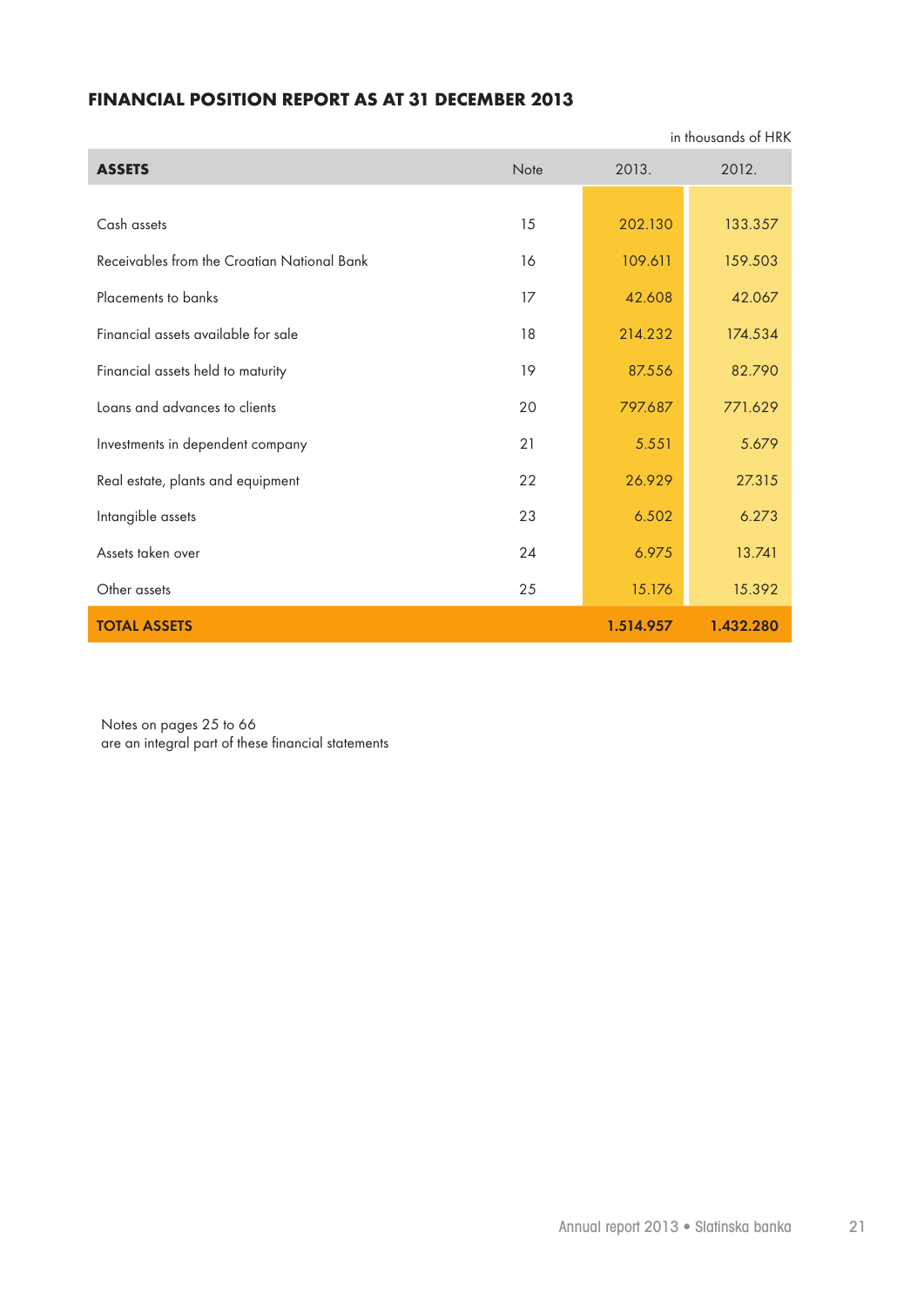# **FINANCIAL POSITION REPORT AS AT 31 DECEMBER 2013**

- Continued -

| <b>LIABILITIES AND CAPITAL</b>       | Note | 2013.     | 2012.     |
|--------------------------------------|------|-----------|-----------|
| Liabilities toward banks             | 26   |           | 2.617     |
| Sight deposits                       | 27   | 201.992   | 196.482   |
| Term deposits                        | 28   | 954.968   | 882.083   |
| Credit liabilities                   | 29   | 166.588   | 159.251   |
| Other liabilities                    | 30   | 13.103    | 13.617    |
| Provisions                           | 31   | 3.839     | 2.936     |
| <b>TOTAL LIABILITIES</b>             |      | 1.340.490 | 1.256.986 |
| Capital stock                        |      | 91.897    | 91.897    |
| Own/treasury shares                  |      | (6.592)   | (6.592)   |
| <b>Revaluation reserves</b>          |      | 574       | 1.799     |
| Capital gain                         |      | 149       | 149       |
| Reserves                             |      | 15.182    | 14.357    |
| Retained earnings                    |      | 72.859    | 68.687    |
| Profit of current year               |      | 398       | 4.997     |
| <b>TOTAL CAPITAL</b>                 | 32   | 174.467   | 175.294   |
| <b>TOTAL LIABILITIES AND CAPITAL</b> |      | 1.514.957 | 1.432.280 |
| POTENTIAL LIABILITIES                | 34   | 64.462    | 67.244    |

*The Financial Statements on pages 3 to 59 were approved by the Management on 14 April 2014 and as confirmation signed by:*

Mrs. Angelina Horvat, Chairwoman of the Board

Mr. Marko Brnić, Board Member

Notes on pages 25 to 66 are an integral part of these financial statements

in thousands of HRK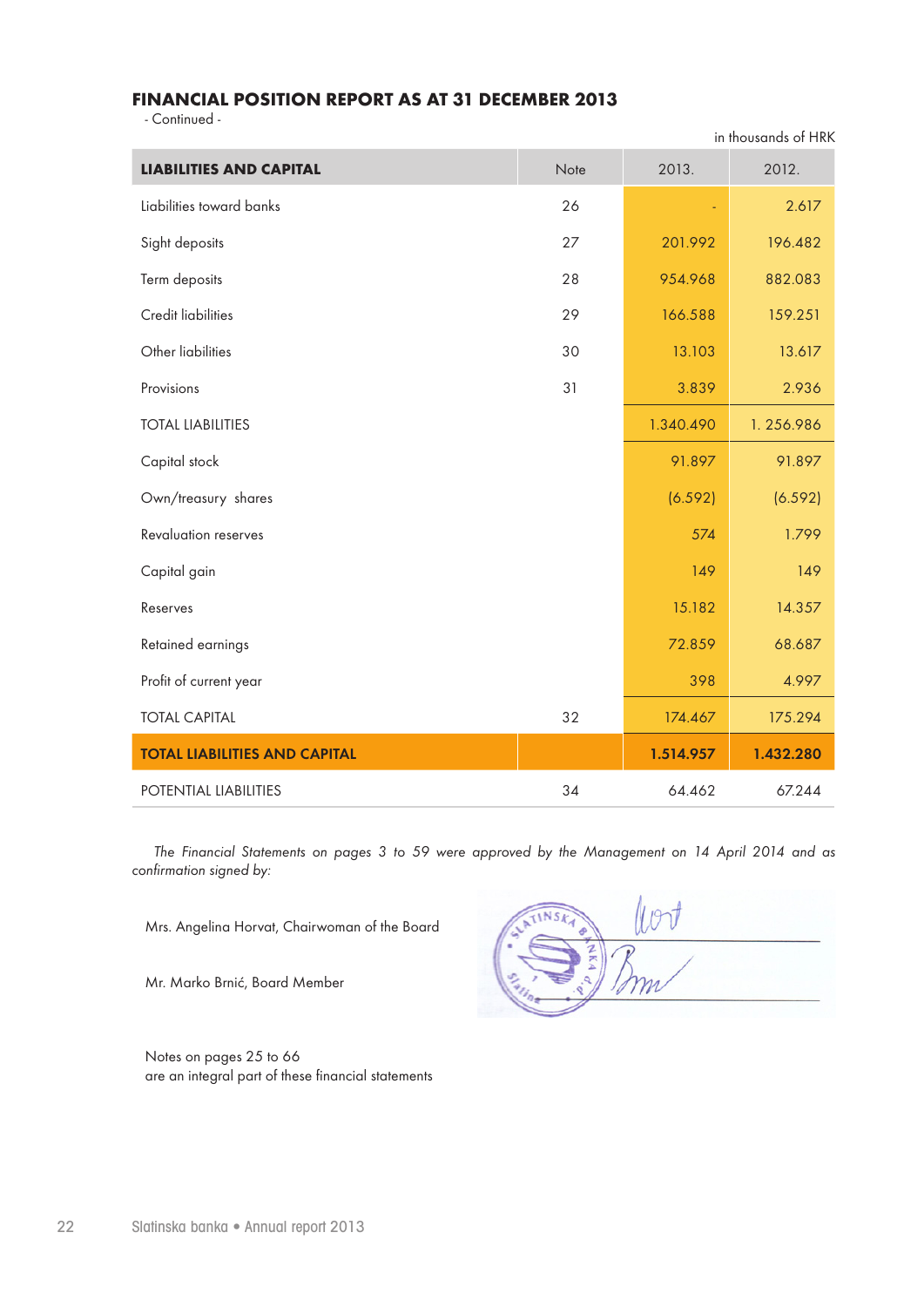# **REPORT ON CHANGES IN CAPITAL FOR 2013**

| <b>TOTAL</b>                  | 173.469                          |                               | (6.194)                   | 3.022             | 4.997                       | 175.294                            | 175.294                          |                               | 200               | (1.425)         | 398                         | 174.467                            |
|-------------------------------|----------------------------------|-------------------------------|---------------------------|-------------------|-----------------------------|------------------------------------|----------------------------------|-------------------------------|-------------------|-----------------|-----------------------------|------------------------------------|
| Profit of<br>current<br>year  | 3.327                            | (3.327)                       | J.                        | $\blacksquare$    | 4.997                       | 4.997                              | 4.997                            | (4.997)                       | $\blacksquare$    |                 | 398                         | 398                                |
| earnings<br>Retained          | 65.360                           | 3.327                         | ı                         | f,                |                             | 68.687                             | 68.687                           | 4.172                         | $\blacksquare$    |                 |                             | 72.859                             |
| reserves<br>Other             | 3.028                            |                               |                           | ı                 |                             | 3.028                              | 3.028                            |                               |                   |                 |                             | 3.028                              |
| Reserves<br>for own<br>shares | 6.600                            |                               |                           |                   |                             | 6.600                              | 6.600                            | 825                           | $\blacksquare$    |                 |                             | 7.425                              |
| reserves<br>legal             | 4.729                            |                               | ı                         | ı                 |                             | 4.729                              | 4.729                            | J.                            | $\blacksquare$    |                 |                             | 4.729                              |
| Capital<br>gain               | 149                              | ×                             | f,                        | J.                |                             | 149                                | $\frac{49}{5}$                   | J.                            | $\mathbf{I}$      |                 |                             | 149                                |
| reserves<br>Revalu.           | (1.223)                          | ×                             | J.                        | 3.022             | J.                          | 1.799                              | 1.799                            | $\blacksquare$                | 200               | (1.425)         | J.                          | 574                                |
| treasury<br>shares<br>Own/    | (398)                            |                               | (6.194)                   |                   |                             | (6.592)                            | (6.592)                          |                               |                   |                 |                             | (6.592)                            |
| Capital<br>stock              | 91.897                           |                               | $\mathbf{I}$              | f,                | f,                          | 91.897                             | 91.897                           | J.                            | $\mathbf{I}$      |                 |                             | 91.897                             |
|                               | Position as at 1<br>January 2012 | Profit allocation<br>for 2011 | Purchase of own<br>shares | Unrealized profit | Profit of current<br>period | December 2012<br>Position as at 31 | Position as at 1<br>January 2013 | Profit allocation<br>for 2012 | Unrealized profit | Realized profit | Profit of current<br>period | December 2013<br>Position as at 31 |

in thousands of HRK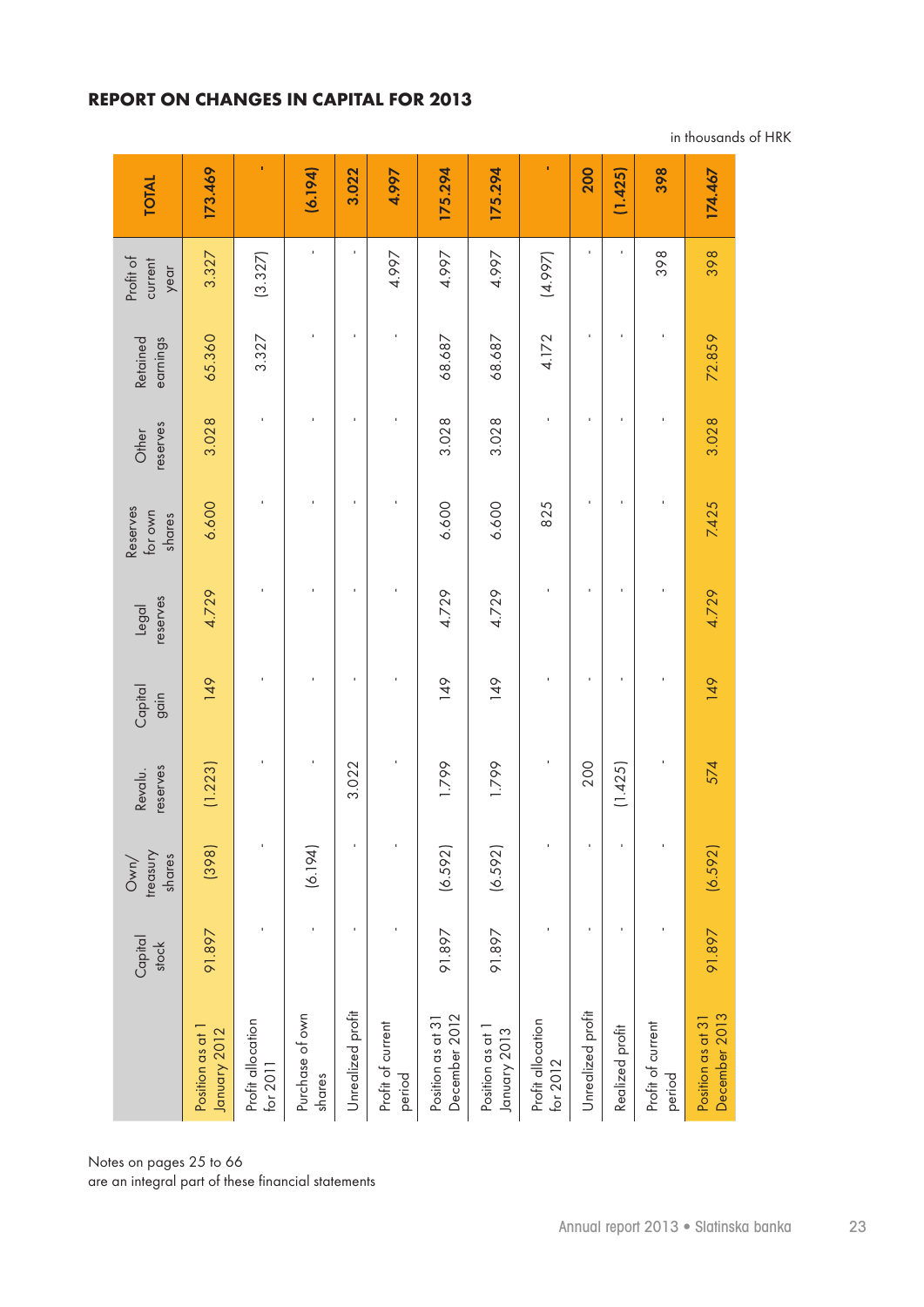# **CASH FLOW REPORT FOR 2013**

(indirect method)

in thousands of HRK

| <b>NET CASH FLOW FROM BUSINESS ACTIVITIES</b>                            | 2013.    | 2012.     |
|--------------------------------------------------------------------------|----------|-----------|
| Profit before taxes                                                      | 738      | 6.403     |
|                                                                          |          |           |
| Adjustment of net cash assets gained from business activities            |          |           |
| Depreciation                                                             | 4.178    | 3.937     |
| Value correction of credits/loans                                        | 11.298   | 5.182     |
| Adjustment of value of other assets                                      | 1.118    | 465       |
| Provisions for court cases (litigation costs)                            | 225      | 185       |
| Adjustment of value of assets held to maturity                           | 14       | 1.128     |
| Other adjustments and provisions (net)                                   | 678      | 139       |
| Changes in assets and liabilities from business activities               |          |           |
| Decrease (increase) of receivables from the CNB                          | 49.892   | (41.233)  |
| Decrease (increase) of placements to banks                               | 5.055    | 418       |
| Decrease (increase) of loans and advance payments from clients           | (37.356) | (114.338) |
| Decrease (increase) of other assets                                      | (902)    | 2.819     |
| Increase (decrease) of liabilities toward banks                          | (2.617)  | 21        |
| Increase (decrease) of sight deposits                                    | 5.510    | (6.231)   |
| Increase (decrease) of term deposits                                     | 72.885   | 33.544    |
| Increase (decrease) of other liabilities                                 | (514)    | (31.500)  |
| Profit/company tax                                                       | (340)    | (1.406)   |
| Net cash flow from business activities                                   | 109.862  | (140.467) |
| <b>CASH FLOW FROM INVESTMENT ACTIVITIES</b>                              |          |           |
| Decrease (increase) of financial assets available for sale               | 34.780   | 4.712     |
| Decrease (increase) of financial assets until maturity                   | 4.323    | (2.934)   |
| Procurement of real property, plants and equipment and intangible assets | (4.021)  | (5.703)   |
| Decrease (increase) of assets taken over                                 | 6.766    | (5.386)   |
| Net cash flow from investment activities                                 | 41.848   | (9.311)   |
| <b>NET CASH FLOW FROM FINANCIAL ACTIVITIES</b>                           |          |           |
| Increase (decrease) of credit/loan liabilities                           | 7.337    | 103.094   |
| Other changes in capital (net)                                           | (1.225)  | 3.022     |
| Purchase of own shares                                                   |          | (6.194)   |
| Net cash flow from financial activities                                  | 6.112    | 99.922    |
| Net changes in cash and cash equivalents                                 | 157.822  | (49.856)  |
| Cash and cash equivalents at the beginning of year                       | 335.405  | 385.261   |
| Cash and cash equivalents at the end of year                             | 493.227  | 335.405   |

Notes on pages 25 to 66 are an integral part of these financial statements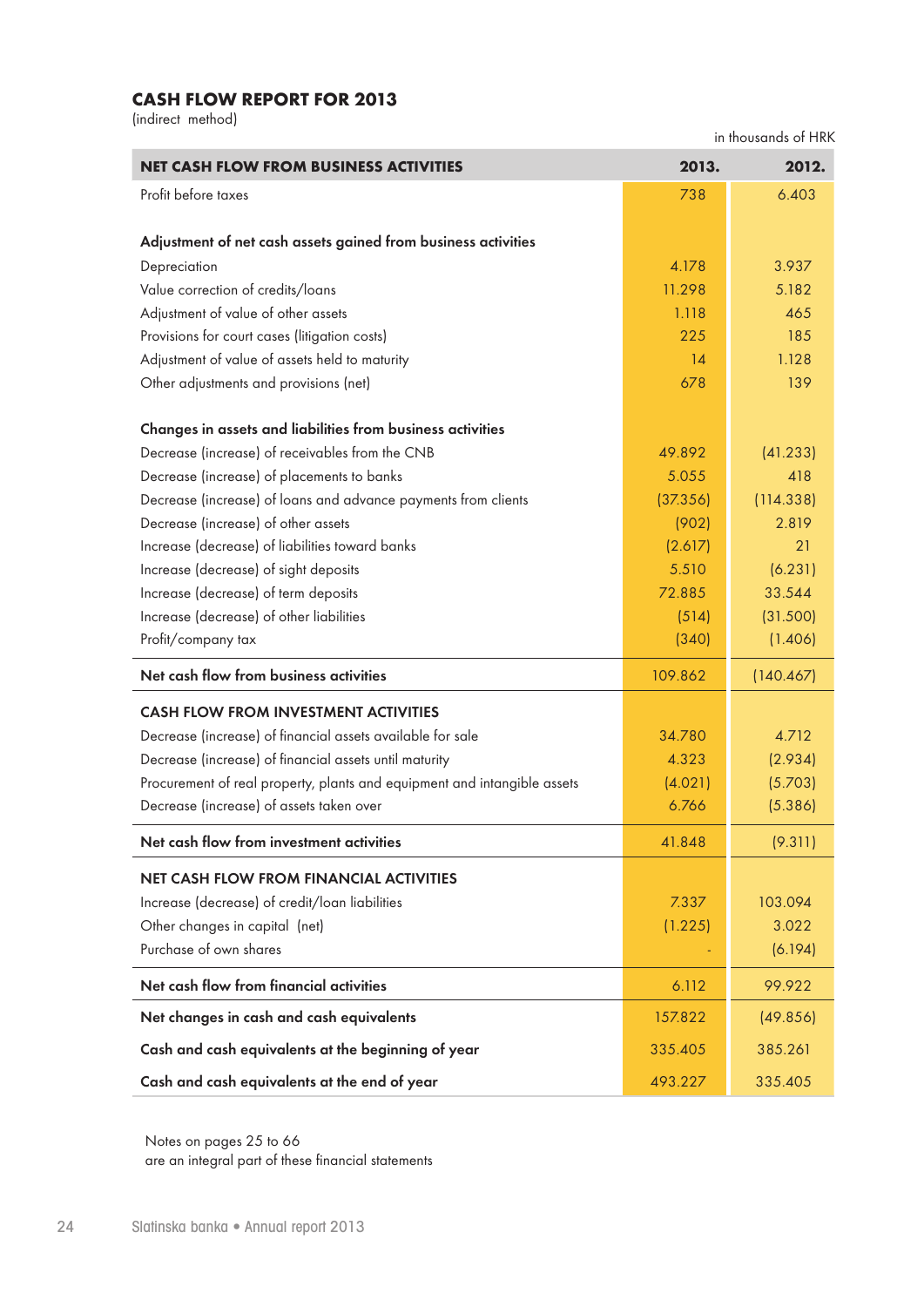# **NOTES TO FINANCIAL STATEMENTS**

### **I. GENERAL INFORMATION**

#### **a) Bank registration and activities**

Slatinska banka d.d. Slatina, hereinafter "the Bank" is registered as joint-stock company with the Commercial court in Bjelovar under company tax number (MBS) 010000576 and Nat. ID No. (OIB) 42252496579.

The seat of the Bank is in Slatina, Vladimira Nazora 2.

The Bank is registered for the following activities:

- Accepting deposits or other returnable assets from the public and approving credits/loans from those assets, for its own account
- Accepting deposits or other returnable assets
- Approving credits and loans, including consumer credits and loans, mortgage credits and loans, and, if permitted by special law, financing commercial businesses, including export financing based on discounted repurchase and without recourse on long-term non-matured receivables insured by financial instruments
- Repurchase of claims, with and without recourse
- Financial leasing
- Issuing various types of guarantees
- Trading for its own account or the client's account: using money market instruments, transferrable securities, foreign means of payment, including currency exchange, financial futures and options, currency and interest instruments
- Payment services in accordance with special laws
- Services in connection with crediting; for example, data acquisition, formation of analyses and giving information on credit standing of legal and physical entities independently performing their business
- Issuing other payment instruments and their management if offering these services is not considered offering services as per Article 5 Item 7 Credit Institutions Act, in accordance with special law
- Money market business mediation
- Activities in connection with selling insurance policies, in accordance with insurance regulations

### **b) Official Bank bodies**

| <b>Supervisory Board</b>     | Mrs. Ružica Vadić        | Chairwoman                       |
|------------------------------|--------------------------|----------------------------------|
|                              | Mr. Tomislav Rosandić    | Vice-chairman                    |
|                              | Mr. Hrvoje Markovinović  | Member                           |
|                              | Mrs. Blaženka Eror Matić | Member                           |
|                              | Mr. Denis Smolar         | Member                           |
| <b>Management</b><br>(Board) | Mrs. Angelina Horvat     | Management Board Chairwoman      |
|                              | Mr. Marko Brnić          | <b>Board Member</b>              |
|                              | Mr. Marko Krajina        | Board Member until 26 June 2013  |
|                              | Mr. Elvis Mališ          | Board Member until 17 March 2013 |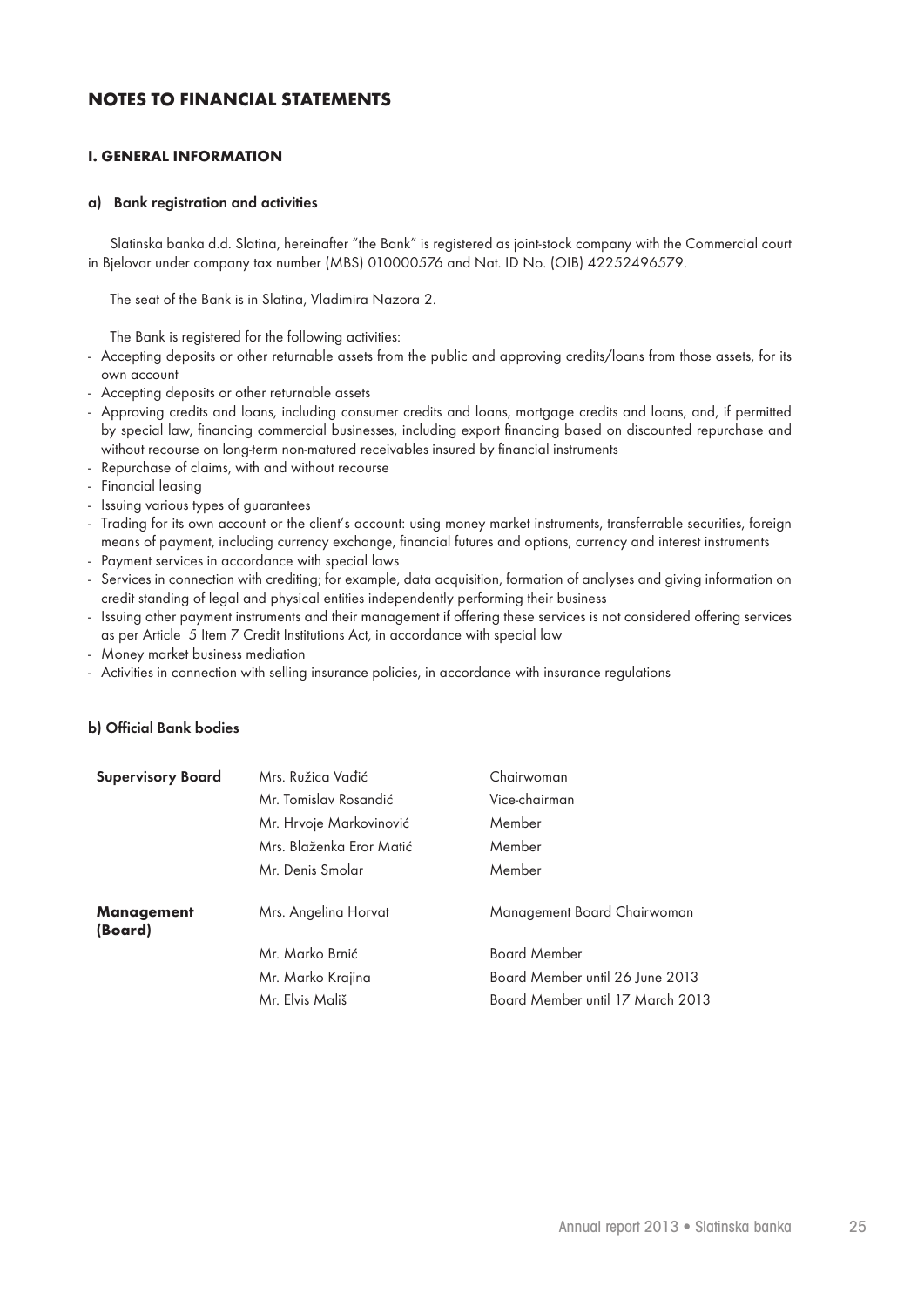### **II. BASIS FOR PREPARATION OF FINANCIAL STATEMENTS**

#### **2.1. Conformance statement and basis for presentation**

Financial statements of the Bank were drafted in accordance with International Financial Reporting Standards, as determined by the European Commission and published in the official ledger of the European Union ("IFRS"), and specific legal conditions for bank accounting in the Republic of Croatia. Bank business in the Republic of Croatia is regulated by the Credit Institutions Act, pursuant to which the Croatian National Bank ("CNB") then prescribes the regulations for financial statements.

Accounting regulations of the Croatian National Bank are based on International Financial Reporting Standards. Basic differences between accounting regulations of the Croatian National Bank and requests for adopting and measuring according to the IFRS are as follows:

- The CNB requests that the banks declare losses for which there is no proof based on which they could be directly tied to individual placements, but for which assertion may be made based on experience that they exist in the form of latent losses in the credit portfolio. The Bank performs value adjustment of these placements in the amount of latent losses, which it determines through its pre-prepared and tested internal methodology based on experience, where the level of adjusted value cannot be less than 0.80% of total placement value. Bank portfolio provisions amount to HRK 10.549.000 (10.928.000 in 2012) and are declared on the balance sheet, while the income from cancellation of provisioning amounts to HRK 379.000 in 2013. Although, according to IFRS, these provisions should be declared within capital and reserves, the Bank is classifying these losses as ones that are known to exist, but have not been individually identified.

#### **2.2. Basis for preparation of financial statements**

Financial statements have been prepared using the historical expense method, except financial assets and financial expenses, which are declared at fair value, in accordance with IRS 39 – "Financial instruments: acknowledgement and measuring" and IFRS 7 - "Financial instruments: issuing".

Accounting policies are applied consistently, unless specified otherwise.

Prescribed significant financial statements of the Bank were reclassified for purposes of this Report in order to present business results and the financial position (of the Bank) in accordance with the IFRS. Performed reclassifications did not have a bearing on net gain which the Bank accomplished during the current year.

The Bank's financial statements were prepared assuming no limitation of the duration of Bank's business operations

Throughout the preparation of financial statements, the Management gives assessments and estimates which have a bearing on the application of policies and declared asset and liability amounts, and the issue of potential liabilities and liabilities taken over on the day of the balance, as well as on the amounts of income and liabilities during the reporting period. Assessments and estimates are based on past experience and other factors and information available on the day of completion of financial statements. Actual results may differ from said estimates. Estimates and related assumptions are being frequently checked and, if needed, amended. Amendments to accounting estimates are recognised in the period of the amendment.

Key estimates used in the application of accounting policies during the drafting of financial statements pertain to the calculation of depreciation of long-term tangible and intangible assets, decreased by assets value, value correction of claims and provisions, and to issue of potential liabilities.

Financial statements are shown in the form regularly used and is internationally adopted for publishing financial statements of banks and other similar financial institutions

#### **Report currency**

Report currency is the Croatian Kuna (HRK), and financial statements are shown rounded up to thousands of HRK (unless otherwise stated).

 The currency rate of Kuna (HRK) as at 31 December 2013 was, in relation to the Euro (EUR), HRK 7.637643 for 1 EUR (7,545624 as at 31 December 2012) and in relation to US dollars (USD) HRK 5.549000 for 1 USD (5,726794 as at 31 December 2012).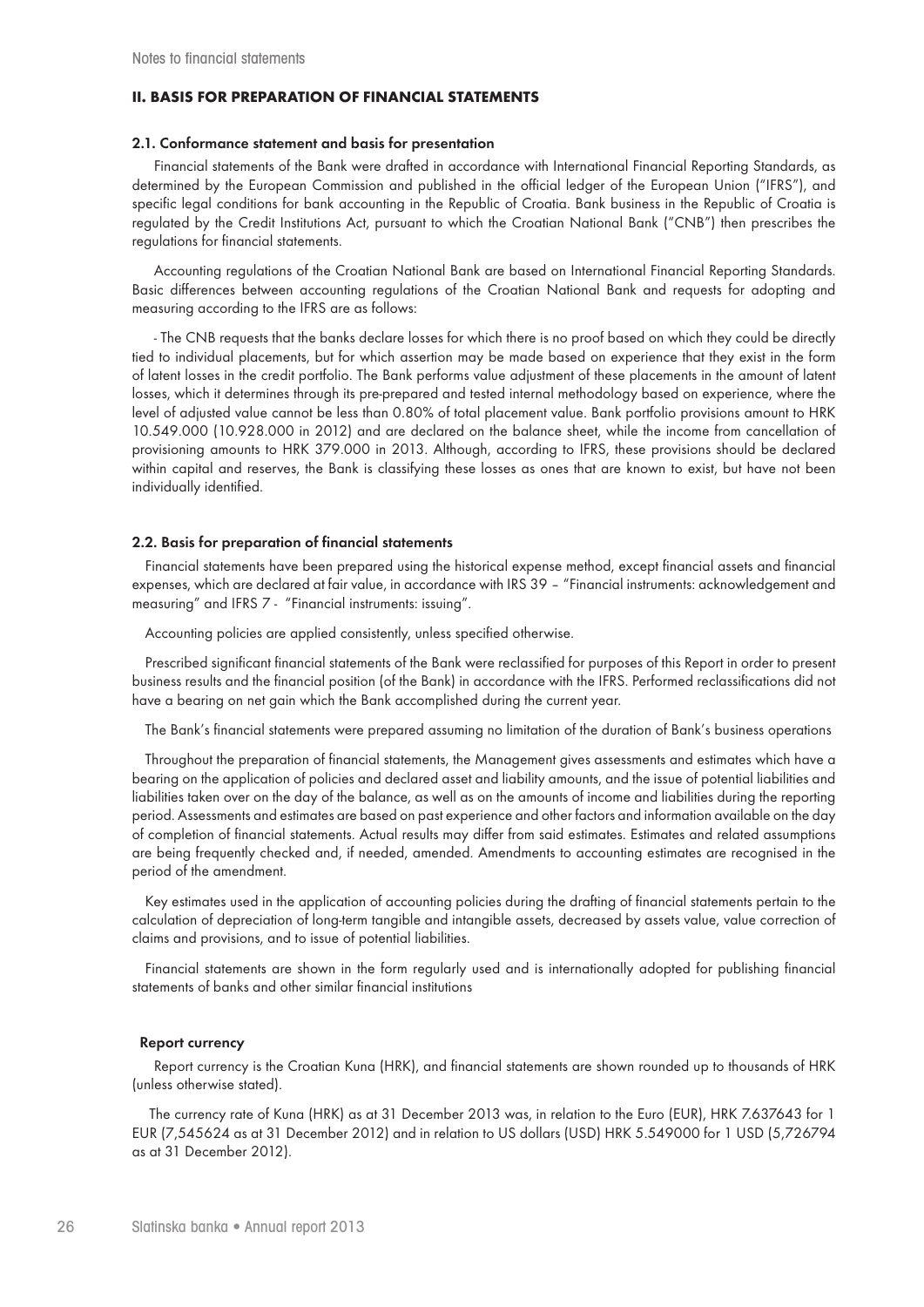## **III. SUMMARY OF ACCOUNTING POLICIES**

Summary of significant accounting policies adopted for the preparation of financial statements is shown next. Policies were consistently applied in all periods from this Report, unless stated otherwise.

#### **3.1. Income and expenses from interest**

Income and expenses from interest are declared in the profit and loss account for all instruments which yield interest, using the principle of calculated interest and the method of actual yield, based on actual purchase price. Income from interest includes coupons earned from investing in fixed income securities, securities for sale and calculated discount and premiums on treasury notes and other discounted instruments.

In case the repayment of the credit/loan should become questionable, the principal/equity amount is decreased to the estimated charge amount, and interest income is later declared at the rate used when calculating discount of future cash flow.

#### **3.2. Income and expenses from fees and commissions**

Income and expenses from fees and commissions comprise fees and commissions from domestic and international transactions, guarantees and issuing letters of credit, credit/debit card business and through asset management, and are declared in the profit and loss account per individual service, except in cases where they are included in the calculation of the effective interest rate.

Fee and provision expenses contain fees to authorized banks paid for services performed in foreign currency transactions, and fro services of the Financial Agency (FINA) performed in domestic transactions

### **3.3. Net income and losses from financial instruments at fair value through profit and loss statement and the result from purchase and sale of currencies and currency rate differentials made through recalculation of monetary assets and liabilities**

This category includes earnings from purchase and sale of currencies, realized and unrealized profit and loss from debt and equity securities kept for trading, other financial instruments valued at fair value through the PLA, and derivative financial instruments. Net profit and loss from currency rate differentials made through recalculation of monetary assets and liabilities denominated in foreign currencies are also included in this category.

### **3.4. Recalculation of foreign means of payment**

Transactions declared in foreign currencies are recalculated to HRK (Croatian Kuna) using the exchange rates valid as at the day of the transaction. Croatian Kuna is the official currency of the Bank; therefore, the financial statements have been presented using that currency.

Monetary assets and liabilities declared in foreign currencies have been recalculated to HRK as at the balance date using exchange rates valid on that day. Currency rate differentials stemming from recalculation of foreign currencies shall be declared in the PLA.

Non-monetary entries declared in foreign currencies valued at fair value have been recalculated into HRK using the exchange rate as at the day of determining fair value. Non-monetary entries declared in foreign currencies declared at purchase cost should be declared using the exchange rate valid as at the day of transaction.

Profit and loss arising from recalculation of foreign currencies and purchase and sale of foreign currencies have been declared in the PLA for the pertinent year.

#### **3.5. Taxation**

Profit tax expense represents the joint amount of current tax liabilities and deferred taxation.

#### **a) Current tax**

Current tax liabilities are based on taxable profit for the year. Taxable profit differs from net profit of the period declared in the PLA for amounts which are not added to the tax base, as well as amounts of tax-unrecognised expenses. The current tax liability of the Bank is calculated using valid interest rates, or those interest rates valid on the balance date.

The Management Board shall periodically assess the positions of tax claim with respect to situations in which applicable tax laws are subject to interpretation, and the Bank shall perform provisioning when possible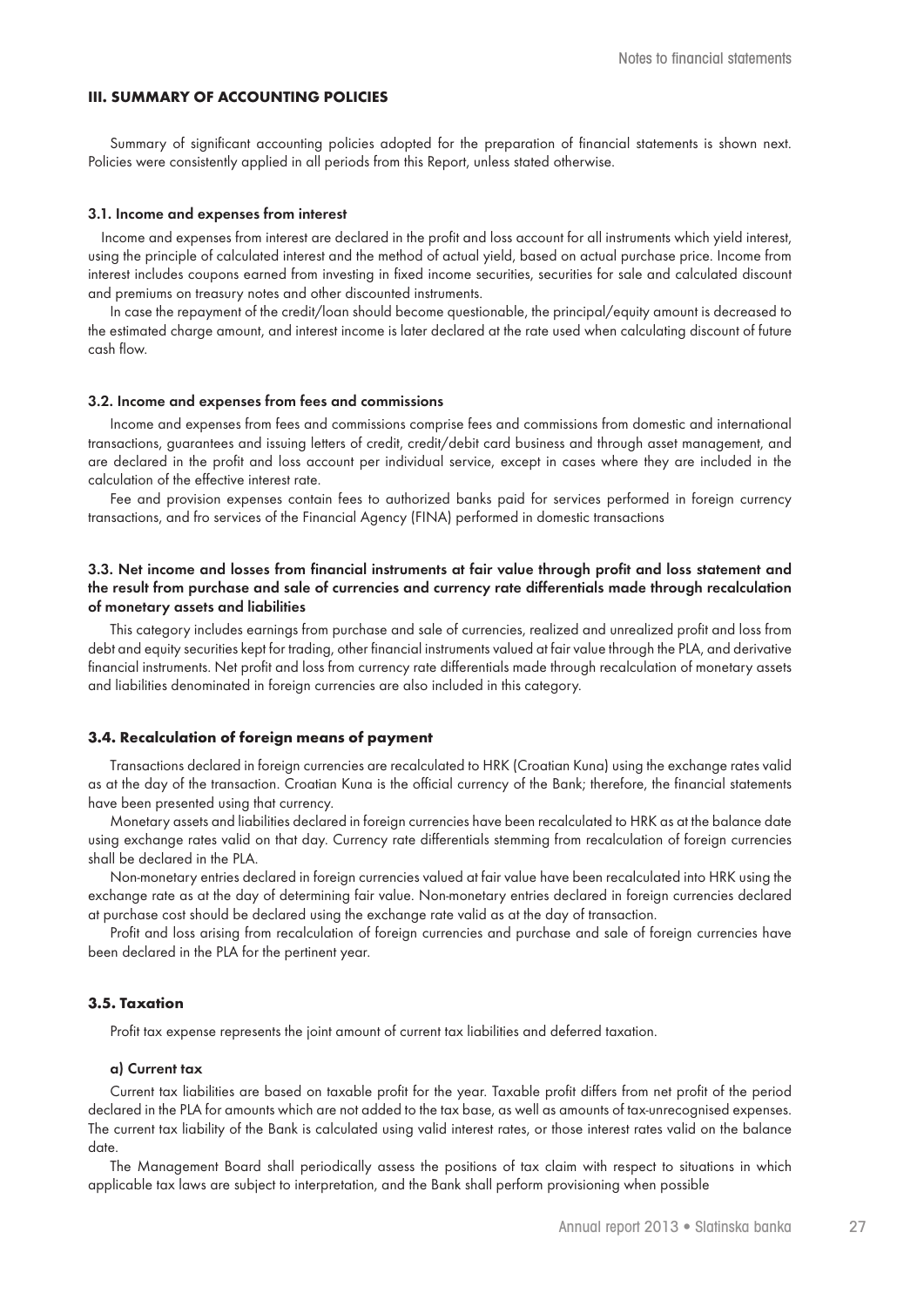#### **b) Deferred tax**

Deferred tax is calculated using the liability method and shows tax effects of all significant time differentials between the tax basis, assets and liabilities and amounts declared in financial statements

#### **3.6. Pension plans / retirement benefits**

Defined contribution plans

Contributions from the Bank's pension plans burden the PLA in the year pertaining.

Defined benefit plans

Surplus and deficits from retirement benefit (pension) plans are measured per:

- Fair value of assets available for said benefits, as at the day of reporting, less
- Current net value of benefits and
- Adjustments for non-recognized expenses of previous services

The Bank has no other retirement plans except those included within the state retirement plan in the Republic of Croatia.

#### **3.7. Financial instruments**

The Bank's financial assets have been classified into portfolios depending on the purpose the bank envisioned when acquiring the financial instrument, and in accordance with the Bank's investment strategy. Financial assets and liabilities have been classified into the following categories: "Fair value in the PLA", "Loans and receivables", "Held to maturity", "Available for sale" and "Other financial liabilities".

All financial assets and liabilities are recognized, or cease to be recognized, on the day of trade (purchase or sale) of financial asset or liability, as defined by the contractual date of delivery of financial assets within terms determined in accordance with conventional terms on the market.

At initial recognition of financial asset or liability, the Bank measures said asset/liability at purchase cost plus transaction expenses (except financial assets at fair value in the PLA) which can be directly tied to the acquisition, i.e. issuing of the financial asset/liability.

#### **a) Financial assets/liabilities at fair value in the profit and loss account**

Said category includes two sub-categories: Financial instruments held for trade (including derivatives), and those that the Bank initially placed in this category. A financial instrument shall be placed in this category if it was acquired or made for sale or repurchase within a short period of time, for the purpose of short-term profit or classification by the management into this category.

After initial recognition, financial assets at fair value in the PLA shall be calculated and recognized at fair value equal to the price quoted on official stock exchanges, or shall be determined through the application of acceptable value assessment models. The Bank is declaring non-realized profit and loss within the category net profit/loss from financial business.

#### **b) Loans and receivables**

Loans and receivables represent non-derivative financial assets with fixed or determined payment not quoted on the active market. They are made when the Bank gives cash assets to clients without any plan to trade receivables; they include loans and receivables from banks, clients, replacement bonds and obligatory reserves at the CNB.

They are initially measured at cost, and are later decreased for value correction amount due to adjustment.

The amount of the value adjustment due to decrease shall be declared if there is objective evidence that collection of entire amount receivable will not be possible by the Bank. Value correction represents the difference between the book value and the value that can be covered, representing the current value of expected cash flow, including amounts coverable through guarantees and collateral. Value adjustment/correction for losses from decrease per individual loan shall be estimated based on credit standing of the borrowing party, taking in consideration the value of instruments of insurance for loan repayment, or a third-party guarantee.

Non-collected matured loans are written-off in the amount of related value adjustment due to the decrease, while all later collected amounts are declared in the profit and loss statement, as other income.

The Bank charges penalty interest for late repayment, which is calculated based on incoming cash flow and is declared within income from interest.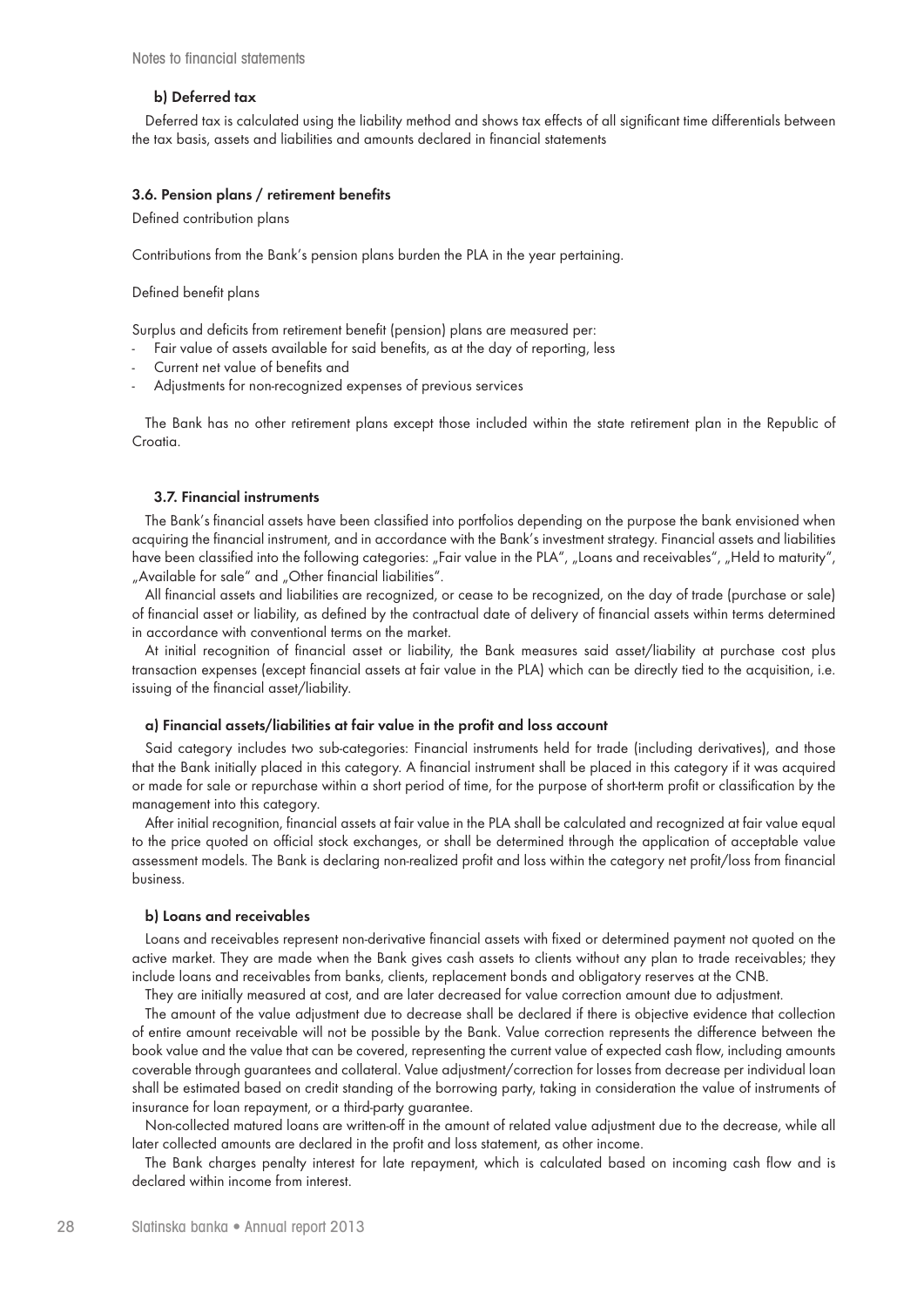#### **c) Investments held to maturity**

Investments held to maturity represent non-derivative financial assets with fixed or determinable payment amount and fixed maturity which the Bank intends and has the means to hold until maturity. This category includes certain debt securities.

All financial instruments held to maturity are declared as depreciated expense decreased by provisions for value decrease. Interest earned made based on these financial instruments is declared as income from interest.

The Bank regularly checks to see if there exists objective proof which would point to value decrease of assets held to maturity. When it has been determined that there was a value decrease of assets, the Bank shall declare appropriate provisions in the PLA. Loss from decrease shall be annulled in later periods if the increase of the coverable investment amount can be objectively tied to the event after recognition of decrease

#### **d) Financial assets available for sale**

Financial assets available for sale are non-derivative financial assets classified in this category, or is not classified in another category. Financial assets classified as available for sale are those assets that are intended to be held for a certain period of time, but may be sold if the need for maintaining liquidity or change of interest rates, exchange rates or prices of ownership/equity instruments arises. Financial assets available for sale include debt and equity securities.

After initial recognition, financial assets available for sale are calculated again at fair value, based on quoted prices or amounts derived from the cash flow model. If the market value cannot be ascertained with certainty, the Bank shall determine fair value using estimation techniques. They include using prices from recent transactions between informed and ready parties, referring to other similar instruments, using analyses of discounted cash flows and optional price models, all the while using market-based information as much as possible.

Non-realized gains and losses arising from changes to fair value of assets classified as available for sale shall be recognized as equity/principal until the moment of sale or decrease of financial assets; after that, realized gains or losses shall be declared as net profit or loss of the period.

### **e) Other financial liabilities**

Other financial liabilities contain all financial liabilities/expenses not held for trade or which are not classified in the fair value category in the PLA.

#### **3.8. Investments in dependent companies**

Dependent companies are companies in which the main company (the Bank) has control over decisions, i.e. financial and business policies (stake of over 50%). Investments in dependent companies are declared using the expense method, with decrease of the book amount of this asset - investment up to its coverable amount.

The Bank shall also draft consolidated financial statements including any and all dependent companies in which the Bank has total stake and control.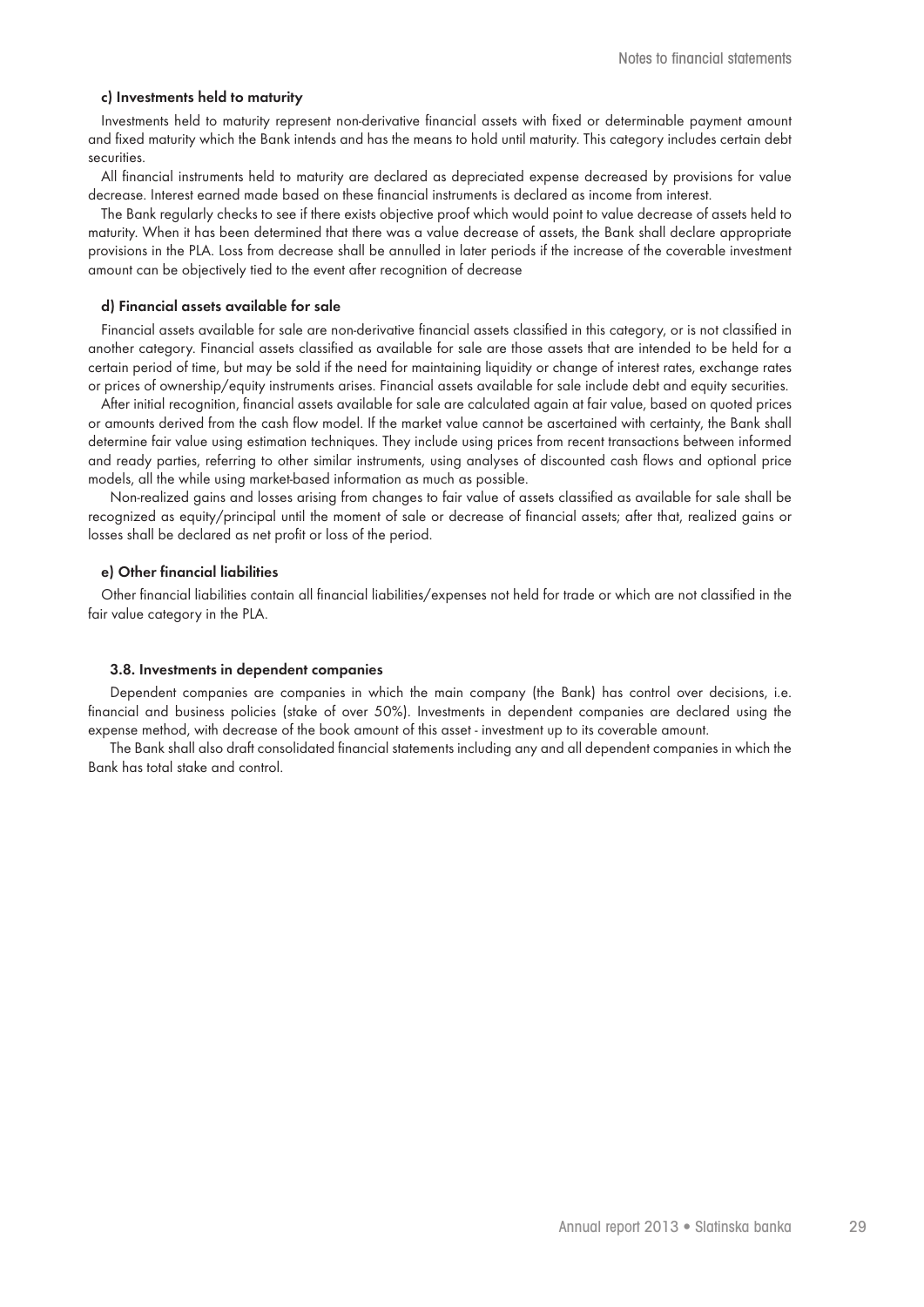### **3.9. Fair value of financial instruments**

Fair value of financial instruments being traded on active markets shall be determined on each reporting date, with respect to quoted market prices or distributor's quoted prices, without decrease for transaction costs.

Fair value of financial instruments not being traded on active markets shall be determined through the use of value estimate techniques. Such techniques may include the use of new, non-biased market transactions; use of current fair value of another similar instrument; analysis of discounted cash flow, or other models of value estimation.

#### **3.10. Real estate, plants and equipment**

Plants and equipment shall be declared at purchase value less accumulated depreciation and/or accumulated loss from value decrease. They are tangible assets if their useful life is longer than one year, and individual value higher than HRK 3,500 on the purchase date. Purchase value includes the purchase price, cost of spare parts, debt incurred due to long-term construction projects, and other dependent expenses and estimated value of future disassembly costs, if the conditions of recognizing the same have been fulfilled, while the liability shall be declared as provision.

Land and real property shall be declared at purchase value less accumulated depreciation of real property and losses from decrease of assets recognized after the revaluation date, based on periodical estimates made by professionals.

Depreciation is calculated by writing-off the purchase value of real property, except land and current investments, during the estimated useful life of assets using the straight-line method and the following rates:

|                      | 2013.     | 2012.     |
|----------------------|-----------|-----------|
| <b>DESCRIPTION</b>   | $\%$      | $\%$      |
| Structures/buildings | 2,50      | 2,50      |
| Computer equipment   | 25        | 25        |
| Furniture            | 20        | 20        |
| Personal vehicles    | 40        | 40        |
| Other equipment      | $10 - 25$ | $10 - 25$ |

Depreciation calculation shall be made per individual item until their full write-off. Real property, plants and equipment and each of their significant parts shall cease to be recognized at full write-off, or when no future economic benefits are expected through their use.

Gains or losses made through abandonment or write-off of a certain asset are calculated as a difference between sales income and the book amount of that asset and shall be declared as income. Value left over (current value), useful lifespan and depreciation methods shall be audited at the end of each fiscal year and adjusted if necessary.

## **3.11. Intangible assets**

Intangible assets pertain to IT programmes and investments in someone else's assets initially calculated at purchase cost and depreciated using the straight-line method during their estimated life spans.

Individually acquired intangible assets are initially recognized at purchase value. Purchase value of intangible assets acquired through business combination represents fair value on the date of acquisition.

After initial recognition, intangible assets are entered at purchase value decreased by depreciation costs and eventual accumulated losses due to asset decrease. Intangible assets made through own production, excluding capitalized development costs, shall not be capitalized, and expenses shall be recognized in the PLA for the year in which they were made. Lifespan of intangible assets shall be estimated as limited (determined) or unlimited (undetermined).

Intangible assets with determined lifespan shall be depreciated during the estimated lifespan and shall be decreased when condition for this have been met. Depreciation period and method for intangible assets with determined lifespan shall be revised at least at the end of each fiscal year. Changes in expected lifespan or in the expected method of use future economic benefits included in these assets shall be calculated through the change in depreciation period and method, and shall be treated as changes to accounting estimates. For the purpose of preparing these financial statements, the Bank calculated depreciation of intangible assets using the depreciation rate of 20% (same as the previous year).

Expenses of depreciation of intangible assets with determined lifespan shall be declared in the PLA as expense, in tune with the role of intangible assets. Intangible assets with determined lifespan will not be depreciated, but shall be annually value-estimated for decreases, whether individually or on the level of money generation.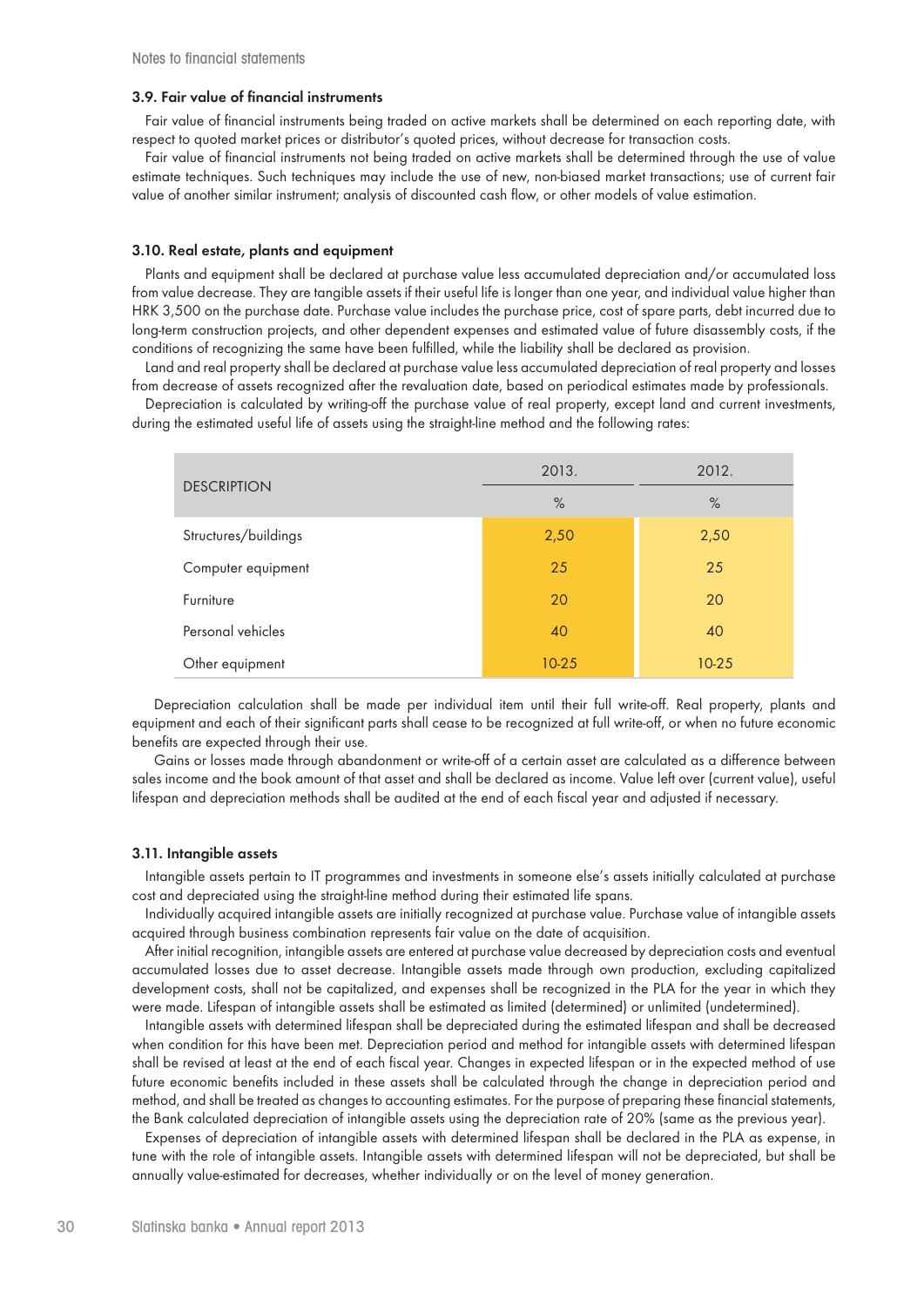#### **3.12. Application of estimates**

Preparation of the financial statements of the Bank, in accordance with various ISFR's, demands from the Bank management to make estimations and assumptions which have a bearing on amounts declared in these financial statements and notes. Estimates and related assumptions are based on previous experience and various other factors believed to be realistic in pertinent circumstances, as well as information accessible by and on the day of preparation of financial statements, the result of which is the basis for determining the book value of those assets and liabilities that cannot be easily determined through other sources. Actual results may differ from said estimates.

Estimates and basic assumptions are regularly checked. Changes to accounting estimates shall be recognized in the period they were made in if they have an effect on only that period; or, on the period in which they were made and future periods if they also have an effect on the current and future periods

#### **3.13. Potential liabilities and liabilities taken over**

During its business, the Bank declared potential liabilities and liabilities taken over in off-balance entries, through issuing guarantees, credit notes, approving credits/loans not entirely used, and through other potential liabilities. These financial instruments are shown in the Bank's balance if and when the Bank covers the matured liability.

Provisions for possible losses pursuant to potential liabilities and liabilities taken over shall be kept on the level for which the Bank's management feels is sufficient to absorb possible future losses. The Management shall determine sufficiency of these provisions based on the insight into individual items, current economic circumstances, various transaction risk categories, as well as other pertinent factors.

#### **3.14. Cash flow report**

For the purpose of cash flow reporting, cash and cash equivalents contain cash assets, placements to banks with remaining maturity of 90 days, treasury notes of the Croatian Ministry of Finance, and bills of exchange of companies with remaining maturity of 90 days.

#### **3.15. Operative segments**

Operative segments have been declared in accordance with internal reporting to the main business decision maker. The main business decision maker, i.e. the function responsible for allocating resources and assessment of operative segment performance, is identified as the Bank Management Board, which is responsible for making strategic decisions.

The Bank identified four main segments: companies, individuals (retail), banks and other. Information per segment is based on information given to managers for managing purposes. Where it was possible, positions of balance sheet and the PLA were shown using the above segments.

#### **3.16. Regulatory demands**

The Bank must perform its business in accordance with regulations put forward by the Croatian National Bank, determining limits and other limitations in connection with minimum capital adequacy, classification of loans and liabilities taken over in off-balance entries, as well as provisioning for covering credit risk, liquidity risk, interest risk and those risks pertaining to foreign currency positions.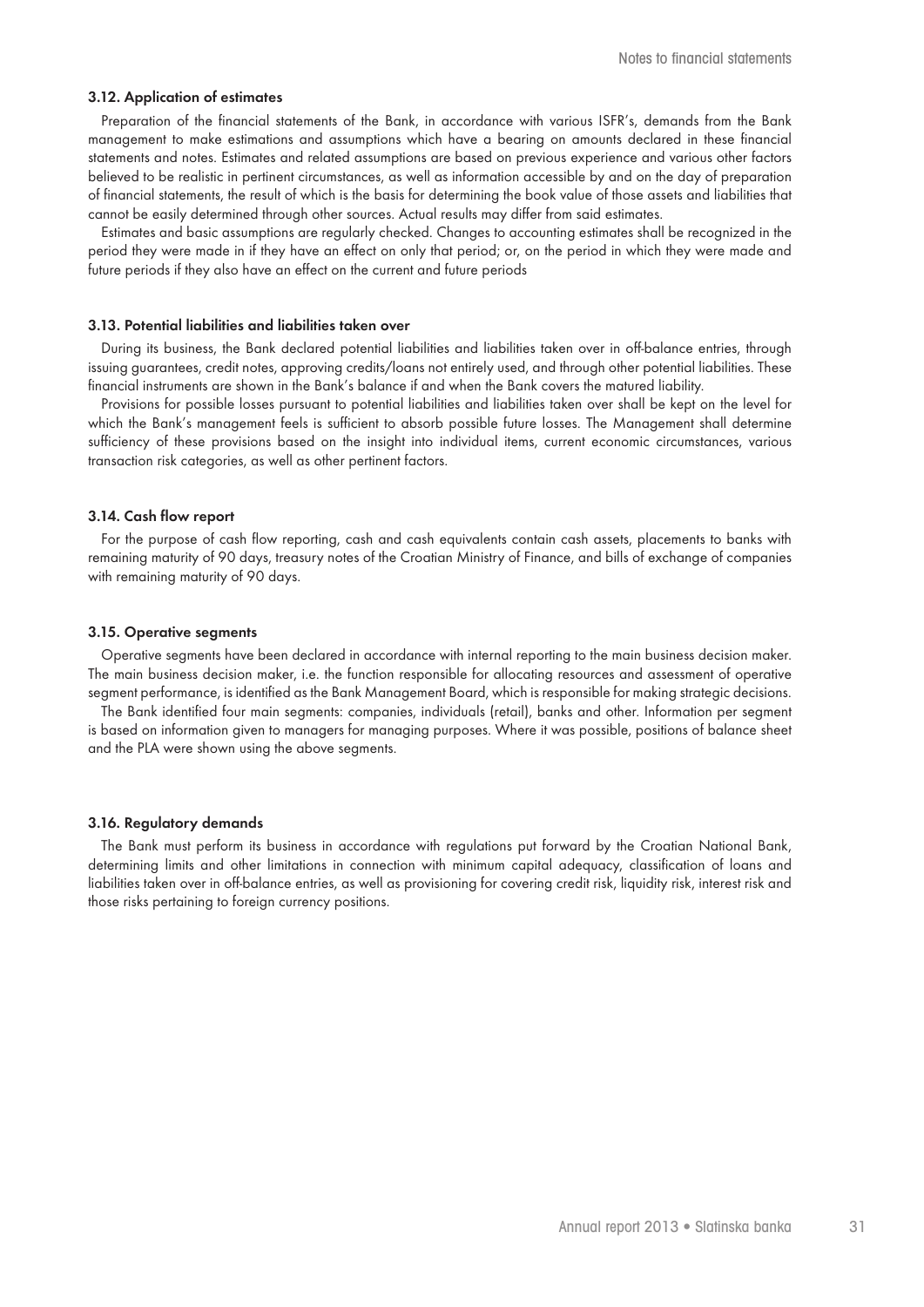### **3.17. Events after the report date**

Events after the date of the financial position report are those events which have positive or negative effects and which emerged between the financial position report date and the date of approving the issue of the financial statements. The Bank shall coordinate the amounts which it recognized in its financial statements for events after the date of the financial position report which need adjusting

# **3.18. Side-by-side data**

In order to better show data in accordance with the ISFR, reclassification of side-by-side data was made in the financial statements of the Bank in order to achieve consistency in presenting current fiscal year data with other data.

Interest receivables and liabilities which were declared in the financial position report as at 31 December 2012 on positions of Other assets and Other liabilities, are declared within the amount of the pertinent financial instrument in the financial position report as at 31 December 2013.

Paid fee which has the characteristic of interest income, was declared as deferred interest income, the position of Other liabilities in the financial position report as at 31 December 2012, while in the financial position report as at 31 December 2013 it was declared as decrease of loans and advance payment to clients, as well as bills of exchange held to maturity. Paid fee which has the characteristic of interest expenses and which was declared as an asset (as Other assets) in the financial position report as at 31 December 2012, was declared as decrease liabilities on received credits/loans in the financial position report as at 31 December 2013.

# **IV. NOTES TO THE ALL-INCLUSIVE PROFIT ACCOUNT**

|                              | 2013.  | 2012.  |
|------------------------------|--------|--------|
| Companies                    | 39.204 | 33.397 |
| Private entities/individuals | 41.513 | 41.628 |
| Banks                        | 144    | 627    |
| Other                        | 7.477  | 8.807  |
| <b>TOTAL:</b>                | 88.338 | 84.459 |

# **4. INCOME FROM INTEREST**

#### **5. INTEREST EXPENSES**

in thousands of HRK

in thousands of HRK

|                              | 2013.  | 2012.  |
|------------------------------|--------|--------|
| Companies                    | 1.535  | 1.136  |
| Private entities/individuals | 36.001 | 35.954 |
| <b>Banks</b>                 | 4.719  | 3.207  |
| Other                        | 7.343  | 7.515  |
| <b>TOTAL:</b>                | 49.598 | 47.812 |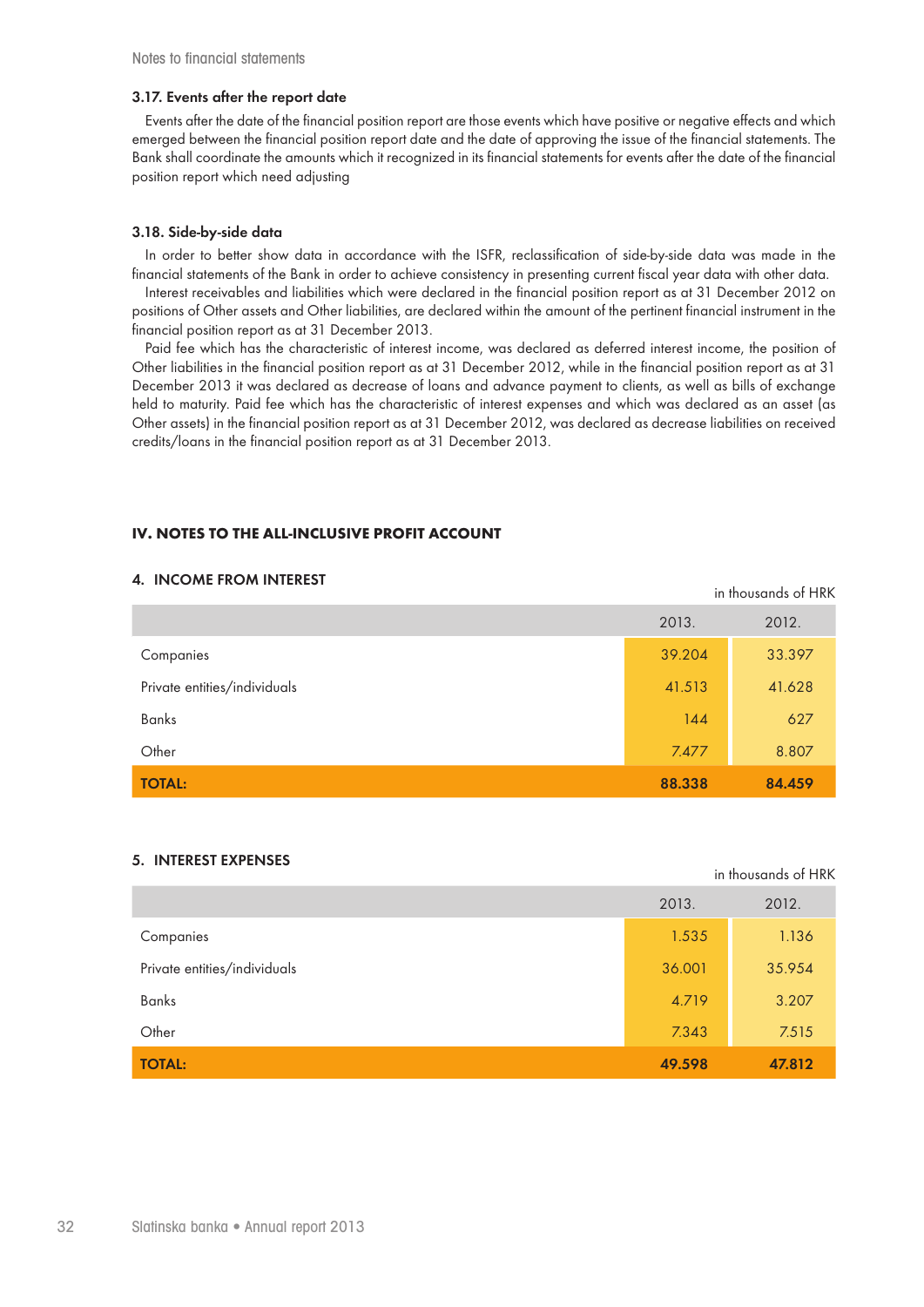# **6. INCOME FROM COMMISSIONS AND FEES**

in thousands of HRK

|                              | 2013.  | 2012.  |
|------------------------------|--------|--------|
| Companies                    | 3.423  | 3.604  |
| Private entities/individuals | 7.619  | 8.320  |
| Other                        | 1.146  | 1.087  |
| <b>TOTAL:</b>                | 12.188 | 13.011 |

# **7. COMMISSION AND FEE EXPENSES**

|                          | in thousands of HRK |       |  |
|--------------------------|---------------------|-------|--|
|                          | 2013.               | 2012. |  |
| FINA services commission | 2.234               | 1.958 |  |
| Foreign banks            | 218                 | 253   |  |
| Domestic clients         | 738                 | 723   |  |
| <b>TOTAL:</b>            | 3.190               | 2.934 |  |

# **8. NET INCOME FROM CURRENCY RATE DIFFERENTIALS**

| 0. TET INCOME I NOM CONNENCT NATE DITTENENTIALJ                                                                              |         | in thousands of HRK |
|------------------------------------------------------------------------------------------------------------------------------|---------|---------------------|
|                                                                                                                              | 2013.   | 2012.               |
| Net currency rate differentials due to adjustment of foreign currency positions<br>in the balance sheet to the exchange rate | (6.938) | (1.204)             |
| Net currency rate differentials due to adjustment of foreign currency positions<br>to the agreed exchange rate               | 6.949   | 1.060               |
| Net currency rate differentials made by purchase or sale of foreign currency                                                 | 2.870   | 3.333               |
| <b>TOTAL:</b>                                                                                                                | 2.881   | 3.189               |

# **9. OTHER INCOME FROM REGULAR BUSINESS**

|                                                                  | 2013. | 2012. |
|------------------------------------------------------------------|-------|-------|
| Profit from activities in category of assets available for sale  | 2.165 | 3.873 |
| Write-off of liabilities whose statute of limitations has passed | 2.603 |       |
| Charged court and similar costs per case                         | 456   | 318   |
| Income from sales of assets taken over                           | 406   | 1.051 |
| Other                                                            | 734   | 412   |
| <b>TOTAL:</b>                                                    | 6.364 | 5.654 |

in thousands of HRK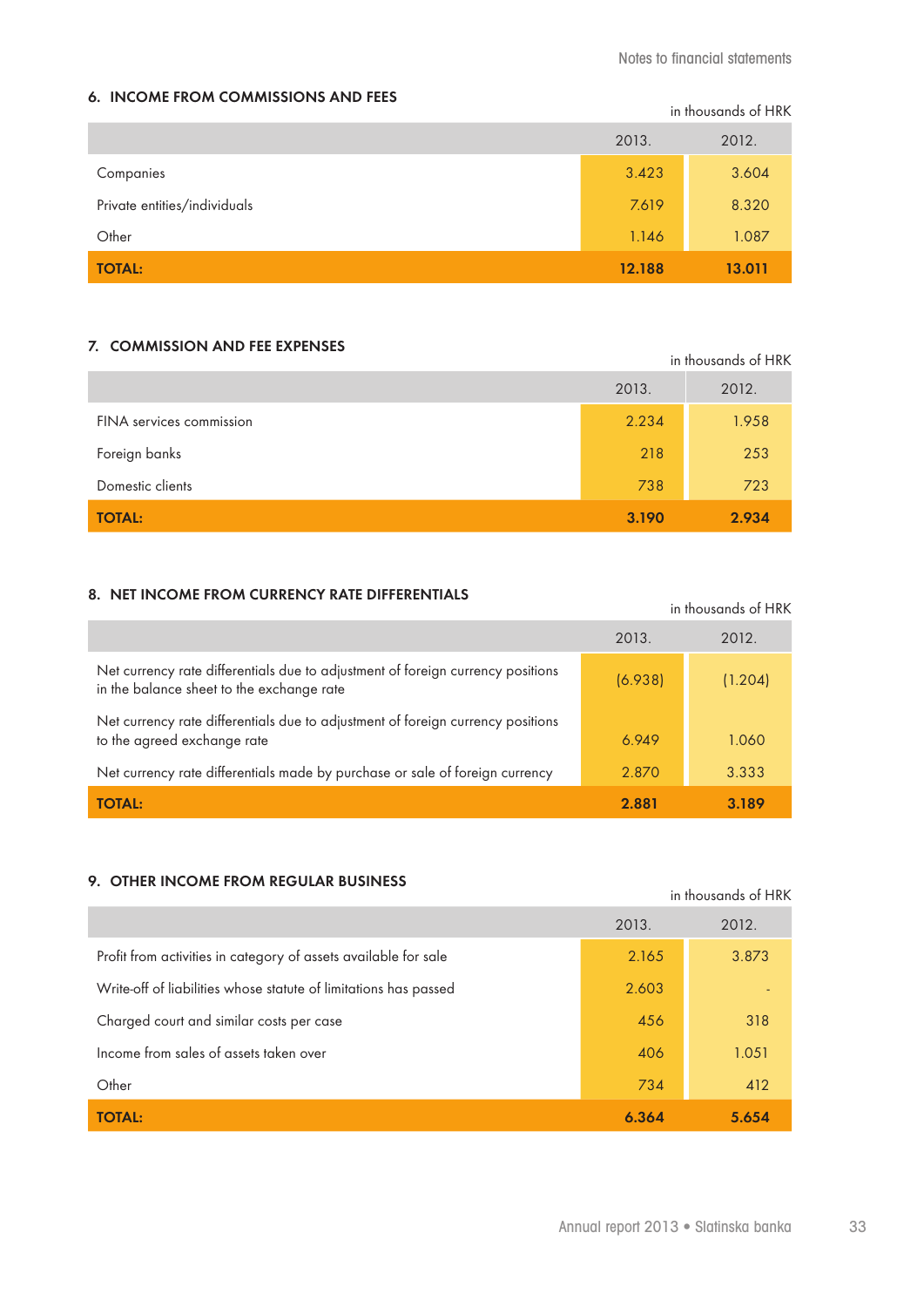Notes to financial statements

# **10. OTHER BUSINESS EXPENSES**

in thousands of HRK

in thousands of HRK

|                                   | 2013.  | 2012.  |
|-----------------------------------|--------|--------|
| Staff expenses (Note 11)          | 22.112 | 21.594 |
| Depreciation (Notes 22 and 23)    | 4.178  | 3.937  |
| Other business expenses (Note 12) | 16.614 | 18.111 |
| <b>TOTAL:</b>                     | 42.904 | 43.642 |

# **11. STAFF EXPENSES**

|                                    | in thousands of HRK |        |  |
|------------------------------------|---------------------|--------|--|
|                                    | 2013.               | 2012.  |  |
| Net salaries                       | 12.204              | 11.885 |  |
| Contributions from and on salaries | 6.300               | 6.117  |  |
| Taxes and surtaxes from salaries   | 2.570               | 2.350  |  |
| Other staff expenses               | 1.038               | 1.242  |  |
| <b>TOTAL:</b>                      | 22.112              | 21.594 |  |
| Broj zaposlenih krajem razdoblja   | 175                 | 180    |  |

# **12. OTHER BUSINESS EXPENSES**

|                                                 | 2013.  | 2012.  |
|-------------------------------------------------|--------|--------|
| Material and similar expenses                   | 2.318  | 2.142  |
| Service expenses                                | 11.634 | 11.933 |
| Advertising, marketing and representation costs | 938    | 1.257  |
| Supervisory Board member fees                   | 562    | 566    |
| Other                                           | 1.162  | 2.213  |
| <b>TOTAL:</b>                                   | 16.614 | 18.111 |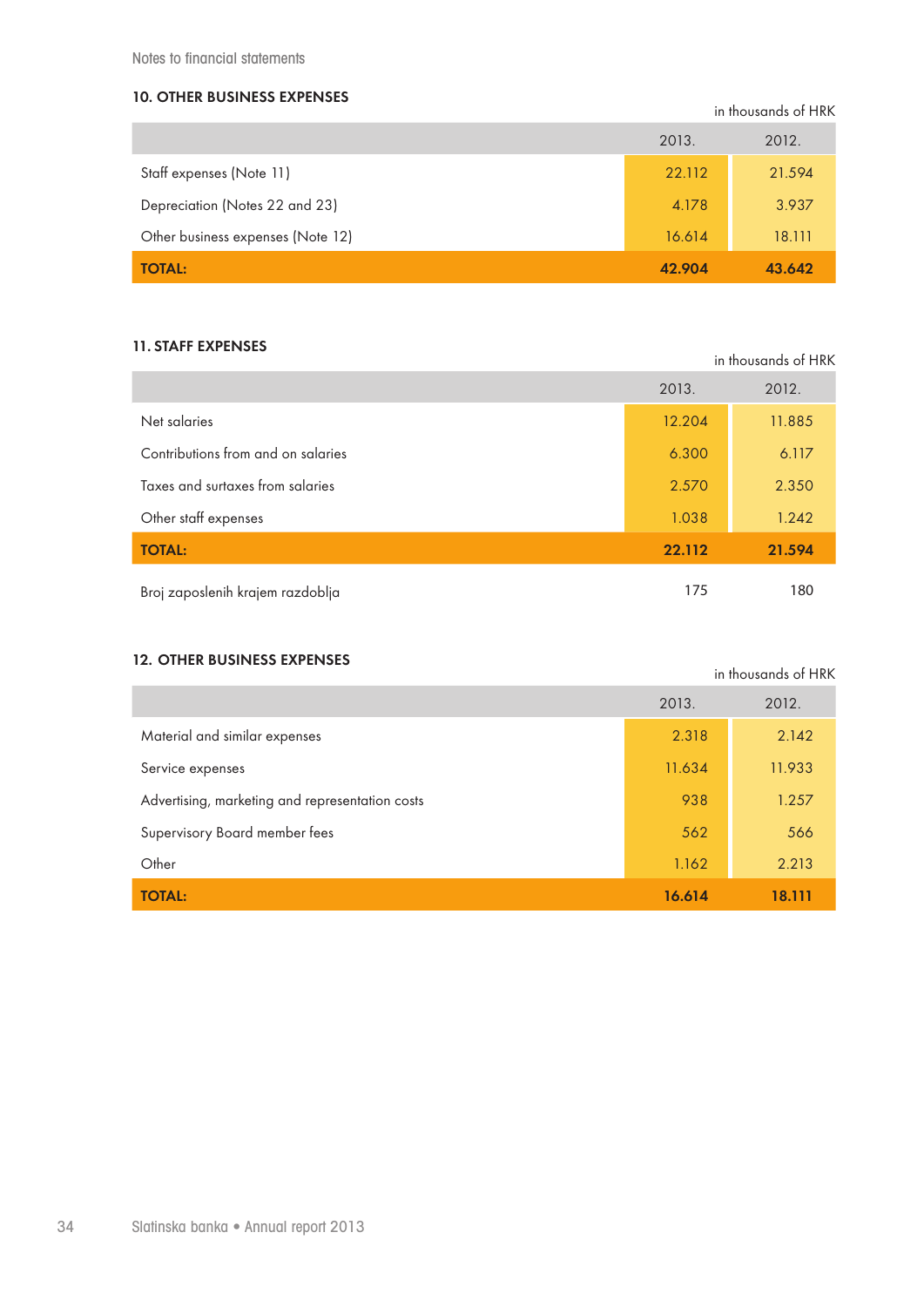in thousands of HRK

in thousands of HRK

## **13. EXPENSES OF VALUE ADJUSTMENTS AND PROVISIONS**

|                                                                               | 2013.   | 2012.   |
|-------------------------------------------------------------------------------|---------|---------|
| Value adjustment of placements on individual basis                            |         |         |
| - Financial assets held until maturity (Note 19                               | 14      | 1.128   |
| - Loans and advances to clients (Note 20)                                     | 12.395  | 4.612   |
| - Other assets (Note 25)                                                      | 1.118   | 465     |
| Value adjustment of placements, grouped (Notes<br>15, 16, 17, 19, 20 and 21). | (1.097) | 570     |
| Collected previous written off receivables                                    | (120)   | (1.657) |
| Value adjustment of investments in dependant company (Note 21)                | 128     | 80      |
| Provisions for litigation costs (Note 31)                                     | 225     | 185     |
| Provisions for potential liabilities (Note 31)                                | 678     | 139     |
| <b>TOTAL:</b>                                                                 | 13.341  | 5.522   |

## **14. PROFIT TAX**

|                                         | 2013. | 2012. |
|-----------------------------------------|-------|-------|
| <b>Accounting profit</b>                | 738   | 6.403 |
| Items increasing the tax basis          | 2.243 | 1.291 |
| Items decreasing the tax basis          | (250) | (308) |
| <b>TAX BASIS</b>                        | 2.731 | 7.386 |
| Tax rate                                | 20%   | 20%   |
| <b>TAX OBLIGATIONS</b>                  | 546   | 1.477 |
| Expense / (income) of deferred taxation | (206) | (71)  |
| <b>TAX EXPENSE</b>                      | 340   | 1.406 |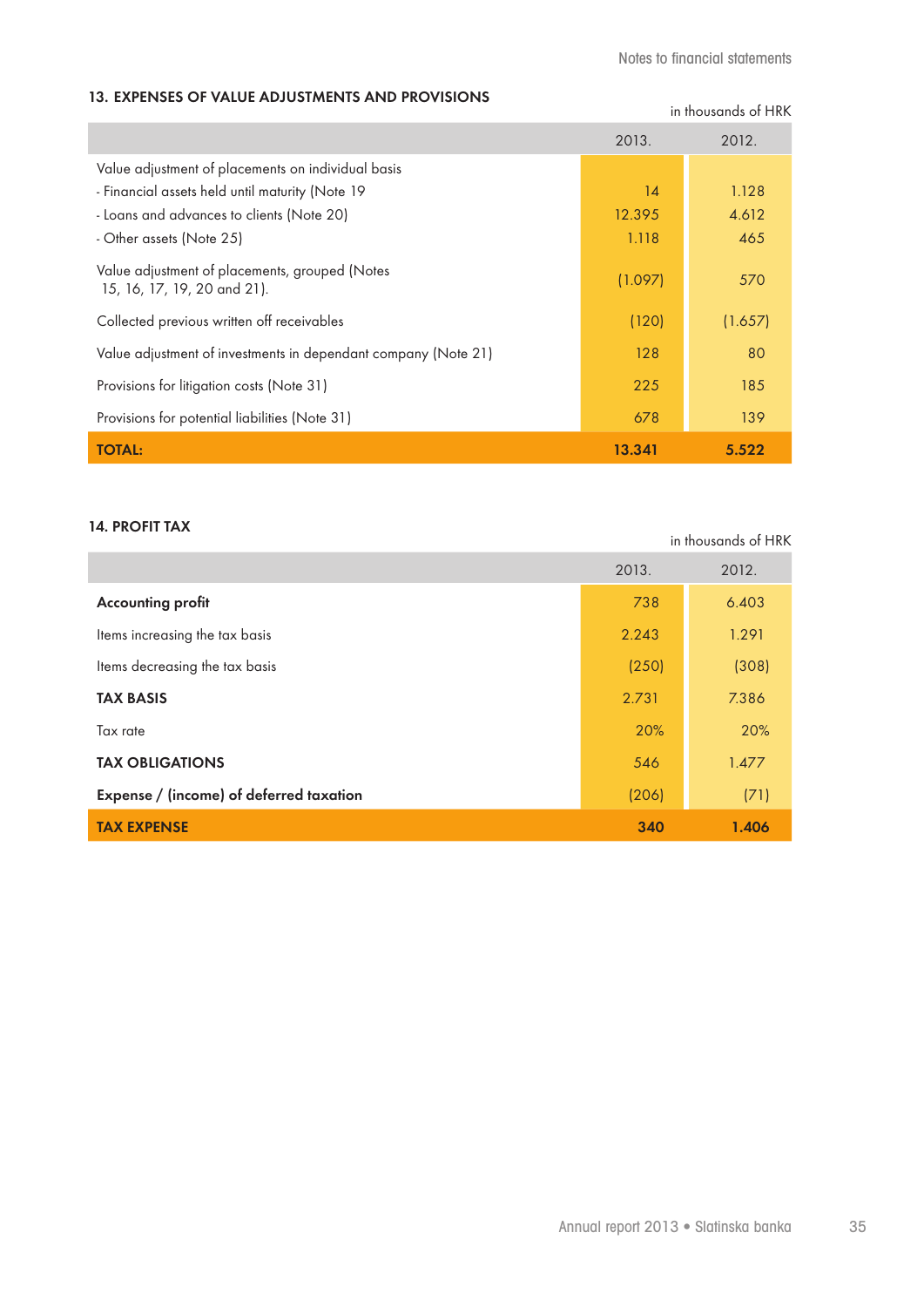## **V. NOTES TO THE FINANCIAL POSITION REPORT**

## **15.CASH ASSETS**

|                                                     | in thousands of HRK |         |
|-----------------------------------------------------|---------------------|---------|
|                                                     | 2013.               | 2012.   |
| Giro account                                        | 62.439              | 25.755  |
| Cash in hand:                                       |                     |         |
| - HRK                                               | 16.156              | 19.120  |
| - Foreign currency                                  | 9.348               | 8.218   |
| Cash in foreign currency accounts of foreign banks  | 82.511              | 69.285  |
| Cash in foreign currency accounts of domestic banks | 31.595              | 11.813  |
| Other cash assets                                   | 81                  | 74      |
| Value adjustment                                    |                     | (908)   |
| <b>TOTAL:</b>                                       | 202.130             | 133.357 |

#### **16.RECEIVABLES FROM THE CROATIAN NATIONAL BANK**

in thousands of HRK 2013. 2012. Obligatory reserves - HRK 81.575 86.593 - Foreign currency **13.457** 14.269 Obligatory treasury notes **14.579 - 14.579 - 14.579 - 14.579 - 14.579 - 14.579 - 14.579 - 14.579 - 14.579 - 14.579 - 14.579 - 14.579 - 14.579 - 14.579 - 14.579 - 14.579 - 14.579 - 14.579 - 14.579 - 14.579 - 14.579 - 14.579** Other deposits with the CNB - 60.008 Value adjustment (1.367) **TOTAL: 109.611 159.503**

Obligatory reserves are calculated using the 12.0% rate (13.5% in 2012) on HRK and foreign currency deposits, and foreign currency credits/loans. The Bank holds 70% of the GRK part and 60% of the foreign currency part of obligatory reserves with the CNB.

Obligatory treasury notes of the CNB are in HRK, and mature 12 December 2016. The CNB does not charge interest on entered obligatory reserves.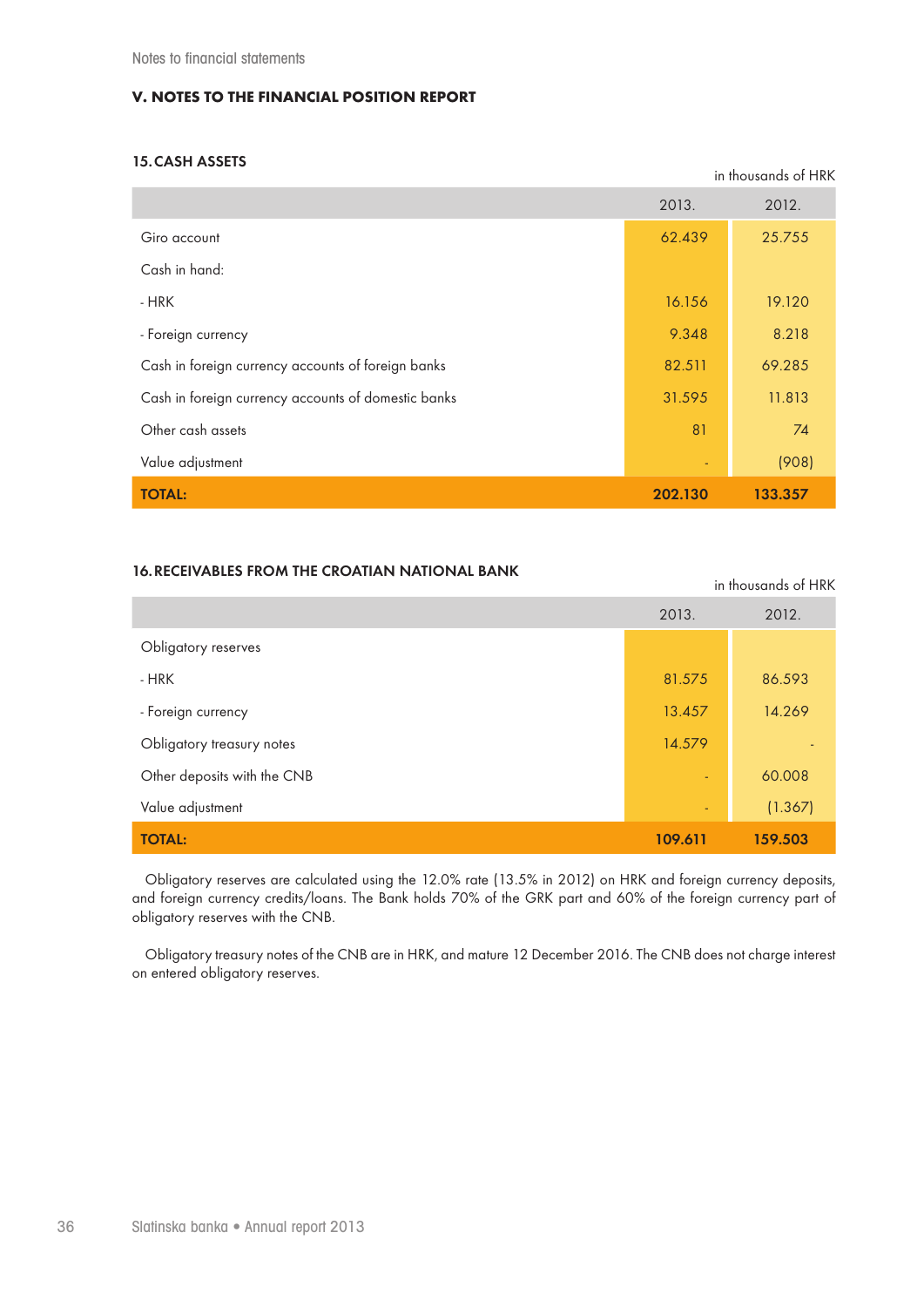#### **17. PLACEMENTS TO BANKS**

in thousands of HRK

in thousands of HRK

|                                            | 2013.  | 2012.  |
|--------------------------------------------|--------|--------|
| Short-term credits/loans to Croatian banks | 5.000  | 5.000  |
| Long-term credits/loans to Croatian banks  | ٠      | 5.015  |
| Short-term deposits to foreign banks       | 31.409 | 31.063 |
| Short-term deposits to Croatian banks      | 6.199  | 1.350  |
| Value adjustment                           | ٠      | (361)  |
| <b>TOTAL:</b>                              | 42.608 | 42.067 |

Changes in value adjustment are as follows: in thousands of HRK

|                                           | 2013. | 2012.   |
|-------------------------------------------|-------|---------|
| Position as at 1 January                  | (361) | (1.107) |
| Net value adjustment/correction (Note 13) | 361   | 746     |
| <b>TOTAL:</b>                             | -     | (361)   |

## **18.FINANCIAL ASSETS AVAILABLE FOR SALE**

2013. 2012. Investments in equity securities 431 431 Investments in investment funds 13.286 19.801 Investments in debt securities - Company bonds in HRK 10.616 - Company bonds with foreign currency clause 3.865 3.804 - Treasury notes of the Ministry of Finance of the Republic of Croatia - in HRK 104.087 53.664 - Treasury notes of the Ministry of Finance of the Republic of Croatia - with 81.400 86.218 **TOTAL: 214.232 174.534**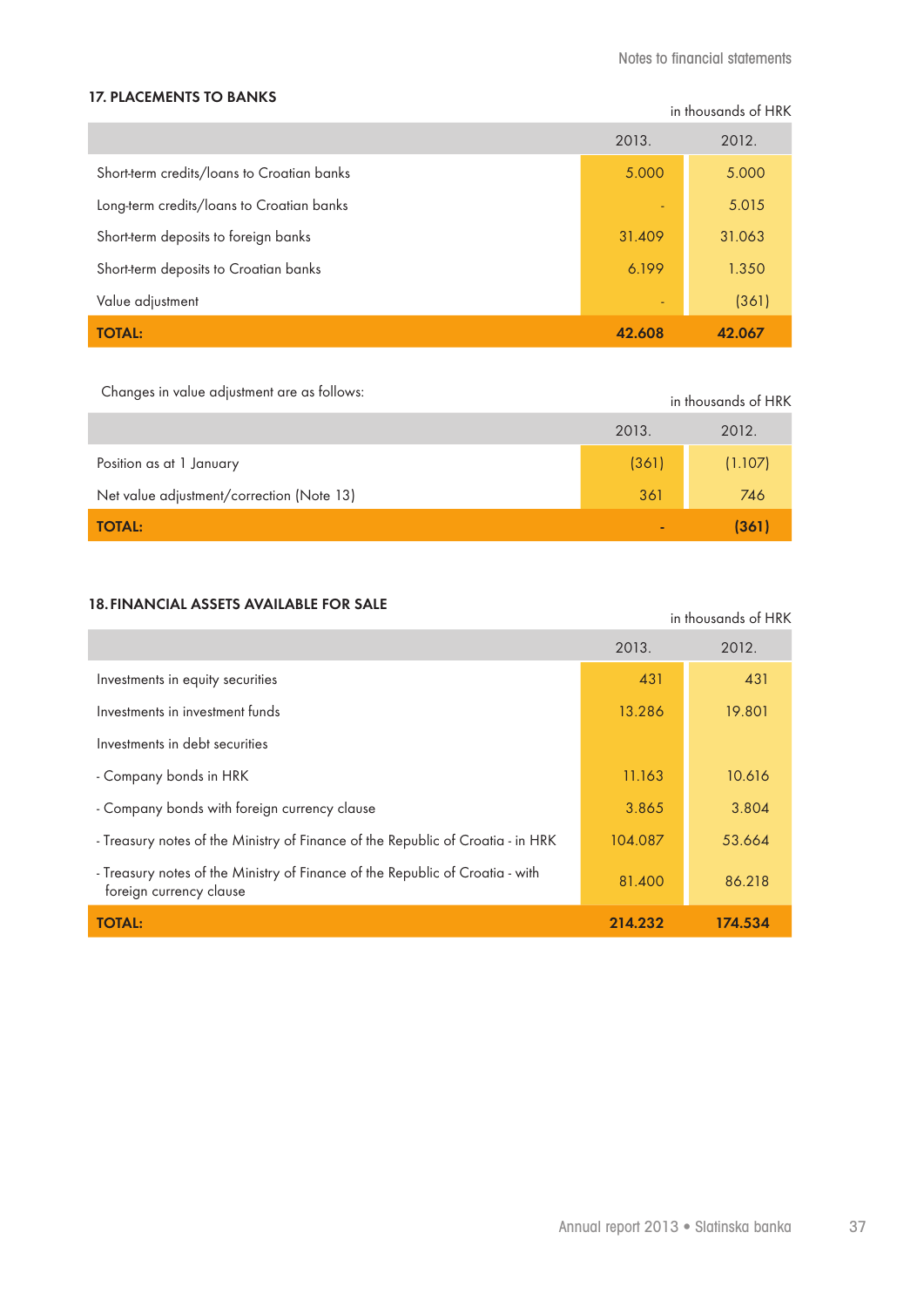## **19.FINANCAL ASSETS HELD TO MATURITY**

in thousands of HRK

|                                                    | 2013.   | 2012.   |
|----------------------------------------------------|---------|---------|
| Company bills of exchange                          | 59.483  | 57.398  |
| State institution bills of exchange                | 1.569   | 2.190   |
| Trade bonds                                        | 210     | 644     |
| Factoring - companies                              | ÷       | 2.659   |
| Treasury notes of the Croatian Ministry of Finance | 28.161  | 21.954  |
| Value adjustment                                   | (1.867) | (2.055) |
| <b>TOTAL:</b>                                      | 87.556  | 82.790  |

Changes in value adjustment are as follows: in thousands of HRK

|                                           | 2013.   | 2012.   |
|-------------------------------------------|---------|---------|
| Position as at 1 January                  | (2.055) | (874)   |
| Net value adjustment/correction (Note 13) | 188     | (1.181) |
| <b>Position as at 31 December</b>         | (1.867) | (2.055) |

## **20. LOANS AND ADVANCES TO CLIENTS**

| ביו בשום שיו שבצותו של שוות שתות של בש |          | in thousands of HRK |
|----------------------------------------|----------|---------------------|
|                                        | 2013.    | 2012.               |
| Companies                              | 382.584  | 389.185             |
| Individuals and tradesmen              | 434.860  | 401.841             |
| Other                                  | 42.637   | 28.717              |
| Value adjustment of loans              | (62.394) | (48.114)            |
| <b>TOTAL:</b>                          | 797.687  | 771.629             |

## **Risk concentration by sector of industry in client loan portfolio is as follows:**

|                                                        |          | in thousands of HRK |
|--------------------------------------------------------|----------|---------------------|
|                                                        | 2013.    | 2012.               |
| Production/Manufacture                                 | 107.313  | 106.236             |
| Trade                                                  | 103.066  | 107.347             |
| Tourism                                                | 10.398   | 10.229              |
| Agriculture                                            | 79.256   | 91.780              |
| Civil Engineering/Construction                         | 19.680   | 27.932              |
| Services                                               | 15.999   | 29.877              |
| Private entities/individuals                           | 434.855  | 401.837             |
| Others                                                 | 89.514   | 44.505              |
| <b>TOTAL:</b>                                          | 860.081  | 819.743             |
| Value adjustments and provisions for loan-based losses | (62.394) | (48.114)            |
| <b>GRAND TOTAL:</b>                                    | 797.687  | 771.629             |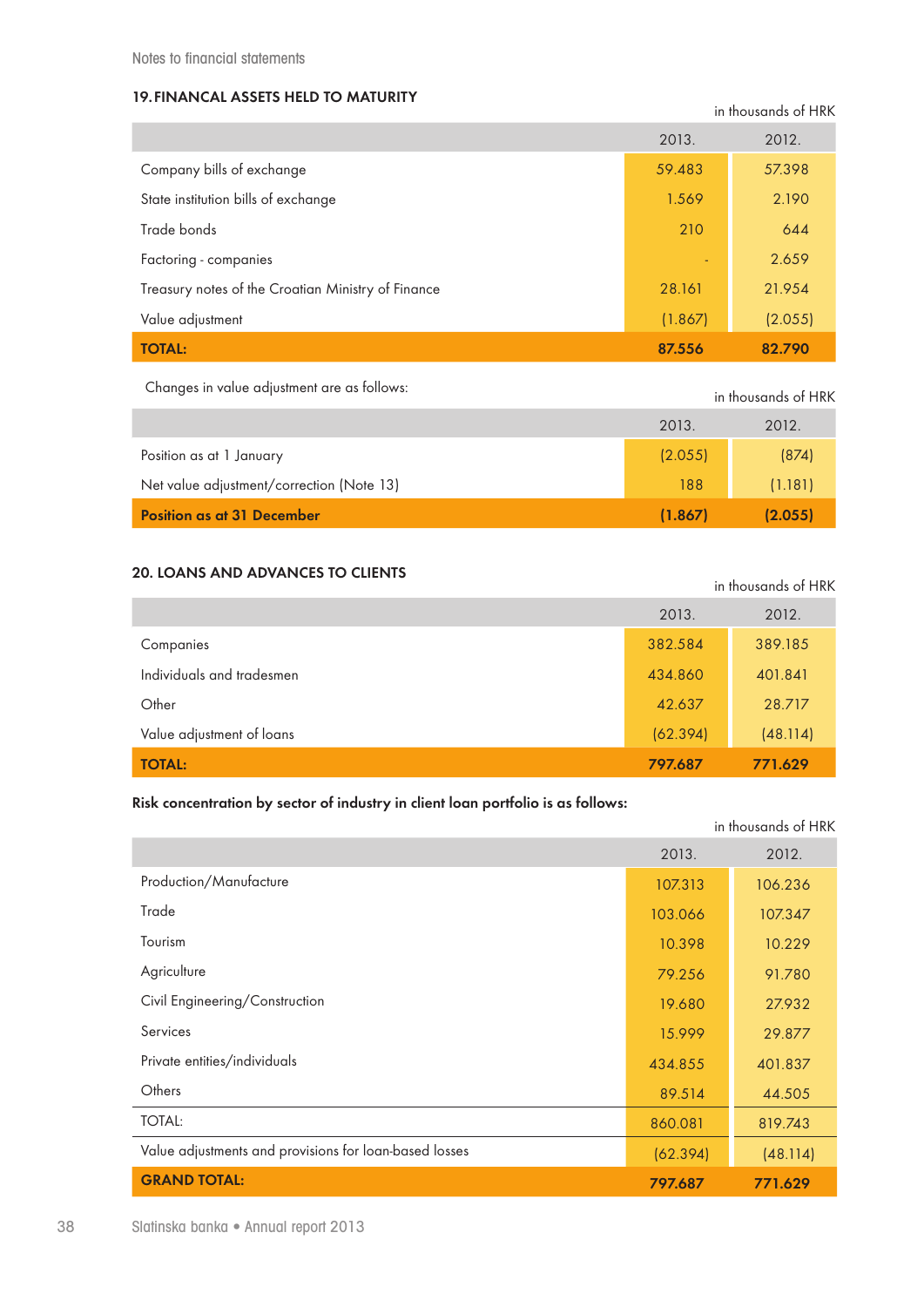#### **Value adjustment changes, i.e. provision for possible losses on loans:**

|                                             |                     |                                                          |        |                     |                                                          | in thousands of HRK |
|---------------------------------------------|---------------------|----------------------------------------------------------|--------|---------------------|----------------------------------------------------------|---------------------|
|                                             |                     | 2013.                                                    |        |                     | 2012.                                                    |                     |
|                                             | Value<br>adjustment | Special<br>reserves<br>for<br>identified<br>joint losses | Total  | Value<br>adjustment | Special<br>reserves<br>for<br>identified<br>joint losses | Total               |
| Position as at 1 January                    | 41.377              | 6.737                                                    | 48.114 | 37.040              | 5.725                                                    | 42.765              |
| Net value adjustment<br>(Note 13)           | 12.395              | 1.862                                                    | 14.257 | 4.612               | 1.012                                                    | 5.624               |
| Currency rate differentials                 | 37                  |                                                          | 37     | (17)                |                                                          | (17)                |
| Write-off and other                         | (14)                |                                                          | (14)   | (258)               |                                                          | (258)               |
| <b>Position as at 31</b><br><b>December</b> | 53.795              | 8.599                                                    | 62.394 | 41.377              | 6.737                                                    | 48.114              |

In accordance with Bank policies, which are attuned to current law, the Bank must secure provisions for joint losses or decreased value for placements classified as risk level A. The Bank shall perform value adjustment (decrease) of such placements in the amount of latent losses, which it shall determine using its pre-prepared and tested internal methodologies based on experience, where the level of value adjustment must not be less than 0.80% of total position of these placements. The Bank shall keep so determined provisions between 0.00% to 4.20% non-risk assets and nonrisk off-balance potential liabilities as at 31 December 2013 (0.85% to 1.00% non-risk assets and non-risk off-balance potential liabilities as at 31 December 2012).

#### **21.INVESTMENTS IN DEPENDENT COMPANY**

|                        |         | in thousands of HRK |
|------------------------|---------|---------------------|
|                        | 2013.   | 2012.               |
| Turbina d.o.o. Slatina | 9.500   | 9.500               |
| Value adjustment       | (3.949) | (3.821)             |
| <b>TOTAL:</b>          | 5.551   | 5.679               |

The Bank holds a 100% stake in the above company. Investments in dependent company have been declared using the investment expense method, with decrease of the book amount of this asset - investment up to its coverable amount.

#### **Changes in value adjustment are as follows:**

|                                           |         | in thousands of HRK |
|-------------------------------------------|---------|---------------------|
|                                           | 2013.   | 2012.               |
| Position as at 1 January                  | (3.821) | (3.741)             |
| Net value adjustment/correction (Note 13) | (128)   | (80)                |
| <b>Position as at 31 December</b>         | (3.949) | (3.821)             |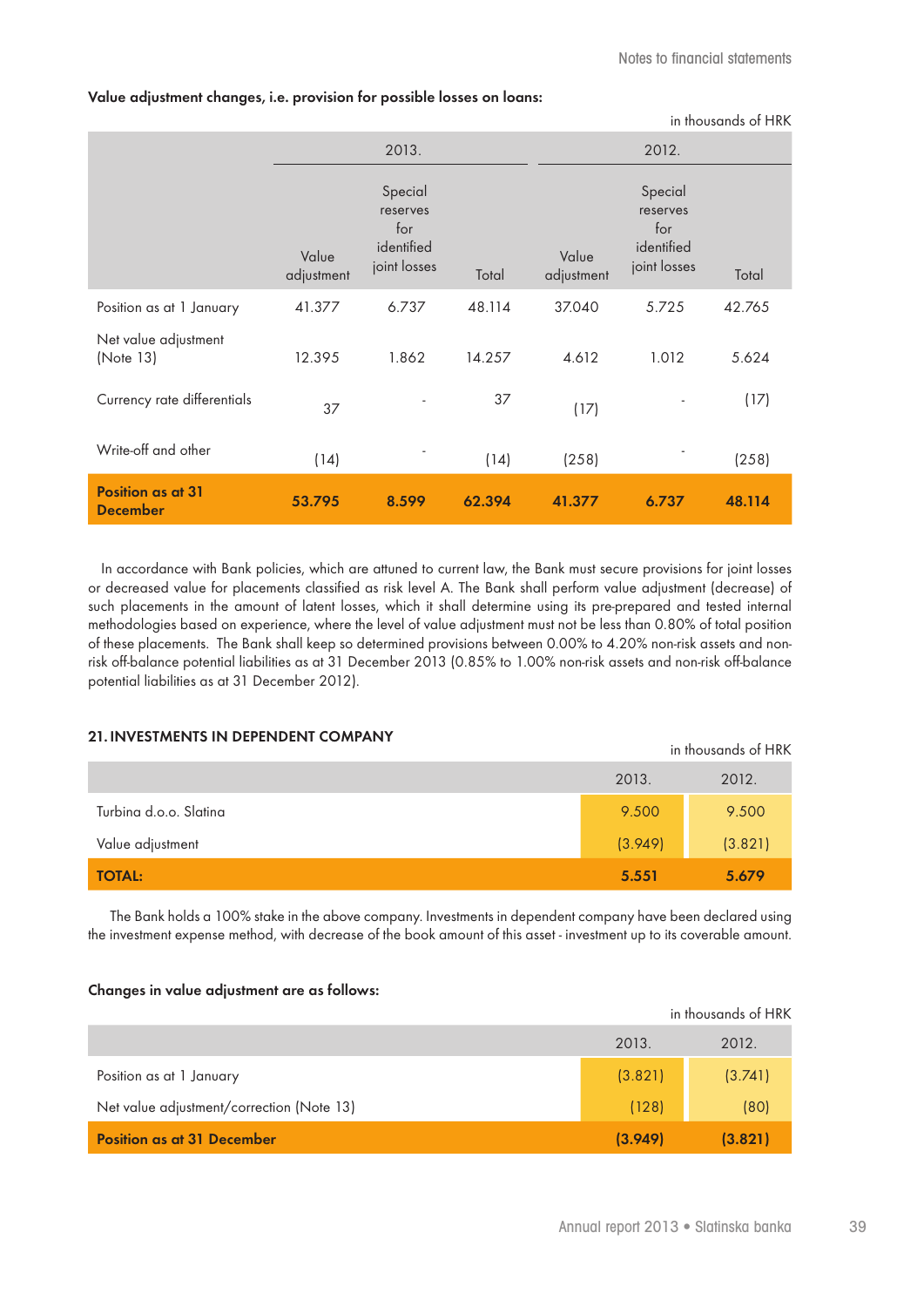## **22. REAL PROPERTY, PLANTS AND EQUIPMENT**

#### **Changes to positions of real property, plants and equipment:**

|                                         |       |                          |           |                                           |                          | in thousands of HRK                                |
|-----------------------------------------|-------|--------------------------|-----------|-------------------------------------------|--------------------------|----------------------------------------------------|
| 2013.                                   | Land  | Structures/<br>buildings | Equipment | Furniture<br>and<br>means of<br>transport | Assets in<br>preparation | Total real<br>property,<br>plants and<br>equipment |
| Purchase value                          |       |                          |           |                                           |                          |                                                    |
| Position as at<br>31 December 2012      | 1.256 | 33.903                   | 17.982    | 8.089                                     | 559                      | 61.789                                             |
| Direct increases                        |       | 566                      | 900       | 121                                       | 597                      | 2.184                                              |
| Transfer from assets in<br>preparation  |       |                          | 370       |                                           | (370)                    |                                                    |
| Liabilities (expenses)                  |       |                          | (419)     | (13)                                      | $\overline{\phantom{a}}$ | (432)                                              |
| Position as at<br>31 Dec. 2013          | 1.256 | 34.469                   | 18.833    | 8.197                                     | 786                      | 63.541                                             |
| Value adjustment                        |       |                          |           |                                           |                          |                                                    |
| Position as at<br>31 Dec. 2012          |       | (12.164)                 | (15.060)  | (7.250)                                   | Ξ                        | (34.474)                                           |
| Depreciation for 2013                   |       | (858)                    | (1.294)   | (418)                                     | ÷.                       | (2.570)                                            |
| Liabilities (expenses)                  |       | $\overline{a}$           | 419       | 13                                        | $\blacksquare$           | 432                                                |
| Position as at 31 Dec. 2013             | Ξ     | (13.022)                 | (15.935)  | (7.655)                                   | ÷,                       | (36.612)                                           |
|                                         |       |                          |           |                                           |                          |                                                    |
| Current (net) value<br>31 December 2012 | 1.256 | 21.739                   | 2.922     | 839                                       | 559                      | 27.315                                             |
|                                         |       |                          |           |                                           |                          |                                                    |
| Current (net) value<br>31 December 2013 | 1.256 | 21.447                   | 2.898     | 542                                       | 786                      | 26.929                                             |

Right to lien (i.e. mortgage) was entered on one part of the Bank's real property, for the benefit of Zveza Bank, Bank und Revisionsverband registrierte Genossenschaft mit beschränkter Haftung, Klagenfurt, Republic of Austria, for the purpose of insuring cash claims (ref. Note 29). Book value of mortgaged property - business building of the Bank in Slatina as at 31 December 2013 was HRK 29,767,000 (HRK 29,416,000 as at 31 Dec. 2012).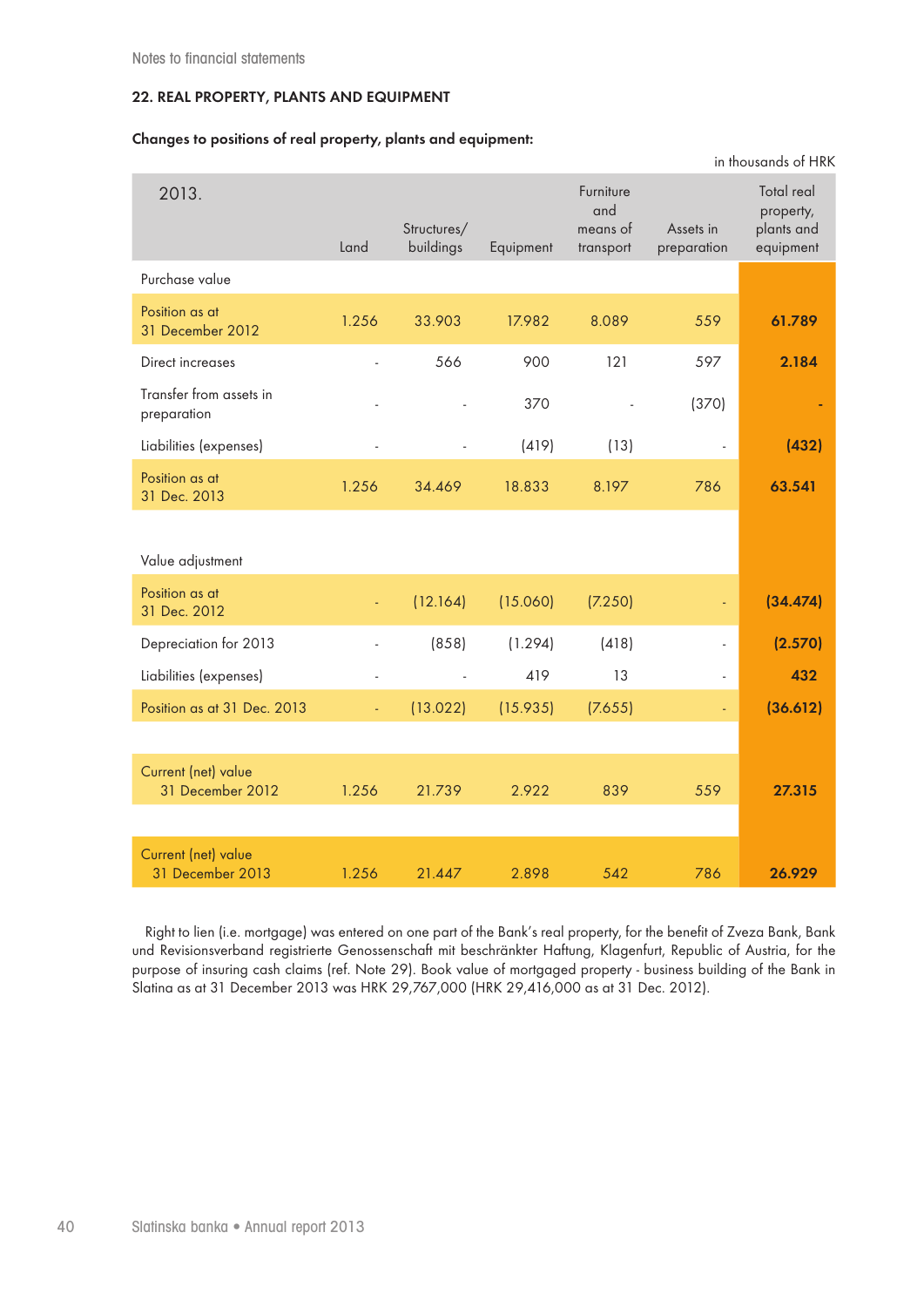## **Changes to positions of real property, plants and equipment:**

|                                         |                |                          |           |                                           |                          | in thousands of HRK                                |
|-----------------------------------------|----------------|--------------------------|-----------|-------------------------------------------|--------------------------|----------------------------------------------------|
| 2012.                                   | Land           | Structures/<br>buildings | Equipment | Furniture<br>and<br>means of<br>transport | Assets in<br>preparation | Total real<br>property,<br>plants and<br>equipment |
| Purchase value                          |                |                          |           |                                           |                          |                                                    |
| Position as at<br>31 December 2011      | 1.145          | 33.106                   | 17.368    | 7.805                                     | 369                      | 59.793                                             |
| Direct increases                        | 111            | 624                      |           | $\overline{a}$                            | 2.145                    | 2.880                                              |
| Transfer from assets in<br>preparation  |                | 173                      | 1.161     | 621                                       | (1.955)                  |                                                    |
| Expenses and sales                      | L,             | ÷,                       | (547)     | (337)                                     |                          | (884)                                              |
| Position as at 31 Dec. 2012             | 1.256          | 33.903                   | 17.982    | 8.089                                     | 559                      | 61.789                                             |
| Value adjustment                        |                |                          |           |                                           |                          |                                                    |
| Position as at<br>31 Dec. 2011          |                | (11.325)                 | (14.066)  | (7.229)                                   |                          | (32.620)                                           |
| Depreciation for 2012                   | ÷,             | (839)                    | (1.541)   | (358)                                     | $\overline{\phantom{a}}$ | (2.738)                                            |
| Expenses and sales                      | $\overline{a}$ | $\overline{\phantom{a}}$ | 547       | 337                                       | $\frac{1}{2}$            | 884                                                |
| Position as at 31 Dec. 2012             | Ξ              | (12.164)                 | (15.060)  | (7.250)                                   | $\equiv$                 | (34.474)                                           |
|                                         |                |                          |           |                                           |                          |                                                    |
| Current (net) value<br>31 December 2011 | 1.145          | 21.781                   | 3.302     | 576                                       | 369                      | 27.173                                             |
|                                         |                |                          |           |                                           |                          |                                                    |
| Current (net) value<br>31 December 2012 | 1.256          | 21.739                   | 2.922     | 839                                       | 559                      | 27.315                                             |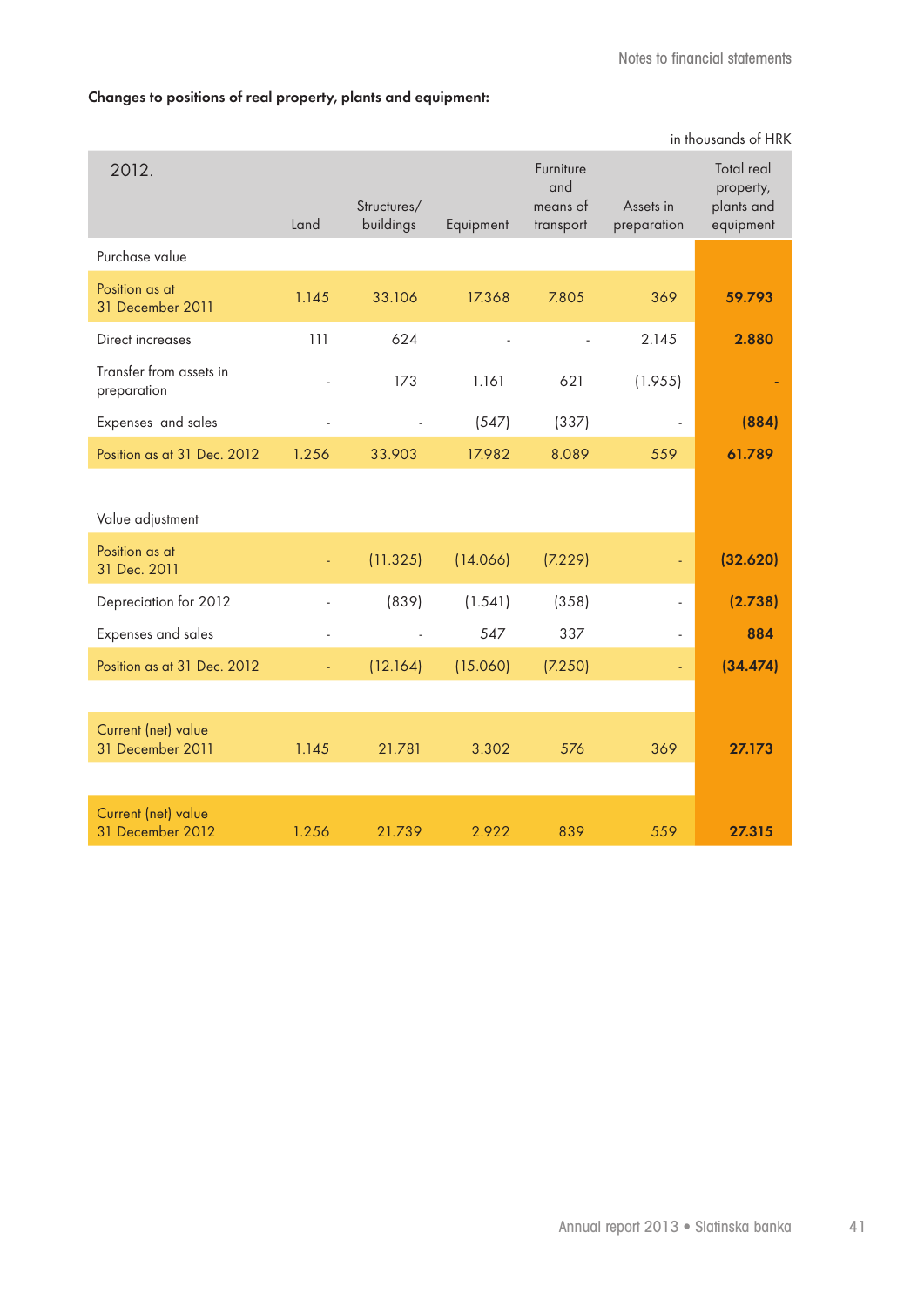## **23. INTANGIBLE ASSETS**

in thousands of HRK

| 2013.                                | Software | Investments<br>in real estate<br>belonging to<br>others | Intangible<br>assets in<br>preparation | Total intangible<br>assets |
|--------------------------------------|----------|---------------------------------------------------------|----------------------------------------|----------------------------|
| Purchase value                       |          |                                                         |                                        |                            |
| Position as at 31 December 2012      | 11.234   | 1.901                                                   | 1.065                                  | 14.200                     |
| Direct increases                     | 342      | 190                                                     | 1.305                                  | 1.837                      |
| Transfer from assets in preparation  | 1.065    |                                                         | (1.065)                                |                            |
| Position as at 31 Dec. 2013          | 12.641   | 2.091                                                   | 1.305                                  | 16.037                     |
| Value adjustment                     |          |                                                         |                                        |                            |
| Position as at 31 Dec. 2012          | (6.202)  | (1.725)                                                 |                                        | (7.927)                    |
| Depreciation for 2013                | (1.554)  | (54)                                                    |                                        | (1.608)                    |
| Position as at 31 Dec. 2013          | (7.756)  | (1.779)                                                 |                                        | (9.535)                    |
|                                      |          |                                                         |                                        |                            |
| Current (net) value 31 December 2012 | 5.032    | 176                                                     | 1.065                                  | 6.273                      |
|                                      |          |                                                         |                                        |                            |
| Current (net) value 31 December 2013 | 4.885    | 312                                                     | 1.305                                  | 6.502                      |

in thousands of HRK

| 2012.                                | Software | Investments<br>in real estate<br>belonging to<br>others | Intangible<br>assets in<br>preparation | Total intangible<br>assets |
|--------------------------------------|----------|---------------------------------------------------------|----------------------------------------|----------------------------|
| Purchase value                       |          |                                                         |                                        |                            |
| Position as at 31 December 2011      | 8.010    | 1.884                                                   | 1.483                                  | 11.377                     |
| Direct increases                     | 51       |                                                         | 2.772                                  | 2.823                      |
| Transfer from assets in preparation  | 3.173    | 17                                                      | (3.190)                                |                            |
| Position as at 31 Dec. 2012          | 11.234   | 1.901                                                   | 1.065                                  | 14.200                     |
|                                      |          |                                                         |                                        |                            |
| Value adjustment                     |          |                                                         |                                        |                            |
| Position as at 31 Dec. 2011          | (5.067)  | (1.661)                                                 |                                        | (6.728)                    |
| Depreciation for 2012                | (1.135)  | (64)                                                    |                                        | (1.199)                    |
| Position as at 31 Dec. 2012          | (6.202)  | (1.725)                                                 | $\blacksquare$                         | (7.927)                    |
|                                      |          |                                                         |                                        |                            |
| Current (net) value 31 December 2011 | 2.943    | 223                                                     | 1.483                                  | 4.649                      |
|                                      |          |                                                         |                                        |                            |
| Current (net) value 31 December 2012 | 5.032    | 176                                                     | 1.065                                  | 6.273                      |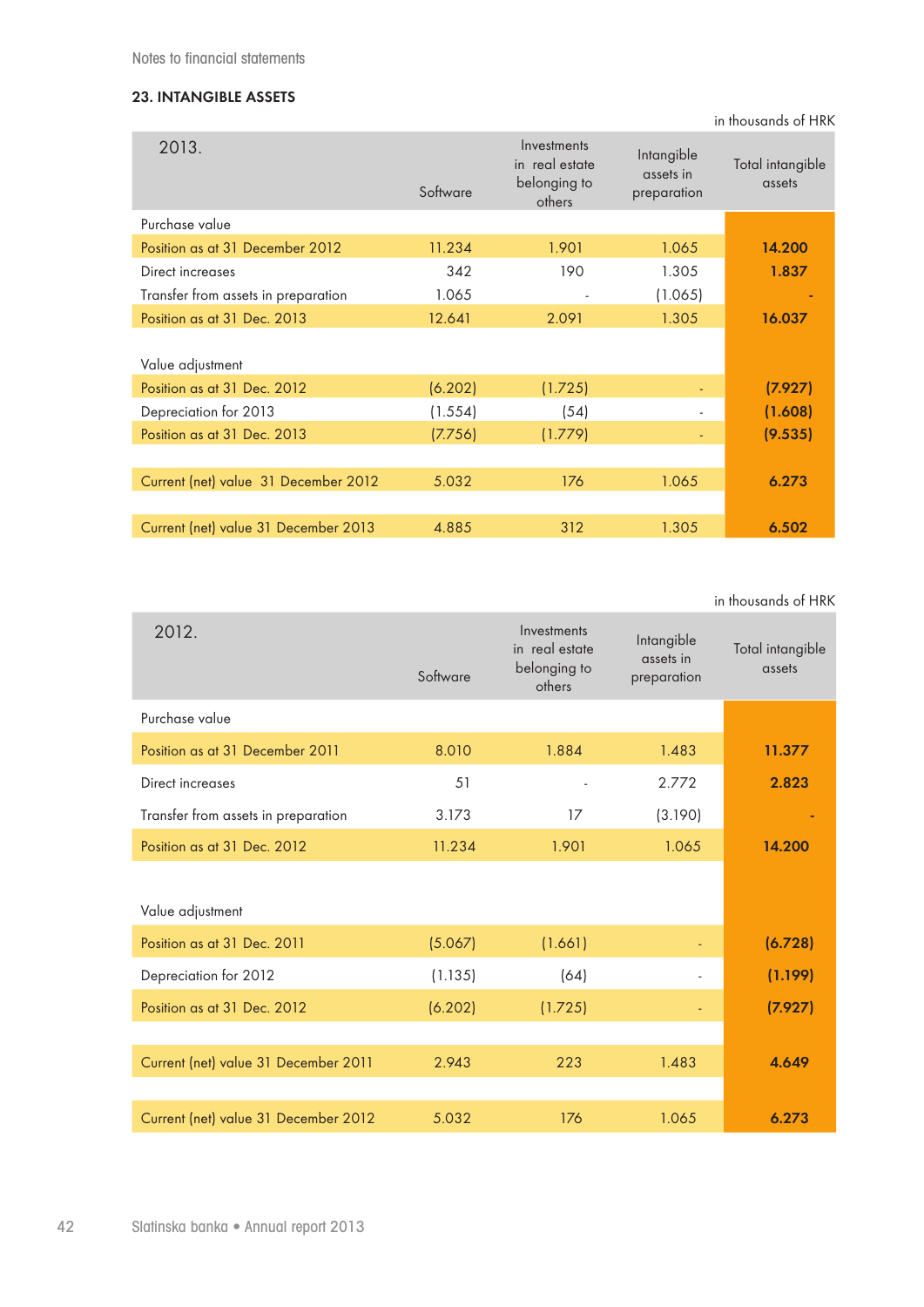#### **24. ASSETS TAKEN OVER**

|  | in thousands of HRK |  |  |
|--|---------------------|--|--|
|--|---------------------|--|--|

|                                                         | 2013. | 2012.  |
|---------------------------------------------------------|-------|--------|
| Land - taken over for over 2 years                      | 2.164 | 1.733  |
| Structures/buildings - taken over for over 2 years      | 4.562 | 2.949  |
| Other assets - taken over for over 2 years              | 113   | 113    |
| Land - taken over for less than 2 years                 | 62    | 1.727  |
| Structures/buildings - taken over for less than 2 years | 74    | 7.219  |
| <b>TOTAL:</b>                                           | 6.975 | 13.741 |

Assets taken over declared in the balance sheet of the Bank as at 31 December 2013 in the amount of HRK 6,975 (HRK 13,741 as at 31 December 2012) pertains to assets that the bank took over as coverage for non-collected receivables from credits/loans and placements. It is the estimation of the Bank that the value of assets taken over is close to its actual market value.

#### **Changes in assets taken over during 2013:**

| <b>Position as at 31 December</b>         | 6.975               |
|-------------------------------------------|---------------------|
| Decrease<br>- Sales                       | (6.801)             |
| Increase<br>- Real property tax and other | 35                  |
| Position as at 1 January                  | 13.741              |
|                                           | 2013.               |
|                                           | in thousands of HRK |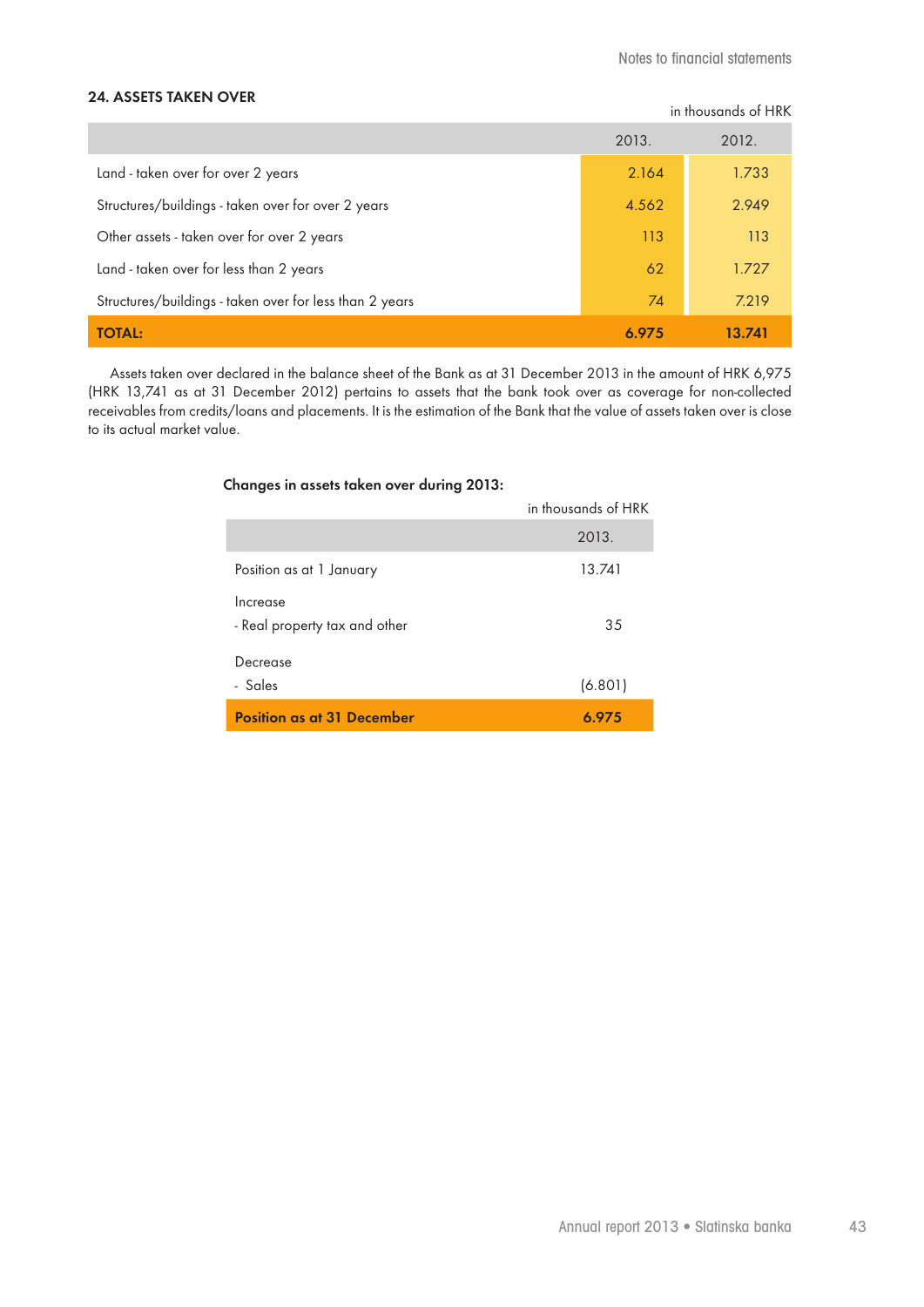Notes to financial statements

## **25. OTHER ASSETS**

in thousands of HRK

|                                                        | 2013.   | 2012.   |
|--------------------------------------------------------|---------|---------|
| Calculated assets                                      | 8.261   | 7.650   |
| Fee and commission receivables                         | 3.497   | 2.924   |
| Receivables for cash sent to collection centre         | 2.301   | 2.727   |
| Deferred tax assets                                    | 2.038   | 1.831   |
| Accounts receivable                                    | 1.406   | 1.400   |
| Card-based receivables                                 | 939     | 786     |
| Receivables for advance payments of profit/company tax | 789     |         |
| Paid expenses of future period                         | 219     | 175     |
| Advance payments                                       | 27      | 464     |
| Other                                                  | 587     | 1.283   |
| Value adjustment                                       | (4.888) | (3.848) |
| <b>TOTAL:</b>                                          | 15.176  | 15.392  |

## **Changes in value adjustment are as follows: in thousands of HRK**

in thousands of HRK

|                                           | 2013.   | 2012.                    |
|-------------------------------------------|---------|--------------------------|
| Position as at 1 January                  | (3.848) | (4.092)                  |
| Net value adjustment/correction (Note 13) | (1.035) | (336)                    |
| Currency rate differentials               | (5)     | $\overline{\phantom{0}}$ |
| Write-off and other                       | $\sim$  | 580                      |
| <b>Position as at 31 December</b>         | (4.888) | (3.848)                  |

## **26. Position as at 31 December**

|                    | 2013.          | 2012. |
|--------------------|----------------|-------|
| Term deposits      |                |       |
| - Foreign currency | $\blacksquare$ | 2.617 |
| <b>TOTAL:</b>      | ٠              | 2.617 |

The above liabilities for which statute of limitations has run out in accordance with the Obligatory Relations Act and for which none of the creditors demanded payment, was written off in 2013 for the benefit of other Bank income.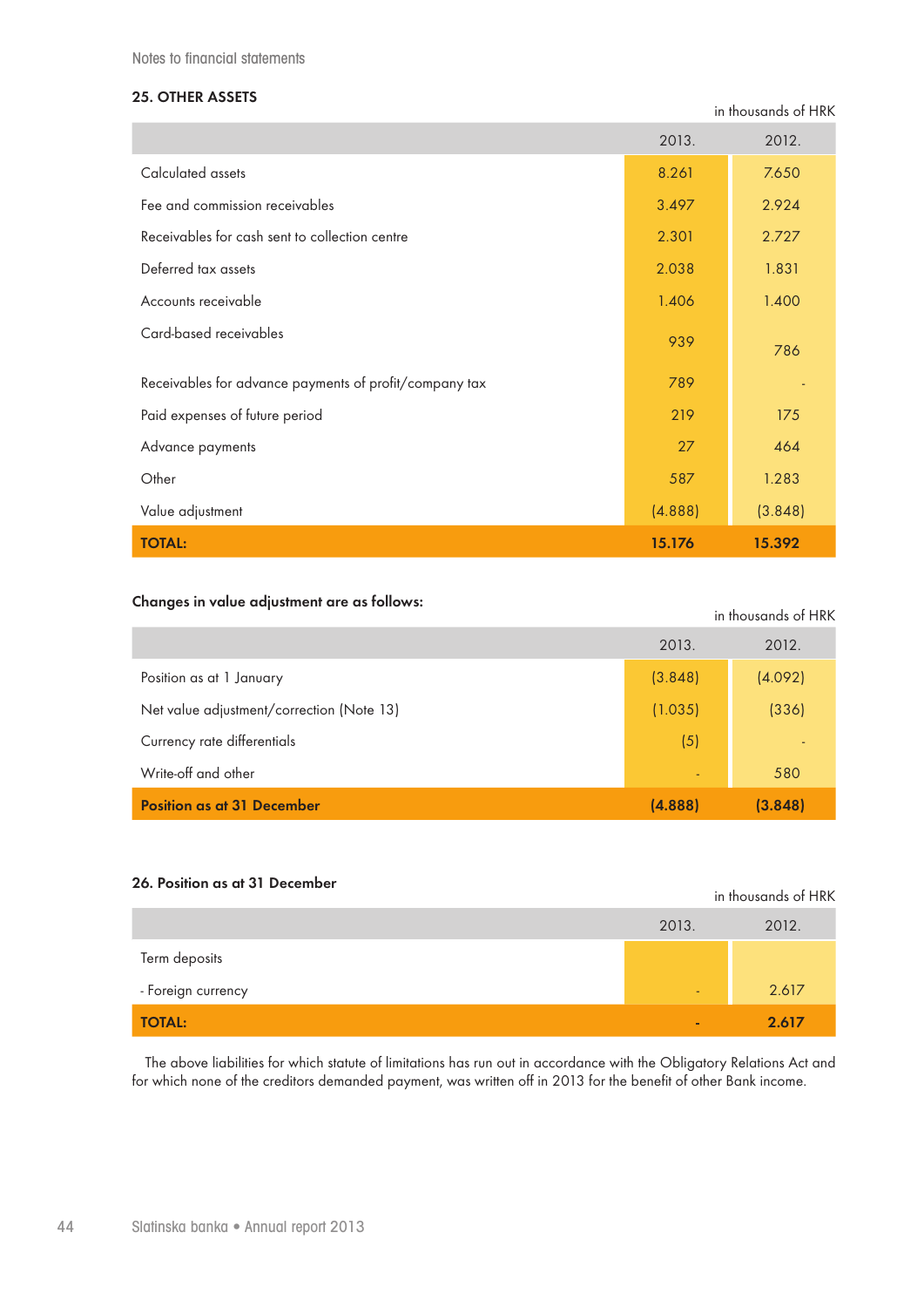## **27. SIGHT DEPOSITS**

|                                               |         | in thousands of HRK |
|-----------------------------------------------|---------|---------------------|
|                                               | 2013.   | 2012.               |
| Sight deposits - individuals (retail)         |         |                     |
| $-HRK$                                        | 61.742  | 64.593              |
| - Foreign currency                            | 51.453  | 53.000              |
| <b>Total retail:</b>                          | 113.195 | 117.593             |
| Sight deposits - companies (business)         |         |                     |
| $-HRK$                                        | 38.281  | 36.457              |
| - Foreign currency                            | 9.411   | 4.184               |
| <b>Total companies:</b>                       | 47.692  | 40.641              |
|                                               |         |                     |
| Sight deposits - financial institutions       |         |                     |
| $-HRK$                                        | 107     | 174                 |
| <b>Total financial institutions:</b>          | 107     | 174                 |
| Sight deposits - state and other institutions |         |                     |
| $-HRK$                                        | 39.574  | 36.824              |
| - Foreign currency                            | 62      | 70                  |
| <b>Total state and other institutions:</b>    | 39.636  | 36.894              |
| Limited deposits                              |         |                     |
| $-HRK$                                        | 471     | 366                 |
| - Foreign currency                            |         | 142                 |
| <b>Total limited deposits</b>                 | 471     | 508                 |
|                                               |         |                     |
| Sight deposits - foreign banks                |         |                     |
| $-HRK$                                        | 45      | 53                  |
| - Foreign currency                            | 846     | 619                 |
| <b>Total foreign banks:</b>                   | 891     | 672                 |
| <b>GRAND TOTAL:</b>                           | 201.992 | 196.482             |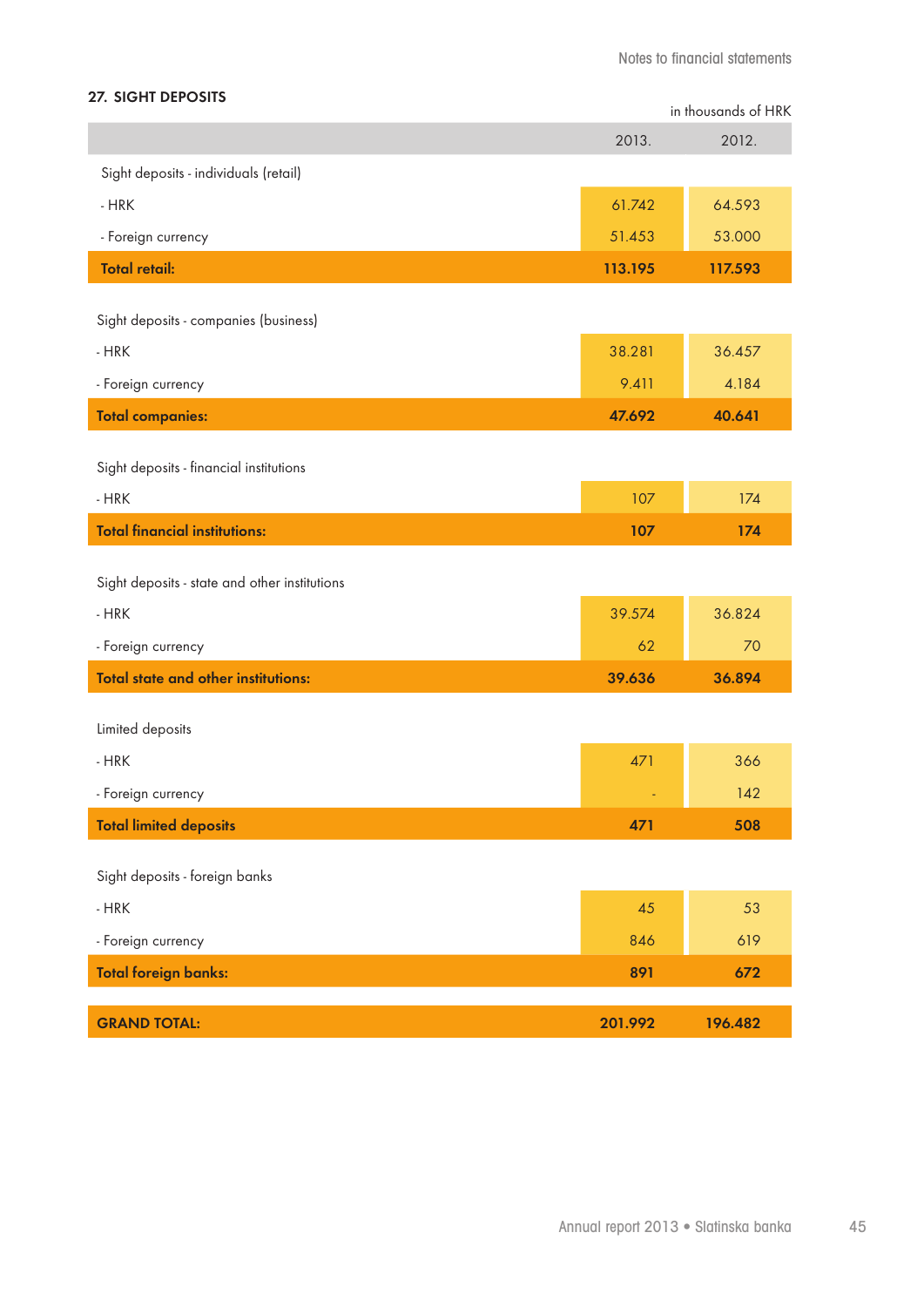Notes to financial statements

## **28. TERM DEPOSITS**

|                                            |         | in thousands of HRK |
|--------------------------------------------|---------|---------------------|
|                                            | 2013.   | 2012.               |
| Individual deposits (retail)               |         |                     |
| - HRK                                      | 217.352 | 193.069             |
| - Foreign currency                         | 647.415 | 598.597             |
| <b>Total retail:</b>                       | 864.767 | 791.666             |
|                                            |         |                     |
| Company deposits (business)                |         |                     |
| $-HRK$                                     | 24.279  | 17.957              |
| - Foreign currency                         | 3.497   | 626                 |
| <b>Total companies:</b>                    | 27.776  | 18.583              |
|                                            |         |                     |
| Financial institution deposits             |         |                     |
| $-HRK$                                     | 24.229  | 24.301              |
| - Foreign currency                         | 13.643  | 13.360              |
| <b>Total financial institutions:</b>       | 37.872  | 37.661              |
|                                            |         |                     |
| State and other institution deposits       |         |                     |
| $-HRK$                                     | 14.484  | 20.986              |
| - Foreign currency                         | 236     | 165                 |
| <b>Total state and other institutions:</b> | 14.720  | 21.151              |
|                                            |         |                     |
| Foreign entity deposits                    |         |                     |
| - Foreign currency                         | 9.833   | 13.022              |
| <b>Total foreign entities:</b>             | 9.833   | 13.022              |
|                                            |         |                     |
| <b>GRAND TOTAL:</b>                        | 954.968 | 882.083             |

## **29. LIABILITIES FOR RECEIVED CREDITS/LOANS in the HRKK of HRKK and HRKK of HRKK of HRKK of HRKK of HRKK of HRKK**

|                                                                   |         | in thousands of HRK |
|-------------------------------------------------------------------|---------|---------------------|
|                                                                   | 2013.   | 2012.               |
| Croatian banks (Croatian Bank for Reconstruction and Development) | 132.262 | 126.093             |
| Croatian non-banking financial institutions                       | 23.251  | 22.217              |
| Foreign banks                                                     | 11.075  | 10.941              |
| <b>TOTAL:</b>                                                     | 166.588 | 159.251             |

Liabilities toward the CBRD as at 31 December 2013 amounted to HRK 132,262,000 (HRK 126,093,000 as at 31 Dec. 2012). These sources are meant for approving credits/loans to legal and private entities, in accordance with CBRD programmes, depending on the purpose of the credit/loan, interest rates were 0%-5% (0%-5% also in 2012).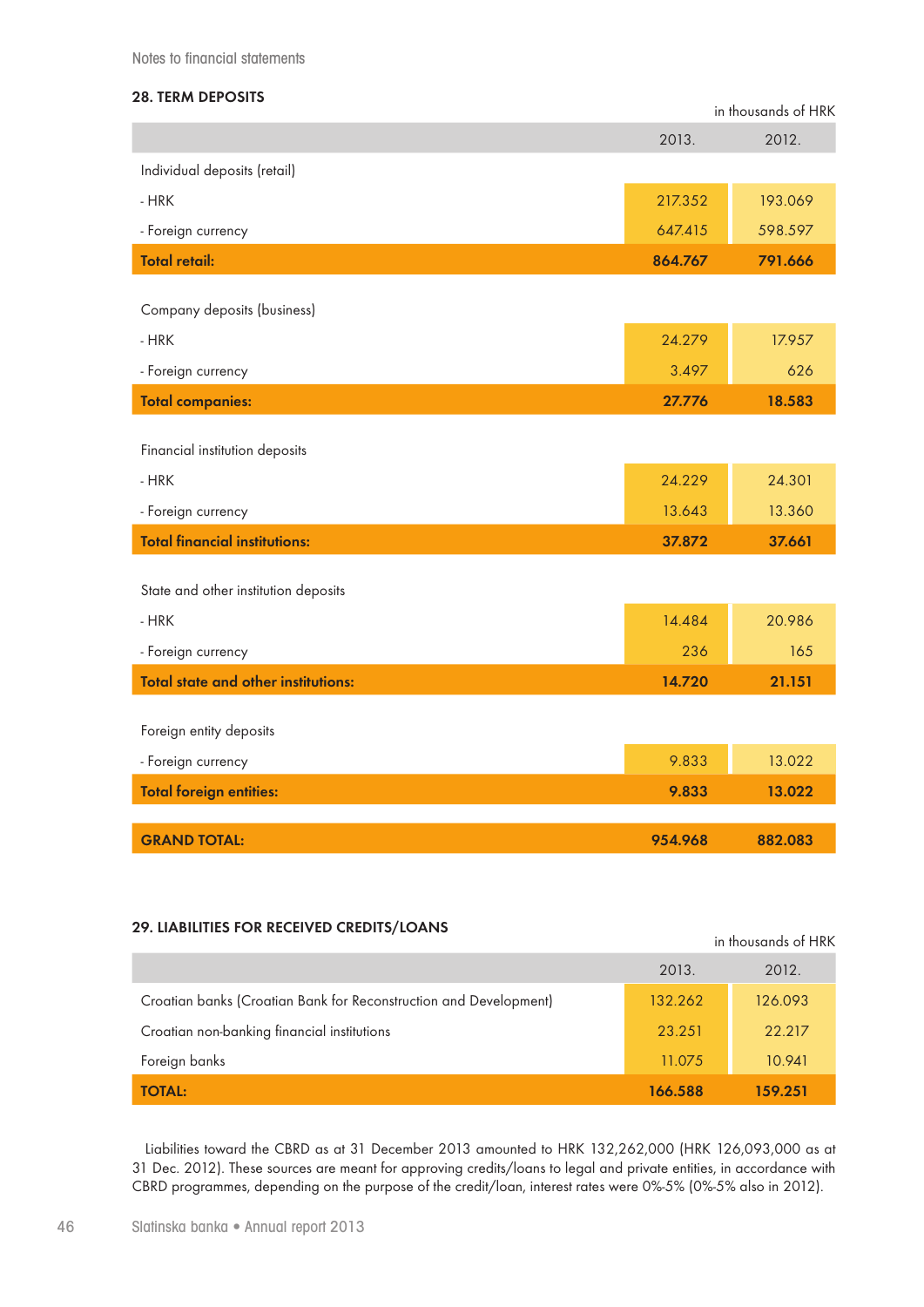Liabilities toward Croatian non-banking financial institutions as at 31 Dec. 2013 were HRK 23,251,000 (HRK 22,217,000 as at 31 Dec. 2012) and pertain to REPO transactions concluded with AUCTOR INVEST d.o.o. REPO rate is fixed for each contract, from 3.0% to 4.5%.

Liabilities toward foreign banks as at 31 December 2013 pertaining to liabilities toward Zveza Bank, Klagenfurt, Republic of Austria, amounted to HRK 11,075,000 (HRK 10,941,000 as at 31 Dec. 2012). The loan was approved for the amount of HRK 1,450,000, with maturity being 30 June 2017, as single payment. Interest rate is 4.75% fixed, and is calculated quarterly. Insurance for the loan is mortgaged real property of the Bank in Slatina (Note 22).

#### **30. OTHER LIABILITIES**

| in thousands of HRK            |        |        |
|--------------------------------|--------|--------|
|                                | 2013.  | 2012.  |
| Credit overpayment liabilities | 4.705  | 4.621  |
| Accounts payable               | 1.897  | 2.025  |
| Liabilities toward employees   | 1.576  | 1.711  |
| Supervisory Board member fees  | 47     | 47     |
| Deferred interest income       | 556    | 811    |
| Dividend liabilities           | 122    | 122    |
| Income taxes and contributions | 11     | 308    |
| <b>VAT</b> liabilities         | 21     | 48     |
| Other liabilities              | 4.168  | 3.924  |
| <b>TOTAL:</b>                  | 13.103 | 13.617 |

#### **31. PROVISIONING**

|                                                                | 2013. | 2012. |
|----------------------------------------------------------------|-------|-------|
| Provisions for court cases (litigation costs)                  | 2.517 | 2.292 |
| Provisions for losses as per off-balance potential liabilities | 1.322 | 644   |
| <b>TOTAL:</b>                                                  | 3.839 | 2.936 |

#### **Changes in provisioning are as follows:**

|                                                           | in thousands of HRK |       |
|-----------------------------------------------------------|---------------------|-------|
|                                                           | 2013.               | 2012. |
| Position as at 1 January                                  | 2.936               | 2.612 |
| Changes on provisions for litigation costs (Note 13)      | 225                 | 185   |
| Changes in provisions for potential liabilities (Note 13) | 678                 | 139   |
| <b>Position as at 31 December</b>                         | 3.839               | 2.936 |

in thousands of HRK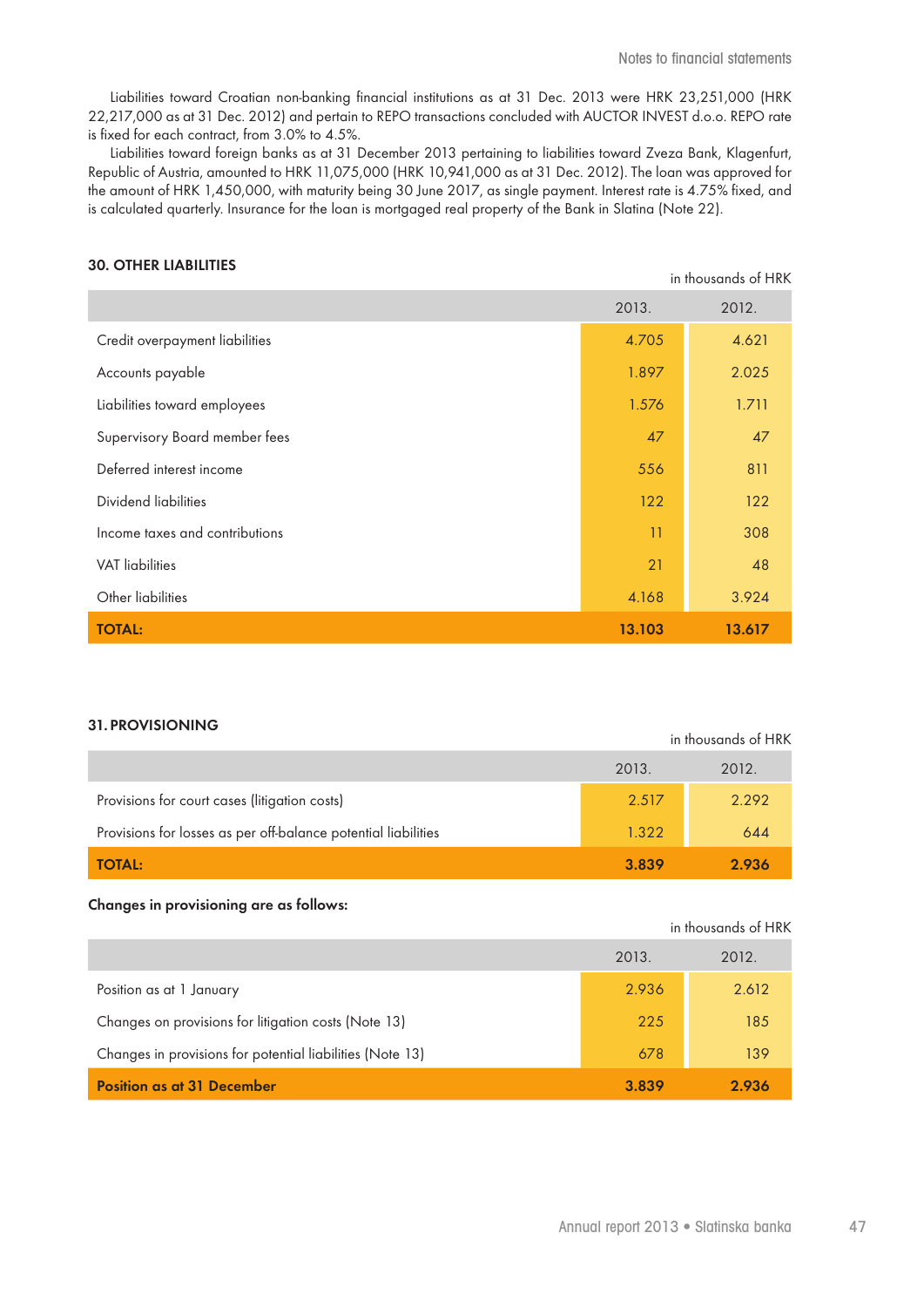#### **32. KAPITAL**

Capital stock as at 31 December 2013 amounted to HRK 91,897,000, divided into 918,972 shares of HRK 100 per share nominal value.

Pursuant to the decision of the General Assembly as of 29 June 2006 on elimination of preferred shares it was ascertained that capital stock of the Bank of HRK 91,897,000 divided into 172,412 immaterial (intangible) name shares of which 114,662 such common shares of series "A" carries a nominal value of HRK 600 each and 57,750 preferred immaterial shares of series "B" carry a nominal value of HRK 400 each, and that by this decision all preference is eliminated in full, so that said shares thereby become immaterial name shares of HRK 400 nominal value each. Pursuant to the decision of the General Assembly as of 29 June 2006 on division of shares, one common name share of the Bank carries a nominal value of HRK 600 and is divided into 6 common name shares of the Bank at HRK 100 nominal per-share value, and one share that was until this time a preferred share at HRK 400 nominal value shall be divided into 4 common name shares of the Bank at HRK 100 nominal value.

#### **The largest Bank's shareholders as at 31 December 2013:**

|                                                            |                  | Percentage<br>of share in<br>capital stock |
|------------------------------------------------------------|------------------|--------------------------------------------|
|                                                            | Number of shares | $\%$                                       |
| Hypo Alpe-Adria-Bank d.d. / SZIF d.d. (1/1)                | 152.502          | 16,59                                      |
| State Agency for Savings Insurance and Bank Recovery (1/1) | 76.494           | 8,32                                       |
| Dragutin Sokačić (1/1)                                     | 72.510           | 7,89                                       |
| SB-S d.d. (1/1)                                            | 71.374           | 7,77                                       |
| Zagrebačka banka d.d. / SAVA - RE d.d. (1/1)               | 50.271           | 5,47                                       |
| Raiffeisenbank Austria d.d. / Adris Grupa d.d. (1/1)       | 40.258           | 4,38                                       |
| Galić Josip (1/1)                                          | 29.962           | 3,26                                       |
| Mrkoci Milivoj (1/1)                                       | 29.960           | 3,26                                       |
| Finesa Credos d.d., financial company (1/1)                | 29.073           | 3,16                                       |
| Croatia LLOYD d.d. (1/1)                                   | 27.792           | 3,02                                       |
| Emil Mikulić (1/1)                                         | 26.554           | 2,89                                       |
| Robert Berišić (1/1)                                       | 20.000           | 2,18                                       |
| Đurđica Ergović (1/1)                                      | 15.519           | 1,69                                       |
| Velebit životno osiguranje d.d. (1/1)                      | 11.000           | 1,20                                       |
| Arijana Boras (1/1)                                        | 10.063           | 1,10                                       |
| HITA - VRIJEDNOSNICE d.d. / Emil Mikulić (1/1)             | 10.000           | 1,09                                       |
| Ivan Sesar (1/1)                                           | 9.000            | 0,98                                       |
| Ivan Vukelić (1/1)                                         | 8.983            | 0,98                                       |
| Tvin d.o.o. (1/1)                                          | 8.958            | 0,97                                       |
| Zagrebačka banka d.d. / Allianz Zagreb d.d. (1/1)          | 8.703            | 0,95                                       |
| Tihomir Strizrep (1/1)                                     | 7.990            | 0,87                                       |
| Slobodan Prijić (1/1)                                      | 7.303            | 0,79                                       |
| Srečko Bahovec (1/1)                                       | 6.073            | 0,66                                       |
| SATO d.o.o. (1/1)                                          | 4.596            | 0,50                                       |
| Ante Vrdoljak (1/1)                                        | 3.853            | 0,42                                       |
| Hrvatske šume d.o.o. (1/1)                                 | 3.036            | 0,33                                       |
| Others                                                     | 177.145          | 19,28                                      |
| <b>TOTAL:</b>                                              | 918.972          | 100,00                                     |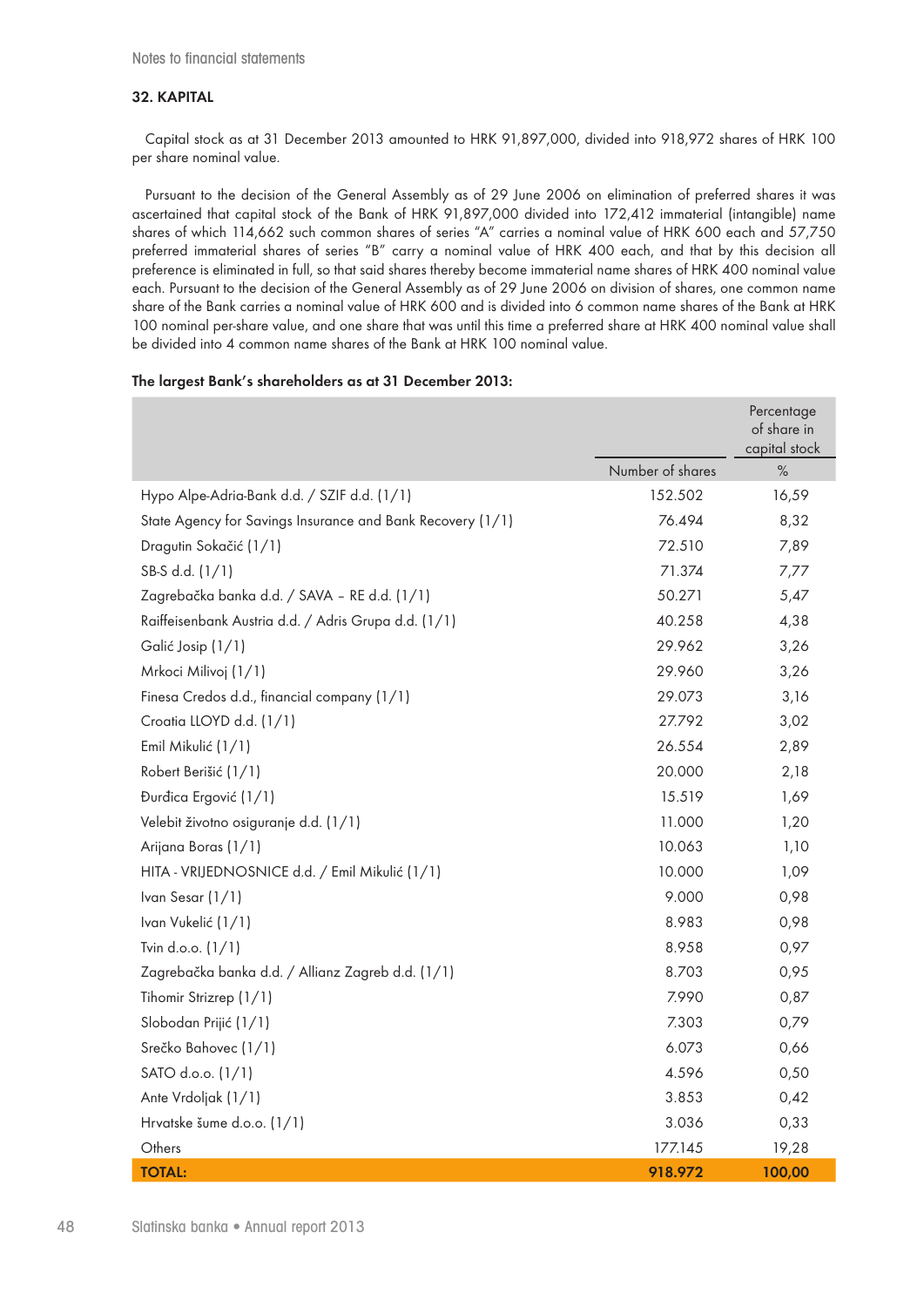in thousands of HRK

#### **33. EARNINGS PER SHARE**

| <b>Earnings per share</b>                    | <b>0,43 HRK</b> | <b>5,44 HRK</b> |
|----------------------------------------------|-----------------|-----------------|
| Number of shares (in thousands of shares)    | 918,972         | 918,972         |
| Profit of current year (in thousands of HRK) | 398             | 4.997           |
|                                              | 2013.           | 2012.           |

#### **34. POTENTIAL LIABILITIES**

|                                      | 2013.   | 2012.  |
|--------------------------------------|---------|--------|
| Performance guarantees               |         |        |
| - HRK                                | 5.352   | 4.870  |
| - Foreign currency                   | 157     |        |
| Payment guarantees                   |         |        |
| - HRK                                | 6.640   | 6.768  |
| - Foreign currency                   | 518     | 783    |
| Letters of credit                    |         |        |
| - Foreign currency                   | 198     | 555    |
| Approved unrealised credit line      | 40.720  | 38.990 |
| Other potential liabilities          | 12.199  | 15.922 |
| <b>TOTAL:</b>                        | 65.784  | 67.888 |
| Provisions for potential liabilities | (1.322) | (644)  |
| <b>GRAND TOTAL:</b>                  | 64.462  | 67.244 |

## **35. CASH AND CASH EQUIVALENTS**

Cash and cash equivalents comprise cash placements to banks, treasury notes and bills of exchange with up to 90 days maturity: in thousands of HRK

|                                                                     | 2013.   | 2012.   |
|---------------------------------------------------------------------|---------|---------|
| Cash assets                                                         | 202.130 | 133.357 |
| Placements to banks with remaining maturity up to 3 months          | 41.922  | 36.326  |
| Treasury notes and bills of exch. with rem. maturity up to 3 months |         |         |
| - Portfolio available for sale                                      | 214.232 | 139.882 |
| Treasury notes and bills of exch. with maturity of up to 3 months   |         |         |
| - Portfolio to maturity                                             | 34.943  | 25.840  |
| <b>Total cash and cash equivalents:</b>                             | 493.227 | 335.405 |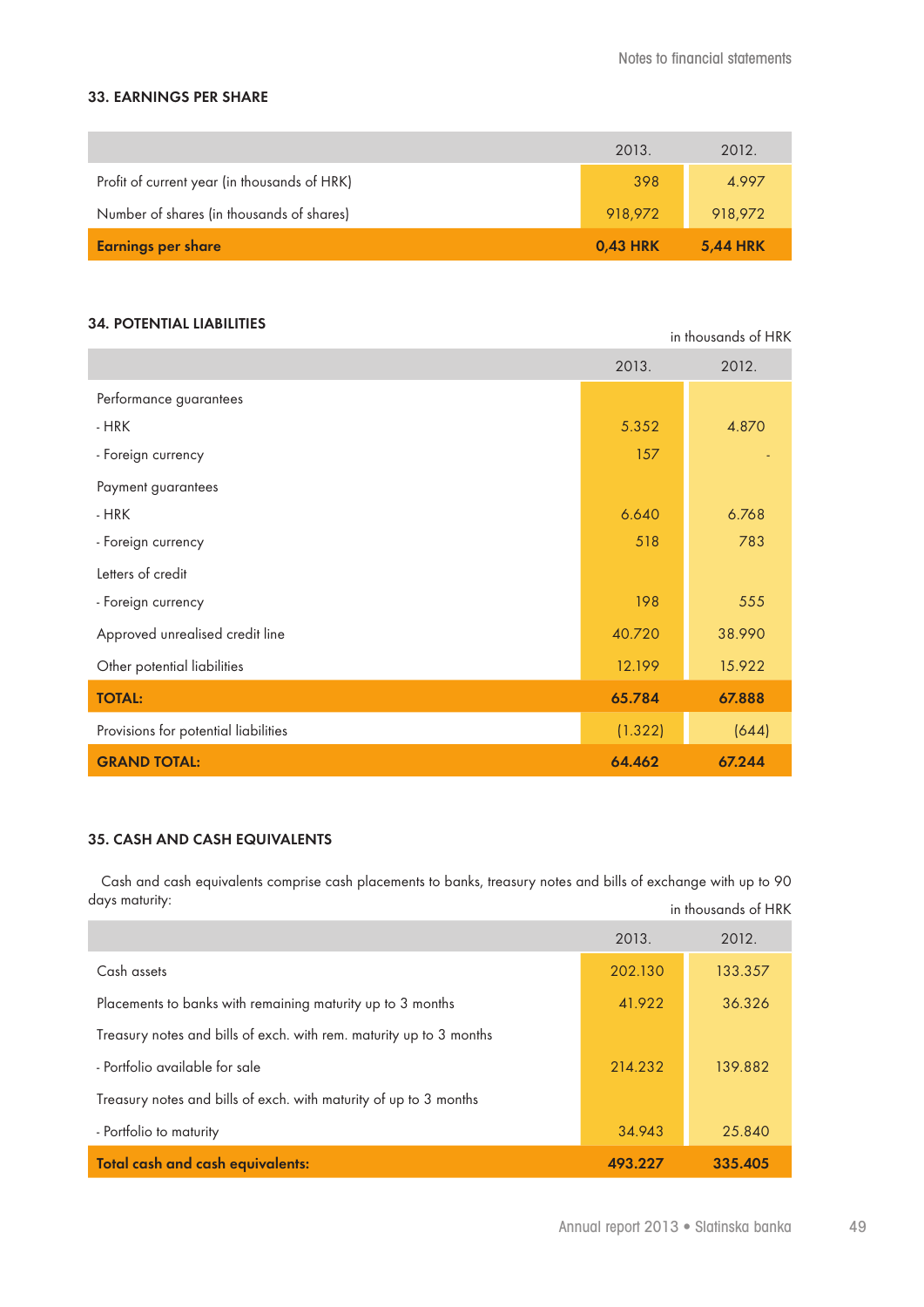## **36. ASSETS FOR AND ON BEHALF**

|                         | 2013.    | 2012.    |
|-------------------------|----------|----------|
| Total sources           | 12.200   | 12.524   |
| Less: assets            | (11.887) | (12.200) |
| <b>Assets not spent</b> | 313      | 324      |

in thousands of HRK

The Bank manages assets for and on behalf of (i.e. 'in the name and account') of third parties, mainly placed as credits/loans. These assets are kept on books separate from Bank assets. Income and expenses based on these assets are entered in books for the benefit or burdening appropriate sources, while the Bank did not take over any appertaining risk. The Bank charged fees for its part, which was collected through burdening these assets

#### **37. TRANSACTIONS WITH RELATED PARTIES**

Related (also: associated) parties are those in which one party manages the other or has a significant influence on financial and business decisions of the other. Regular business includes banking transactions with related parties, which include allocation of credits/loans and receiving deposits. The above transactions are performed under commercial conditions and using market rates and prices. Total amount of transactions with related parties, items remaining open at the end of the year and related income and expenses for the year are as follows:

|                                                         |        | in thousands of HRK |
|---------------------------------------------------------|--------|---------------------|
|                                                         | 2013.  | 2012.               |
| Loans and advance payments to clients                   |        |                     |
| Shareholders having 5 or more percent of voting shares  | 7.733  | 7.936               |
| Members of the Supervisory Board and associated parties |        | 344                 |
| Others (employees and associated parties)               | 3.708  | 4.075               |
| <b>Total loans and advance payments to clients</b>      | 11.441 | 12.355              |
| <b>Potential liabilities</b>                            |        |                     |
| Others (employees and associated parties)               | 771    | 611                 |
| <b>Total potential liabilities</b>                      | 771    | 611                 |
| <b>Sight deposits</b>                                   |        |                     |
| Shareholders having 5 or more percent of voting shares  | 15     | 76                  |
| Others (employees and associated parties)               | 908    | 143                 |
| Turbina d.o.o. Slatina                                  | 328    | 343                 |
| <b>Total sight deposits</b>                             | 1.251  | 562                 |
| <b>Term deposits</b>                                    |        |                     |
| Shareholders having 5 or more percent of voting shares  | 4.172  |                     |
| Others (employees and associated parties)               | 2.393  | 4.606               |
| Turbina d.o.o. Slatina                                  | 3.388  | 3.261               |
| <b>Total term deposits</b>                              | 9.953  | 7.867               |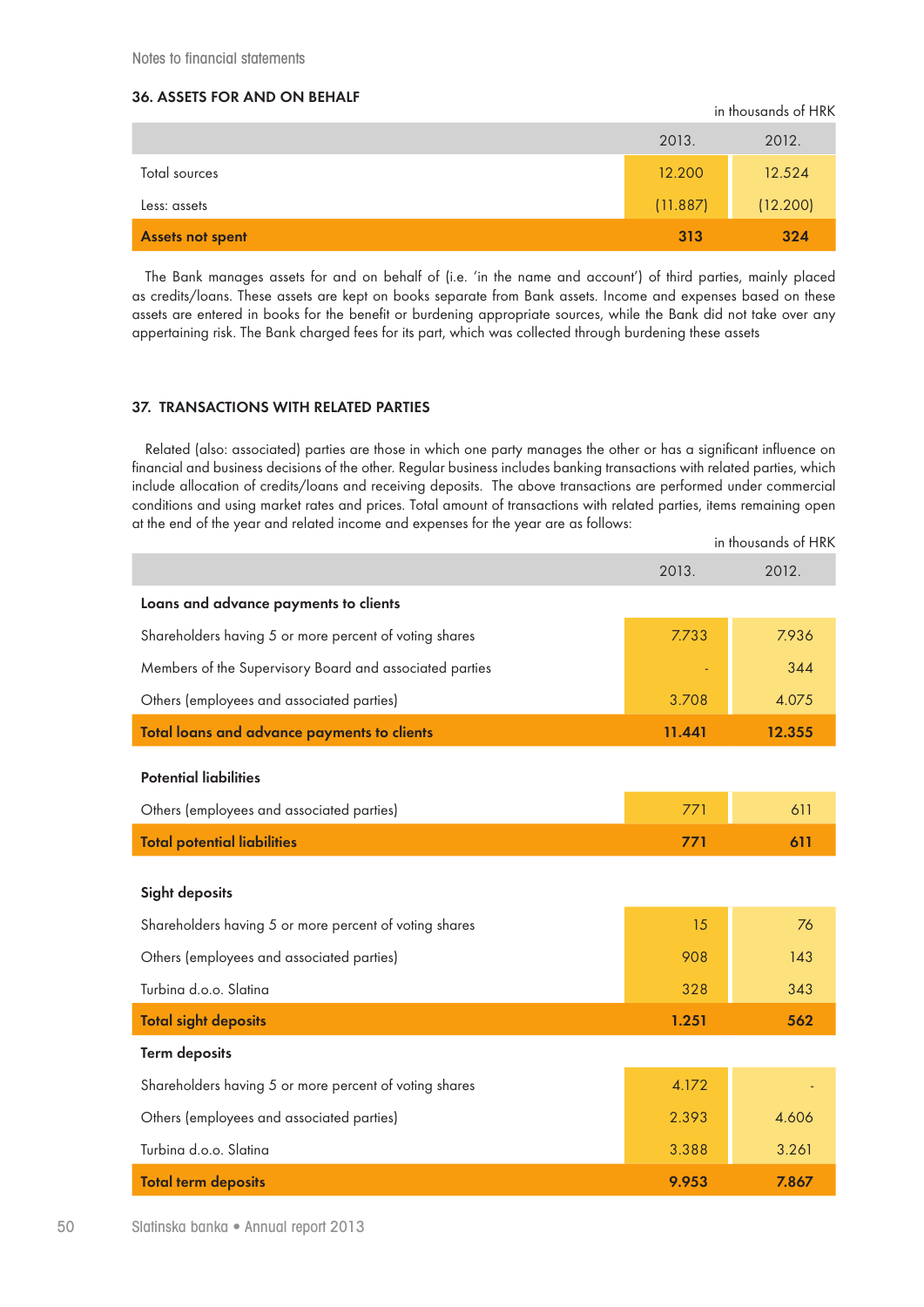a.

#### **Other assets**

| Shareholders having 5 or more percent of voting shares  | 290   | 561   |
|---------------------------------------------------------|-------|-------|
| Members of the Supervisory Board and associated parties |       |       |
| Others (employees and associated parties)               |       | 299   |
| Turbina d.o.o. Slatina                                  | 5.552 | 5.685 |
| <b>Total other assets</b>                               | 5.842 | 6.546 |
| <b>Other liabilities</b>                                |       |       |
|                                                         |       |       |

| Turbina d.o.o. Slatina  |  |
|-------------------------|--|
| Total other liabilities |  |

#### **Income**

| <b>Total income</b>                                     | 1.012 |     |
|---------------------------------------------------------|-------|-----|
| Turbina d.o.o. Slatina                                  | 8     | 6   |
| Others (employees and associated parties)               | 317   | 569 |
| Members of the Supervisory Board and associated parties | 18    | 36  |
| Shareholders having 5 or more percent of voting shares  | 669   | 302 |

#### **Expenses**

| Others (employees and associated parties) | 209   | 230 |
|-------------------------------------------|-------|-----|
| Turbina d.o.o. Slatina                    | 183   | 180 |
| <b>Total expenses</b>                     | 1.766 | 414 |

## **Management Board salaries:**

|                         |       | in thousands of HRK |
|-------------------------|-------|---------------------|
|                         | 2013. | 2012.               |
| Net salaries            | 1.614 | 1.959               |
| Taxes and contributions | 1.691 | 2.447               |
| <b>TOTAL:</b>           | 3.305 | 4.406               |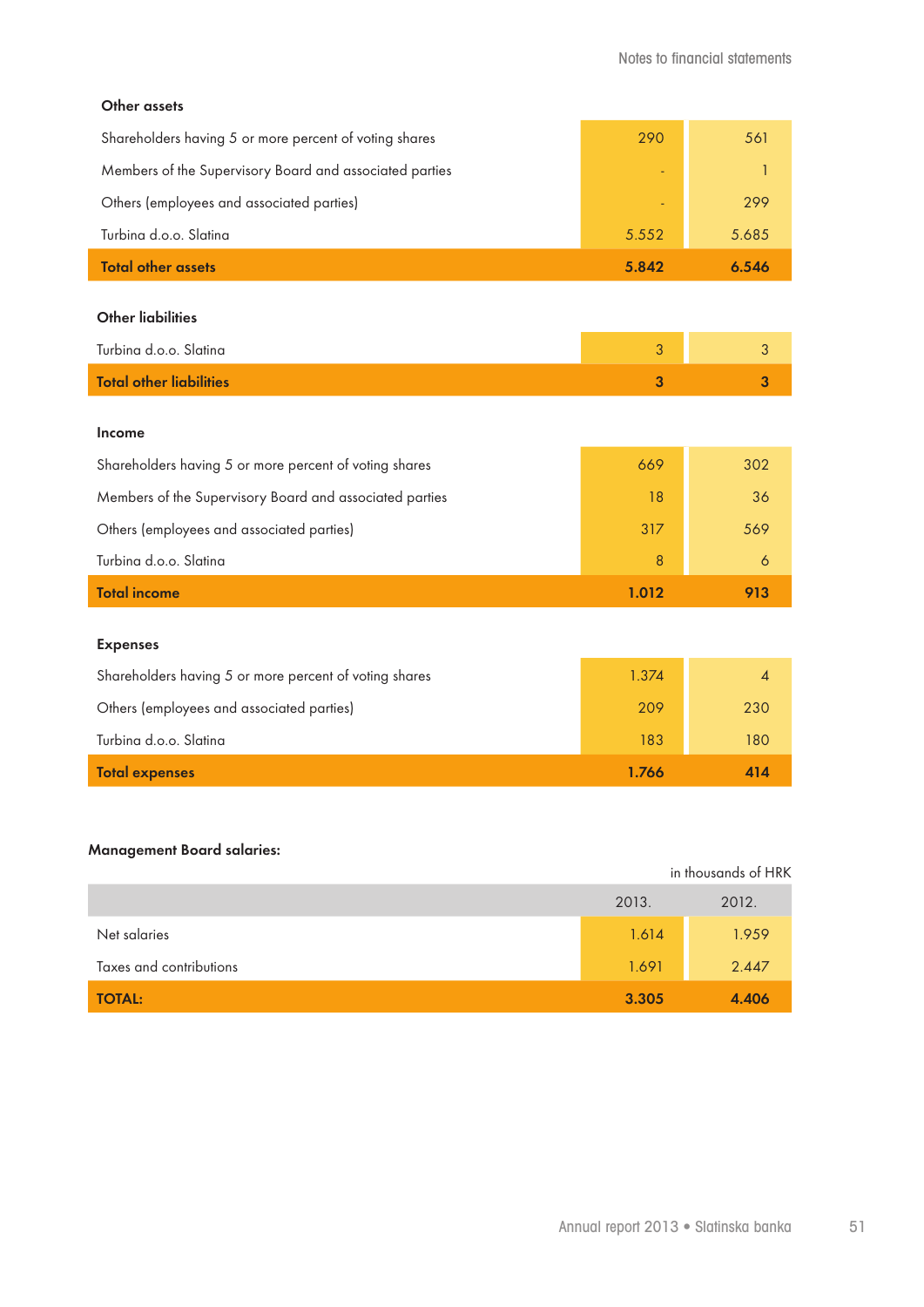#### **VI. MANAGING FINANCIAL RISKS**

This Note shows details of Bank's exposure to risks which arise from unpredictability of the financial market as well as briefly described methods which the Management uses for identification, measuring and management of risks. The Bank makes an effort to control the same risks, i.e. to reduce them to lowest possible level. The most significant types of financial risks to which the Bank is exposed are credit risk, liquidity risk and market risk. Market risk includes the risk of interest rate changes, exchange rate changes and price risk (price changes of owner and debt securities)

The risk management system is continually being upgraded at the level of the Bank by introducing new policies and procedures for assessment, measurement, control and management of risks and by determining the limits of risk exposure adjusted to the legal provisions and the Bank's risk profile.

The Bank's Management Board shall be accountable for recognition and control of risk. There are separate bodies and org. parts within the Bank's organisational structure responsible for individual risk management and control.

#### **38. CREDIT RISK**

The Bank is exposed to credit risk, which represents the risk of inability of the other side to cover their liabilities in full as they mature. The Bank classifies credit risk by determining limits for the amount of risk taken on which it expects shall emerge with respect to each borrower or a group of borrowers, and divided by industry. The Bank regularly monitors above risks and reassesses them once per year or more often.

The Bank manages credit risk through regular analysis of the ability of existing and potential borrowers to pay back their obligations (equity and interest) and to change credit limits as necessary. In addition, exposure to this risk is also partially regulated through acquiring collateral and corporate/private guarantees.

The purpose of credit liabilities taken over is to ensure availability of assets in accordance with client needs. Guarantees represent non-retractable Bank's obligation of realizing payments to third parties in case the client cannot settle/cover the same; they carry the same credit risk as credits/loans.

Credit liabilities taken over represent unused approved amounts in the form of credits/loans or guarantees. In connection with credit risk tied to credit liabilities taken over, the Bank is potentially exposed to losses in the amount equal to total unused liabilities taken over. However, the probable amount of losses is lower than the total amount of unused liabilities taken over because most of credit liabilities taken over are tied to maintaining specific credit-based standards by the client. The Bank monitors the period to maturity of credit liabilities taken over, since these long-term liabilities generally represent a greater credit risk than short-term ones.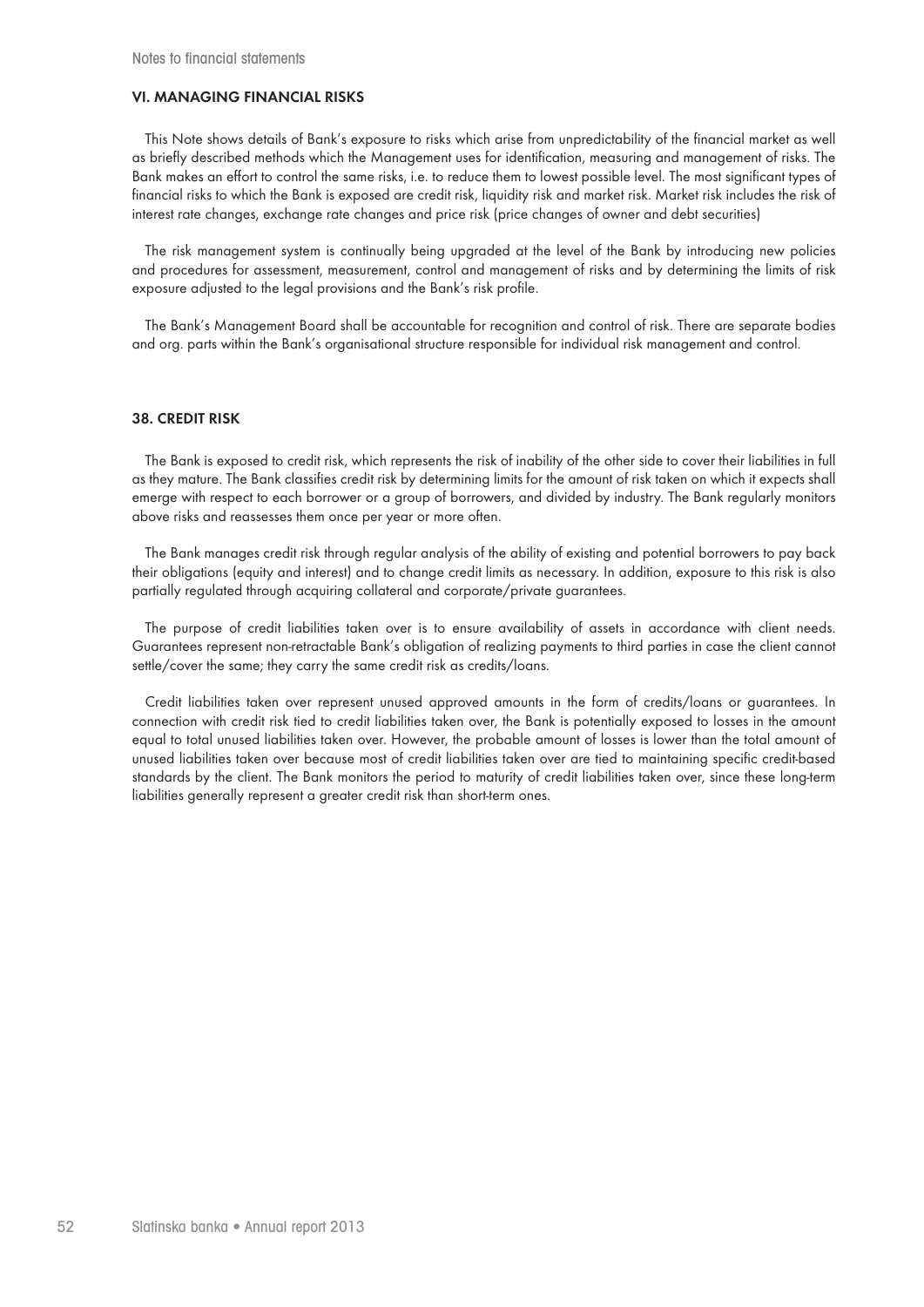#### **Maximum credit risk exposure before lien/mortgage or other insurance instruments**

| 2013.                                       |            |                          |                          | in thousands of HRK |
|---------------------------------------------|------------|--------------------------|--------------------------|---------------------|
|                                             |            |                          |                          |                     |
| Exposure to credit risk relating to         | Gross      | Individual               |                          | <b>Net</b>          |
| balance assets is as follows:               | placements | reserves                 | Joint reserves           | placements          |
| Cash assets                                 | 202.130    | $\overline{\phantom{a}}$ | $\overline{\phantom{a}}$ | 202.130             |
| Receivables from the Croatian National Bank | 109.611    | ٠                        | $\overline{\phantom{a}}$ | 109.611             |
| Placements to banks                         | 42.608     | $\overline{\phantom{a}}$ |                          | 42.608              |
| Financial assets available for sale         | 214.232    | $\overline{\phantom{a}}$ |                          | 214.232             |
| Financial assets held to maturity           | 89.423     | (1.275)                  | (592)                    | 87.556              |
| Loans and advance payments to clients       |            |                          |                          |                     |
| - Companies                                 | 382.584    | (27.423)                 | (2.904)                  | 352.257             |
| - Individuals                               | 434.860    | (26.372)                 | (5.450)                  | 403.038             |
| - Other entities                            | 42.637     |                          | (245)                    | 42.392              |
| Other assets                                | 20.064     | (4.845)                  | (43)                     | 15.176              |
| <b>Total balance exposure:</b>              | 1.538.149  | (59.915)                 | (9.234)                  | 1.469.000           |

Exposure to credit risk relating to off-balance assets is as follows:

| <b>Guarantees</b>                       | 12.667    | $\overline{\phantom{0}}$ | (142)    | 12.525    |
|-----------------------------------------|-----------|--------------------------|----------|-----------|
| Letters of credit                       | 198       | $\overline{\phantom{a}}$ | (2)      | 196       |
| Credit and other liabilities taken over | 52.919    | (7)                      | (1.171)  | 51.741    |
| Total off-balance exposure:             | 65.784    | (7)                      | (1.315)  | 64.462    |
| <b>Total as at 31 December</b>          | 1.603.933 | (59.922)                 | (10.549) | 1.533.462 |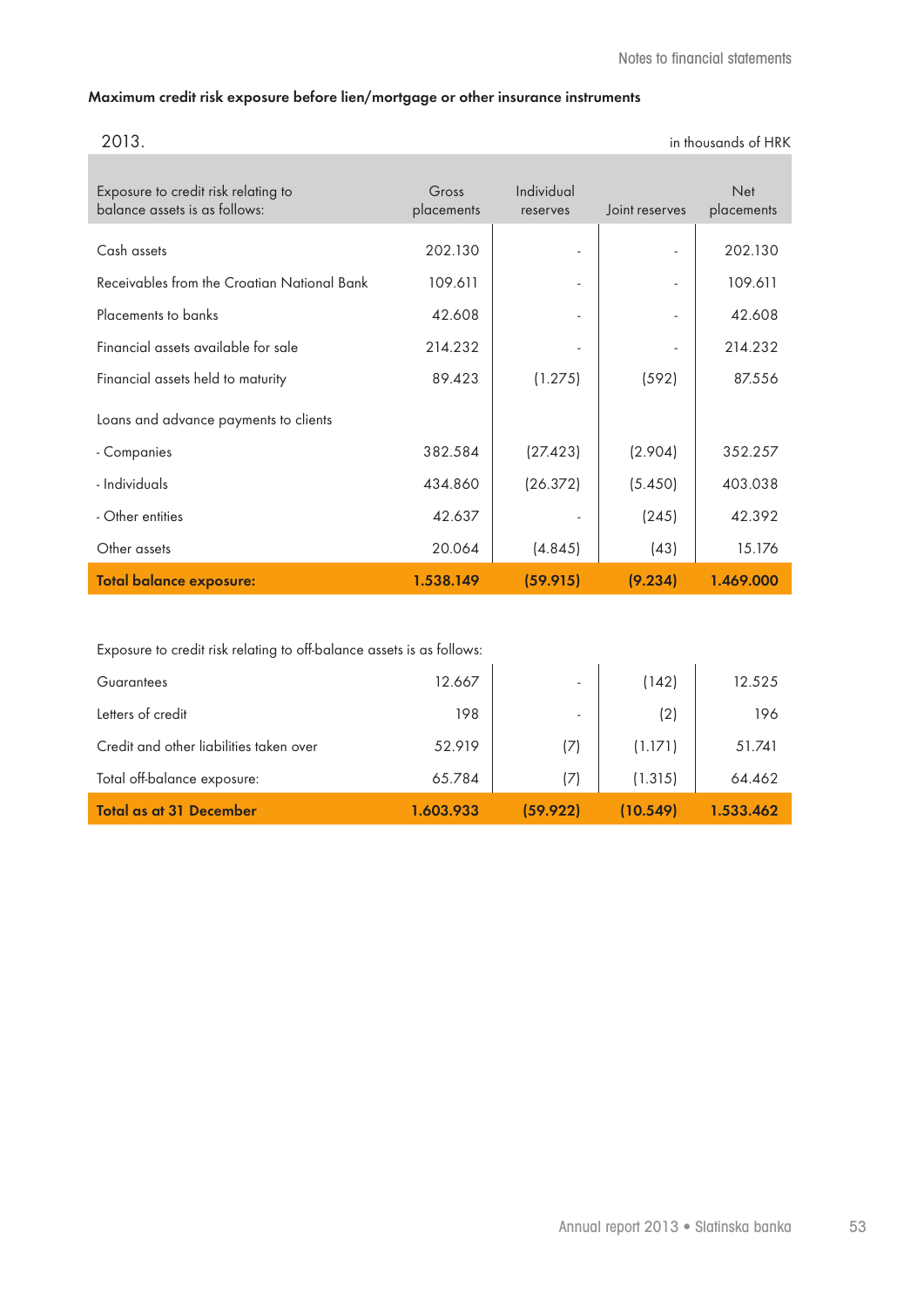## **Overview of unpaid matured receivables as at the balance date:**

in thousands of HRK

|                                                | Matured<br>up to 30<br>days | Matured<br>31-90<br>days | Matured<br>91-180<br>days | Matured<br>181-365<br>days | Matured<br>1-2 years | Matured<br>2-3 years | Matured<br>over 3<br>years | <b>TOTAL</b> |
|------------------------------------------------|-----------------------------|--------------------------|---------------------------|----------------------------|----------------------|----------------------|----------------------------|--------------|
| Placements to<br>banks                         |                             |                          |                           |                            |                      |                      |                            |              |
| Loans and<br>advance<br>payments to<br>clients |                             |                          |                           |                            |                      |                      |                            |              |
| - Companies                                    | 5.749                       | 4.649                    | 7.998                     | 18.821                     | 28.697               | 5.603                | 28.614                     | 100.131      |
| - Individuals                                  | 2.603                       | 3.151                    | 2.066                     | 3.165                      | 3.843                | 6.281                | 18.218                     | 39.327       |
| - Other entities                               | 481                         | $\overline{\mathcal{A}}$ |                           |                            |                      |                      |                            | 485          |
| Financial assets<br>held to maturity           | $\overline{4}$              | $\mathbf{1}$             | ä,                        | 1                          | 1.667                |                      |                            | 1.673        |
| Other matured<br>receivables                   | 261                         | 136                      | 19                        | 19                         | 62                   | 72                   | 189                        | 758          |
| Total unpaid<br>matured<br>receivables         | 9.098                       | 7.941                    | 10.083                    | 22.006                     | 34.269               | 11.956               | 47.021                     | 142.374      |
| Off-balance<br><b>interest</b><br>(matured)    | $\overline{7}$              | 10                       | 277                       | 1.480                      | 5.453                | 3.504                | 33.428                     | 44.159       |

## **Total placements to banks, loans and advance payments to clients**

Summary of credit exposure with respect to the level of possibility of coverage: 2013. in thousands of HRK

|                                        | Placements<br>to banks   | Loans and<br>advance<br>payments to<br>companies | Loans and<br>advance<br>payments to<br>individuals | Loans and<br>advance<br>payments to<br>other entities | Total    |
|----------------------------------------|--------------------------|--------------------------------------------------|----------------------------------------------------|-------------------------------------------------------|----------|
| Not matured and value not<br>decreased | 42.608                   | 274.078                                          | 381.974                                            | 42.152                                                | 740.812  |
| Matured and value not<br>decreased     | $\overline{\phantom{a}}$ | 16.665                                           | 6.053                                              | 485                                                   | 23.203   |
| Individual value decreased             | $\overline{a}$           | 91.841                                           | 46.833                                             | $\overline{\phantom{a}}$                              | 138.674  |
| Gross:                                 | 42.608                   | 382.584                                          | 434.860                                            | 42.637                                                | 902.689  |
| Decreased for provisioning             | $\overline{\phantom{a}}$ | (30.327)                                         | (31.822)                                           | (245)                                                 | (62.394) |
| Net:                                   | 42.608                   | 352.257                                          | 403.038                                            | 42.392                                                | 840.295  |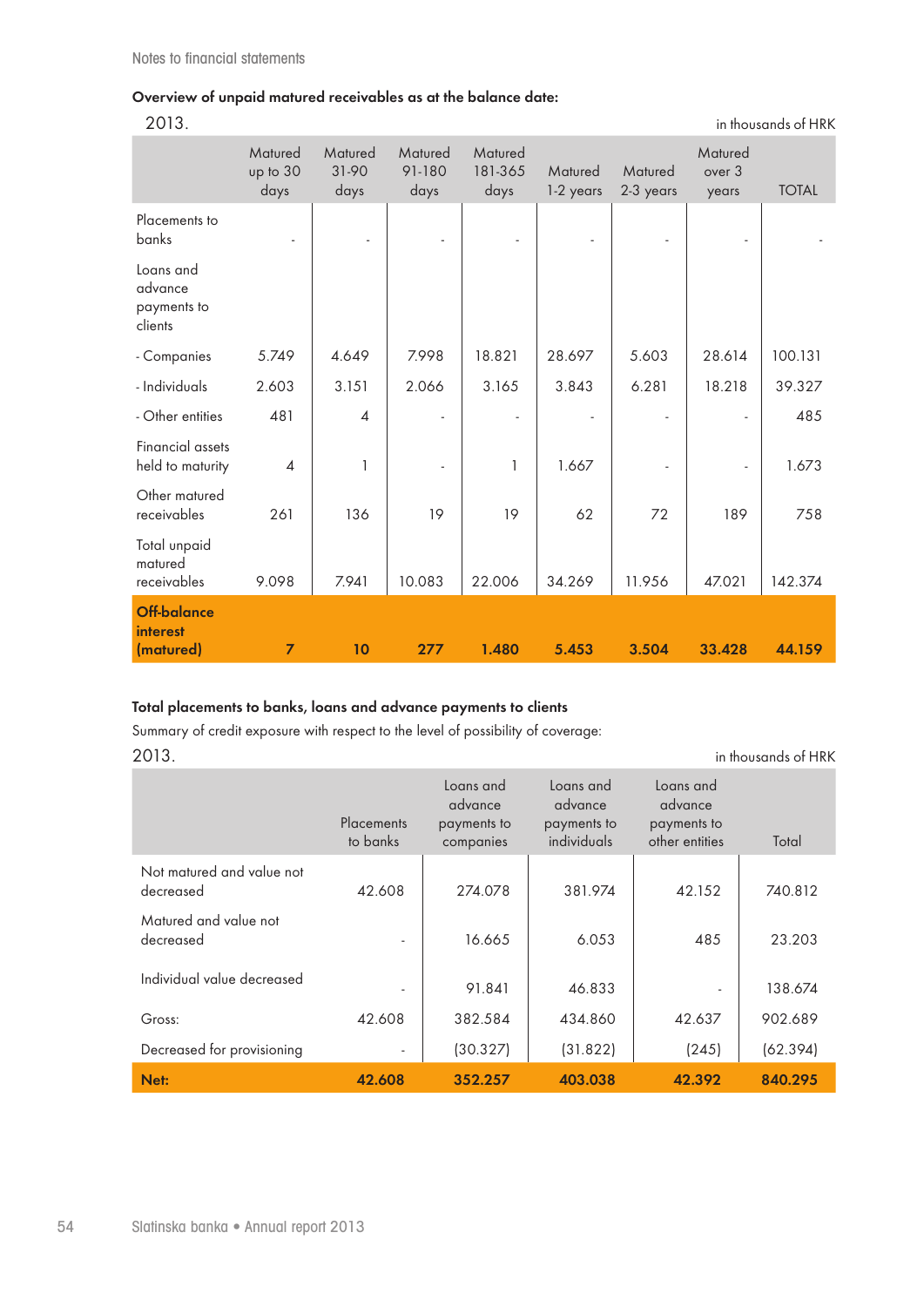#### **Placements to banks and loans and advance payments to clients whose value has not been decreased**

Credit quality of placements to banks portfolio, and loans and advance payments to clients that have not matured nor has their value decreased, may be estimated based on the Bank-adopted internal system of estimation and placement allocation.

It shall be considered that the value of placements to banks and loans and advances matured, with maturation of up to 90 days, has not decreased unless other information pointing to otherwise is available.

Gross amount of placements to banks and loans and advances to clients which have matured, but whose value has not decreased

|                                                                  | Placements<br>to banks   | Loans and<br>advance<br>payments to<br>companies | Loans and<br>advance<br>payments to<br>individuals | Loans and<br>advance<br>payments to<br>other entities | Total   |
|------------------------------------------------------------------|--------------------------|--------------------------------------------------|----------------------------------------------------|-------------------------------------------------------|---------|
| Not matured and value not<br>decreased                           | 42.608                   | 274.078                                          | 381.974                                            | 42.152                                                | 740.812 |
| <b>TOTAL:</b>                                                    | 42.608                   | 274.078                                          | 381.974                                            | 42.152                                                | 740.812 |
| Matured and value not<br>decreased                               |                          |                                                  |                                                    |                                                       |         |
| Maturity up to 30 days                                           | $\overline{\phantom{a}}$ | 5.742                                            | 2.600                                              | 481                                                   | 8.823   |
| Maturity 31-90 days                                              |                          | 2.645                                            | 3.145                                              | $\overline{\mathcal{A}}$                              | 5.794   |
| Maturity over 90 days                                            | $\overline{\phantom{a}}$ | 8.278                                            | 308                                                |                                                       | 8.586   |
| <b>TOTAL:</b>                                                    | ٠                        | 16.665                                           | 6.053                                              | 485                                                   | 23.203  |
| <b>GRAND TOTAL:</b>                                              | 42.608                   | 290.743                                          | 388.027                                            | 42.637                                                | 764.015 |
| Fair value of lien/mortgage                                      | ٠                        | 227.833                                          | 47.838                                             | $\overline{\phantom{a}}$                              | 275.671 |
| <b>Receivables (claims) insured</b><br>with an insurance company |                          |                                                  | 172.601                                            | $\blacksquare$                                        | 172.601 |

2013. in thousands of HRK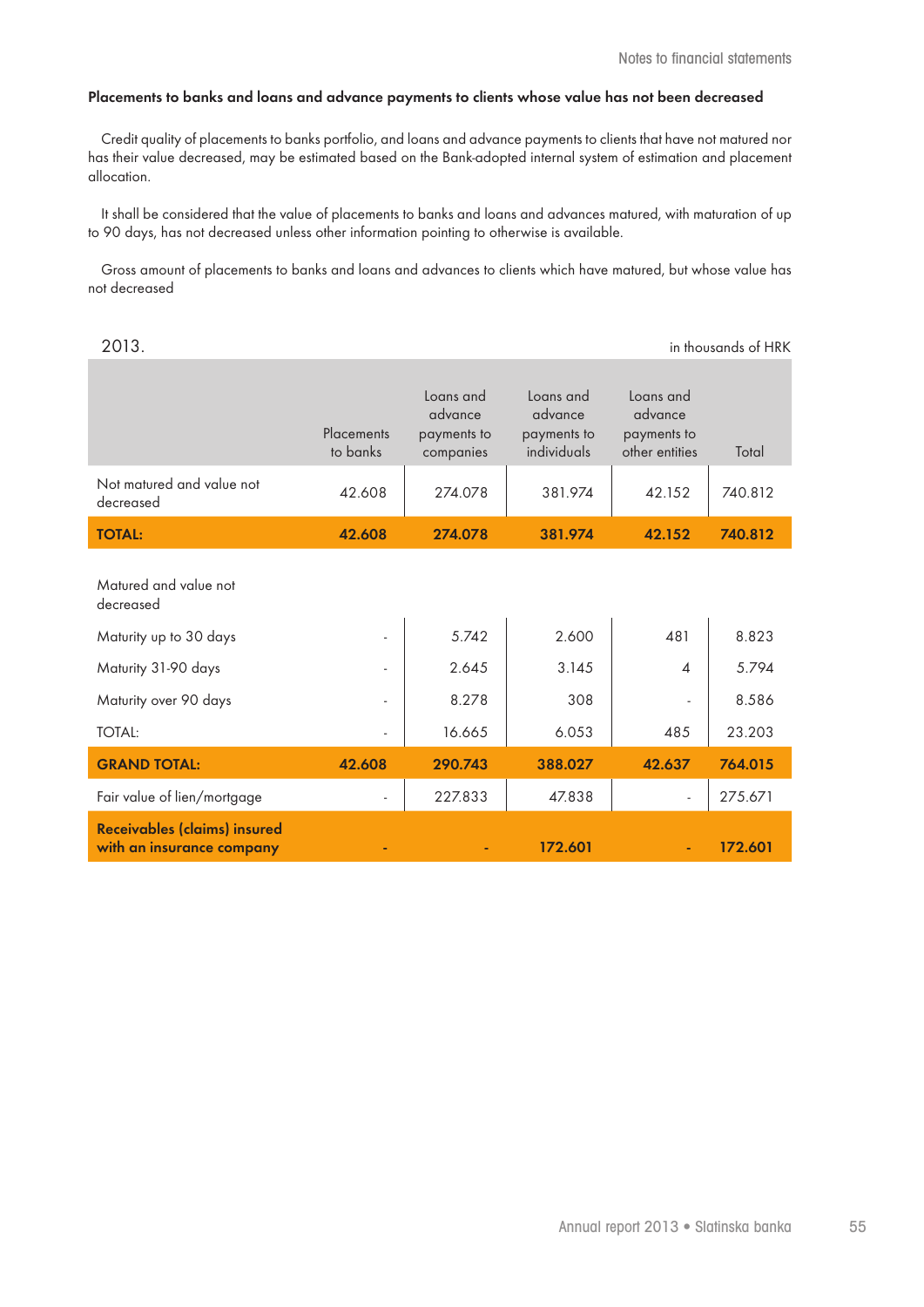## **Placements to banks and loans and advance payments to clients whose value has individually decreased**

| ٧<br>× | ٧ |
|--------|---|

| 2013. | in thousands of HRK |
|-------|---------------------|
|       |                     |

| Debt age                                                         | Placements<br>to banks | Loans and<br>advance<br>payments to<br>companies | Loans and<br>advance<br>payments to<br>individuals | Loans and<br>advance<br>payments to<br>other entities | Total    |
|------------------------------------------------------------------|------------------------|--------------------------------------------------|----------------------------------------------------|-------------------------------------------------------|----------|
| Maturity up to 30 days                                           |                        | 6                                                | $\overline{2}$                                     |                                                       | 8        |
| Maturity 31-90 days                                              |                        | 2.005                                            | 6                                                  | $\blacksquare$                                        | 2.011    |
| Maturity 91-180 days                                             |                        | 6.994                                            | 1.891                                              | $\overline{\phantom{a}}$                              | 8.885    |
| Maturity 181-365 days                                            |                        | 11.547                                           | 3.033                                              | $\overline{\phantom{a}}$                              | 14.580   |
| Maturity 1-2 years                                               |                        | 28.697                                           | 3.843                                              | $\overline{\phantom{a}}$                              | 32.540   |
| Maturity 2-3 years                                               |                        | 5.603                                            | 6.281                                              | $\frac{1}{2}$                                         | 11.884   |
| Maturity over 3 years                                            |                        | 28.614                                           | 18.218                                             | $\overline{\phantom{a}}$                              | 46.832   |
| <b>TOTAL MATURED:</b>                                            |                        | 83.466                                           | 33.274                                             |                                                       | 116.740  |
| Pertinent non-matured debt                                       |                        | 8.375                                            | 13.559                                             | $\overline{\phantom{a}}$                              | 21.934   |
| <b>TOTAL:</b>                                                    |                        | 91.841                                           | 46.833                                             |                                                       | 138.674  |
| Decreased for provisioning                                       |                        | (30.327)                                         | (31.822)                                           | (245)                                                 | (62.394) |
| <b>Net</b>                                                       |                        | 61.514                                           | 15.011                                             | (245)                                                 | 76.280   |
| Fair value of lien/mortgage                                      |                        | 76.507                                           | 10.938                                             | $\blacksquare$                                        | 87.445   |
| <b>Receivables (claims) insured</b><br>with an insurance company |                        |                                                  | 1.823                                              |                                                       | 1.823    |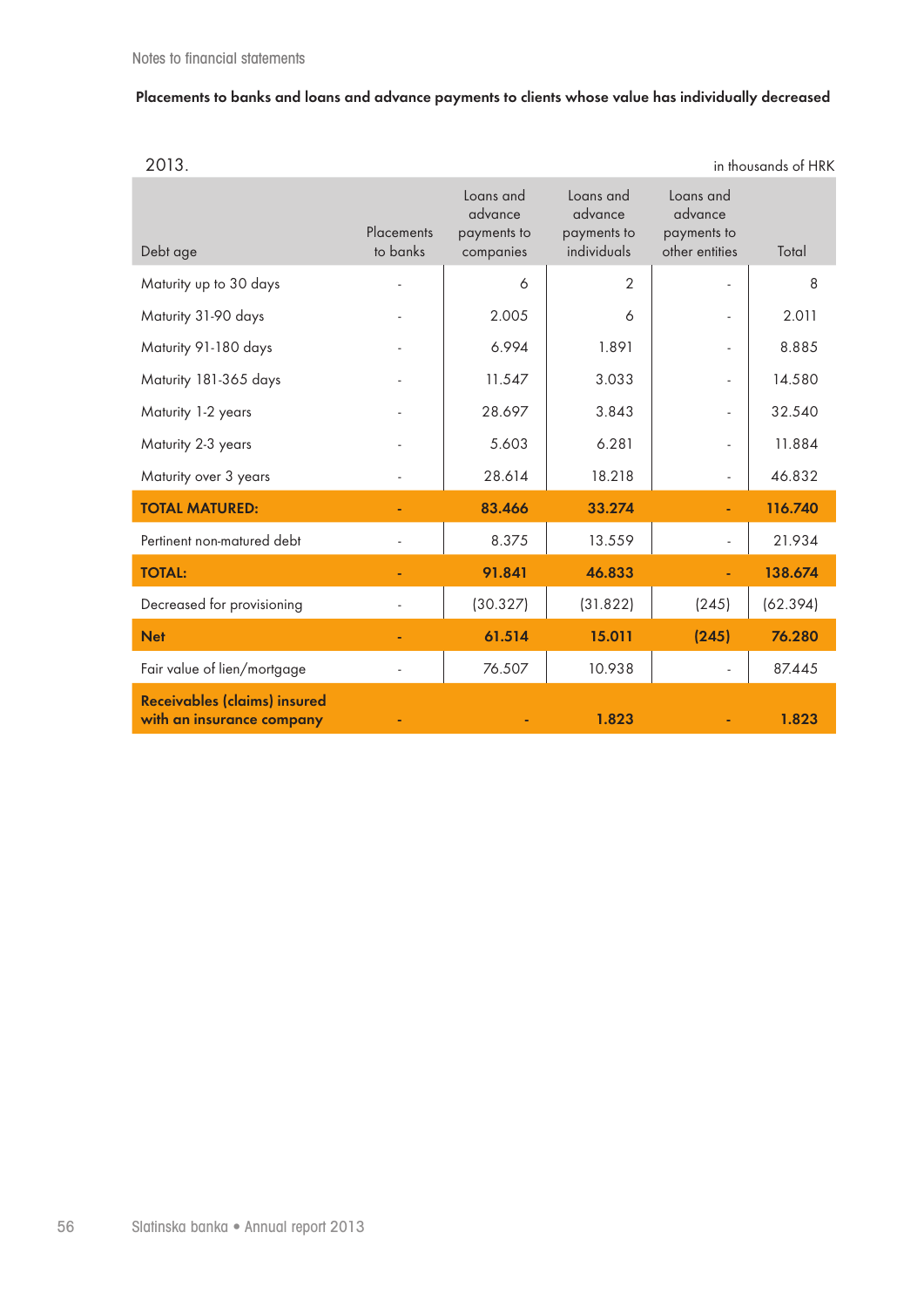#### **39. INTEREST RISK**

The following table shows assets and liabilities of the Bank as per book value, categorised at contractually changed price or maturity, depending on which term is earlier, as at 31 December 2013.

| 2013.                                                 |                  |                      |                   |                     |                 |                     | in thousands of HRK |
|-------------------------------------------------------|------------------|----------------------|-------------------|---------------------|-----------------|---------------------|---------------------|
|                                                       | Up to 1<br>month | $1$ to $3$<br>months | 3 to 12<br>months | $1$ to $3$<br>years | Over 3<br>years | Without<br>interest | Total               |
| <b>ASSETS</b>                                         |                  |                      |                   |                     |                 |                     |                     |
| Cash assets                                           | 176.545          |                      |                   |                     |                 | 25.585              | 202.130             |
| Receivables from the Croatian<br><b>National Bank</b> |                  |                      |                   |                     |                 | 109.611             | 109.611             |
| Placements to banks                                   | 41.920           |                      | 685               |                     |                 | 3                   | 42.608              |
| Financial assets available<br>for sale                | 25.659           | 30.494               | 141.545           | 10.554              | 3.819           | 2.161               | 214.232             |
| Financial assets held to<br>maturity                  | 1.681            | 33.683               | 25.544            | 26.648              |                 | ÷,                  | 87.556              |
| Loans and advance payments<br>to clients              | 54.659           | 67.040               | 158.808           | 277.251             | 239.046         | 883                 | 797.687             |
| Investments in related<br>company                     |                  |                      |                   |                     |                 | 5.551               | 5.551               |
| Real property, plants and<br>equipment                |                  |                      |                   |                     | ÷,              | 26.929              | 26.929              |
| Intangible assets                                     |                  |                      |                   |                     | $\sim$          | 6.502               | 6.502               |
| Assets taken over                                     |                  |                      |                   |                     |                 | 6.975               | 6.975               |
| Other assets                                          |                  |                      |                   |                     |                 | 15.176              | 15.176              |
| <b>Total assets</b>                                   | 300.464          | 131.217              | 326.582           | 314.453             | 242.865         | 199.376             | 1.514.957           |
| LIABILITIES AND CAPITAL                               |                  |                      |                   |                     |                 |                     |                     |
| Liabilities toward banks                              |                  |                      |                   |                     |                 |                     |                     |
| Sight deposits                                        | 36               |                      | 201.479           |                     |                 | 477                 | 201.992             |
| Term deposits                                         | 211.213          | 200.734              | 427.011           | 71.363              | 9.100           | 35.547              | 954.968             |
| <b>Credit liabilities</b>                             | 32.515           | 8.404                | 39.646            | 34.640              | 51.252          | 131                 | 166.588             |
| Other liabilities                                     |                  |                      |                   |                     |                 | 13.103              | 13.103              |
| Provisions                                            |                  |                      |                   |                     |                 | 3.839               | 3.839               |
| <b>Total liabilities</b>                              | 243.764          | 209.138              | 668.136           | 106.003             | 60.352          |                     | 53.097 1.340.490    |
| Capital stock                                         |                  |                      |                   |                     |                 | 91.897              | 91.897              |
| Own/treasury shares                                   |                  |                      |                   |                     | ä,              | (6.592)             | (6.592)             |
| <b>Revaluation reserves</b>                           |                  |                      |                   |                     | ÷.              | 574                 | 574                 |
| Capital gain                                          |                  |                      |                   |                     |                 | 149                 | 149                 |
| Reserves                                              |                  |                      |                   |                     | ×.              | 15.182              | 15.182              |
| Retained earnings                                     |                  |                      |                   |                     |                 | 72.859              | 72.859              |
| Profit of current year                                |                  |                      |                   |                     |                 | 398                 | 398                 |
| Total capital                                         |                  |                      |                   |                     |                 | 174.467             | 174.467             |
| Total liabilities and capital                         | 243.764          | 209.138              | 668.136           | 106.003             | 60.352          | 227.564             | 1.514.957           |
| Net assets/liabilities and<br>capital                 | 56.700           | (77.921)             | (341.554)         | 208.450             | 182.513         | (28.188)            |                     |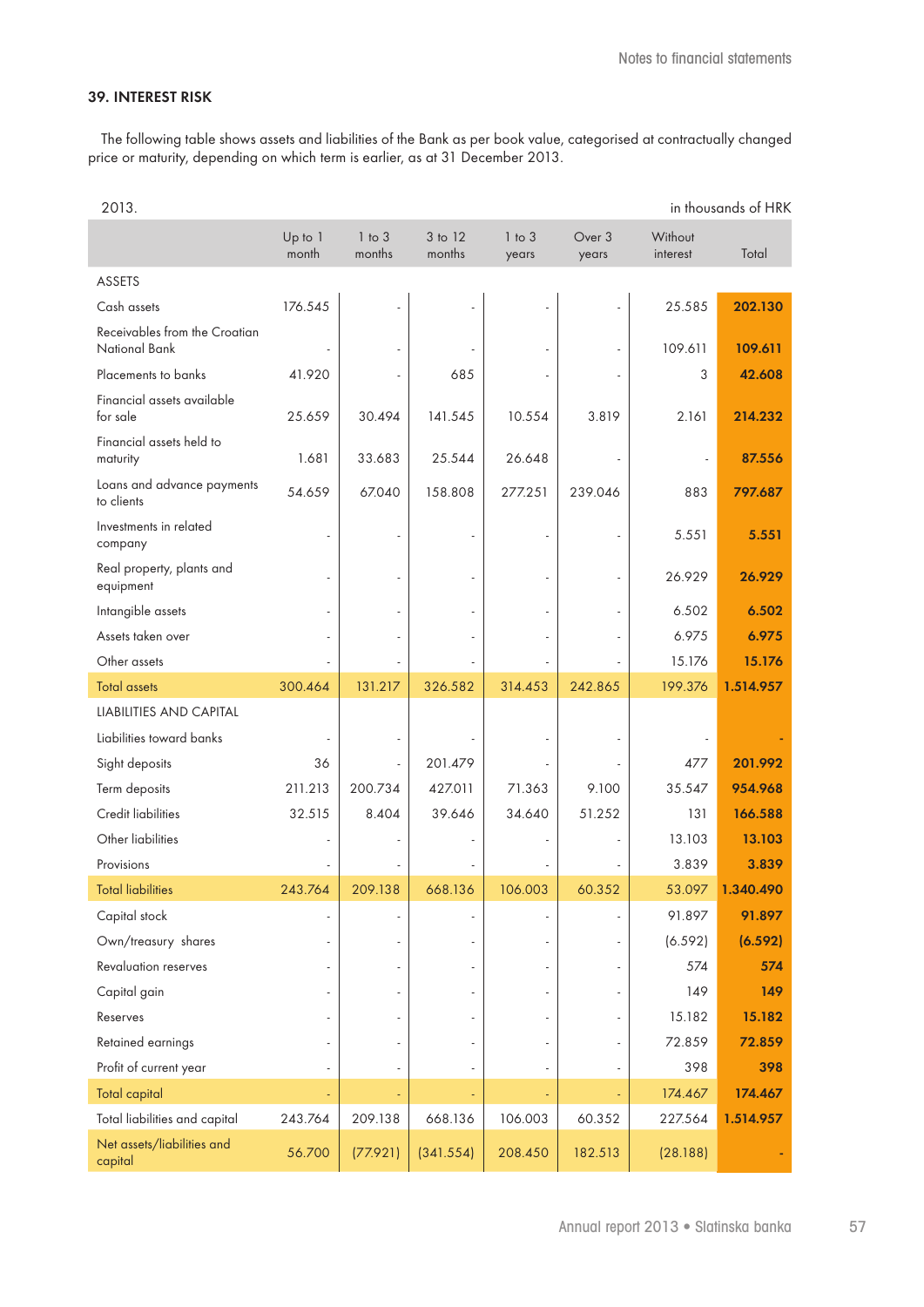The following table shows assets and liabilities of the Bank as per book value, categorised at contractually changed price or maturity, depending on which term is earlier, as at 31 December 2012

| 2012.                                          |                  |                      |                   |                     |                 |                     | in thousands of HRK |
|------------------------------------------------|------------------|----------------------|-------------------|---------------------|-----------------|---------------------|---------------------|
|                                                | Up to 1<br>month | $1$ to $3$<br>months | 3 to 12<br>months | $1$ to $3$<br>years | Over 3<br>years | Without<br>interest | Total               |
| <b>ASSETS</b>                                  |                  |                      |                   |                     |                 |                     |                     |
| Cash assets                                    |                  |                      |                   |                     |                 | 133.357             | 133.357             |
| Receivables from the Croatian<br>National Bank | 100.005          |                      |                   |                     |                 | 59.498              | 159.503             |
| Placements to banks                            | 35.755           | 571                  | 5.741             |                     |                 |                     | 42.067              |
| Financial assets available<br>for sale         | 18.702           | 11.766               | 128.011           | 11.602              | 4.022           | 431                 | 174.534             |
| Financial assets held to maturity              | 13.361           | 12.170               | 57.259            |                     |                 |                     | 82.790              |
| Loans and advance payments to<br>clients       | 161.398          | 79.587               | 151.732           | 190.262             | 188.650         |                     | 771.629             |
| Investments in related company                 |                  |                      |                   |                     |                 | 5.679               | 5.679               |
| Real estate, plants and equipment              |                  |                      |                   |                     |                 | 27.315              | 27.315              |
| Intangible assets                              |                  |                      |                   |                     |                 | 6.273               | 6.273               |
| Assets taken over                              |                  |                      |                   |                     |                 | 13.741              | 13.741              |
| Other assets                                   |                  |                      |                   |                     |                 | 15.392              | 15.392              |
| <b>Total assets</b>                            | 329.221          | 104.094              | 342.743           | 201.864             | 192.672         | 261.686             | 1.432.280           |
| LIABILITIES AND CAPITAL                        |                  |                      |                   |                     |                 |                     |                     |
| Liabilities toward banks                       |                  |                      |                   |                     |                 | 2.617               | 2.617               |
| Sight deposits                                 | 191.566          |                      |                   |                     |                 | 4.916               | 196.482             |
| Term deposits                                  | 349.247          | 106.670              | 307.887           | 71.114              | 7.290           | 39.875              | 882.083             |
| <b>Credit liabilities</b>                      | 33.558           | 12.622               | 39.642            | 26.629              | 44.211          | 2.589               | 159.251             |
| Other liabilities                              |                  |                      |                   |                     |                 | 13.617              | 13.617              |
| Provisions                                     |                  |                      |                   |                     |                 | 2.936               | 2.936               |
| <b>Total liabilities</b>                       | 574.371          | 119.292              | 347.529           | 97.743              | 51.501          |                     | 66.550 1.256.986    |
| Capital stock                                  |                  |                      |                   |                     |                 | 91.897              | 91.897              |
| Own/treasury shares                            |                  |                      |                   |                     |                 | (6.592)             | (6.592)             |
| Revaluation reserves                           |                  |                      |                   |                     |                 | 1.799               | 1.799               |
| Capital gain                                   |                  |                      |                   |                     |                 | 149                 | 149                 |
| Reserves                                       |                  |                      |                   |                     |                 | 14.357              | 14.357              |
| Retained earnings                              |                  |                      |                   |                     |                 | 68.687              | 68.687              |
| Profit of current year                         |                  |                      |                   |                     |                 | 4.997               | 4.997               |
| <b>Total capital</b>                           |                  |                      |                   |                     |                 | 175.294             | 175.294             |
| Total liabilities and capital                  | 574.371          | 119.292              | 347.529           | 97.743              | 51.501          | 241.844             | 1.432.280           |
| Net assets/liabilities and capital             | (245.150)        | (15.198)             | (4.786)           | 104.121             | 141.171         | 19.842              |                     |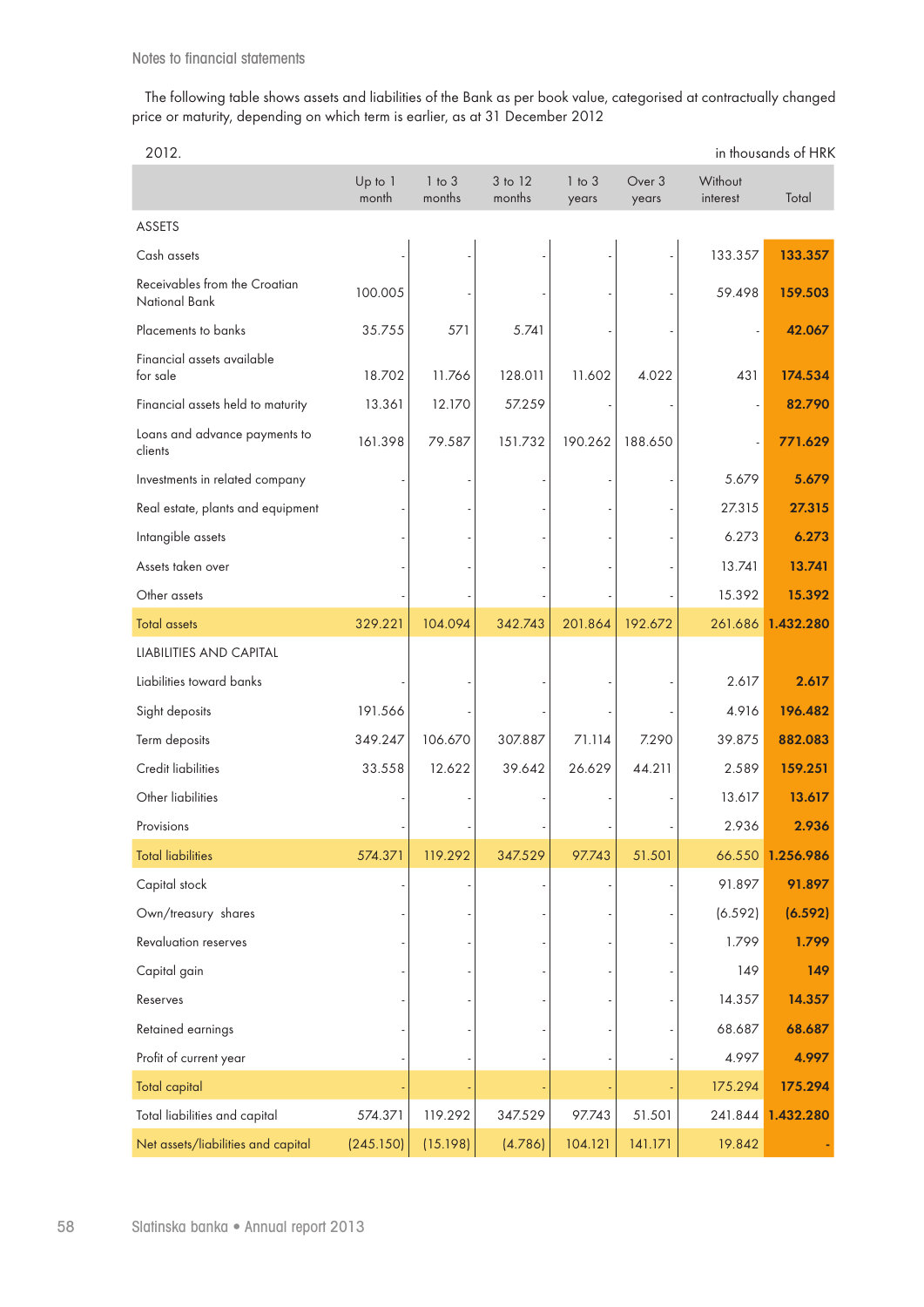The table below shows valid interest rates for interest-yielding assets and liabilities:

|                                             | 2013.       | 2012.       |
|---------------------------------------------|-------------|-------------|
|                                             | $\%$        | $\%$        |
| Assets                                      |             |             |
| Receivables from the Croatian National Bank |             | $0,00-0,25$ |
| Placements to banks                         | $0,01-1,00$ | $0,01-6,00$ |
| Financial assets held to maturity           | 1,90-10,00  | 5,25-10,00  |
| Loans and advance payments to clients       | 1,00-15,00  | 3,00-14,00  |
| Liabilities                                 |             |             |
| Liabilities toward banks                    |             |             |
| Sight deposits                              | $0,05-2,50$ | 0,00-3,70   |
| Term deposits                               | $0,50-6,10$ | $0,50-6,00$ |
| Liabilities by credit                       | $0,00-5,00$ | $0,00-6,00$ |

#### **40. FAIR VALUE OF FINANCIAL ASSETS AND LIABILITIES**

Fair value represents the amount which some assets may be traded for or a liability covered, in the best interest of both sides. Since market prices are not accessible (possible) for a greater part of financial assets and liabilities of the Bank, fair value of such assets and liabilities shall be based on estimates of the management, as per type of asset/ liability. According to Management estimate, market values do not differ significantly from their book value in all categories of assets and liabilities.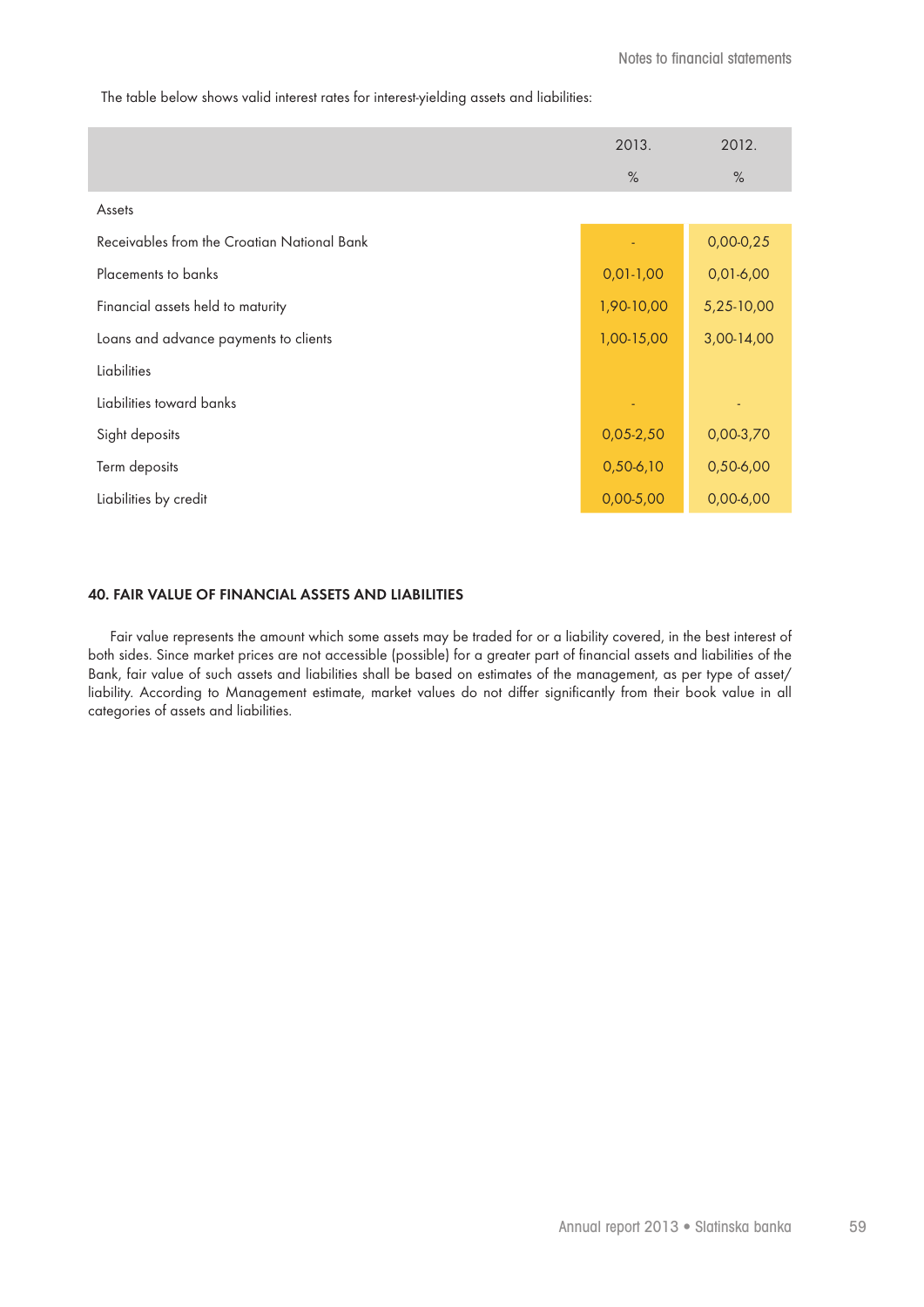## **41.CONCENTRATION OF ASSETS, LIABILITIES AND OFF-BALANCE ENTRIES**

|                                                                           | 31December 2013 |                            |                        | 31 December 2012 |                            |                        |  |
|---------------------------------------------------------------------------|-----------------|----------------------------|------------------------|------------------|----------------------------|------------------------|--|
|                                                                           | Assets          | Liabilities and<br>capital | Off-balance<br>entries | Assets           | Liabilities and<br>capital | Off-balance<br>entries |  |
| Geographical region                                                       |                 |                            |                        |                  |                            |                        |  |
| Republic of Croatia                                                       | 1.401.037       | 1.493.479                  | 65.784                 | 1.332.936        | 1.408.002                  | 67.888                 |  |
| Europe                                                                    | 113.920         | 21.478                     |                        | 99.344           | 24.278                     |                        |  |
| Total geo. region                                                         | 1.514.957       | 1.514.957                  | 65.784                 | 1.432.280        | 1.432.280                  | 67.888                 |  |
|                                                                           |                 |                            |                        |                  |                            |                        |  |
| Sector                                                                    |                 |                            |                        |                  |                            |                        |  |
| Republic of Croatia                                                       | 75.652          | 44.404                     | 1.327                  | 196.887          | 45.625                     | 8.692                  |  |
| <b>CNB</b>                                                                | 172.064         |                            |                        | 185.053          | 9                          |                        |  |
| Trade                                                                     | 174.336         | 13.531                     | 7.441                  | 163.899          | 14.936                     | 4.707                  |  |
| Finances                                                                  | 58.315          | 193.503                    | 7.320                  | 59.248           | 188.023                    | 8.778                  |  |
| Tourism                                                                   | 16.831          | 972                        | 579                    | 11.587           | 1.610                      | 1.429                  |  |
| Agriculture, fishing                                                      | 100.938         | 4.445                      | 1.374                  | 91.625           | 3.245                      | 1.808                  |  |
| Industry                                                                  | 153.456         | 14.802                     | 10.164                 | 115.456          | 7.132                      | 6.872                  |  |
| Individuals (including<br>tradesmen and other<br>independent enterprises) | 415.201         | 958.981                    | 25.555                 | 429.444          | 880.347                    | 25.926                 |  |
| Non-residents                                                             | 113.920         | 21.478                     |                        | 99.344           | 24.278                     |                        |  |
| Other                                                                     | 234.244         | 262.841                    | 12.024                 | 79.737           | 267.075                    | 9.676                  |  |
| <b>Total sector analysis</b>                                              | 1.514.957       | 1.514.957                  | 65.784                 | 1.432.280        | 1.432.280                  | 67.888                 |  |

in thousands of HRK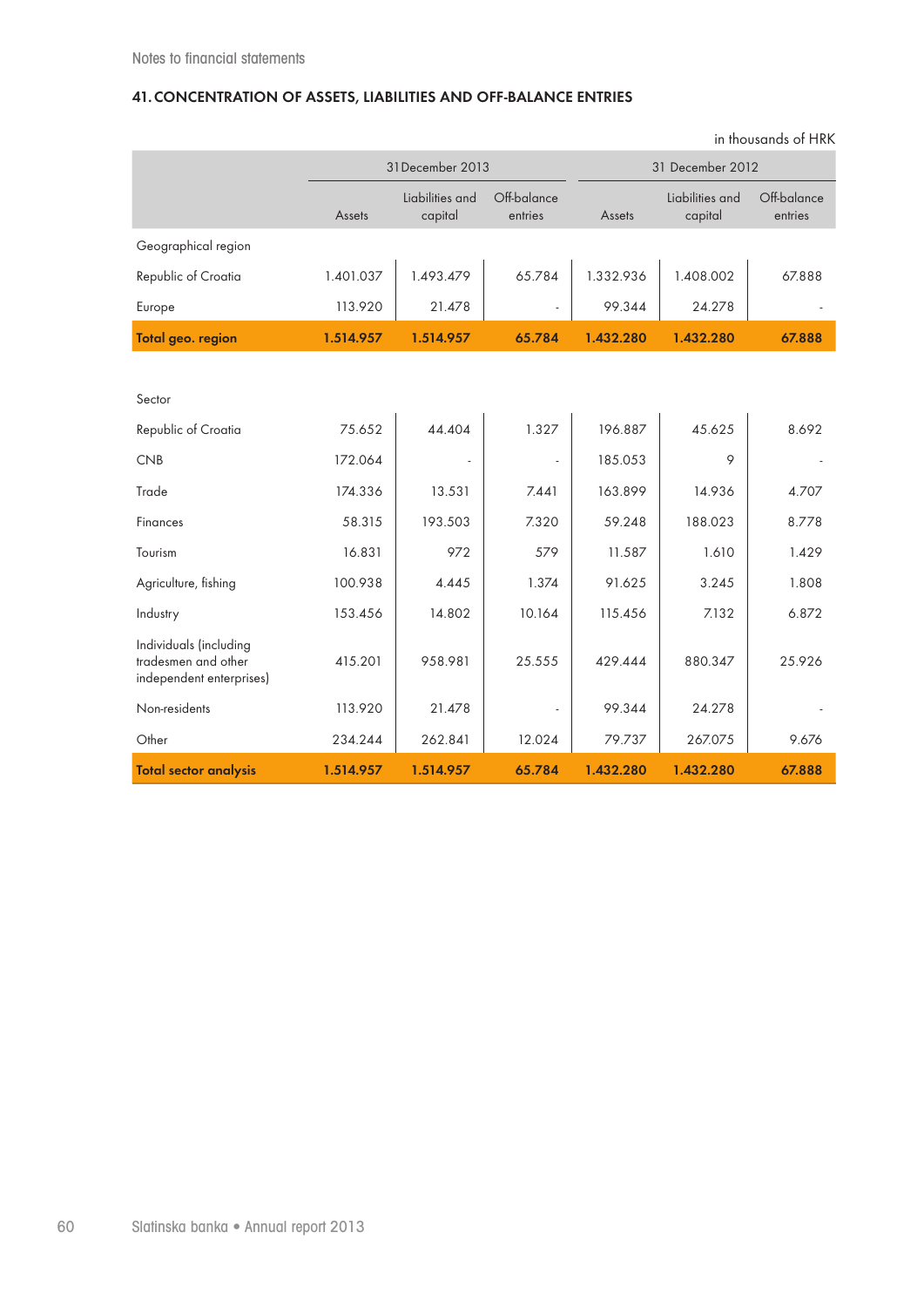## **42. CURRENCY RISK**

Foreign currency assets and liabilities of the Bank as at 31 December 2013:

| 2013.                                          |            |            |                     |                                |                                |            | in thousands of HRK |
|------------------------------------------------|------------|------------|---------------------|--------------------------------|--------------------------------|------------|---------------------|
|                                                | <b>EUR</b> | <b>USD</b> | Other<br>currencies | HRK with<br>currency<br>clause | Total for. cur.<br>equivalents | <b>HRK</b> | Total               |
| <b>ASSETS</b>                                  |            |            |                     |                                |                                |            |                     |
| Cash assets                                    | 111.280    | 1.559      | 10.693              |                                | 123.532                        | 78.598     | 202.130             |
| Receivables from the Croatian National<br>Bank | 13.457     |            |                     |                                | 13.457                         | 96.154     | 109.611             |
| Placements to banks                            | 31.238     | 4.994      | 1.376               |                                | 37.608                         | 5.000      | 42.608              |
| Financial assets available for sale            |            |            |                     | 85.219                         | 85.219                         | 129.013    | 214.232             |
| Financial assets held to maturity              | 28.160     |            |                     |                                | 28.160                         | 59.396     | 87.556              |
| Loans and advance payments to clients          |            |            | ÷,                  | 517.875                        | 517.875                        | 279.812    | 797.687             |
| Investments in related company                 |            |            |                     |                                |                                | 5.551      | 5.551               |
| Real property, plants and equipment            |            |            |                     |                                |                                | 26.929     | 26.929              |
| Intangible assets                              |            |            |                     |                                |                                | 6.502      | 6.502               |
| Assets taken over                              |            |            |                     |                                |                                | 6.975      | 6.975               |
| Other assets                                   |            |            |                     |                                |                                | 15.176     | 15.176              |
| <b>Total assets</b>                            | 184.135    | 6.553      | 12.069              | 603.094                        | 805.851                        | 709.106    | 1.514.957           |
| <b>LIABILITIES AND CAPITAL</b>                 |            |            |                     |                                |                                |            |                     |
| Liabilities toward banks                       |            |            |                     |                                |                                |            |                     |
| Sight deposits                                 | 57.272     | 828        | 3.672               |                                | 61.772                         | 140.220    | 201.992             |
| Term deposits                                  | 661.321    | 6.140      | 7.164               | 25.968                         | 700.593                        | 254.375    | 954.968             |
| <b>Credit liabilities</b>                      | 11.075     |            |                     | 54.283                         | 65.358                         | 101.230    | 166.588             |
| Other liabilities                              |            |            |                     |                                |                                | 13.103     | 13.103              |
| Provisions                                     |            |            |                     |                                |                                | 3.839      | 3.839               |
| <b>Total liabilities</b>                       | 729.668    | 6.968      | 10.836              | 80.251                         | 827.723                        |            | 512.767 1.340.490   |
| Capital stock                                  |            |            |                     |                                | ä,                             | 91.897     | 91.897              |
| Own/treasury shares                            |            |            |                     |                                |                                | (6.592)    | (6.592)             |
| <b>Revaluation reserves</b>                    |            |            |                     |                                |                                | 574        | 574                 |
| Capital gain                                   |            |            |                     |                                |                                | 149        | 149                 |
| Reserves                                       |            |            |                     |                                | $\overline{\phantom{m}}$       | 15.182     | 15.182              |
| Retained earnings                              |            |            |                     |                                |                                | 72.859     | 72.859              |
| Profit of current year                         |            |            |                     |                                |                                | 398        | 398                 |
| <b>Total capital</b>                           |            |            |                     |                                |                                | 174.467    | 174.467             |
| Total liabilities and capital                  | 729.668    | 6.968      | 10.836              | 80.251                         | 827.723                        | 687.234    | 1.514.957           |
| Net assets/liabilities and capital             | (545.533)  | (415)      | 1.233               | 522.843                        | (21.872)                       | 21.872     |                     |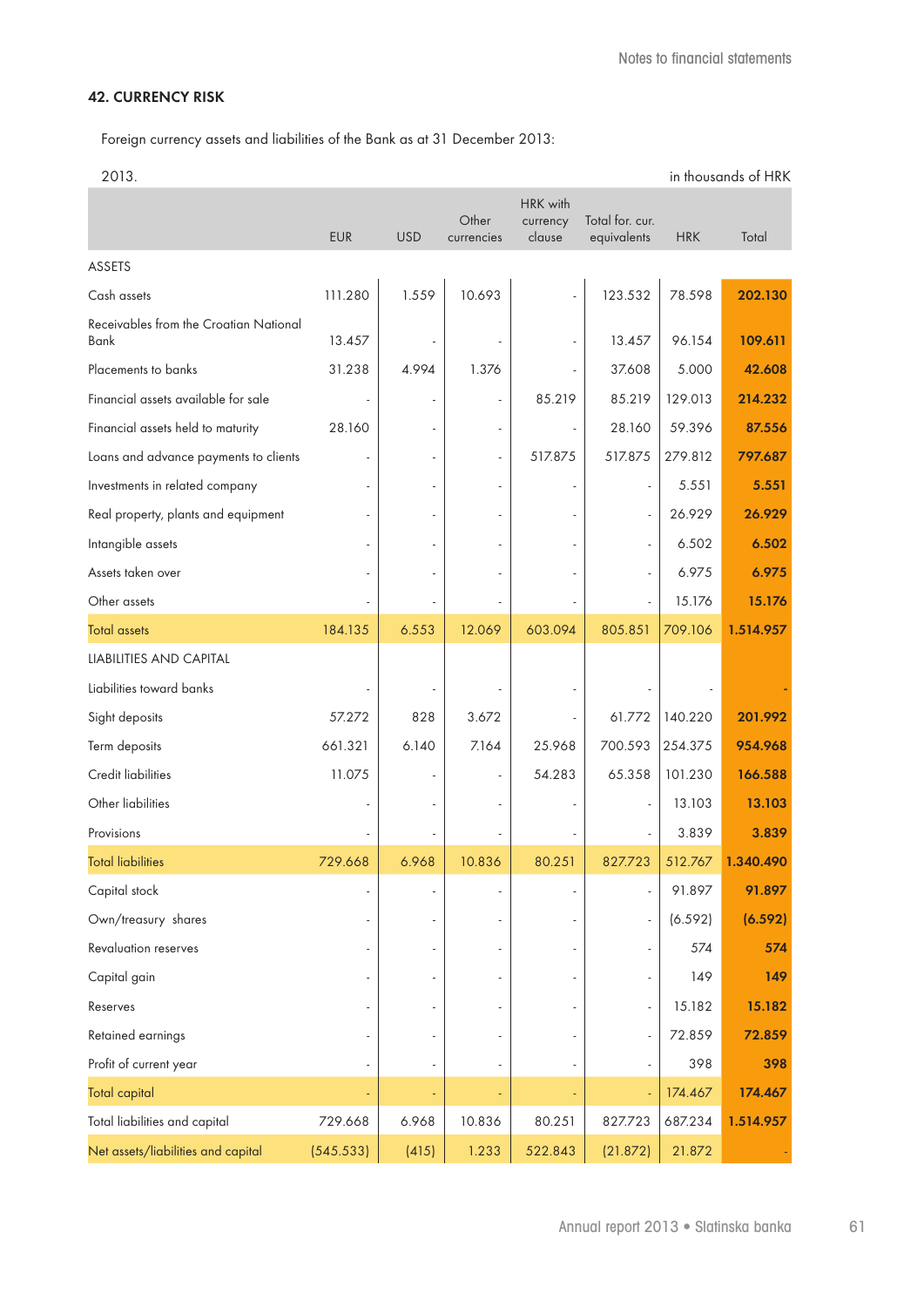## Foreign currency assets and liabilities of the Bank as at 31 December 2012:

<sup>2012.</sup> in thousands of HRK

|                                                | <b>EUR</b> | <b>USD</b> | Other<br>currencies | HRK with<br>currency<br>clause | Total<br>for. cur.<br>equivalents | <b>HRK</b> | Total     |
|------------------------------------------------|------------|------------|---------------------|--------------------------------|-----------------------------------|------------|-----------|
| ASSETS                                         |            |            |                     |                                |                                   |            |           |
| Cash assets                                    | 57.486     | 7.669      | 11.812              |                                | 76.967                            | 56.390     | 133.357   |
| Receivables from the Croatian<br>National Bank | 14.269     |            |                     |                                | 14.269                            | 145.234    | 159.503   |
| Placements to banks                            | 30.692     |            | 1.358               |                                | 32.050                            | 10.017     | 42.067    |
| Financial assets available for sale            |            |            |                     | 86.218                         | 86.218                            | 88.316     | 174.534   |
| Financial assets held to maturity              |            |            |                     |                                |                                   | 82.790     | 82.790    |
| Loans and advance payments to<br>clients       |            |            |                     | 509.121                        | 509.121                           | 262.508    | 771.629   |
| Investments in related company                 |            |            |                     |                                |                                   | 5.679      | 5.679     |
| Real property, plants and equipment            |            |            |                     |                                |                                   | 27.315     | 27.315    |
| Intangible assets                              |            |            |                     |                                |                                   | 6.273      | 6.273     |
| Assets taken over                              |            |            |                     |                                |                                   | 13.741     | 13.741    |
| Other assets                                   | 2.285      |            | 445                 | 46                             | 2.776                             | 12.616     | 15.392    |
| <b>Total assets</b>                            | 104.732    | 7.669      | 13.615              | 595.385                        | 721.401                           | 710.879    | 1.432.280 |
| LIABILITIES AND CAPITAL                        |            |            |                     |                                |                                   |            |           |
| Liabilities toward banks                       |            |            | 2.617               |                                | 2.617                             |            | 2.617     |
| Sight deposits                                 | 51.369     | 1.803      | 4.082               |                                | 57.254                            | 139.228    | 196.482   |
| Term deposits                                  | 594.024    | 6.253      | 7.046               | 28.075                         | 635.398                           | 246.685    | 882.083   |
| <b>Credit liabilities</b>                      | 53.488     |            |                     |                                | 53.488                            | 105.763    | 159.251   |
| Other liabilities                              | 62         | 3          | 3                   |                                | 68                                | 13.549     | 13.617    |
| Provisions                                     |            |            |                     |                                |                                   | 2.936      | 2.936     |
| <b>Total liabilities</b>                       | 698.943    | 8.059      | 13.748              | 28.075                         | 748.825                           | 508.161    | 1.256.986 |
| Capital stock                                  |            |            |                     |                                |                                   | 91.897     | 91.897    |
| Own/treasury shares                            |            |            |                     |                                |                                   | (6.592)    | (6.592)   |
| <b>Revaluation reserves</b>                    |            |            |                     |                                |                                   | 1.799      | 1.799     |
| Capital gain                                   |            |            |                     |                                |                                   | 149        | 149       |
| Reserves                                       |            |            |                     |                                |                                   | 14.357     | 14.357    |
| Retained earnings                              |            |            |                     |                                |                                   | 68.687     | 68.687    |
| Profit of current year                         |            |            |                     |                                |                                   | 4.997      | 4.997     |
| <b>Total capital</b>                           |            |            |                     |                                |                                   | 175.294    | 175.294   |
| Total liabilities and capital                  | 698.943    | 8.059      | 13.748              | 28.075                         | 748.825                           | 683.455    | 1.432.280 |
| Net assets/liabilities and capital             | (594.211)  | (390)      | (133)               | 567.310                        | (27.424)                          | 27.424     |           |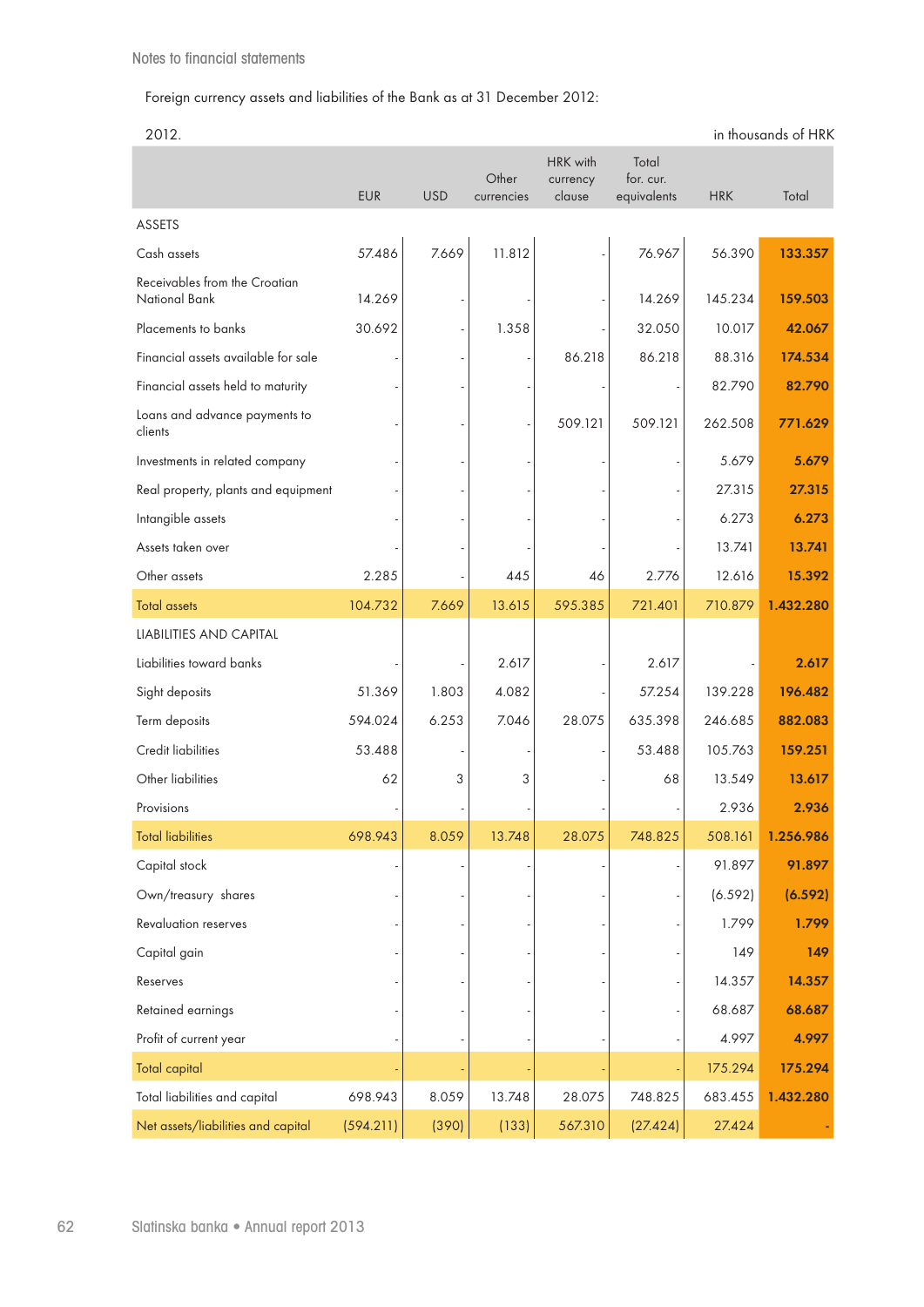## **43. LIQUIDITY RISK**

Remaining maturity of assets and liabilities of the Bank as at 31 December 2013:

| 2013.                                       |                  |                      |                   |                          |                 | in thousands of HRK |
|---------------------------------------------|------------------|----------------------|-------------------|--------------------------|-----------------|---------------------|
|                                             | Up to 1<br>month | $1$ to $3$<br>months | 3 to 12<br>months | $1$ to $3$<br>years      | Over 3<br>years | Total               |
| ASSETS                                      |                  |                      |                   |                          |                 |                     |
| Cash assets                                 | 202.130          |                      |                   |                          |                 | 202.130             |
| Receivables from the Croatian National Bank |                  | 42.792               | 38.563            | 25.907                   | 2.349           | 109.611             |
| Placements to banks                         | 41.922           |                      | 686               | ÷,                       |                 | 42.608              |
| Financial assets available for sale         | 200.515          |                      |                   |                          | 13.717          | 214.232             |
| Financial assets held to maturity           | 2.117            | 32.820               | 24.458            | 28.161                   |                 | 87.556              |
| Loans and advance payments to clients       | 149.532          | 53.007               | 145.424           | 205.300                  | 244.424         | 797.687             |
| Investments in related company              |                  |                      |                   | $\blacksquare$           | 5.551           | 5.551               |
| Real property, plants and equipment         |                  |                      |                   | $\overline{\phantom{a}}$ | 26.929          | 26.929              |
| Intangible assets                           |                  |                      |                   | ÷,                       | 6.502           | 6.502               |
| Assets taken over                           |                  |                      |                   | ÷,                       | 6.975           | 6.975               |
| Other assets                                | 12.670           | 154                  | 85                |                          | 2.267           | 15.176              |
| <b>Total assets</b>                         | 608.886          | 128.773              | 209.216           | 259.368                  | 308.714         | 1.514.957           |
| LIABILITIES AND CAPITAL                     |                  |                      |                   |                          |                 |                     |
| Liabilities toward banks                    |                  |                      |                   |                          |                 |                     |
| Sight deposits                              | 201.922          |                      |                   |                          |                 | 201.922             |
| Term deposits                               | 217.441          | 205.714              | 404.314           | 113.722                  | 13.777          | 954.968             |
| Credit liabilities                          | 21.537           | 8.492                | 39.764            | 34.557                   | 62.238          | 166.588             |
| Other liabilities                           | 13.103           |                      |                   |                          |                 | 13.103              |
| Provisions                                  |                  |                      |                   | 3.839                    |                 | 3.839               |
| <b>Total liabilities</b>                    | 454.073          | 214.206              | 444.078           | 152.118                  | 76.015          | 1.340.490           |
| Capital stock                               |                  |                      |                   |                          | 91.897          | 91.897              |
| Own/treasury shares                         |                  |                      |                   | $\blacksquare$           | (6.592)         | (6.592)             |
| Revaluation reserves                        |                  |                      |                   | ä,                       | 574             | 574                 |
| Capital gain                                |                  |                      |                   | $\frac{1}{2}$            | 149             | 149                 |
| Reserves                                    |                  |                      |                   | $\overline{\phantom{a}}$ | 15.182          | 15.182              |
| Retained earnings                           |                  |                      |                   | $\overline{\phantom{a}}$ | 72.859          | 72.859              |
| Profit of current year                      |                  |                      |                   | $\overline{\phantom{a}}$ | 398             | 398                 |
| <b>Total capital</b>                        |                  |                      |                   | $\Box$                   | 174.467         | 174.467             |
| Total liabilities and capital               | 454.073          | 214.206              | 444.078           | 152.118                  | 250.482         | 1.514.957           |
| Net assets/liabilities and capital          | 154.813          | (85.433)             | (234.862)         | 107.250                  | 58.232          |                     |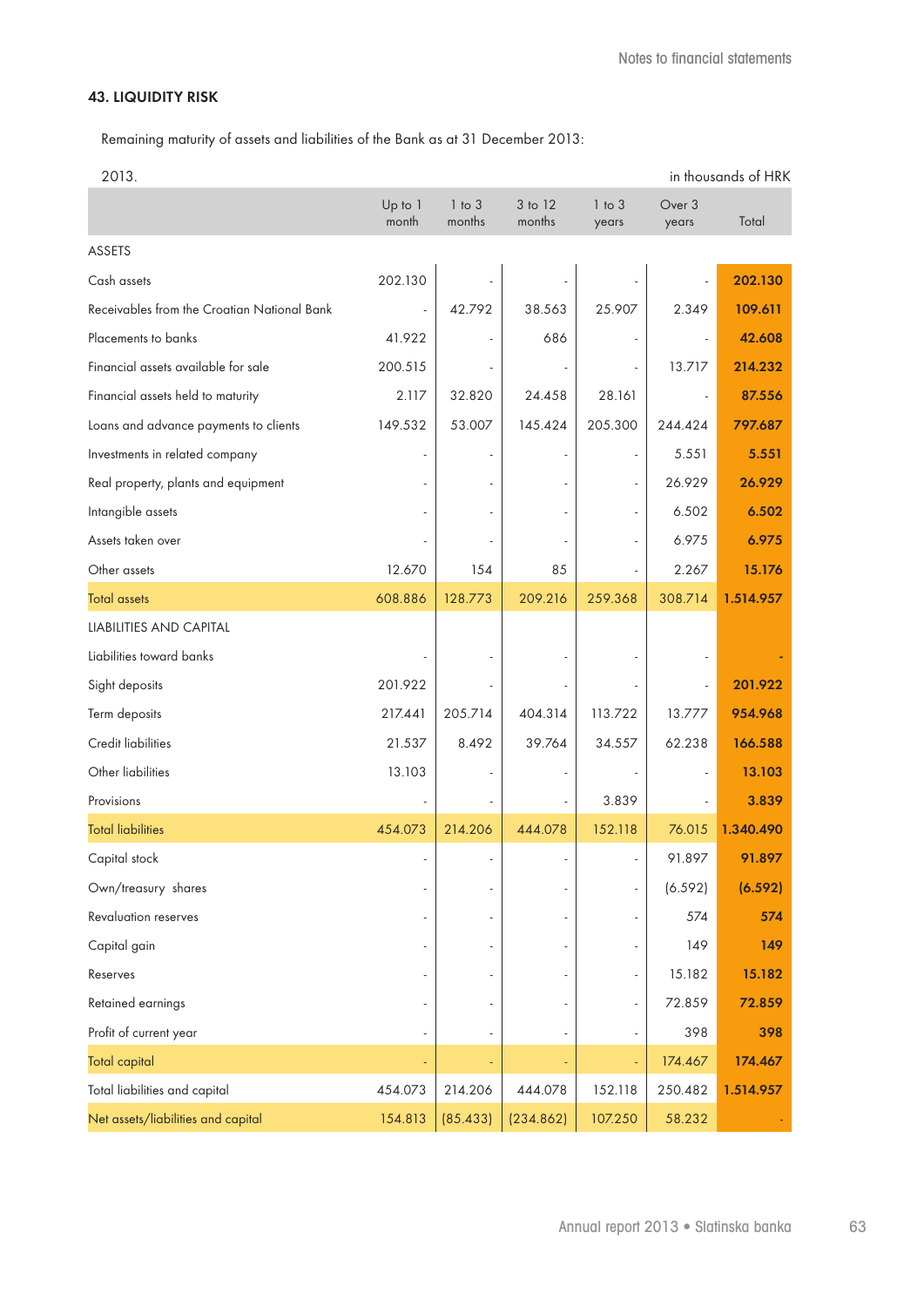## Remaining maturity of assets and liabilities of the Bank as at 31 December 2012:

| 2012.                                       |                  |                      |                   |                     |                 | in thousands of HRK |
|---------------------------------------------|------------------|----------------------|-------------------|---------------------|-----------------|---------------------|
|                                             | Up to 1<br>month | $1$ to $3$<br>months | 3 to 12<br>months | $1$ to $3$<br>years | Over 3<br>years | Total               |
| <b>ASSETS</b>                               |                  |                      |                   |                     |                 |                     |
| Cash assets                                 | 133.357          |                      |                   |                     |                 | 133.357             |
| Receivables from the Croatian National Bank | 59.498           | 52.187               | 35.908            | 9.517               | 2.393           | 159.503             |
| Placements to banks                         | 35.757           | 571                  | 5.739             |                     |                 | 42.067              |
| Financial assets available for sale         | 174.534          |                      |                   |                     |                 | 174.534             |
| Financial assets held to maturity           | 13.361           | 12.170               | 57.259            |                     |                 | 82.790              |
| Loans and advance payments to clients       | 161.398          | 79.587               | 151.732           | 190.262             | 188.650         | 771.629             |
| Investments in related company              |                  |                      |                   |                     | 5.679           | 5.679               |
| Real property, plants and equipment         |                  |                      |                   |                     | 27.315          | 27.315              |
| Intangible assets                           |                  |                      |                   |                     | 6.273           | 6.273               |
| Assets taken over                           |                  |                      |                   | 13.741              |                 | 13.741              |
| Other assets                                | 15.392           |                      |                   |                     |                 | 15.392              |
| <b>Total assets</b>                         | 593.297          | 144.515              | 250.638           | 213.520             | 230.310         | 1.432.280           |
| LIABILITIES AND CAPITAL                     |                  |                      |                   |                     |                 |                     |
| Liabilities toward banks                    |                  |                      | 2.617             |                     |                 | 2.617               |
| Sight deposits                              | 196.482          |                      |                   |                     |                 | 196.482             |
| Term deposits                               | 163.376          | 181.189              | 430.857           | 92.792              | 13.869          | 882.083             |
| <b>Credit liabilities</b>                   | 22.839           | 12.614               | 42.235            | 26.567              | 54.996          | 159.251             |
| Other liabilities                           | 10.536           | 126                  | 307               |                     | 2.648           | 13.617              |
| Provisions                                  |                  |                      |                   | 2.936               |                 | 2.936               |
| <b>Total liabilities</b>                    | 393.233          | 193.929              | 476.016           | 122.295             | 71.513          | 1.256.986           |
| Capital stock                               |                  |                      |                   |                     | 91.897          | 91.897              |
| Own/treasury shares                         |                  |                      |                   |                     | (6.592)         | (6.592)             |
| <b>Revaluation reserves</b>                 |                  |                      |                   |                     | 1.799           | 1.799               |
| Capital gain                                |                  |                      |                   |                     | 149             | 149                 |
| Reserves                                    |                  |                      |                   |                     | 14.357          | 14.357              |
| Retained earnings                           |                  |                      |                   |                     | 68.687          | 68.687              |
| Profit of current year                      |                  |                      |                   |                     | 4.997           | 4.997               |
| <b>Total capital</b>                        |                  |                      |                   |                     | 175.294         | 175.294             |
| Total liabilities and capital               | 393.233          | 193.929              | 476.016           | 122.295             | 246.807         | 1.432.280           |
| Net assets/liabilities and capital          | 200.064          | (49.414)             | (225.378)         | 91.225              | (16.497)        |                     |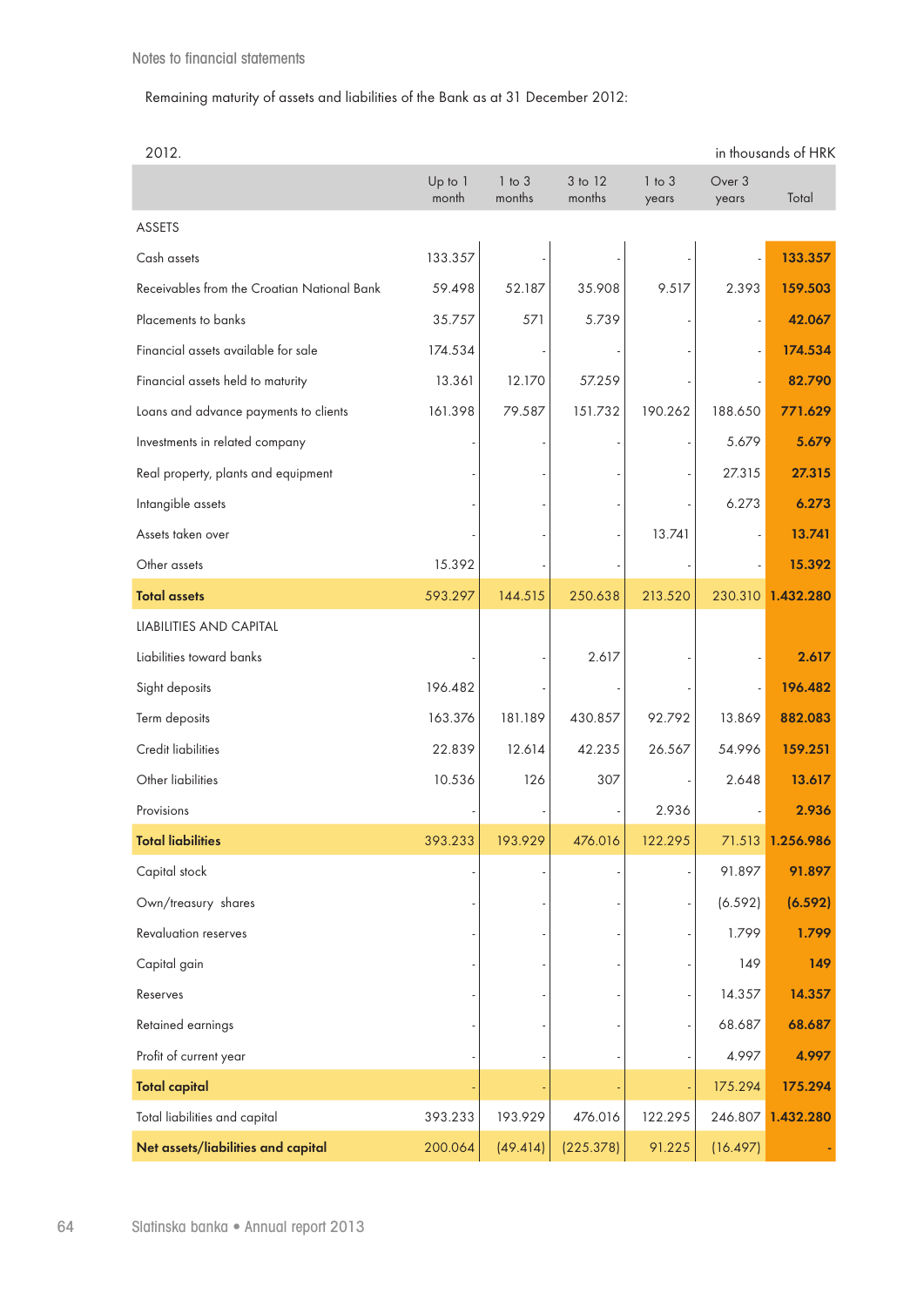## **44. CAPITAL MANAGEMENT**

#### **Managing capital**

The Bank manages capital in order to ensure adequate risk coverage arising from regular Bank business activities.

- The goals of managing capital are:
- Adjustment with capital demands prescribed by the CNB
- Maintaining Bank abilities to continue with its business and ensuring return to shareholders
- Maintaining strong capital presence which supports business development.

The Croatian National Bank demands of every bank the maintenance of the minimum level of capital stock in the amount of HRK 40 million, and the indicator of the capital adequacy rate as a ratio of guarantee capital and total exposure weighted by credit risk and the amount of initial capital demands for market risk and operative risk multiplied by 12.5, to a minimum of 12%.

Guarantee capital contains the sum of stock capital and supplementary capital, less deduction entries. Indicators as at the balance date:

|                                                                                          |         | in thousands of HRK |
|------------------------------------------------------------------------------------------|---------|---------------------|
|                                                                                          | 2013.   | 2012.               |
| <b>CAPITAL STOCK</b>                                                                     | 170.549 | 166.107             |
| Regular and non-cumulative preferred shares                                              | 85.305  | 85.305              |
| Ordinary shares paid-in                                                                  | 91.897  | 91.897              |
| Own/treasury shares                                                                      | (6.592) | (6.592)             |
| Reserves and retained earnings                                                           | 88.190  | 81.362              |
| Reserves                                                                                 | 15.182  | 14.358              |
| Capital profit from purchase and sale of own shares                                      | 149     | 149                 |
| Retained earnings                                                                        | 72.859  | 66.855              |
| Intangible assets                                                                        | (312)   | (176)               |
| Unreturned amount of credits/loans approved for purchase of credit institution<br>shares | (90)    | (155)               |
| Unrealised loss based on value adjustment of financial assets available for sale         | (506)   | (229)               |
| Other                                                                                    | (2.038) |                     |
| <b>SUPPLEMENTARY CAPITAL I</b>                                                           |         |                     |
| <b>SUPPLEMENTARY CAPITAL II</b>                                                          |         |                     |
| <b>GUARANTEE CAPITAL (capital stock + supplementary capital)</b>                         | 170.549 | 166.107             |
| <b>RATE OF ADEQUACY OF GUARANTEE CAPITAL</b>                                             | 16,95   | 16,83               |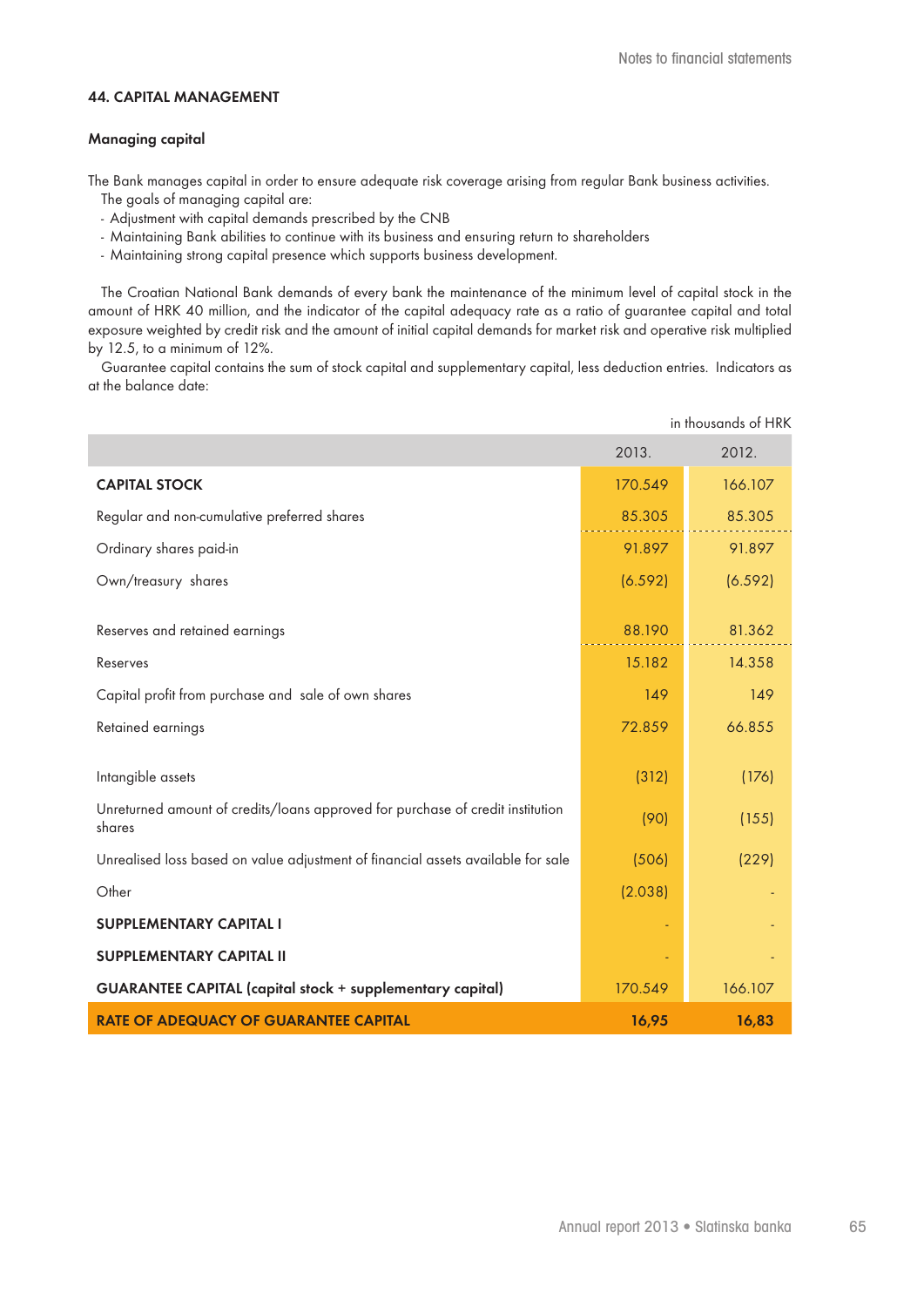#### **VII. EVENTS AFTER THE REPORT DATE**

There were no events after the date of the report on financial position which would have a significant bearing on the annual financial statements of the Bank for 2013, and would thus need to be declared.

#### **VIII. COURT CASES (CLAIMS) AND POTENTIAL LIABILITIES**

As at 31 December 2013, ten court claims are currently being held against the Bank; they are all of lesser value except the claim initiated by Jugobanka d.d. in bankruptcy, Belgrade. The Commercial court in Bjelovar rendered its verdict on 19 June 2008 (decision VP-167/08-27), whereby the claim of the plaintiff was dismissed as baseless. Appeal was lodged against this Decision.

At the same time, the plaintiff brought forward a claim for temporary court injunction, to which claim the High Commercial Court of the Republic of Croatia rendered its verdict on 3 June 2008, Decision Pž-3109/08-4, whereby the claim of the plaintiff was dismissed as baseless, and the Decision of the Commercial court in Bjelovar was held up.

The High Commercial Court also rendered its verdict on the claim of the plaintiff, as well as the Decision 53 Pž-6092/08-3 as of 30 October 2012, amending a part of the judgment of the Commercial Court in Bjelovar with respect to the question of annulment of the Contract dated 26 October 1992 and decided the Contract is null and void. At the same time, the High Commercial Court dismissed the remainder of the first-instance judgment pertaining to damage claims through a separate decision, feeling that these issues have not been sufficiently argued on, and the case in that part was returned to the Commercial Court in Bjelovar for re-trial, noting that it should be ascertained whether there are any basis for damage compensation, especially due to and with respect to objection to expiration of statute of limitations. The Bank lodged a request for revision against this Decision, due to erroneous use of material law and significant breaches of civil case provisions. In the re-trial, the Commercial Court in Bjelovar rendered its verdict Reg. No. 5 P-9/2013-33 dated 1 August 2013, whereby the plaintiff's claims were dismissed in full as baseless. The plaintiff lodged an appeal against the above ruling. The procedure of the second instance before the High Commercial Court of the Republic of Croatia is ongoing.

The Bank reserved assets for said case in accordance with Article 8 Decision on obligatory provisions of assets for court claims against credit institutions (O.G. 1/09, 75/09 and 2/10).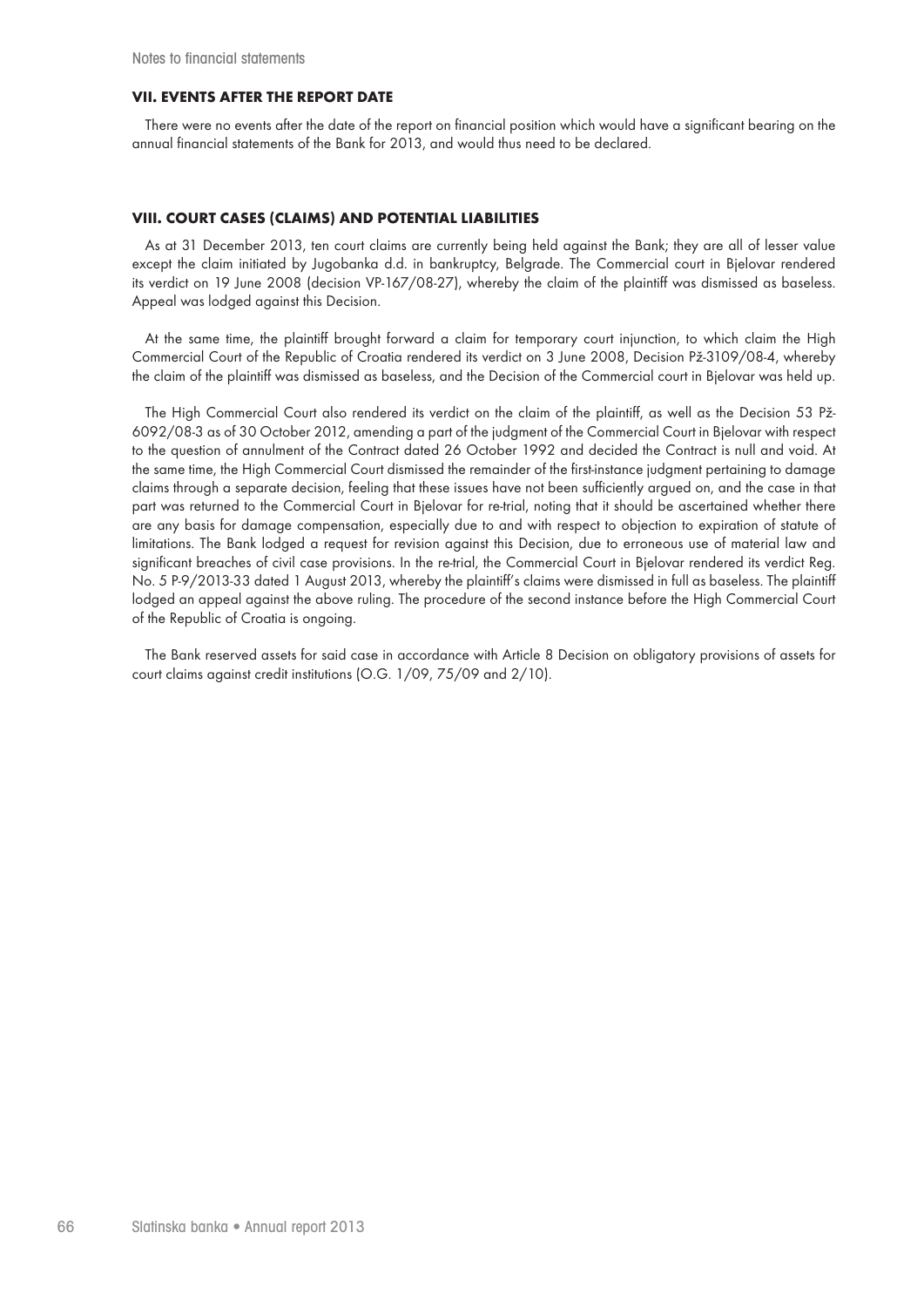## **ADDENDUM - OTHER LEGAL AND REGULATORY OBLIGATIONS**

#### **SUPPLEMENTARY REPORT FOR THE CROATIAN NATIONAL BANK**

The following are annual financial statements of Slatinska banka d.d. Slatina as prescribed by the Croatian National Bank through the Decision of the structure and the contents of annual financial statements of banks (Official Gazette No. 62/08, hereinafter: "the Decision"):

- Profit and Loss Account for 2013
- Balance Sheet as at 31 December 2013
- Cash Flow Report for 2013
- Report on Changes in Capital for 2013

Financial information in summary of financial statements (hereinafter: "Reports as per CNB decision") was extracted from financial statements shown on pages 3 – 7 (hereinafter "significant financial statements").

Accounting policies have been applied in the preparation of these financial statements, as well as in the preparation of significant financial statements with respect to evaluating certain analytical positions of the balance sheet, the profit and loss account, cash flow and changes in capital (equity), but the grouping and presenting individual positions was performed in accordance with the previously noted Decision on the structure and the content of annual financial statements of banks.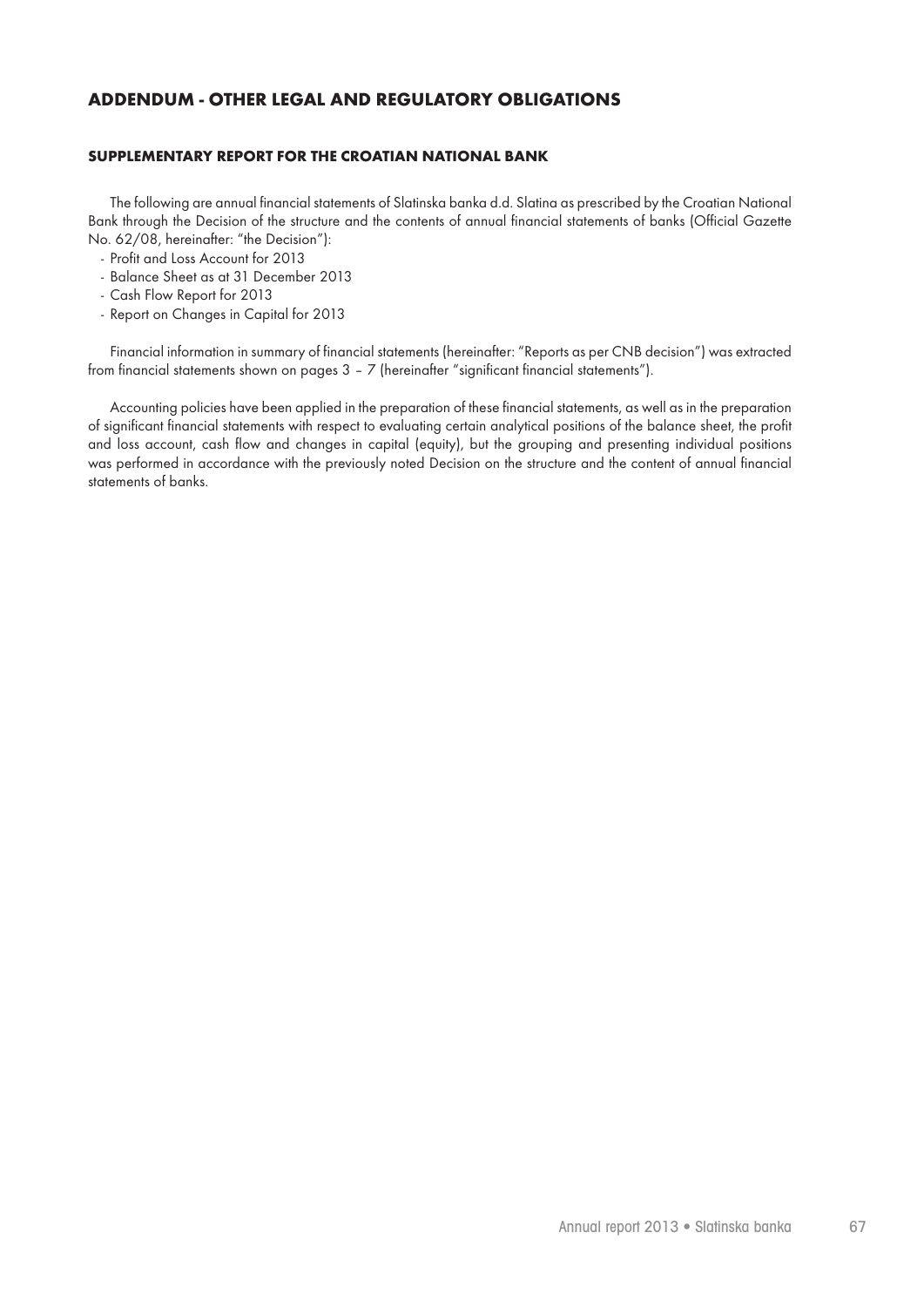# **PROFIT AND LOSS ACCOUNT**

in HRK Form

| for the period from 1 January 2013 to 31 December 2013<br><b>BAN-RDG</b> |                     |                    |                             |                 |  |  |  |
|--------------------------------------------------------------------------|---------------------|--------------------|-----------------------------|-----------------|--|--|--|
| Taxpayer: 42252496579; SLATINSKA BANKA d.d.                              |                     |                    |                             |                 |  |  |  |
| Position                                                                 | <b>AOP</b><br>label | <b>Note</b><br>No. | Previous<br>year            | Current<br>year |  |  |  |
|                                                                          | $\mathcal{P}$       |                    | $\boldsymbol{\vartriangle}$ | 5               |  |  |  |
| Interest income                                                          | 048                 |                    | 84.471.309                  | 88.317.766      |  |  |  |

|     | 2. Interest expenses                                                                                         | 049 | 47.889.837 | 49.781.738 |
|-----|--------------------------------------------------------------------------------------------------------------|-----|------------|------------|
|     | 3. Net interest income (048-049)                                                                             | 050 | 36.581.472 | 38.536.028 |
|     | 4. Income from commissions and fees                                                                          | 051 | 13.011.347 | 12.187.806 |
|     | 5. Commission and fee expenses                                                                               | 052 | 2.934.540  | 3.190.231  |
|     | 6. Net income from Commissions and fees (051-052)                                                            | 053 | 10.076.807 | 8.997.575  |
|     | 7. Profit/loss from investing into subsidiaries, related companies and<br>joint ventures                     | 054 | (79.986)   | (127.615)  |
|     | 8. Profit/loss from trading                                                                                  | 055 | 3.334.863  | 2.872.157  |
|     | 9. Profit/loss from built-in derivatives                                                                     | 056 | (1.147)    | (2.337)    |
|     | 10. Profit/loss from assets not actively traded valued according to the<br><b>PLA</b>                        | 057 |            |            |
| 11. | Profit / loss from activities in category of assets available for sale                                       | 058 | 3.872.660  | 2.164.590  |
| 12. | Profit / loss from activities in category of assets kept to maturity                                         | 059 |            |            |
|     | 13. Profit / loss arising from protective transactions                                                       | 060 |            |            |
|     | 14. Income from investing into subsidiaries, related companies and<br>joint ventures                         | 061 |            |            |
|     | 15. Income from other ownership investments                                                                  | 062 |            |            |
|     | 16. Profit/loss from calculated currency rate differentials                                                  | 063 | (61.477)   | 256.974    |
|     | 17. Other income                                                                                             | 064 | 1.780.986  | 4.199.685  |
|     | 18. Other expenses                                                                                           | 065 | 2.859.556  | 1.440.999  |
|     | 19. General administrative expenses and depreciation                                                         | 066 | 40.967.210 | 41.688.178 |
|     | 20. Net income from business before value adjustment and<br>provisioning for losses (050+053 to 064-065-066) | 067 | 11.677.412 | 13.767.880 |
|     | 21. Expenses of value adjustments and provisions for losses                                                  | 068 | 5.273.996  | 13.030.337 |
|     | 22. PROFIT / LOSS BEFORE TAXES (067-068)                                                                     | 069 | 6.403.416  | 737.543    |
|     | 23. PROFIT TAX                                                                                               | 070 | 1.406.527  | 339.326    |
|     | 24. PROFIT / LOSS OF CURRENT YEAR (069-070)                                                                  | 071 | 4.996.889  | 398.217    |
|     | 25. Earnings per share                                                                                       | 072 | 6          | 0          |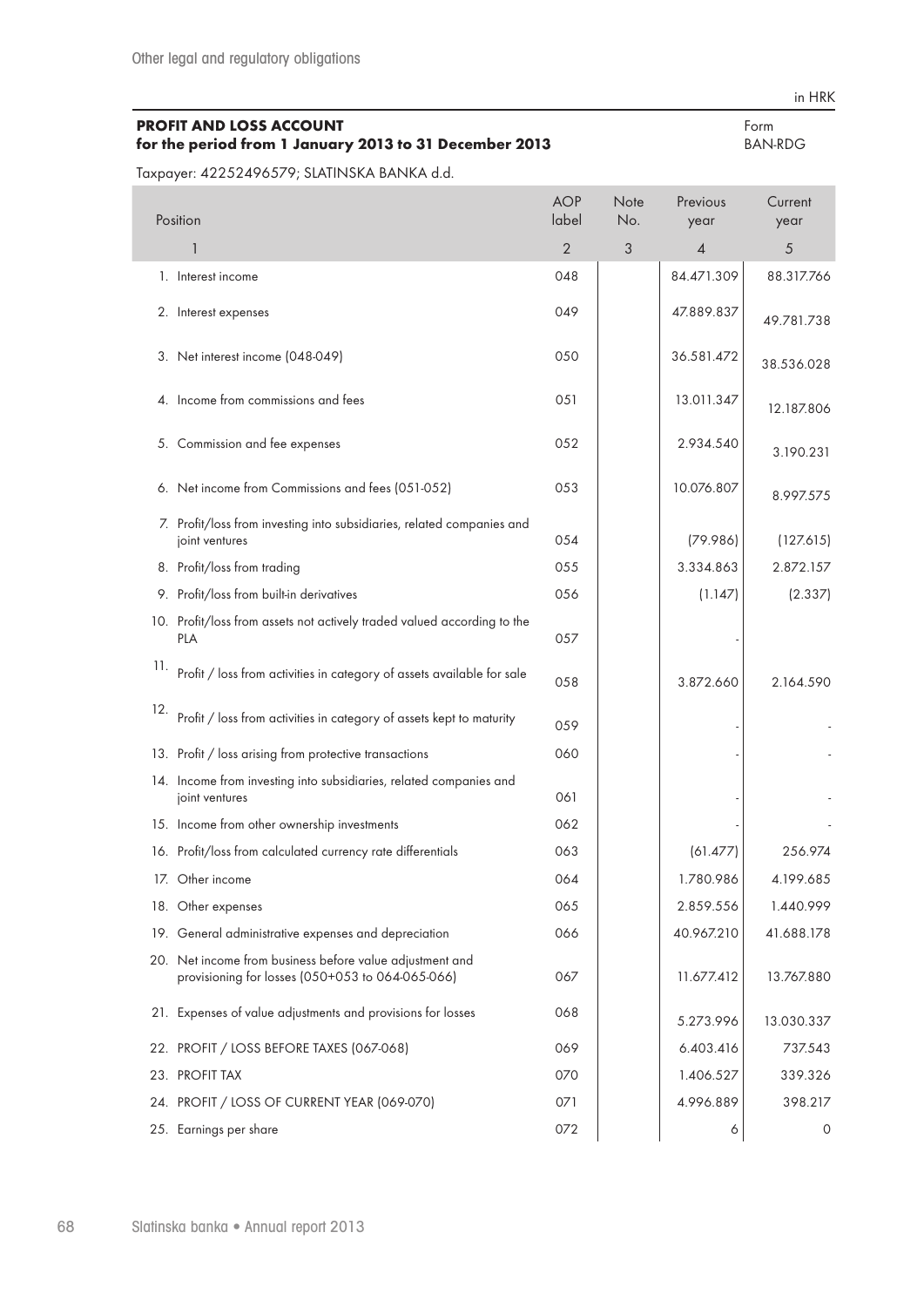#### **BALANCE SHEET Position as at 31 December 2013**

in HRK

Form BAN-BIL

Taxpayer: 42252496579; SLATINSKA BANKA d.d.

|               | Position                                                                                                                                             | <b>AOP</b><br>label | Note<br>No. | Previous year               | Current<br>year |
|---------------|------------------------------------------------------------------------------------------------------------------------------------------------------|---------------------|-------------|-----------------------------|-----------------|
|               | $\mathbf{1}$                                                                                                                                         | 2                   | 3           | 4                           | 5               |
| <b>ASSETS</b> |                                                                                                                                                      |                     |             |                             |                 |
|               | 1. CASH AND DEPOSITS WITH THE CNB (002+003)                                                                                                          | 001                 |             | 212.442.434                 | 183.056.700     |
|               | 1.1. Cash                                                                                                                                            | 002                 |             | 27.411.820                  | 25.584.924      |
|               | 2.2. Deposits with the CNB                                                                                                                           | 003                 |             | 185.030.614                 | 157.471.776     |
|               | 2. DEPOSITS WITH BANKING INSTITUTIONS                                                                                                                | 004                 |             | 112.544.271                 | 151.711.231     |
| 3.            | MONETARY FUND TREASURY BILLS AND CNB FINANCIAL<br><b>PAPERS</b>                                                                                      | 005                 |             | 139.882.386                 | 200.066.130     |
|               | 4. SECURITIES AND OTHER FINANCIAL INSTRUMENTS HELD<br><b>FOR TRADING</b>                                                                             | 006                 |             |                             |                 |
|               | 5. SECURITIES AND OTHER FINANCIAL INSTRUMENTS<br><b>AVAILABLE FOR SALE</b>                                                                           | 007                 |             | 34.540.357                  | 28.628.431      |
|               | 6. SECURITIES AND OTHER FINANCIAL INSTRUMENTS HELD<br><b>TO MATURITY</b>                                                                             | 008                 |             | 83.098.395                  | 87.509, 714     |
|               | 7. SECURITIES AND OTHER FINANCIAL INSTRUMENTS NOT<br>BEING ACTIVELY TRADED AND ARE VALUED AT FAIR VALUE<br>THROUGH THE RDG (BUSINESS SUCCESS REPORT) | 009                 |             |                             |                 |
|               | 8. DERIVATIVE FINANCIAL ASSETS                                                                                                                       | 010                 |             | 5.744                       | 180             |
|               | 9. CREDITS/LOANS TO FINANCIAL INSTITUTIONS                                                                                                           | 011                 |             | 14.919.864                  | 10.641.418      |
|               | 10. CREDITS/LOANS TO OTHER CLIENTS                                                                                                                   | 012                 |             | 762.312.004                 | 787.442.700     |
|               | 11. INVESTMENTS IN SUBSIDIARIES, AFFILIATES AND JOINT<br><b>VENTURES</b>                                                                             | 013                 |             | 5.679.039                   | 5.551.424       |
|               | 12. ASSETS TAKEN OVER                                                                                                                                | 014                 |             | 13.740.839                  | 6.974.698       |
|               | 13. MATERIAL ASSETS (LESS DEPRECIATION)                                                                                                              | 015                 |             | 27.534.767                  | 27.165.889      |
|               | 14. INTEREST, FEES AND OTHER ASSETS                                                                                                                  | 016                 |             | 25.579.414                  | 26.208.681      |
|               | A) TOTAL ASSETS (001+004 TO 016)                                                                                                                     | 017                 |             | 1.432.279.514 1.514.957.196 |                 |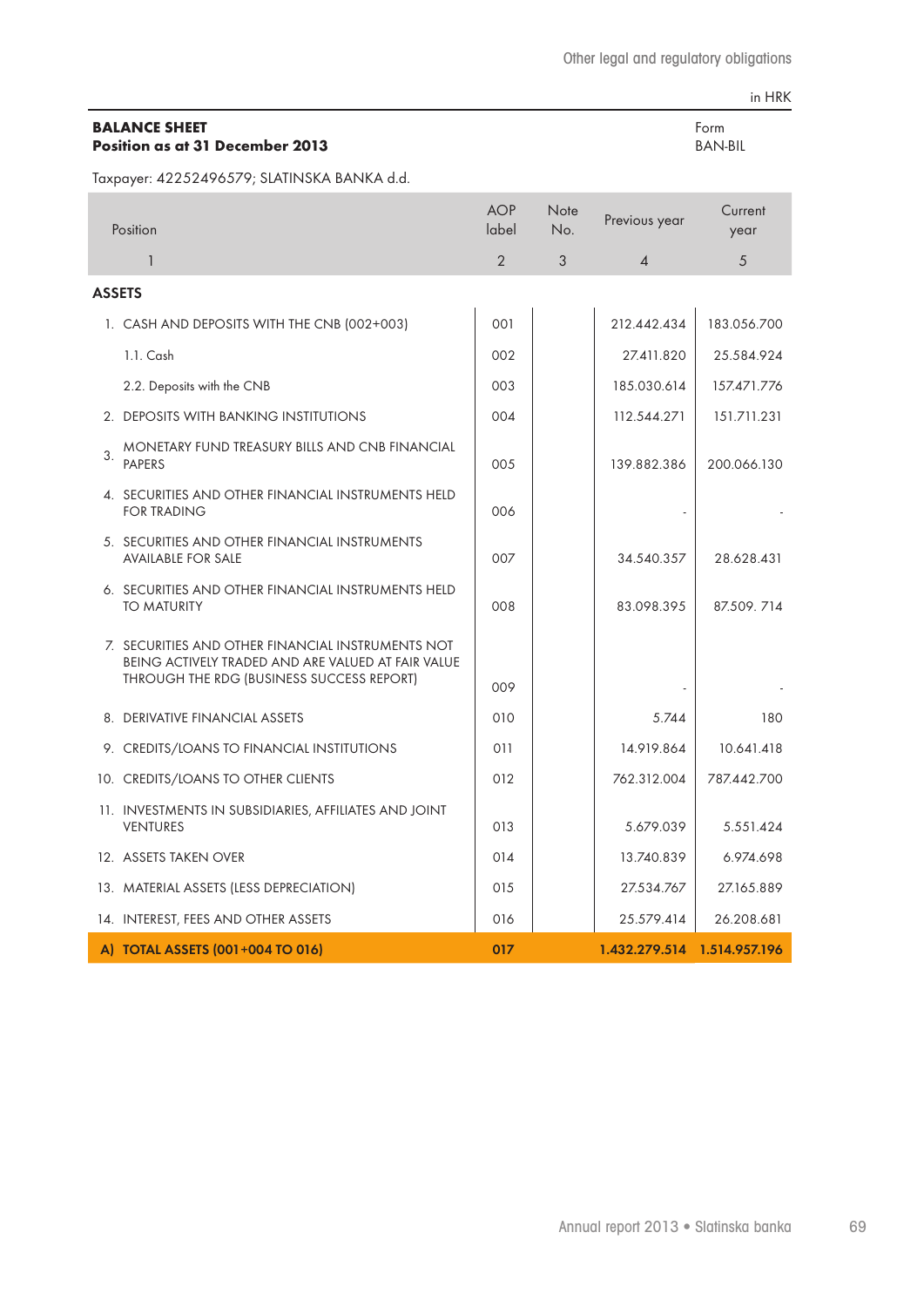## **BALANCE SHEET Position as at 31 December 2013**

Taxpayer: 42252496579; SLATINSKA BANKA d.d.

|                | Position                                                                                           | <b>AOP</b><br>label | Note<br>No | Previous year  | Current<br>year |
|----------------|----------------------------------------------------------------------------------------------------|---------------------|------------|----------------|-----------------|
|                | 1                                                                                                  | $\overline{2}$      | $\sqrt{3}$ | $\overline{A}$ | 5               |
|                | <b>LIABILITIES</b>                                                                                 |                     |            |                |                 |
|                | 1. CREDITS/LOANS FROM FINANCIAL INSTITUTIONS<br>$(019+020)$                                        | 018                 |            | 147.627.871    | 155.159.653     |
|                | 1.1. Short-term credits/loans                                                                      | 019                 |            | 21.912.925     | 23.093.372      |
|                | 1.2. Long-term credits/loans                                                                       | 020                 |            | 125.714.946    | 132.066.281     |
|                | 2. DEPOSITS (AOP 022 TO 024)                                                                       | 021                 |            | 1.055.782.900  | 1.137.073.296   |
|                | 2.1. Deposits on business accounts and current accounts                                            | 022                 |            | 114.488.147    | 122.839.651     |
|                | 2.2. Savings deposits                                                                              | 023                 |            | 81.485.175     | 78.681.317      |
|                | 2.3. Term deposits                                                                                 | 024                 |            | 859.809.578    | 935.552.328     |
|                | 3. OTHER CREDITS/LOANS                                                                             | 025                 |            | 13.558.148     | 11.074.582      |
|                | 3.1. Short-term credits/loans                                                                      | 026                 |            |                |                 |
|                | 3.2. Long-term credits/loans                                                                       | 027                 |            | 13.558.148     | 11.074.582      |
|                | 4. DERIVATIVE FINANCIAL LIABILITIES AND OTHER<br><b>FINANCIAL LIABILITIES BEING TRADED</b>         | 028                 |            | 5.459          | 3.962           |
|                | 5. ISSUED DEBT SECURITIES (030+031)                                                                | 029                 |            |                |                 |
|                | 5.1. Short-term issued debt securities                                                             | 030                 |            |                |                 |
|                | 5.2. Long-term issued debt securities                                                              | 031                 |            |                |                 |
|                | 6. ISSUED SUBORDINATE INSTRUMENTS                                                                  | 032                 |            |                |                 |
|                | 7. ISSUED HYBRID INSTRUMENTS                                                                       | 033                 |            |                |                 |
|                | 8. INTEREST, FEES AND OTHER LIABILITIES                                                            | 034                 |            | 40.010.778     | 37.178.865      |
|                | <b>B) TOTAL LIABILITIES</b><br>$(018+021+025+028+029+032+033+034)$                                 | 035                 |            | 1.256.985.156  | 1.340.490.358   |
| <b>CAPITAL</b> |                                                                                                    |                     |            |                |                 |
|                | 1. SHAREHOLDER CAPITAL                                                                             | 036                 |            | 85.304.852     | 85.304.852      |
|                | 2. PROFIT (LOSS) OF CURRENT YEAR                                                                   | 037                 |            | 4.996.889      | 398.217         |
|                | 3. RETAINED PROFIT (LOSS)                                                                          | 038                 |            | 68.686.800     | 72.858.689      |
|                | 4. LEGAL RESERVES                                                                                  | 039                 |            | 4.729.423      | 4.729.423       |
|                | 5. STATUTORY AND OTHER CAPITAL RESERVES                                                            | 040                 |            | 9.777.000      | 10.602.000      |
|                | 6. UNREALISED PROFIT (LOSS) BASED ON VALUE<br>ADJUSTMENT OF FINANCIAL ASSETS AVAILABLE FOR<br>SALE | 041                 |            | 1.799.394      | 573.657         |
| 7.             | RESERVES EMERGING FROM PROTECTIVE<br><b>TRANSACTIONS</b>                                           | 042                 |            |                |                 |
| $\mathsf{C}$   | TOTAL CAPITAL (036 TO 042)                                                                         | 043                 |            | 175.294.358    | 174.466.838     |
| D)             | TOTAL LIABILITIES AND CAPITAL (035+043)                                                            | 044                 |            | 1.432.279.514  | 1.514.957.196   |

in HRK

Form BAN-BIL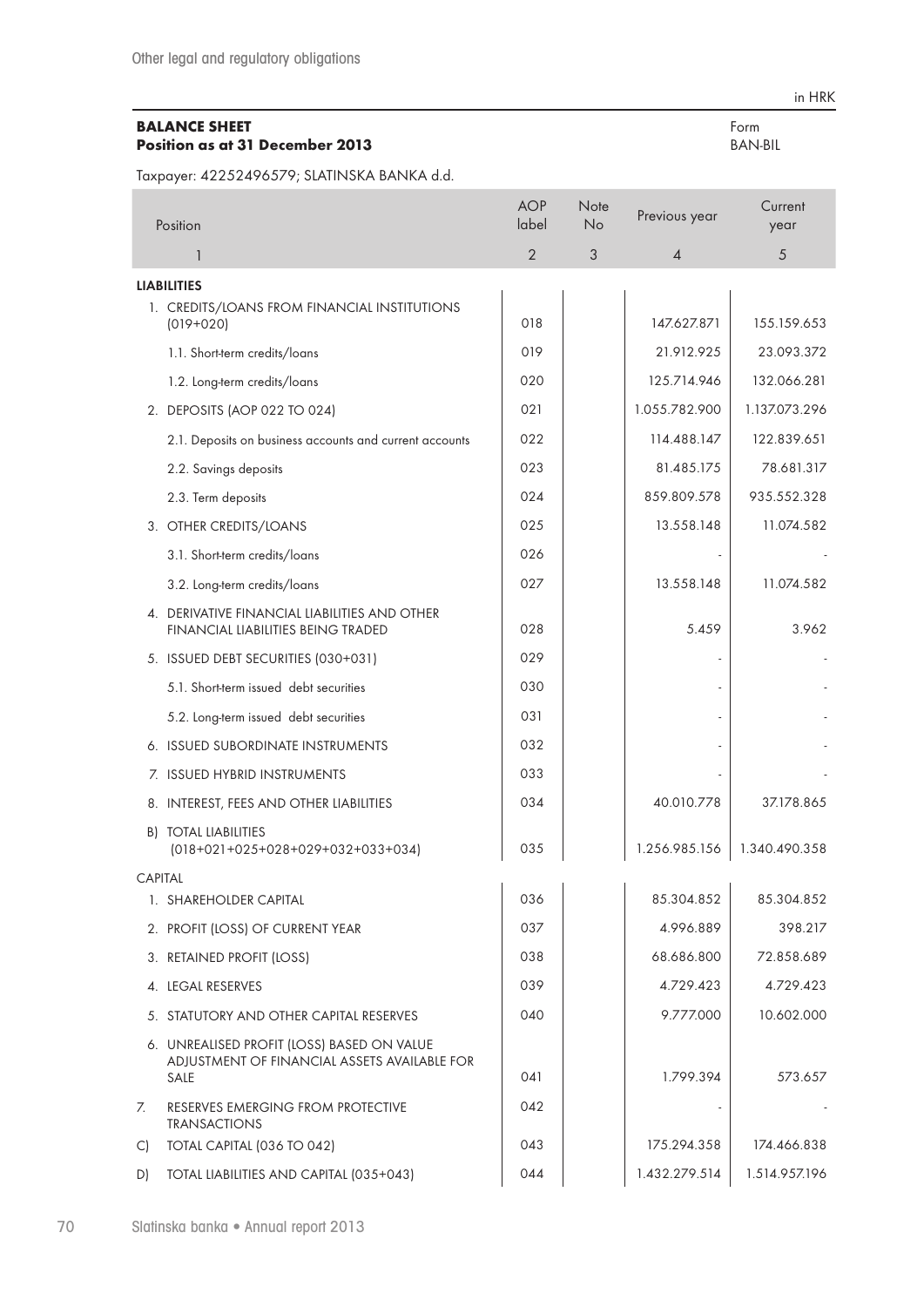Form BAN-NTI

## **CASH FLOW REPORT - Indirect method for the period from 1 Jan. 2013 to 31 Dec. 2013**

in HRK

|    | Position                                                                                                                                                           | <b>AOP</b><br>label | Note<br>No. | Previous year            | Current<br>year |
|----|--------------------------------------------------------------------------------------------------------------------------------------------------------------------|---------------------|-------------|--------------------------|-----------------|
|    |                                                                                                                                                                    | $\overline{2}$      | 3           | $\boldsymbol{\varDelta}$ | 5               |
|    | <b>BUSINESS ACTIVITIES</b>                                                                                                                                         |                     |             |                          |                 |
| 1. | Cash flow from business activities before changes in business<br>assets (oo2 to 007)                                                                               | 001                 |             | 15.664.655               | 17.946.236      |
|    | 1.1. Profit/loss before taxation                                                                                                                                   | 002                 |             | 6.403.416                | 737.543         |
|    | 1.2. Value adjustments and provisioning for losses                                                                                                                 | 003                 |             | 5.273.996                | 13.030.337      |
|    | 1.3. Depreciation                                                                                                                                                  | 004                 |             | 3.937.243                | 4.178.356       |
|    | 1.4. Net unrealized profit/loss from financial assets and<br>liabilities as per fair value through the PLA                                                         | 005                 |             |                          |                 |
|    | 1.5. Profit/loss from sale of tangible assets                                                                                                                      | 006                 |             | 50.000                   |                 |
|    | 1.6. Other profit/losses                                                                                                                                           | 007                 |             |                          |                 |
| 2. | Net increase / decrease of business assets<br>(009 to 016)                                                                                                         | 008                 |             | (108.201.452)            | (100.064.523)   |
|    | 2.1. Deposits with the CNB                                                                                                                                         | 009                 |             | (26.458.980)             | 27.558.838      |
|    | 2.2. Monetary Fund treasury notes and CNB financial papers                                                                                                         | 010                 |             | (35.801.902)             | (60.183.744)    |
|    | 2.3. Deposits with banking institutions and credits/loans to<br>financial institutions                                                                             | 011                 |             | 67.524.631               | (34.888.514)    |
|    | 2.4. Credits to other clients                                                                                                                                      | 012                 |             | (114.630.041)            | (37.839.326)    |
|    | 2.5. Securities and other financial instruments held for trading                                                                                                   | 013                 |             |                          |                 |
|    | 2.6. Securities and other financial instruments available for<br>sale                                                                                              | 014                 |             | 4.744.330                | 5.911.926       |
|    | 2.7. Securities and other financial instruments<br>not being actively traded, valued according to<br>fair value through the PLA<br>2.8. 2.8. Other business assets | 015<br>016          |             | (3.579.490)              | (623.703)       |
|    |                                                                                                                                                                    |                     |             |                          |                 |
|    | 3. Net increase / decrease of business liabilities (018 to 021)                                                                                                    | 017                 |             | 6.346.089                | 78.135.279      |
|    | 3.1. Sight deposits                                                                                                                                                | 018                 |             | (7.645.635)              | 8.351.504       |
|    | 3.2. Savings and term deposits                                                                                                                                     | 019                 |             | 12.761.889               | 72.938.892      |
|    | 3.3. Derivative financial liabilities and other liabilities being<br>traded                                                                                        | 020                 |             | 4.320                    | (1.497)         |
|    | 3.4. Other liabilities                                                                                                                                             | 021                 |             | 1.225.515                | (3.153.620)     |
| 4. | Net cash flow from business activities before paying profit tax<br>$(001+008+017)$                                                                                 | 022                 |             | (86.190.708)             | (3.983.008)     |
|    | 5. Paid profit/company tax                                                                                                                                         | 023                 |             | (1.406.527)              | (339.326)       |
| 6. | Net inflow / outflow of cash from business activities<br>$(022+023)$                                                                                               | 024                 |             | (87.597.235)             | (4.322.334)     |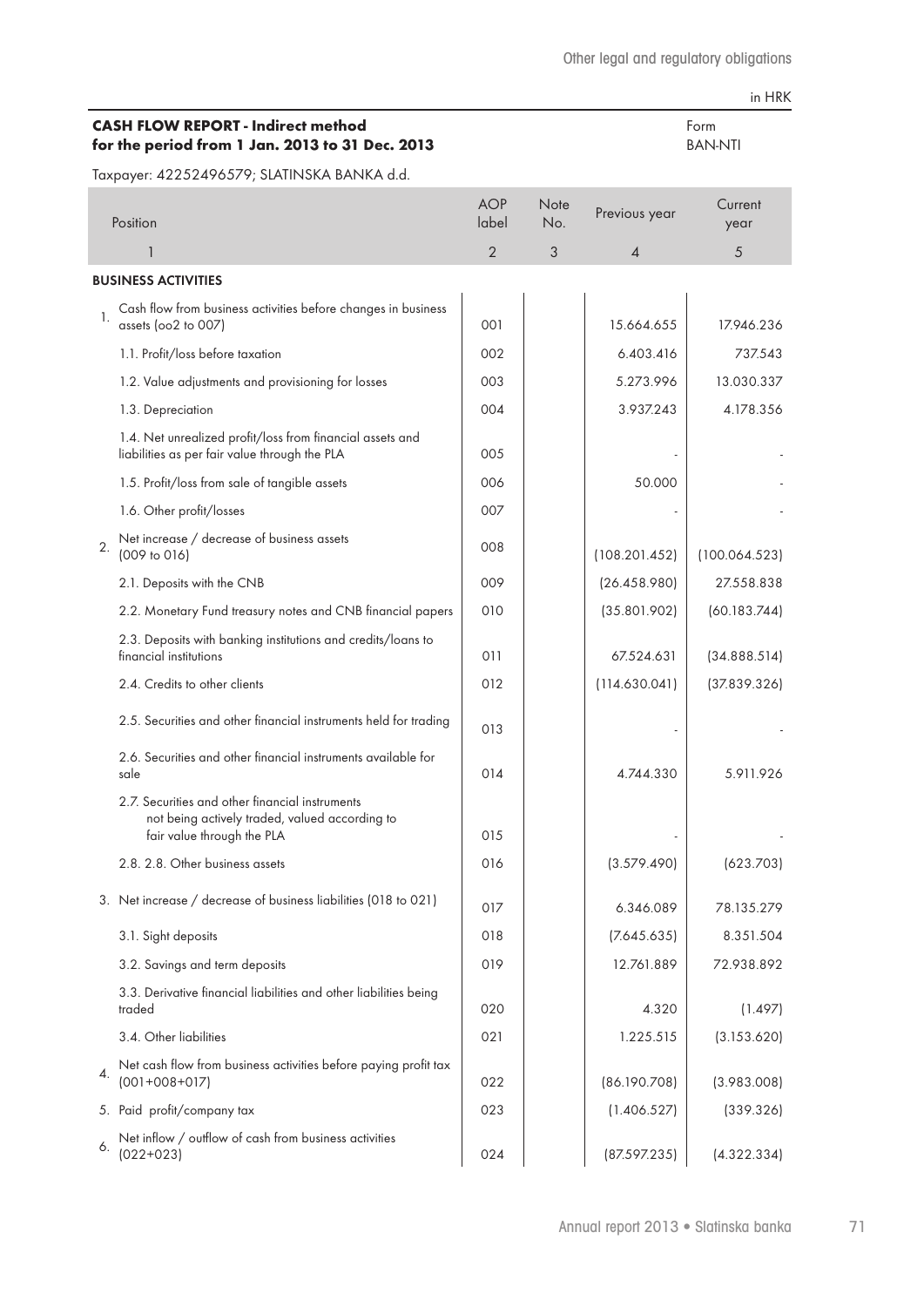### **CASH FLOW REPORT - Indirect method for the period from 1 Jan. 2013 to 31 Dec. 2013**

Taxpayer: 42252496579; SLATINSKA BANKA d.d.

|                | Position                                                                                                                        | <b>AOP</b><br>label | <b>Note</b><br>No. | Previous year  | Current<br>year |
|----------------|---------------------------------------------------------------------------------------------------------------------------------|---------------------|--------------------|----------------|-----------------|
|                |                                                                                                                                 | $\overline{2}$      | 3                  | $\overline{4}$ | 5               |
|                | <b>INVESTMENT ACTIVITIES</b>                                                                                                    |                     |                    |                |                 |
| $\overline{Z}$ | Net cash flow from investment activities (026 to 030)                                                                           | 025                 |                    | (1.298.301)    | (1.327.041)     |
|                | 7.1. Receivables from sale / payments for purchase of<br>tangible and intangible assets                                         | 026                 |                    | (5.702.345)    | 2.956.663       |
|                | 7.2. Receivables from sale / payments for purchase of<br>investments into subsidiaries, related companies and<br>joint ventures | 027                 |                    | (79.986)       | 127.615         |
|                | 7.3. Receivables from collection / payments for purchase of<br>securities and other financial instruments held to maturity      | 028                 |                    | 4.484.030      | (4.411.319)     |
|                | 7.4. Received dividends                                                                                                         | 029                 |                    |                |                 |
|                | 7.5. Other receivables / payments from investment activities                                                                    | 030                 |                    |                |                 |
|                |                                                                                                                                 |                     |                    |                |                 |

# **FINANCIAL ACTIVITIES**

| 8.  | Net cash flow from investment activities (032 to 037)                         | 031 | 96.699.384  | 3.822.479   |
|-----|-------------------------------------------------------------------------------|-----|-------------|-------------|
|     | 8.1. Net increase / decrease of received credits/loans                        | 032 | 102.893.312 | 5.048.216   |
|     | 8.2. Net increase / decrease of issued debt securities                        | 033 |             |             |
|     | 8.3. Net increase / decrease of subordinate and<br>hybrid instruments         | 034 |             |             |
|     | 8.4. Receivables from share capital emissions                                 | 035 |             |             |
|     | 8.5. Dividend paid out                                                        | 036 |             |             |
|     | 8.6. Other receivables / payments from financial activities                   | 037 | (6.193.928) | (1.225.737) |
| 9.  | Net increase / decrease of cash and cash equivalents<br>$(024+025+031)$       | 038 | 7.803.848   | (1.826.896) |
| 10. | Effects of foreign currency rate fluctuations on cash and cash<br>equivalents | 039 |             |             |
| 11. | Net increase/ decrease of cash and cash equivalents<br>$(038 + 039)$          | 040 | 7.803.848   | (1.826.896) |
| 12. | Cash and cash equivalents at the beginning of the year                        | 041 | 19.607.972  | 27.411.820  |
| 13. | Cash and cash equivalents at the end of the year (040+041)                    | 042 | 27.411.820  | 25.584.924  |

Form BAN-NTI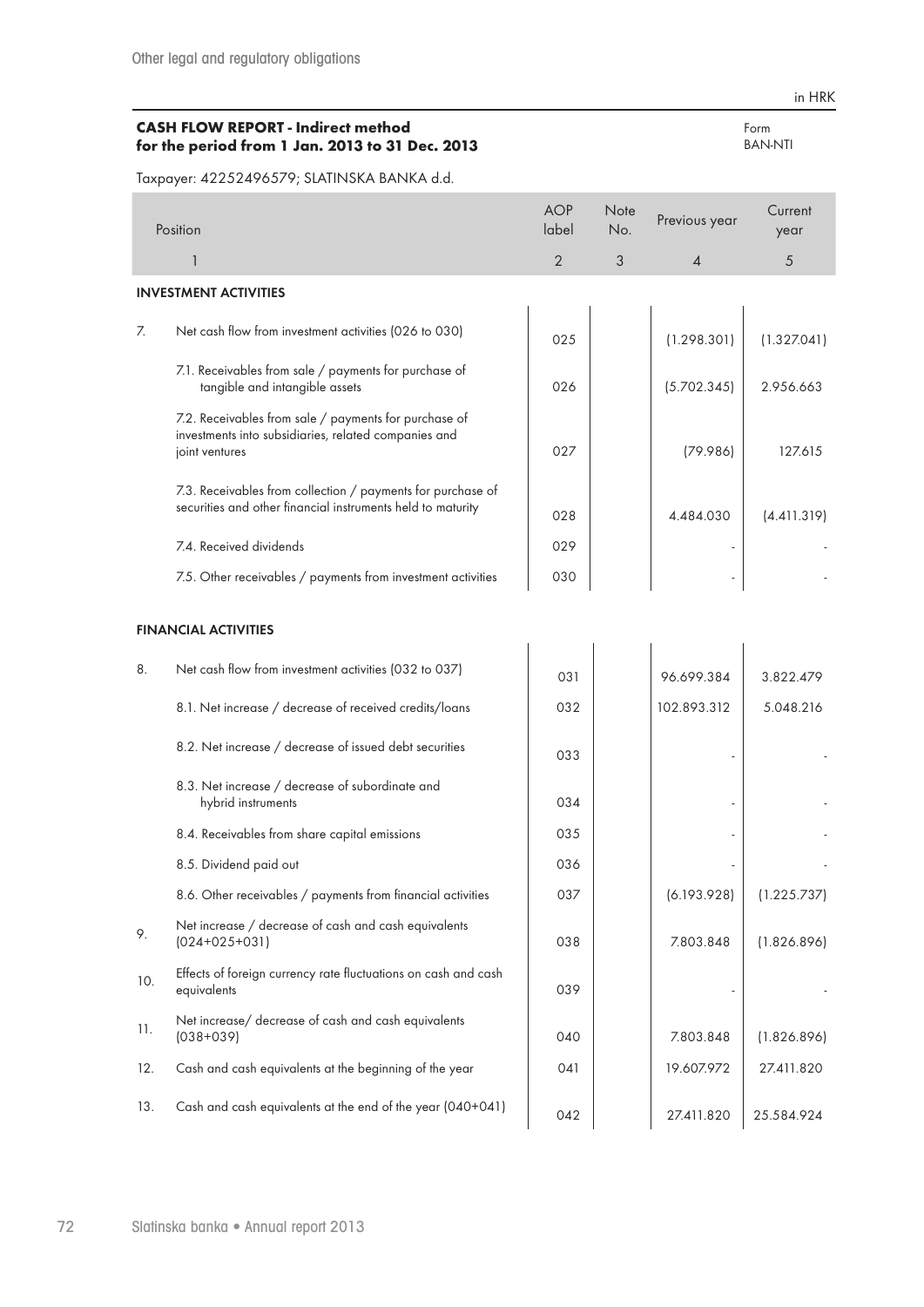| REPORT ON CHANGES IN CAPITAL<br>from 1 Jan. 2013 to 31 Dec. 2013                   |                   |               |                             |                         |                                                      |                                                                                |                                                |                                                                                                                   | <b>BAN-PK</b><br>Form            |                                           |
|------------------------------------------------------------------------------------|-------------------|---------------|-----------------------------|-------------------------|------------------------------------------------------|--------------------------------------------------------------------------------|------------------------------------------------|-------------------------------------------------------------------------------------------------------------------|----------------------------------|-------------------------------------------|
| Taxpayer: 42252496579; SLATINSKA BANKA d.d.                                        |                   |               |                             |                         |                                                      |                                                                                |                                                |                                                                                                                   |                                  |                                           |
|                                                                                    |                   |               |                             |                         | Available to the shareholders of parent company      |                                                                                |                                                |                                                                                                                   |                                  |                                           |
| Position                                                                           | label<br>AOP<br>2 | Note No.<br>3 | Shareholder<br>capital<br>4 | Treasury<br>shares<br>5 | other reserves<br>statutory and<br>Legal,<br>$\circ$ | Retained profit<br>(earnings)<br>$\overline{\log}$<br>$\overline{\phantom{0}}$ | loss of current<br>Profit/<br>year<br>$\infty$ | available for sale<br>based on value<br>financial assets<br>adjustment of<br>profit/loss<br>Unrealised<br>$\circ$ | Minority<br>share<br>$\supseteq$ | and reserves<br>Total capital<br>$\equiv$ |
| Position as at 1 January of the current                                            | <b>OO</b>         |               | 91.897.200                  | (6.592.347)             | 14.506.423                                           | 68.686.799                                                                     | 4.996.889                                      | 1.799.394                                                                                                         |                                  | 175.294.358                               |
| year                                                                               |                   |               |                             |                         |                                                      |                                                                                |                                                |                                                                                                                   |                                  |                                           |
| Changes in accounting policies and error<br>corrections                            | 002               |               |                             |                         |                                                      |                                                                                |                                                |                                                                                                                   |                                  |                                           |
| Adjusted position as at 1 Jan. of the<br>current year (001+002)                    | 003               |               | 91.897.200 (6.592.347)      |                         | 14.506.423                                           | 68.686.799                                                                     | 4.996.889                                      | 1.799.394                                                                                                         |                                  | 175.294.358                               |
| Sale of financial assets available for sale                                        | 004               |               |                             |                         |                                                      |                                                                                |                                                | (1.225.737)                                                                                                       |                                  | (1.225.737)                               |
| Changes to fair value of financial assets<br>portfolio available for sale          | 005               |               |                             |                         |                                                      |                                                                                |                                                |                                                                                                                   |                                  |                                           |
| ax on directly recognised items or those<br>ransferred from capital and reserves   | 006               |               |                             |                         |                                                      |                                                                                |                                                |                                                                                                                   |                                  |                                           |
| Other profit and losses recognised directly<br>in capital and reserves             | 007               |               |                             |                         |                                                      |                                                                                |                                                |                                                                                                                   |                                  |                                           |
| capital and reserves (004+005+006+007)<br>Net profit / loss recognised directly in | 800               |               |                             |                         |                                                      |                                                                                |                                                | (1.225.737)                                                                                                       |                                  | (1.225.737)                               |
| Profit / loss of current year                                                      | 009               |               |                             |                         |                                                      |                                                                                | 398.217                                        |                                                                                                                   |                                  | 398.217                                   |
| Total recognised profit and loss for the<br>current year (008+009)                 | $\frac{1}{2}$     |               |                             |                         |                                                      |                                                                                | 398.217                                        | (1.225.737)                                                                                                       |                                  | 827.520                                   |
| Increase / decrease of shareholder capital                                         | $\overline{0}$    |               |                             |                         |                                                      |                                                                                |                                                |                                                                                                                   |                                  |                                           |
| Purchase/sale of treasury stock                                                    | 012               |               |                             |                         |                                                      |                                                                                |                                                |                                                                                                                   |                                  |                                           |
| Other changes                                                                      | 013               |               |                             |                         |                                                      |                                                                                |                                                |                                                                                                                   |                                  |                                           |
| ransfer to reserves                                                                | 014               |               |                             |                         | 825.000                                              | 4.171.889                                                                      | (4.996.889)                                    |                                                                                                                   |                                  |                                           |
| Dividend pay-out                                                                   | O15               |               |                             |                         |                                                      |                                                                                |                                                |                                                                                                                   |                                  |                                           |
| Profit allocation (014+015)                                                        | $\frac{1}{2}$     |               |                             |                         | 825.000                                              | 4.171.889                                                                      | (4.996.889)                                    |                                                                                                                   |                                  |                                           |
| Position as at 31 Dec. of the current year<br>$003+010+011+012+013+016$            | $\frac{2}{10}$    |               | 91.897.200                  | (6.592.347)             | 15.331.423                                           | 72.858.688                                                                     | 398.217                                        | 573.657                                                                                                           |                                  | 174.466.838                               |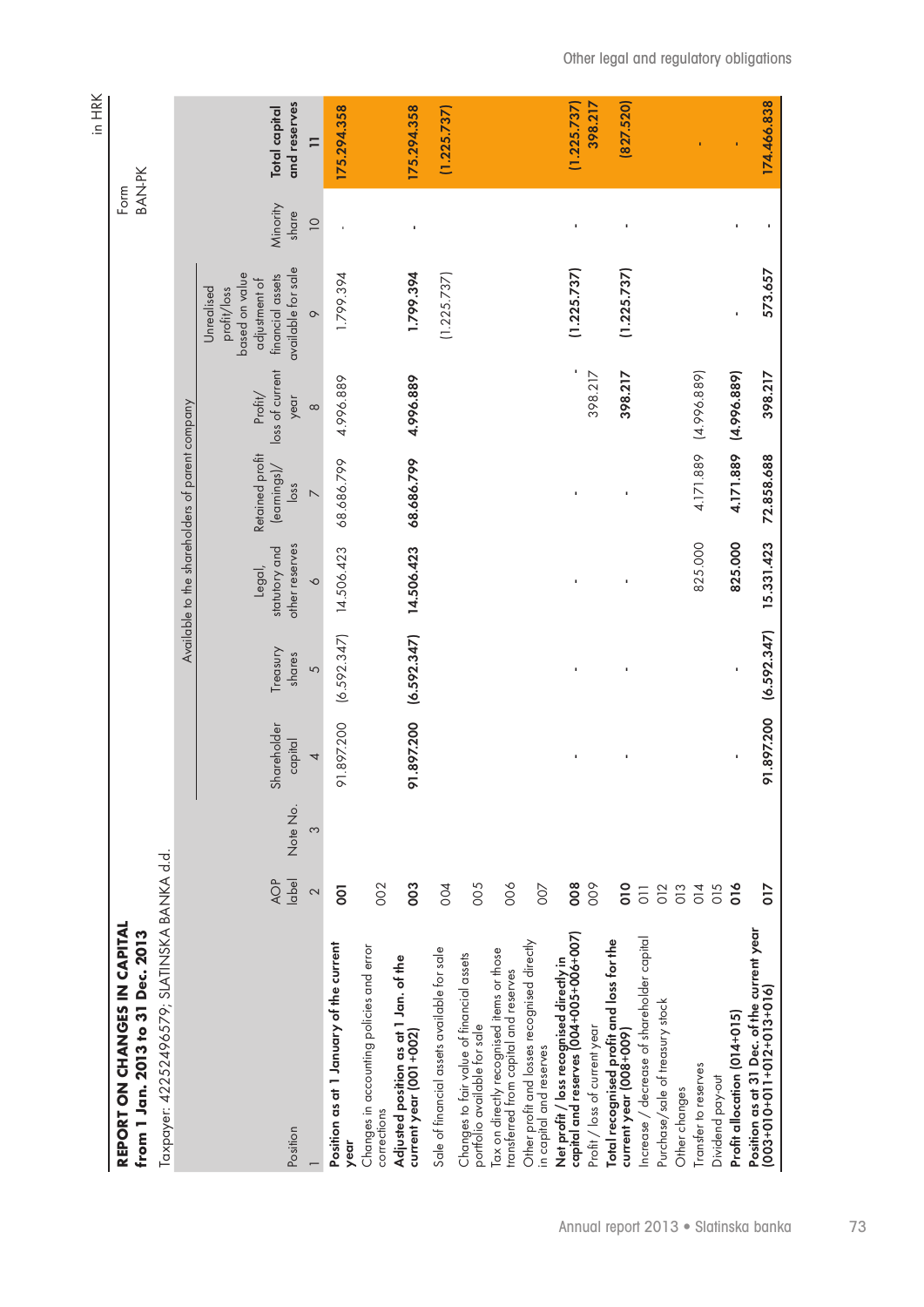The following is adjustment of annual financial statements prepared in accordance with the reporting and annual financial statements framework prescribed by the Decision of the CNB on the structure and the contents of annual financial statements.

|                                                                             |       |                | 4.200  | Other income                                                              |        |                                                    |
|-----------------------------------------------------------------------------|-------|----------------|--------|---------------------------------------------------------------------------|--------|----------------------------------------------------|
|                                                                             |       |                | 2.164  | Profit / loss from activities in category of<br>assets available for sale | 6.364  | Other income from regular<br>business transactions |
| Net currency rate differentials based<br>on adjustments of placement values | (42)  | (246)          | 257    | Profit/loss from calculated currency rate<br>differentials                |        |                                                    |
| Net currency rate differentials based<br>on interest expenses               | (184) |                | $(2)$  | Profit/loss from built-in derivatives                                     | 2.881  | Net income from currency<br>rate differentials     |
| Net currency rate differentials based<br>on interest income                 | (20)  |                | 2.872  | Profit/loss from trading                                                  |        |                                                    |
|                                                                             |       | ı              | 3.190  | commission expenses<br>Fee and                                            | 3.190  | Fee and commission<br>expenses                     |
|                                                                             |       |                | 12.188 | Income from commissions and fees                                          | 12.188 | Income from commissions<br>and fees                |
| Net currency rate differentials based<br>on interest expenses               | 184   | 184            | 49.782 | Interest expenses                                                         | 49.598 | Interest expenses                                  |
| Net currency rate differentials based<br>on interest income                 | 20    | $\overline{0}$ | 88.318 | Interest income                                                           | 88.338 | Interest income                                    |
| Explanation                                                                 |       | Difference     | Amount | Reports as per the Decision of the CNB                                    | Amount | Significant financial<br>statements                |
| in thousands of HRK                                                         |       |                |        |                                                                           |        |                                                    |

74 Slatinska banka • Annual report 2013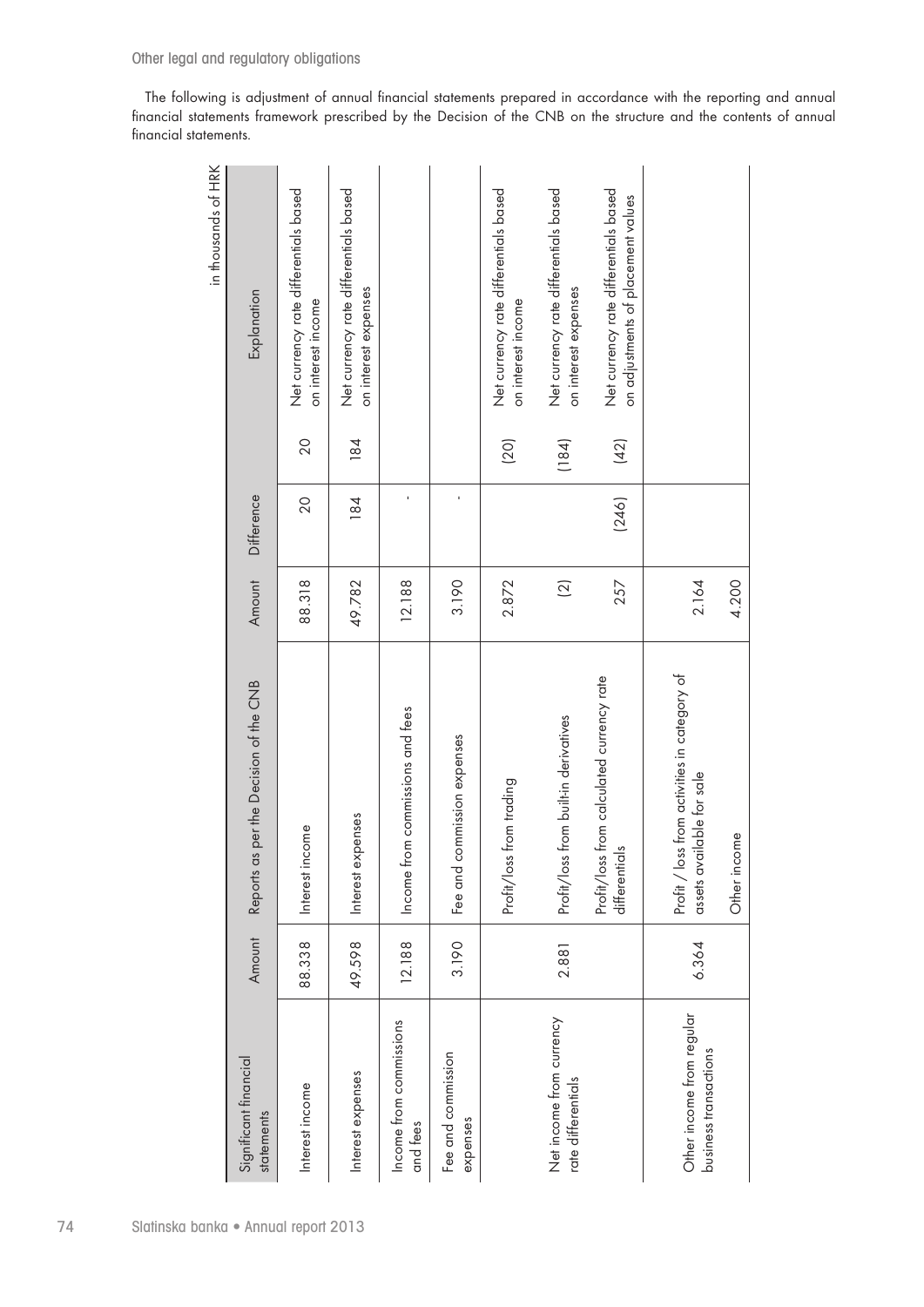| in in Spanishers in the search of the search of the search of the search of the search of the search of the search of the search of the search of the search of the search of the search of the search of the search of the se | Explanation                            |                | Provisions for court cases (litigation<br>costs<br>225 | Provisions for court cases (litigation<br>costs<br>(225)      | on adjustments of placement valuesa<br>Net currency rate differentials based<br>42      |                        |                    |                        |
|--------------------------------------------------------------------------------------------------------------------------------------------------------------------------------------------------------------------------------|----------------------------------------|----------------|--------------------------------------------------------|---------------------------------------------------------------|-----------------------------------------------------------------------------------------|------------------------|--------------------|------------------------|
|                                                                                                                                                                                                                                |                                        |                | 225                                                    |                                                               |                                                                                         |                        |                    |                        |
|                                                                                                                                                                                                                                | Difference                             |                |                                                        |                                                               | (183)                                                                                   |                        |                    |                        |
|                                                                                                                                                                                                                                | Amount                                 | 1.441          | 41.688                                                 | 13.030                                                        | 128                                                                                     | 738                    | 340                | 398                    |
|                                                                                                                                                                                                                                | Reports as per the Decision of the CNB | Other expenses | administrative expenses and<br>depreciation<br>General | of value adjustments and provisions<br>Expenses<br>for losses | Profit (loss) from investing into subsidiaries,<br>related companies and joint ventures | Profit before taxation | Profit/company tax | Profit of current year |
|                                                                                                                                                                                                                                | Amount                                 |                | 42.904                                                 |                                                               | 13.341                                                                                  | 738                    | 340                | 398                    |
|                                                                                                                                                                                                                                | Significant financial statements       |                | Other business expenses                                |                                                               | Expenses of value adjustments<br>and provisions                                         | Profit before taxes    | Profit/company tax | Profit after taxation  |

in thousands of HRK in thousands of HRK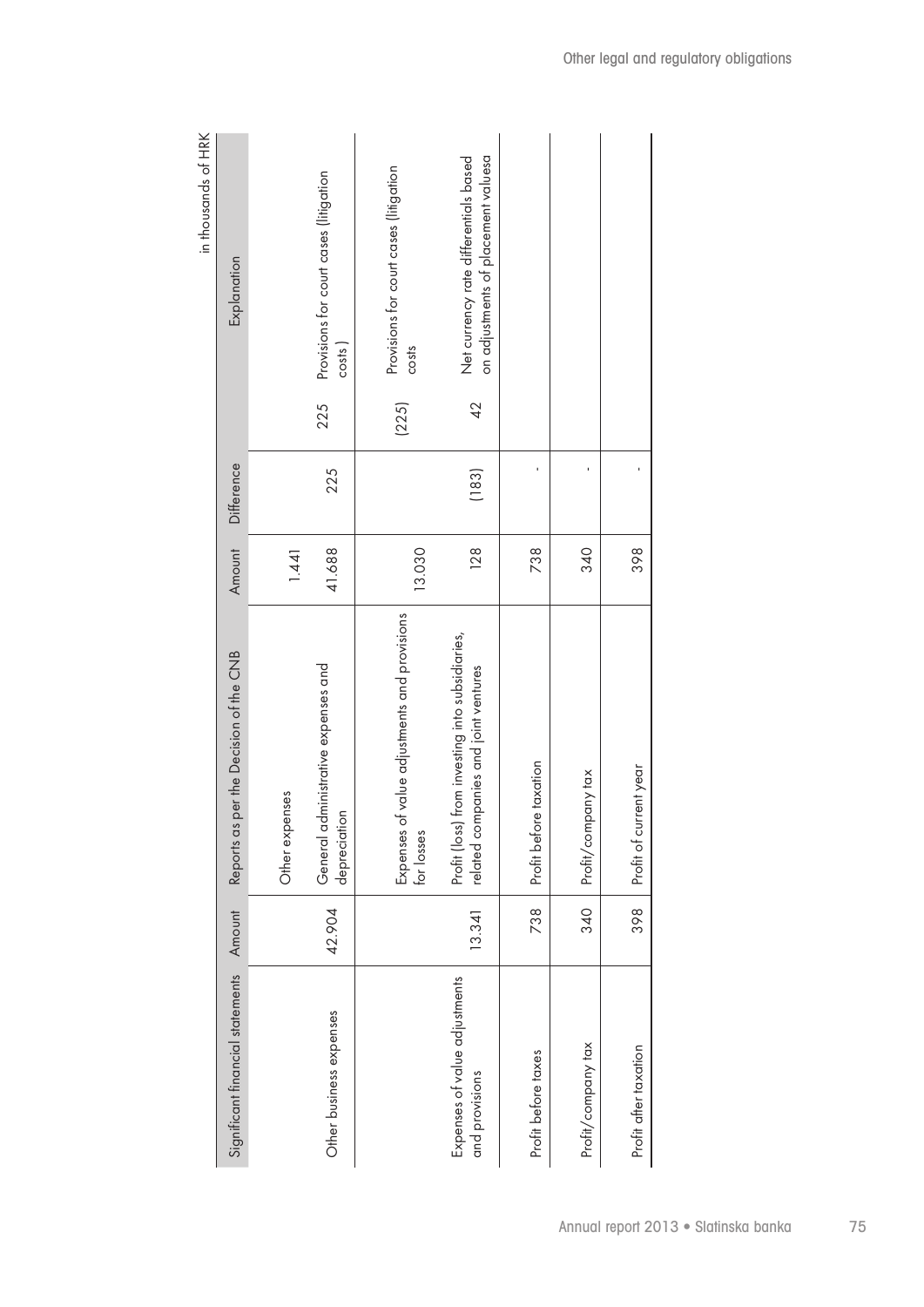|                                                        |         |                                                                  |         |            |                  | in thousands of HRK                                    |
|--------------------------------------------------------|---------|------------------------------------------------------------------|---------|------------|------------------|--------------------------------------------------------|
| Significant financial<br>statements                    | Amount  | Decision of the CNB<br>Reports as per the                        | Amount  | Difference | Explanation      |                                                        |
|                                                        |         |                                                                  |         |            | 62.440           | Giro account (coverage account at the<br>CNB)          |
| Cash assets<br>Slatinska banka · Annual report 2013    | 202.130 | $\cosh$                                                          | 25.585  | 176.545    | 82.510           | Sight deposits with foreign banks                      |
|                                                        |         |                                                                  |         |            | 31.595           | Sight deposits with Croatian banks                     |
| Receivables from the Croatian<br>National Bank         | 109.611 | <b>CNB</b><br>Deposits with the                                  | 157.472 | (47.861)   | (62.440)         | Giro account (coverage account) at the<br>$rac{1}{2}$  |
|                                                        |         |                                                                  |         |            | 14.579           | Obligatory CNB financial papers                        |
|                                                        |         |                                                                  |         |            | (82.510)         | Sight deposits with foreign banks                      |
|                                                        |         | Deposits with banking institutions                               | 151.711 |            | (5.642)          | Credits/loans to non-banking financial<br>institutions |
|                                                        |         |                                                                  |         |            | (31.595)         | Sight deposits with Croatian banks                     |
| Placements to banks                                    | 42.608  | Credits/loans to financial institutions                          | 10.641  | (119.744)  | S                | <b>Interest</b>                                        |
|                                                        |         | Monetary Fund treasury notes and CNB<br>financial papers         | 200.066 |            | (14.579)         | Obligatory CNB financial papers                        |
| Financial assets available for<br>$s$ <sub>d</sub> $e$ | 214.232 | Securities and other financial instruments<br>available for sale | 28.628  | (14.462)   | $\overline{117}$ | Interest                                               |
| Financial assets held to<br>maturity                   | 87.556  | Securities and other financial instruments<br>held to maturity   | 87.510  | 46         | $\frac{4}{6}$    | <b>Interest</b>                                        |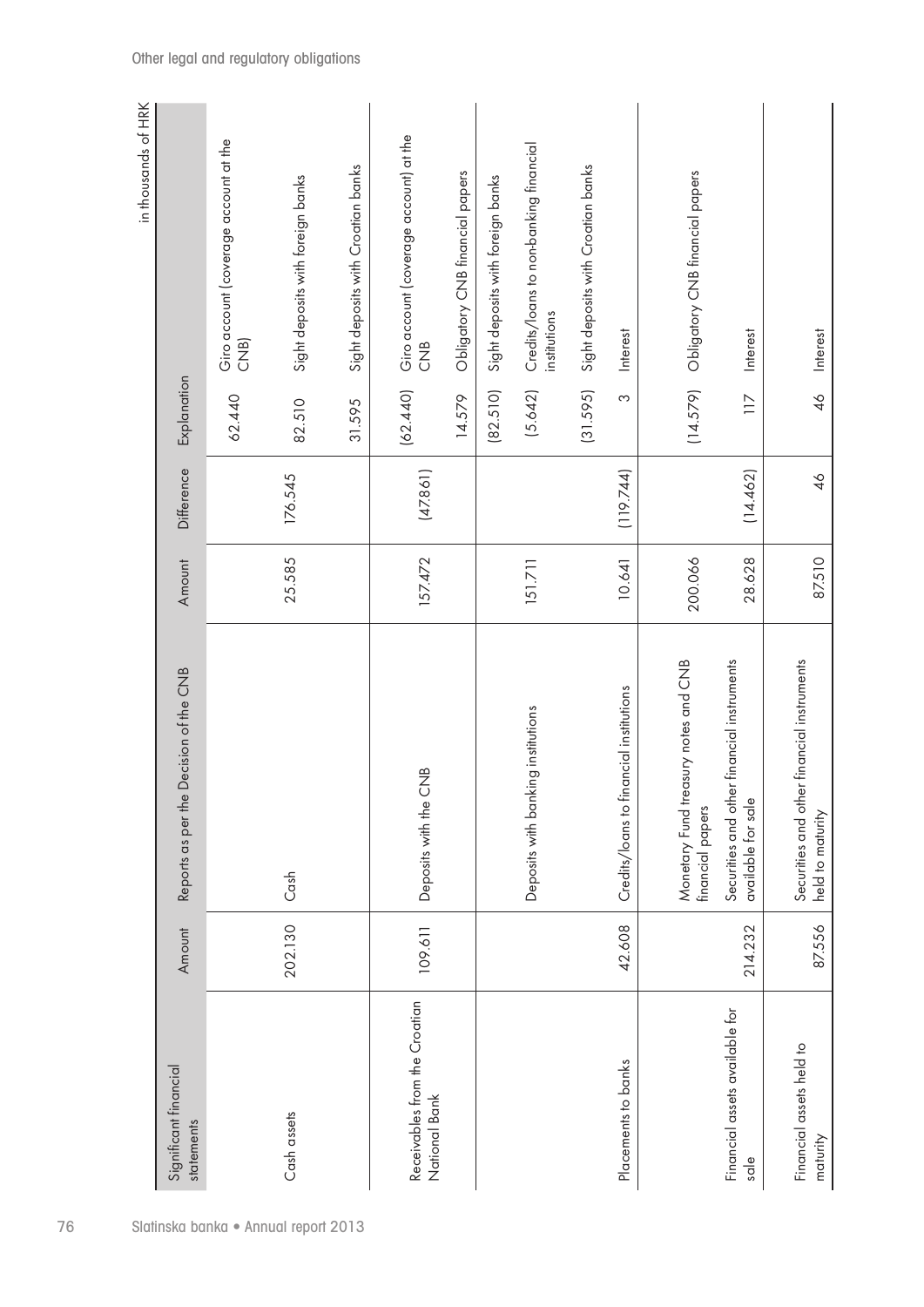|                                          |           |                                        |           |            |                       | in thousands of HRK                     |
|------------------------------------------|-----------|----------------------------------------|-----------|------------|-----------------------|-----------------------------------------|
| Significant financial statements         | Amount    | Reports as per the Decision of the CNB | Amount    | Difference | Explanation           |                                         |
|                                          |           |                                        |           |            | institutions<br>5.642 | Credits/loans to non-banking financial  |
| Loans and advance payments<br>to clients | 797.687   | other clients<br>Credits/loans to      | 787.443   | 10.244     | Interest<br>4.602     |                                         |
| Investments in dependent<br>company      | 5.551     | Investments in branches                | 5.551     | ï          |                       |                                         |
| Real property, plants and<br>equipment   | 26.929    | (less depreciation)<br>Material assets | 27.166    | (237)      | (237)                 | Other tangible assets (small inventory) |
| Intangible assets                        | 6.502     |                                        |           |            | $(4.768)$ Interest    |                                         |
| Other assets                             | 15.176    | Interest, fees and other assets        | 26.209    | (4.531)    | 237                   | Other tangible assets (small inventory) |
| Assets taken over                        | 6.975     | Assets taken over                      | 6.975     | ı          |                       |                                         |
| <b>TOTAL ASSETS</b>                      | 1.514.957 | Total assets                           | 1.514.957 |            |                       |                                         |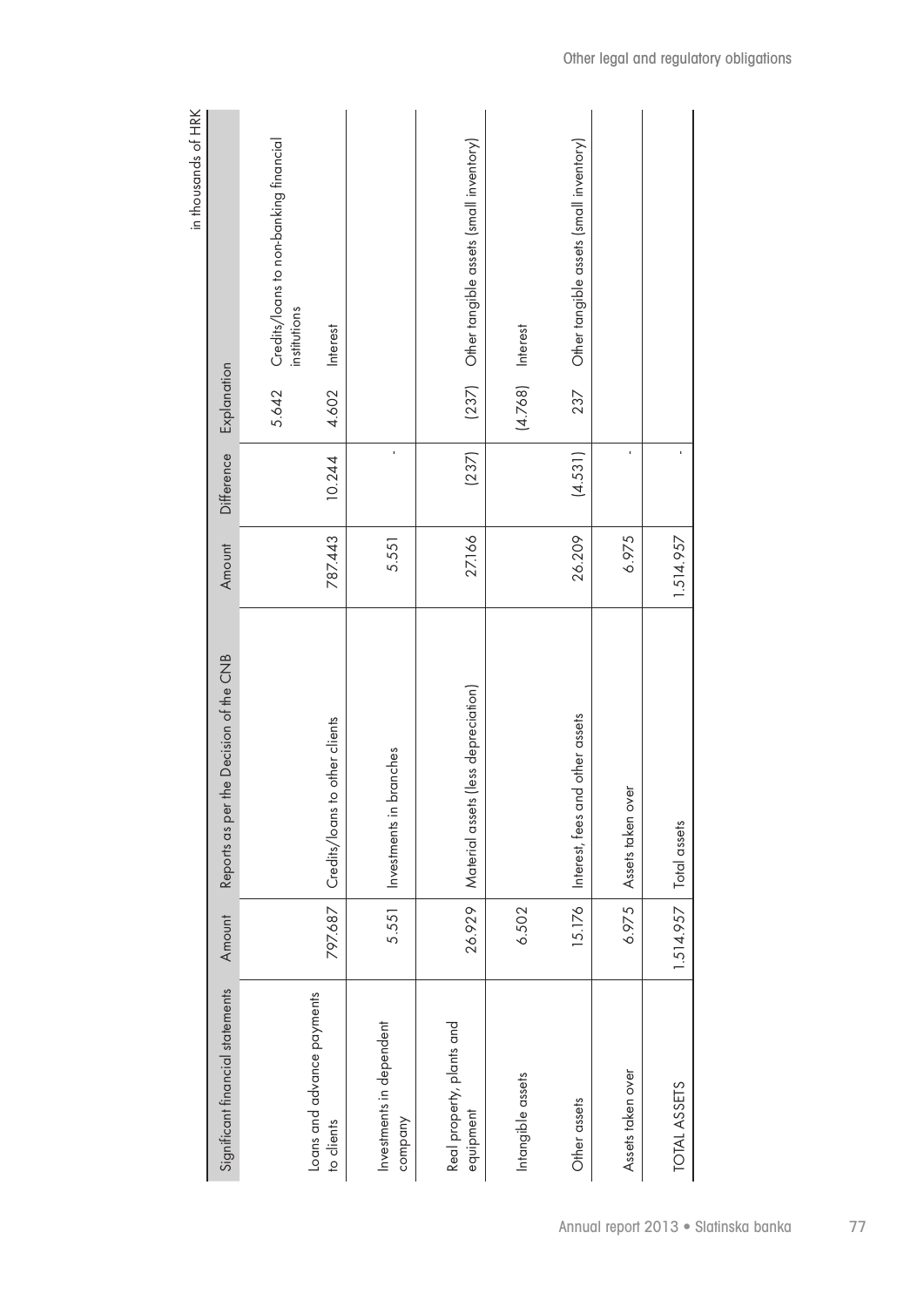|                                  |           |                                                   |           |            |                            | III III D spinspolii ii |
|----------------------------------|-----------|---------------------------------------------------|-----------|------------|----------------------------|-------------------------|
| Significant financial statements | Amount    | Reports as per the Decision of the CNB            | Amount    | Difference | Explanation                |                         |
|                                  |           | Deposits on giro accounts and current<br>accounts | 122.840   |            |                            |                         |
| Sight deposits                   | 201.992   | Savings deposits                                  | 78.681    | 471        | 471                        | Limited deposits        |
| Term deposits                    | 954.968   | Term deposits                                     | 935.552   | 19.416     | 19.416                     | Interest                |
|                                  |           | Credits/loans from financial institutions         | 155.160   |            |                            |                         |
| Credit liabilities               | 166.588   | Other credits/loans                               | 11.075    | 353        | 353                        | Interest                |
| Other liabilities                | 13.103    | Interest, fees and other assets                   | 37.178    |            |                            | (471) Limited deposits  |
| Provisions                       | 3.839     | Derivative financial liabilities                  | 4         |            | [20.240] [19.769] Interest |                         |
| <b>Total liabilities</b>         | 1.340.490 | <b>Total liabilities</b>                          | 1.340.490 |            |                            |                         |

in thousands of HRK in thousands of HRK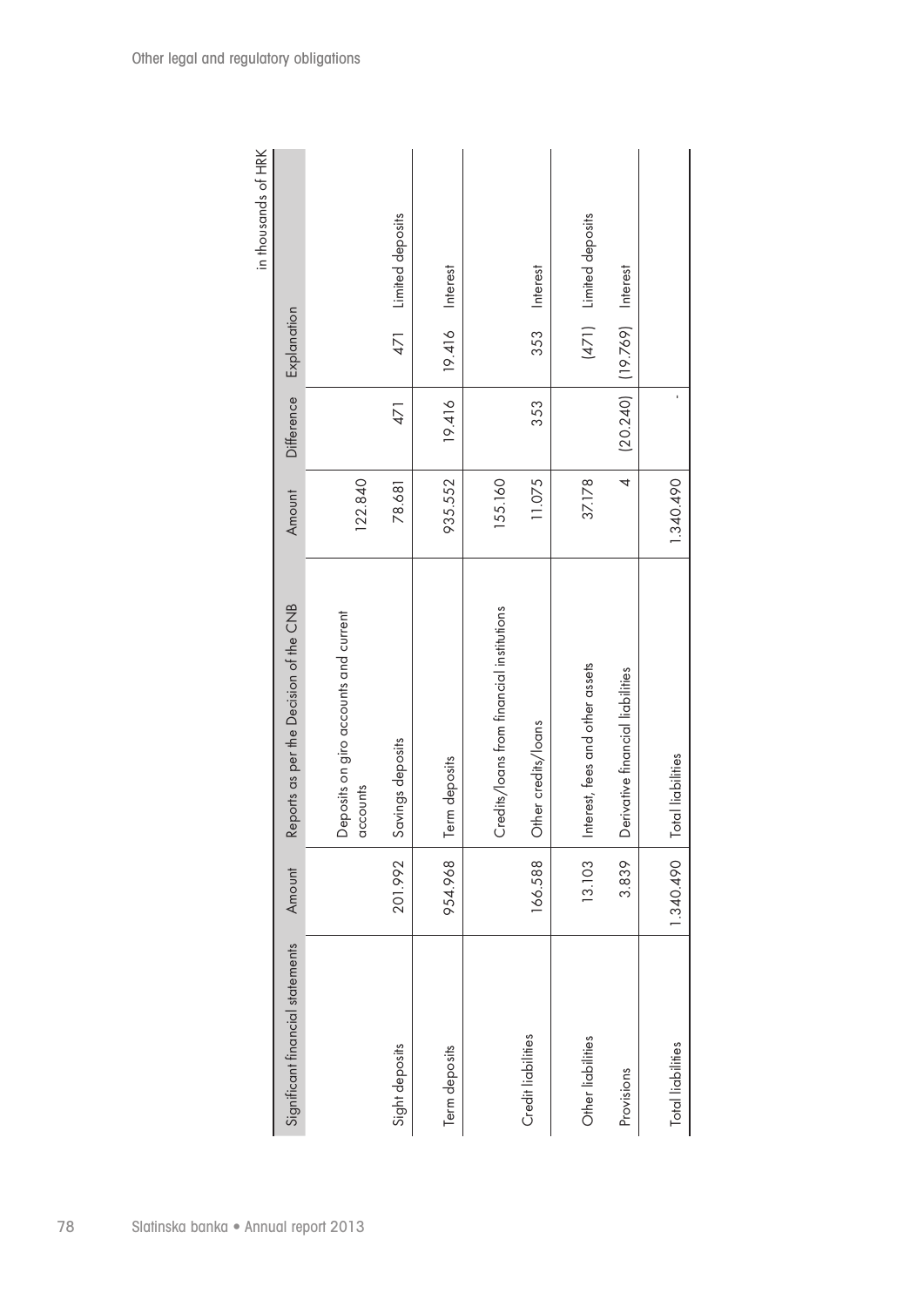|                                  |              |                                                                                                    |           |            | in thousands of HRK |
|----------------------------------|--------------|----------------------------------------------------------------------------------------------------|-----------|------------|---------------------|
| Significant financial statements | Amount       | Reports as per the Decision of the CNB                                                             | Amount    | Difference | Explanation         |
| CAPITAL                          |              | CAPITAL                                                                                            |           |            |                     |
| Capital stock                    | 91.897       |                                                                                                    |           |            |                     |
| Own/treasury shares              | (6.592)      | Shareholder capital                                                                                | 85.305    |            |                     |
|                                  |              | Legal reserves                                                                                     | 4.729     |            |                     |
| Revaluation reserves             | 574          | Statutory and other capital reserves                                                               | 10.602    |            |                     |
| Capital gain<br>Reserves         | 91<br>15.182 | adjustment of financial assets available for<br>Unrealised profit (loss) based on value<br>$s$ ale | 574       |            |                     |
| Retained earnings                | 72.859       | Retained earnings (loss)                                                                           | 72.859    |            |                     |
| Profit of current year           | 398          | Profit (loss) of current year                                                                      | 398       |            |                     |
| Total capital                    | 174.467      | Total capital                                                                                      | 174.467   |            |                     |
| TOTAL LIABILITIES AND<br>CAPITAL |              | 1.514.957   TOTAL LIABILITIES AND CAPITAL                                                          | 1.514.957 |            |                     |

in thousands of HRK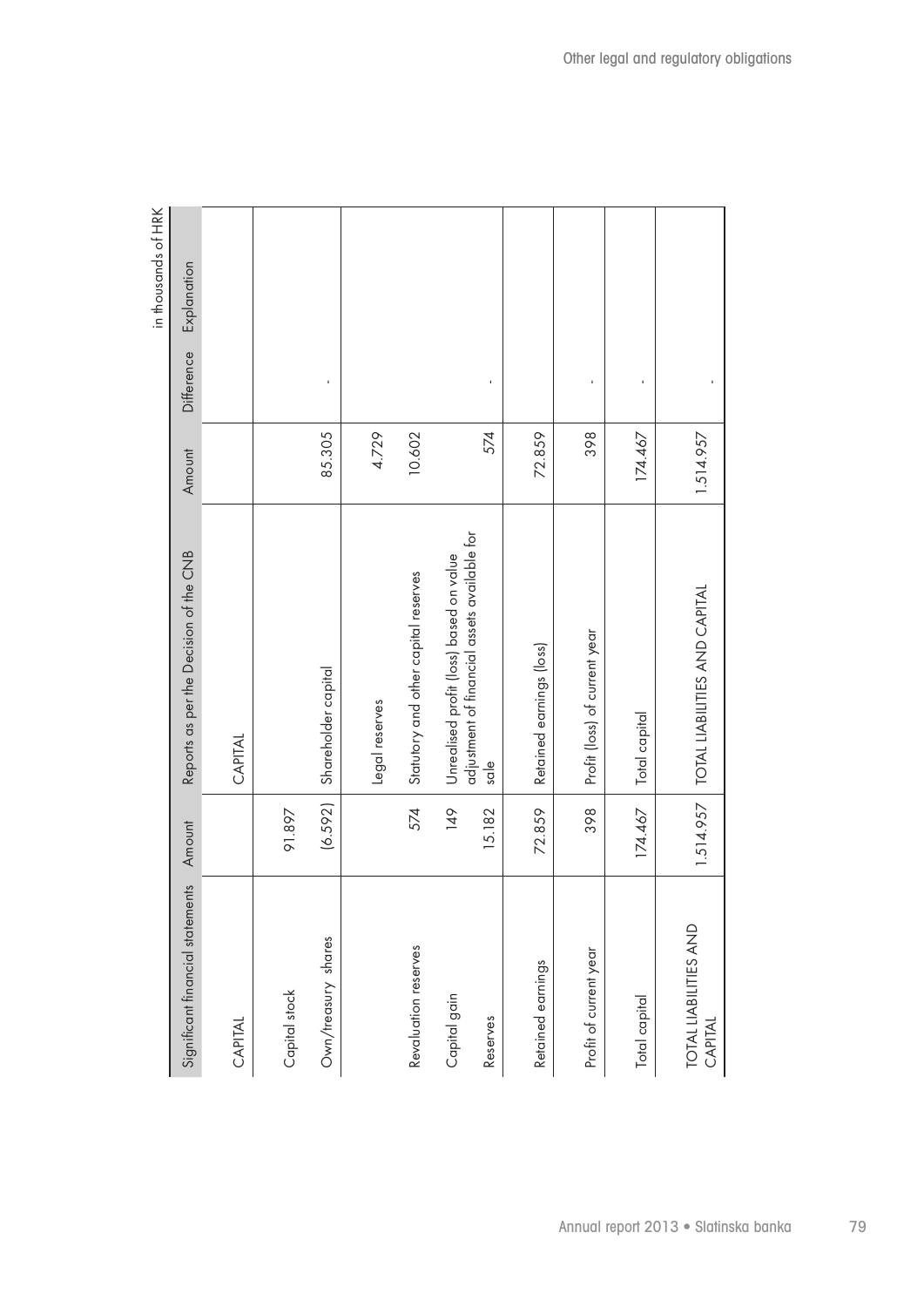### **ADJUSTMENT OF CASH FLOW REPORT**

Deviations of positions in the Cash Flow Report published in the annual financial statements from those defined through prescribed structure and content of the report as per CNB Decision arise from:

- Difference in declaring certain positions in the balance sheet, as is explained in the overview of differences of in the financial position report in significant financial statements with respect to the standard prescribed in the CNB Decision.
- In the annual financial statements, cash and cash equivalents at the beginning and the end of the year show positions of cash and cash equivalents maturing in up to 90 days, while the report, as per the CNB Decision, contains only cash positions.

### **ADJUSTMENT OF REPORT ON CHANGES IN CAPITAL**

The differences in the report on changes in capital, as published in the annual financial statements from those in the report on changes in capital as defined by prescribed structure and content of the report, as per the CNB Decision, pertain only to the grouping of certain capital entries.

In the annual financial statements, the entries of capital gain, legal reserves, reserves for own/treasury shares and other reserves are declared separately, while in the report as per the CNB Decision they are jointly declared under Legal, statutory and other reserves.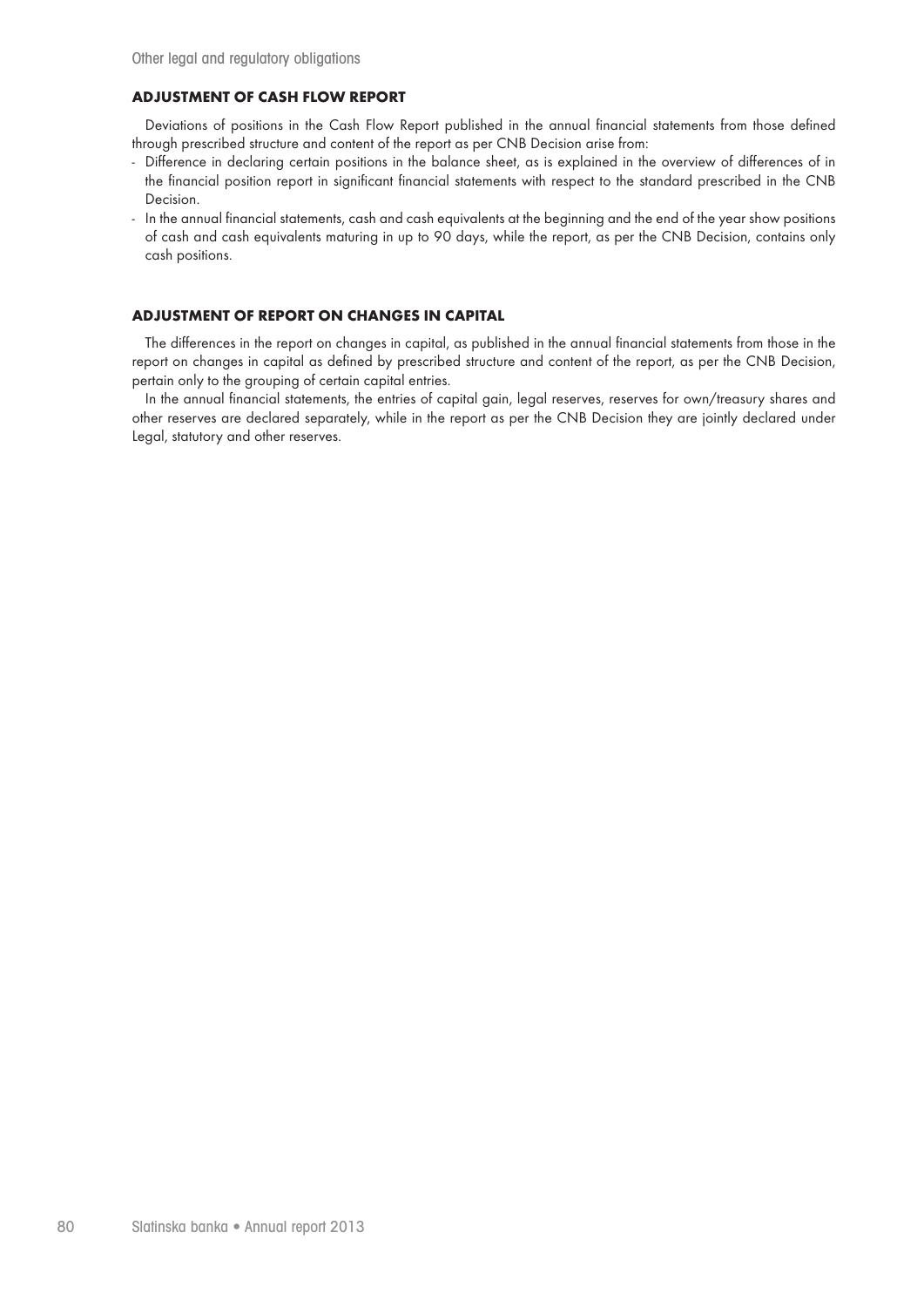# **CORPORATE MANAGEMENT CODEX**

ANNUAL QUESTIONNAIRE

GENERAL COMPANY INFORMATION: Slatinska banka d.d. Slatina

CONTACT PERSON AND TELEPHONE NUMBER:

DATE OF FINNING IN THE QUESTIONNAIRE: 20 March 2014

All questions in this questionnaire pertain to the period of one fiscal year to which the annual financial statements also pertain.

Please use explanations in your responses only when the questions asks for them explicitly.

Answers found in the questionnaire are valued at certain percentages, shown at the beginning of each chapter.

#### DEDICATION TO PRINCIPLES OF CREATIVE MANAGEMENT AND SOCIAL RESPONSIBILITY

Answers to this set of questions carry 20% of the entire indicator with respect to the harmonization of the company with the corporate management codex.

| Question<br>No. | Question                                                                                                                                                                                   | Answer<br>YES / NO | Explanation |
|-----------------|--------------------------------------------------------------------------------------------------------------------------------------------------------------------------------------------|--------------------|-------------|
|                 | Has the company accepted the change of the corporate<br>management codex, or adopted its own corporate management<br>policy?                                                               | <b>YES</b>         |             |
| $\mathcal{P}$   | Are there adopted corporate management codex principles within<br>internal company policies?                                                                                               | <b>YES</b>         |             |
| 3               | Does the company, within its annual financial statements, publish<br>its conformance with the principles of corporate management, in<br>accordance with the principle of "use or explain"? | <b>YES</b>         |             |
| $\overline{4}$  | At decision-making, does the company take into consideration<br>interests of all shareholders, in accordance with the corporate<br>management codex principles?                            | <b>YES</b>         |             |

#### SHAREHOLDERS AND GENERAL ASSEMBLY

Answers to this set of questions carry 30% of the entire indicator with respect to the harmonization of the company with the corporate management codex.

| Question<br>No. | Question                                                                                                                                                                                             | Answer<br>YES / NO | Explanation                                                                                                                            |
|-----------------|------------------------------------------------------------------------------------------------------------------------------------------------------------------------------------------------------|--------------------|----------------------------------------------------------------------------------------------------------------------------------------|
| 5               | Is the Company a part of joint shareholding with another company<br>or companies? (If so, explain)                                                                                                   | <b>NO</b>          |                                                                                                                                        |
| 6               | Does each Company share give the right to one vote? (if not,<br>explain)                                                                                                                             | <b>YES</b>         |                                                                                                                                        |
| $\overline{7}$  | Does the company have the same approach toward, and offer the<br>same conditions, to all shareholders? (If not, explain)                                                                             | <b>YES</b>         |                                                                                                                                        |
| 8               | Is the issuing of authorisation (proxy) for voting at the General<br>Assembly fully simplified and void of strict formalistic conditions? (If<br>not, explain)                                       | <b>YES</b>         |                                                                                                                                        |
| 9               | Did the Company ensure (free of charge) proxies for shareholders<br>who could not, for any reason, vote at the General Assembly, to<br>vote in accordance with their instructions? (If not, explain) | <b>NO</b>          | The Company provided proxy<br>forms for taking part in the<br>General Assembly. The forms<br>can be found on the Company<br>web pages. |

Tihomir Grđan, tel. 033/840- 480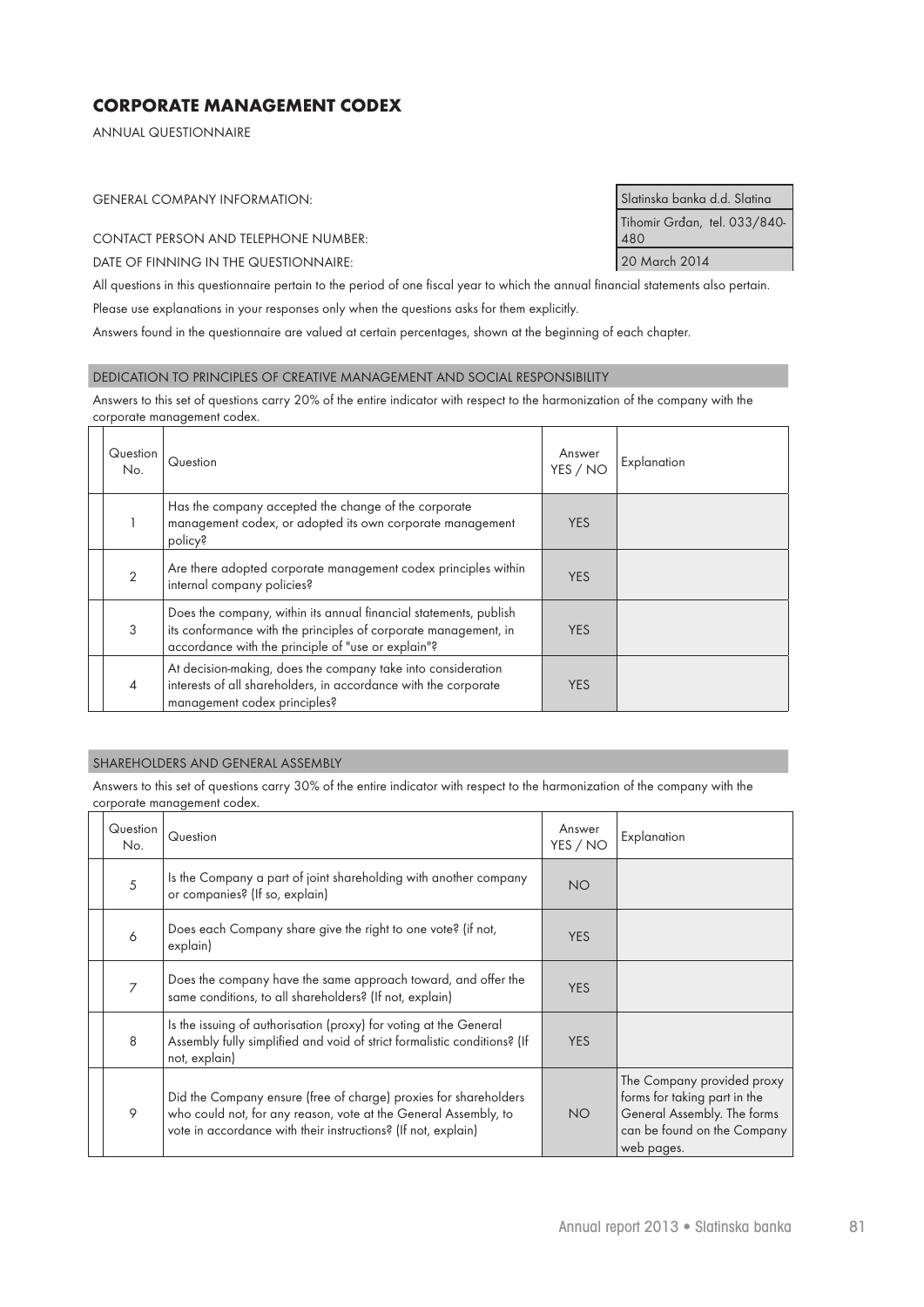| 10 | Has the Company, or the Management Board, when convening<br>the General Assembly, set a date for according to which it will<br>check the position in the share register - which will be competent<br>for realising the right to vote in the General Assembly, in a way that<br>this date is before the General Assembly, but no more than six days<br>before it? (If not, explain) | <b>YES</b> |                                                                                                                                                      |
|----|------------------------------------------------------------------------------------------------------------------------------------------------------------------------------------------------------------------------------------------------------------------------------------------------------------------------------------------------------------------------------------|------------|------------------------------------------------------------------------------------------------------------------------------------------------------|
| 11 | Were the minutes of the General Assembly, as well as all relevant<br>information and documents with explanations pertaining to<br>the minutes published on the web pages of the Company and<br>accessible in the Company facilities to the shareholders from the first<br>public issue of the minutes? (If not, explain)                                                           | <b>YES</b> |                                                                                                                                                      |
| 12 | Does the decision on the dividend payout or prepayment of the<br>dividend contain the date on which a person who is a shareholder<br>of the Company realizes his or her right to the dividend payout, as<br>well as the date and the period for said payout? (If not, explain)                                                                                                     | <b>NO</b>  | The Company did not pay out<br>dividends                                                                                                             |
| 13 | Does the date of payout of dividend or prepayment of dividend fall<br>at most 30 days after the decision? (If not, explain)                                                                                                                                                                                                                                                        | <b>NO</b>  | The Company did not pay out<br>dividends                                                                                                             |
| 14 | Were any shareholders favoured during the payout/prepayment of<br>dividend? (If so, explain)                                                                                                                                                                                                                                                                                       | <b>NO</b>  | The Company did not pay out<br>dividends                                                                                                             |
| 15 | Have you facilitated to shareholders their participation and voting<br>at the General Assembly using modern communication technology<br>means? (If not, explain)                                                                                                                                                                                                                   | <b>NO</b>  | Participation and voting by the<br>shareholders at the General<br>Assembly of the Company is<br>prescribed by the Company<br>Articles of Association |
| 16 | Were there any conditions set with respect to taking part in the<br>General Assembly or the use of the right to vote (regardless of the<br>law or the articles of association), such as announcing participation<br>beforehand, notarising authorisations/proxies, etc.? (If so, explain)                                                                                          | <b>YES</b> | The obligation of announcing<br>participation beforehand is set<br>by the Articles of Association                                                    |
| 17 | Has the management published publically the decisions of the<br>General Assembly?                                                                                                                                                                                                                                                                                                  | <b>YES</b> |                                                                                                                                                      |
| 18 | Has the management of the Company publicly issued/published<br>information on possible claims challenging said decisions? (If not,<br>explain)                                                                                                                                                                                                                                     | <b>NO</b>  | There were none                                                                                                                                      |

### MANAGEMENT AND SUPERVISORY BODIES

NAME MEMBERS OF THE MANAGEMENT BOARD AND THEIR FUNCTIONS:

Angelina Horvat (Chairwoman), Marko Brnić (Member)

Ružica Vađić (Chairwoman), Tomislav Rosandić (Vice-chairman), Hrvoje Markovinović, Denis Smolar i Baženka Eror Matić (Members)

### NAME MEMBERS OF THE SUPERVISORY BOARD AND THEIR FUNCTIONS:

Answers to this set of questions carry 20 % of the entire indicator with respect to the harmonization of the company with the corporate management codex

| Question<br>No. | Question                                                                                                                                                                                                                                                                                           | Answer<br>YES / NO | Explanation                                                                                                                                                                                                         |
|-----------------|----------------------------------------------------------------------------------------------------------------------------------------------------------------------------------------------------------------------------------------------------------------------------------------------------|--------------------|---------------------------------------------------------------------------------------------------------------------------------------------------------------------------------------------------------------------|
| 19              | Has the Supervisory Board, or the Management Board, reached the<br>decision on its operational framework, including the list of regular<br>meetings and information which regularly and timely needs to be<br>placed at the disposal to the members of the supervisory board? (If<br>not, explain) | <b>NO</b>          | The Supervisory Board<br>convenes at least once a<br>month and enacts decisions in<br>its purview, in accordance with<br>the Articles of Association and<br>the Rules of Conduct of the<br><b>Supervisory Board</b> |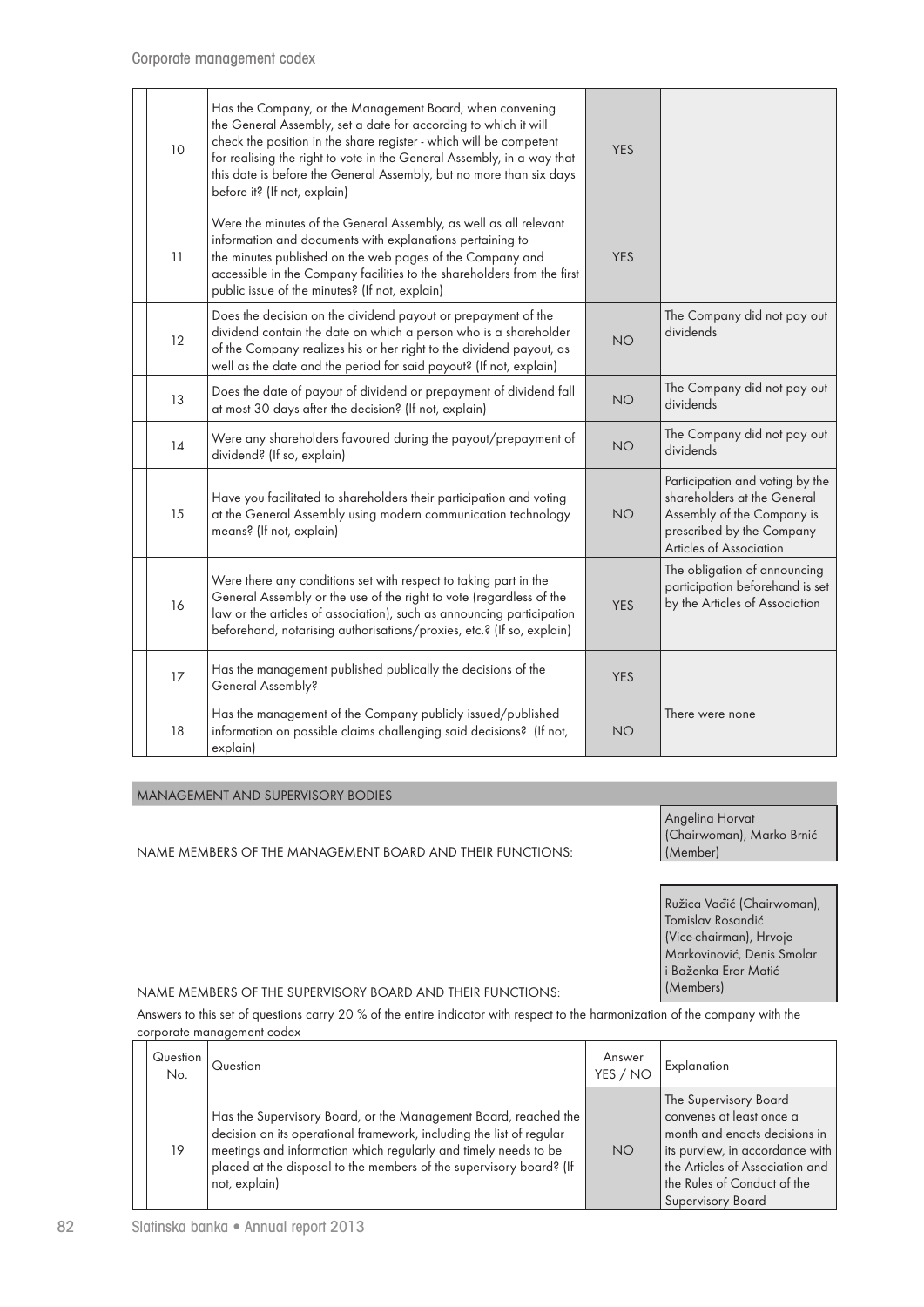| 20 | Did the Supervisory Board, or the Management Board, enact<br>internal Rules of Conduct? (If not, explain)                                                                                                                                                                                                                                             | <b>YES</b> |                                                                                                      |
|----|-------------------------------------------------------------------------------------------------------------------------------------------------------------------------------------------------------------------------------------------------------------------------------------------------------------------------------------------------------|------------|------------------------------------------------------------------------------------------------------|
| 21 | Is the Supervisory Board, or the non-executive directors in the<br>Management Board, mostly comprised of independent members? (If<br>not, explain)                                                                                                                                                                                                    | <b>YES</b> |                                                                                                      |
| 22 | Does the Bank have a long-term succession plan? (If not, explain)                                                                                                                                                                                                                                                                                     | <b>NO</b>  | Members of the Management<br>Board are named by the<br>Supervisory Board, and<br>approved by the CNB |
| 23 | Is the compensation/bonus received by the members of the SB<br>and the MB completely or partly determined according to the<br>contribution to the success of the Company? (If not, explain)                                                                                                                                                           | <b>NO</b>  | The compensation/bonus is<br>determined by the General<br>Assembly                                   |
| 24 | Are supervisory or management board member compensations/<br>bonuses determined by the decision of the General Assembly or by<br>company by-laws? (If not, explain)                                                                                                                                                                                   | <b>YES</b> |                                                                                                      |
| 25 | Is detailed information on all compensations and other income<br>by the Company or persons connected to the Company for each<br>member of the SB or the MB, including the structure of such<br>compensation, published/issued publicly? (If not, explain)                                                                                             | <b>NO</b>  | Expenses are published jointly                                                                       |
| 26 | Does every member of the SB or the MB inform the Company of all<br>changes in connection with their acquisition, waiver or the possibility<br>of fulfilment of their voting rights over the Company shares, by five<br>days after such a change at the latest? (If not, explain)                                                                      | <b>YES</b> |                                                                                                      |
| 27 | Were all transactions in which the members of the SB or MB, or<br>associated persons and the Company and associated persons/<br>entities participated, clearly noted in the Company reports: (If not,<br>explain)                                                                                                                                     | <b>YES</b> |                                                                                                      |
| 28 | Are there contracts or agreements between any member of the SB<br>or MB and the Company?                                                                                                                                                                                                                                                              | <b>NO</b>  |                                                                                                      |
| 29 | Have they been first approved by the SB or the MB? (If not, explain)                                                                                                                                                                                                                                                                                  |            |                                                                                                      |
| 30 | Are important elements of such contracts or agreements contained in<br>the annual report? (If not, explain)                                                                                                                                                                                                                                           |            |                                                                                                      |
| 31 | Has the SB or MB instituted a Naming Commission?                                                                                                                                                                                                                                                                                                      | <b>NO</b>  |                                                                                                      |
| 32 | Has the SB or MB instituted an Awards Commission?                                                                                                                                                                                                                                                                                                     | <b>NO</b>  |                                                                                                      |
| 33 | Has the SB or MB instituted an Audit Commission?                                                                                                                                                                                                                                                                                                      | <b>YES</b> |                                                                                                      |
| 34 | Are most Commission members independent members of the SB? (If<br>not, explain)                                                                                                                                                                                                                                                                       | <b>YES</b> |                                                                                                      |
| 35 | Has the Commission followed the integrity of financial information<br>of the Company, and especially the correctness and consistency<br>of accounting methods used by the Company and the Group<br>the Company belongs to, including the criteria for consolidating<br>financial statements of companies belonging to the Group? (If not,<br>explain) | <b>YES</b> |                                                                                                      |
| 36 | Has the Commission assessed the quality of the internal controls<br>system and the risk management system, with the goal being proper<br>identification of main risks the Company is exposed to (including<br>risks tied to adherence to regulations), i.e. their proper identification,<br>exposure, and management? (If not, explain)               | <b>YES</b> |                                                                                                      |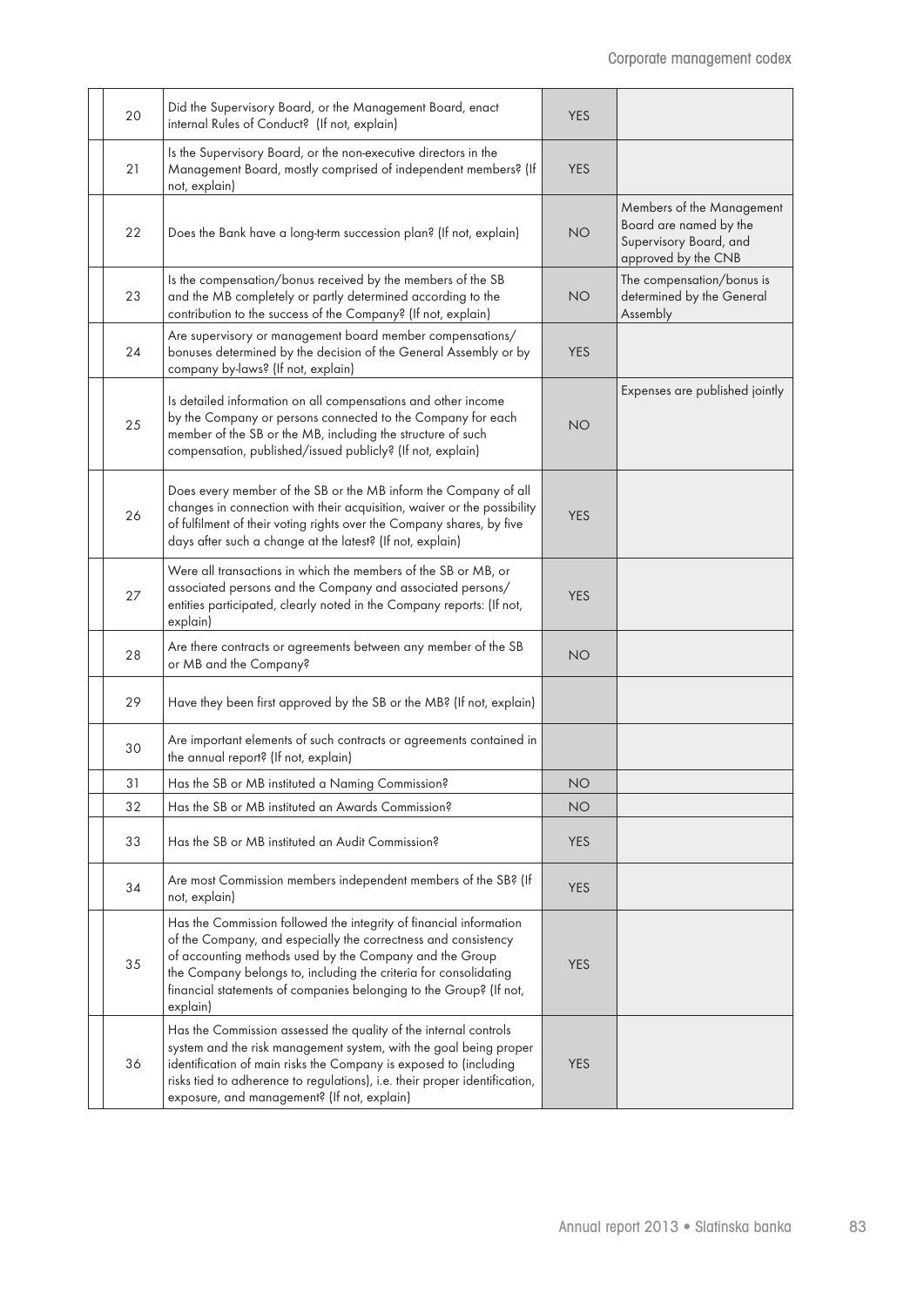| 37 | Did the Commission work on ensuring the efficiency of the internal<br>audit system, especially through drafting recommendations during<br>phases of choosing, naming, repeat naming and dismissal of internal<br>audit managers and with respect to assets available to them, as well<br>as the assessment of actions undertaken by managers in view of<br>findings and recommendations of the internal audit? (If not, explain) | <b>YES</b> |                                                                                                        |
|----|----------------------------------------------------------------------------------------------------------------------------------------------------------------------------------------------------------------------------------------------------------------------------------------------------------------------------------------------------------------------------------------------------------------------------------|------------|--------------------------------------------------------------------------------------------------------|
| 38 | If the function of internal audit does not exist within the Company,<br>has the Commission made an assessment of the need to introduce it?<br>(If not, explain)                                                                                                                                                                                                                                                                  | <b>YES</b> | The Bank organised the<br>function of internal audit.                                                  |
| 39 | Did the Commission monitor the independence and objectivity of the<br>external auditor, especially with respect to the rotation of authorised<br>auditors within the auditors' company and the compensation the<br>Company is paying for their services? (If not, explain)                                                                                                                                                       | <b>YES</b> |                                                                                                        |
| 40 | Has the Commission followed the nature and the quantity of services<br>not constituting an audit, but still being received by the Company<br>from the auditors' or associated entities? (If not, explain)                                                                                                                                                                                                                        | <b>NO</b>  | No such services                                                                                       |
| 41 | Has the Commission drafted such regulations on which services<br>the auditors' and their associates may not render to the Company,<br>which services they may render only with previous approval by the<br>Commission, and which services they may perform without previous<br>approval? (If not, explain)                                                                                                                       | <b>NO</b>  | This is regulated through legal<br>provisions. External auditor<br>performs auditing services<br>only. |
| 42 | Has the Commission deliberated on the efficiency of external audit<br>and the actions of the senior management staff with respect to the<br>recommendations made by the external auditor? (If not, explain)                                                                                                                                                                                                                      | <b>YES</b> |                                                                                                        |
| 43 | Has the Audit Commission ensured submission of high-quality<br>information by dependant and associated companies and third<br>parties (such as expert advisors)? (If not, explain)                                                                                                                                                                                                                                               | <b>YES</b> |                                                                                                        |
| 44 | Was the documentation relevant for the operation of the SB or MB<br>submitted on time to all members? (If not, explain)                                                                                                                                                                                                                                                                                                          | <b>YES</b> |                                                                                                        |
| 45 | Were all decisions and voting results noted in the SB/MB meeting<br>minutes? (If not, explain)                                                                                                                                                                                                                                                                                                                                   | <b>NO</b>  |                                                                                                        |
| 46 | Has the SB/MB drafted the evaluation of its performance in<br>the previous period, including assessment of contribution and<br>competence of each individual member, as well as the joint<br>performance of the Commission, assessment of performances of<br>SB-established commissions, and the assessment of goals met with<br>respect to those set by the Company?                                                            | <b>NO</b>  |                                                                                                        |
| 47 | Has the Company published the statement on the policy of<br>management and SB, MB and Management awards as a part of<br>the annual report? (If not, explain)                                                                                                                                                                                                                                                                     | <b>NO</b>  |                                                                                                        |
| 48 | Is the Statement on the SB/MB/Management awarding policy<br>constantly present on the web pages of the Company? (If not,<br>explain)                                                                                                                                                                                                                                                                                             | <b>NO</b>  | Awarding is defined through<br>employment contracts                                                    |
| 49 | Is detailed information on all salaries and compensations for<br>each member of the Management or executive directors publicly<br>declared in the annual report? (If not, explain)                                                                                                                                                                                                                                               | <b>NO</b>  | Expenses are published jointly                                                                         |
| 50 | Are all forms of awards to the members of the management or the<br>SB, including options and other benefits publicly declared (in detail<br>by entry and person) in the annual report? (If not, explain)                                                                                                                                                                                                                         | <b>YES</b> | Expenses are published jointly                                                                         |
| 51 | Were all transactions in which the members of the SB or MB, or<br>associated persons and the Company or associated persons/entities<br>participated, clearly noted in the Company reports: (If not, explain)                                                                                                                                                                                                                     | <b>YES</b> |                                                                                                        |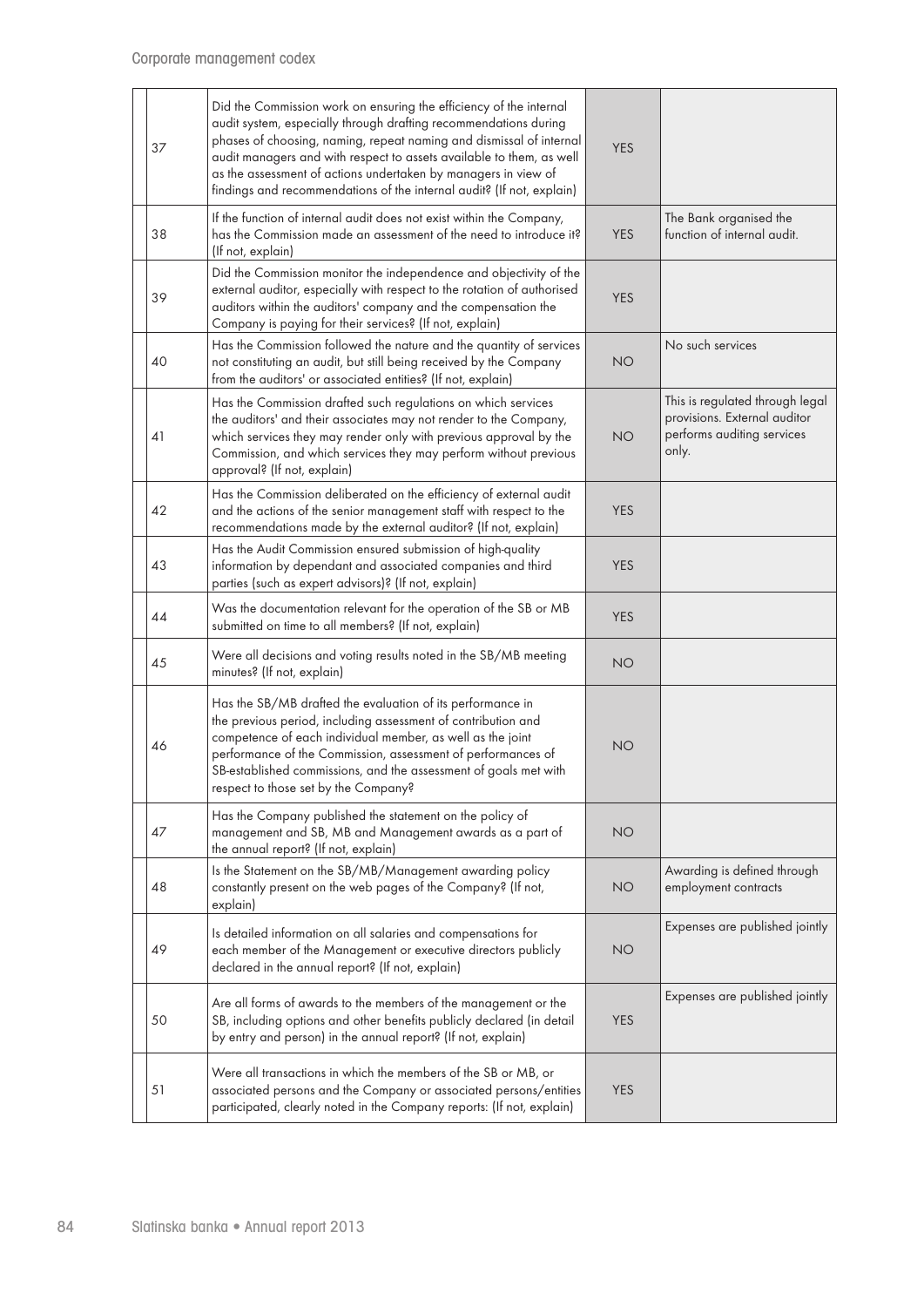| 52 | Does the report which the Supervisory Board or the Management<br>Board submits to the General Assembly contain (along with the<br>legally prescribed report), the assessment of total business success<br>of the Company (read: the Bank), activities of the Company<br>management, and special cooperation of the Board with the<br>management? (If not, explain) | <b>NO</b> |  |
|----|--------------------------------------------------------------------------------------------------------------------------------------------------------------------------------------------------------------------------------------------------------------------------------------------------------------------------------------------------------------------|-----------|--|
|----|--------------------------------------------------------------------------------------------------------------------------------------------------------------------------------------------------------------------------------------------------------------------------------------------------------------------------------------------------------------------|-----------|--|

## AUDIT AND INTERNAL CONTROL MECHANISMS

Answers to this set of questions carry 10% of the entire indicator with respect to the harmonization of the company with the corporate management codex.

| Question<br>No. | Question                                                                                                                                                               | Answer<br>YES / NO | Explanation                                                                                                             |
|-----------------|------------------------------------------------------------------------------------------------------------------------------------------------------------------------|--------------------|-------------------------------------------------------------------------------------------------------------------------|
| 53              | Does the Company have its external auditing company?                                                                                                                   | <b>YES</b>         |                                                                                                                         |
| 54              | Is the external auditor connected to the Company in ownership or<br>interest?                                                                                          | <b>NO</b>          |                                                                                                                         |
| 55              | Does the external auditor offer other services to the Company,<br>whether by itself or through associated entities?                                                    | <b>NO</b>          |                                                                                                                         |
| 56              | Has the company publicly declared the amounts of compensation<br>paid out to external auditors for services of audit and other services<br>rendered? (If not, explain) | <b>NO</b>          | The external auditor provided<br>only the services of audit,<br>in accordance with the<br>conditions of their business. |
| 57              | Does the Company have internal auditors and an integrated system<br>of internal control? (If not, explain)                                                             | <b>YES</b>         |                                                                                                                         |

## BUSINESS TRANSPARENCY AND PUBLIC APPEARANCE

Answers to this set of questions carry 20% of the entire indicator with respect to the harmonization of the company with the corporate management codex

| Question<br>No. | Question                                                                                                                                                                                                                                                  | Answer<br>YES / NO | Explanation |
|-----------------|-----------------------------------------------------------------------------------------------------------------------------------------------------------------------------------------------------------------------------------------------------------|--------------------|-------------|
| 58              | Are semi-annual, annual and quarterly reports available to<br>shareholders?                                                                                                                                                                               | <b>YES</b>         |             |
| 59              | Has the Company drafted a calendar of important events?                                                                                                                                                                                                   | <b>NO</b>          |             |
| 60              | Has the Company introduced mechanism whereby persons who<br>handle or come into contact with eyes-only (privileged) information<br>have the nature and significance of that information explained to<br>them, including limitations?                      | <b>YES</b>         |             |
| 61              | Has the Company introduced mechanisms ensuring oversight over<br>the flow of privileged information and possible misuse of the same?                                                                                                                      | <b>YES</b>         |             |
| 62              | Did anyone suffer negative consequences because he/she pointed<br>out to the competent bodies within the Company or outside the<br>Company any insufficiencies in the application of regulations or<br>ethical norms within the Company? (If so, explain) | <b>NO</b>          |             |
| 63              | Did the Company have any meetings during the previous year with<br>interested investors?                                                                                                                                                                  | <b>NO</b>          |             |
| 64              | Are all members of the Management, the SB and the MB in<br>agreement that the answers to the questions in this questionnaire, to<br>their best knowledge, completely true?                                                                                | <b>YES</b>         |             |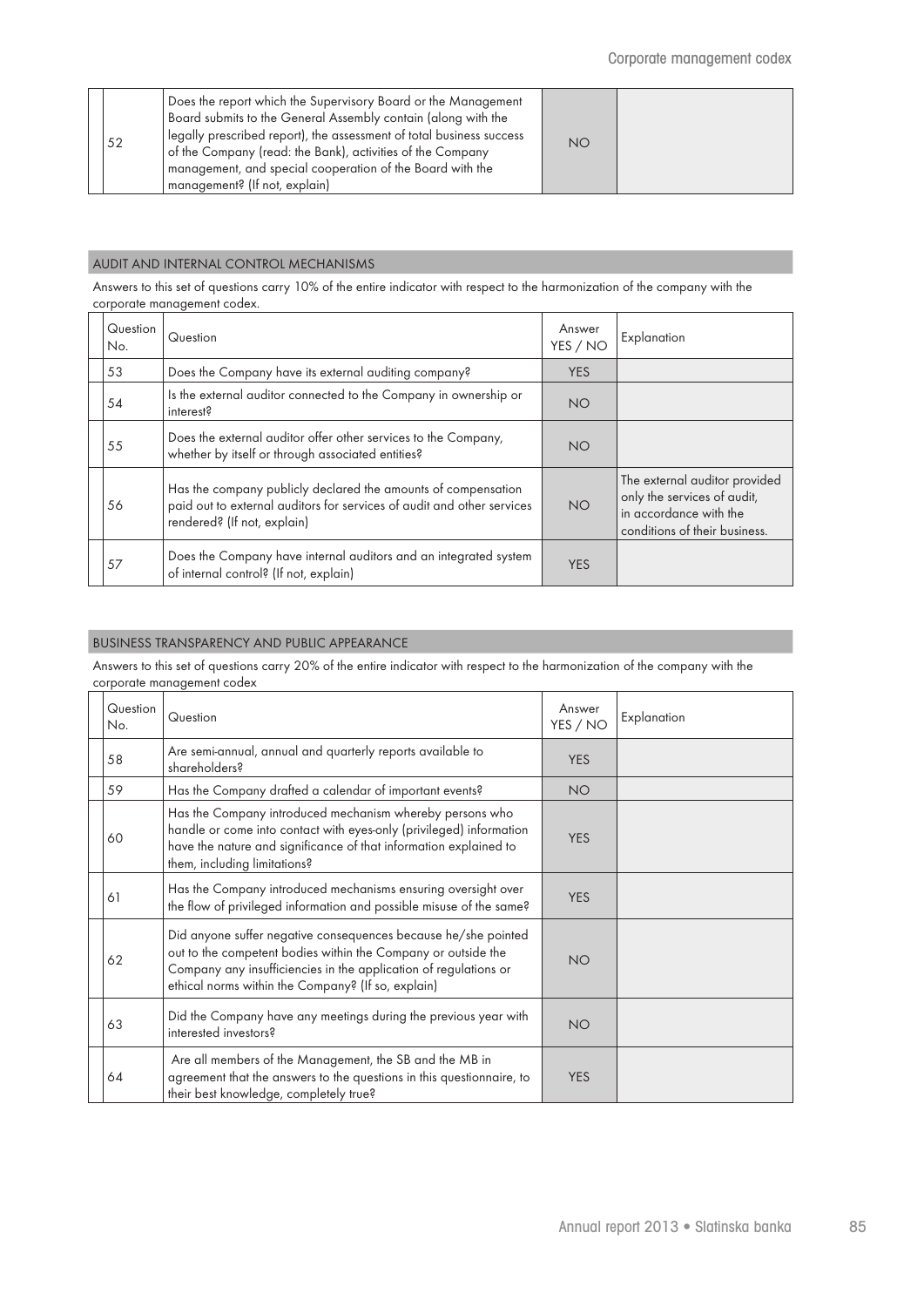

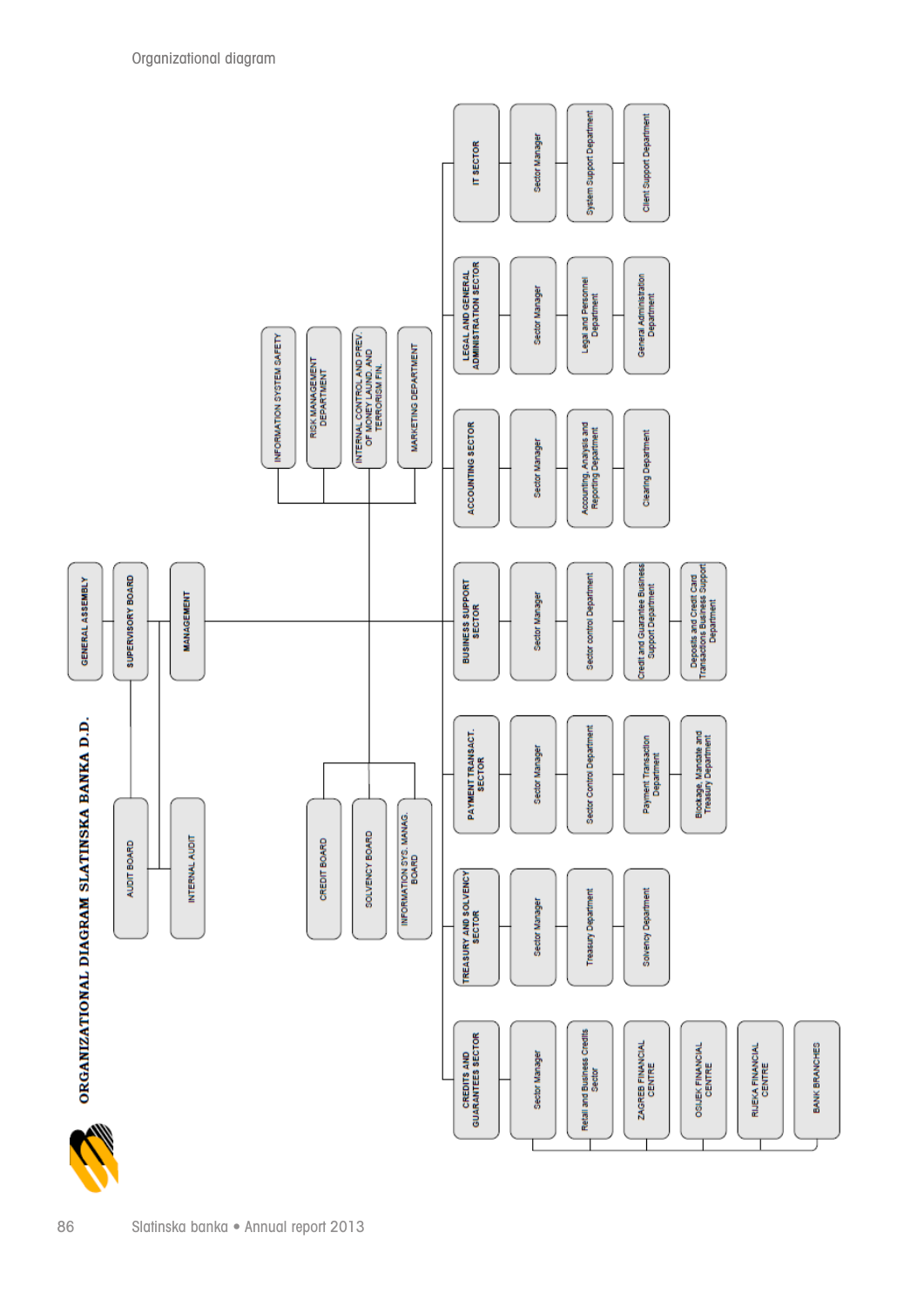# **CONTACTS**

| SUPERVISORY BOARD                                | Mrs. Ružica Vađić, Chairwoman        |  |  |
|--------------------------------------------------|--------------------------------------|--|--|
|                                                  | Mrs. Blaženka Eror Matić - Member    |  |  |
|                                                  | Mr. Hrvoje Markovinović - Member     |  |  |
|                                                  | Mr. Denis Smolar - Member            |  |  |
|                                                  | Mr. Tomislav Rosandić - Member       |  |  |
| CHAIRWOMAN OF THE MANAGEMENT BOARD               | Angelina Horvat, M.Sc.Econ.          |  |  |
|                                                  | V.Nazora 2, Slatina                  |  |  |
|                                                  | Tel: 033/840-400, 840-401            |  |  |
|                                                  | Fax: 033/551-566                     |  |  |
|                                                  | E-mail: ahorvat@slatinska-banka.hr   |  |  |
|                                                  |                                      |  |  |
| <b>BOARD MEMBER</b>                              | Marko Brnić, M.Sc.Econ.              |  |  |
|                                                  | V. Nazora 2, Slatina                 |  |  |
|                                                  | Tel: 033/840-400, 01/455-0397        |  |  |
|                                                  | fax: 033/551-566, 01/461-4714        |  |  |
|                                                  | E-mail: mbrnic@slatinska-banka.hr    |  |  |
|                                                  |                                      |  |  |
| <b>BUSINESS SUPPORT SECTOR EXECUTIVE MANAGER</b> | Elvis Mališ, M.Sc.Econ.              |  |  |
|                                                  | V.Nazora 2, Slatina                  |  |  |
|                                                  | Tel: 033/840-400, 840-401            |  |  |
|                                                  | fax: 033/551-566                     |  |  |
|                                                  | E-mail: emalis@slatinska-banka.hr    |  |  |
| CREDITS AND GUARANTEES SECTOR MANAGER            | Tina Živković, M.Sc.                 |  |  |
|                                                  | V.Nazora 2, Slatina                  |  |  |
|                                                  | Tel: 033/840-421                     |  |  |
|                                                  | fax: 033/840-429                     |  |  |
|                                                  | E-mail: tzivkovic@slatinska-banka.hr |  |  |
|                                                  |                                      |  |  |
| <b>BUSINESS SUPPORT SECTOR MANAGER</b>           | Natalina Zdjelarević, M.Sc.Econ.     |  |  |
|                                                  | V.Nazora 2, Slatina                  |  |  |
|                                                  | Tel: 033/840-440                     |  |  |
|                                                  | fax: 033/551-566                     |  |  |

Annual report 2013 · Slatinska banka 87

E-mail: nzdjelarevic@slatinska-banka.hr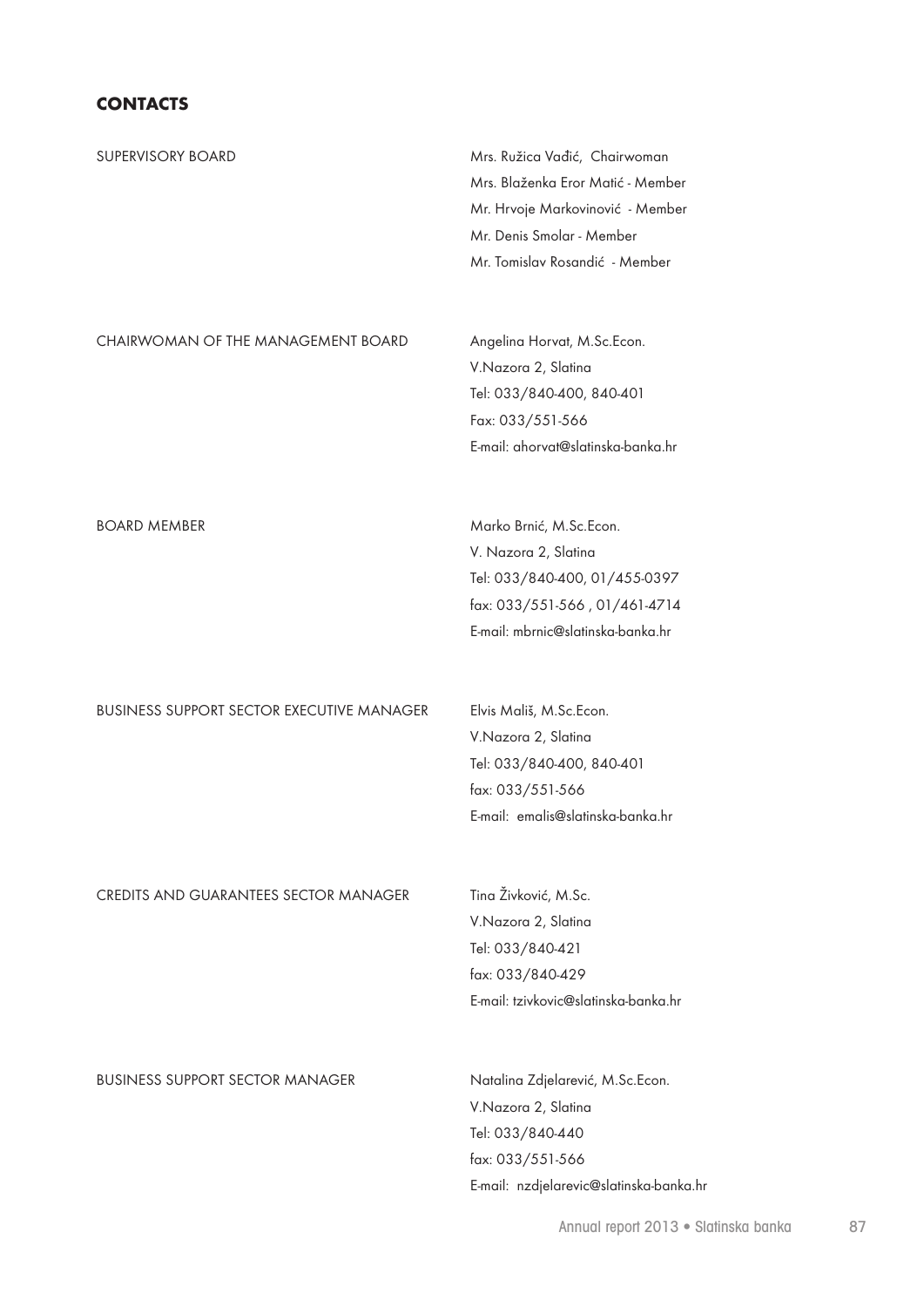| PAYMENT TRANSACTIONS SECTOR MANAGER  | Snježana Pačarić, M.Sc.Econ.        |
|--------------------------------------|-------------------------------------|
|                                      | V.Nazora 2, Slatina                 |
|                                      | Tel: 033/840-430                    |
|                                      | Fax: 033/551-566                    |
|                                      | E-mail: spacaric@slatinska-banka.hr |
|                                      |                                     |
|                                      |                                     |
| TREASURY AND SOLVENCY SECTOR MANAGER | Manuela Kolarić, M.Sc.Econ.         |
|                                      | V.Nazora 2, Slatina                 |
|                                      | Tel: 033/840-438                    |

### ACCOUNTING SECTOR MANAGER Danijela Medved, M.Sc.Econ.

V.Nazora 2, Slatina Tel: 033/840-450 Fax: 033/551-566 E-mail: dmedved@slatinska-banka.hr

E-mail: mkolaric@slatinska-banka.hr

Fax: 033/551-566

### LEGAL AND GENERAL ADMINISTRATION SECTOR MANAGER Nada Samardžić, LLM.

V.Nazora 2, Slatina Tel: 033/840-460 Fax: 033/551-566 E-mail: nsamardzic@slatinska-banka.hr

IT SECTOR MANAGER DRAJ Dražen Brkljač, M.Sc.Eng. V.Nazora 2, Slatina Tel: 033/840-470 Fax: 033/551-566 E-mail: dbrkljac@slatinska-banka.hr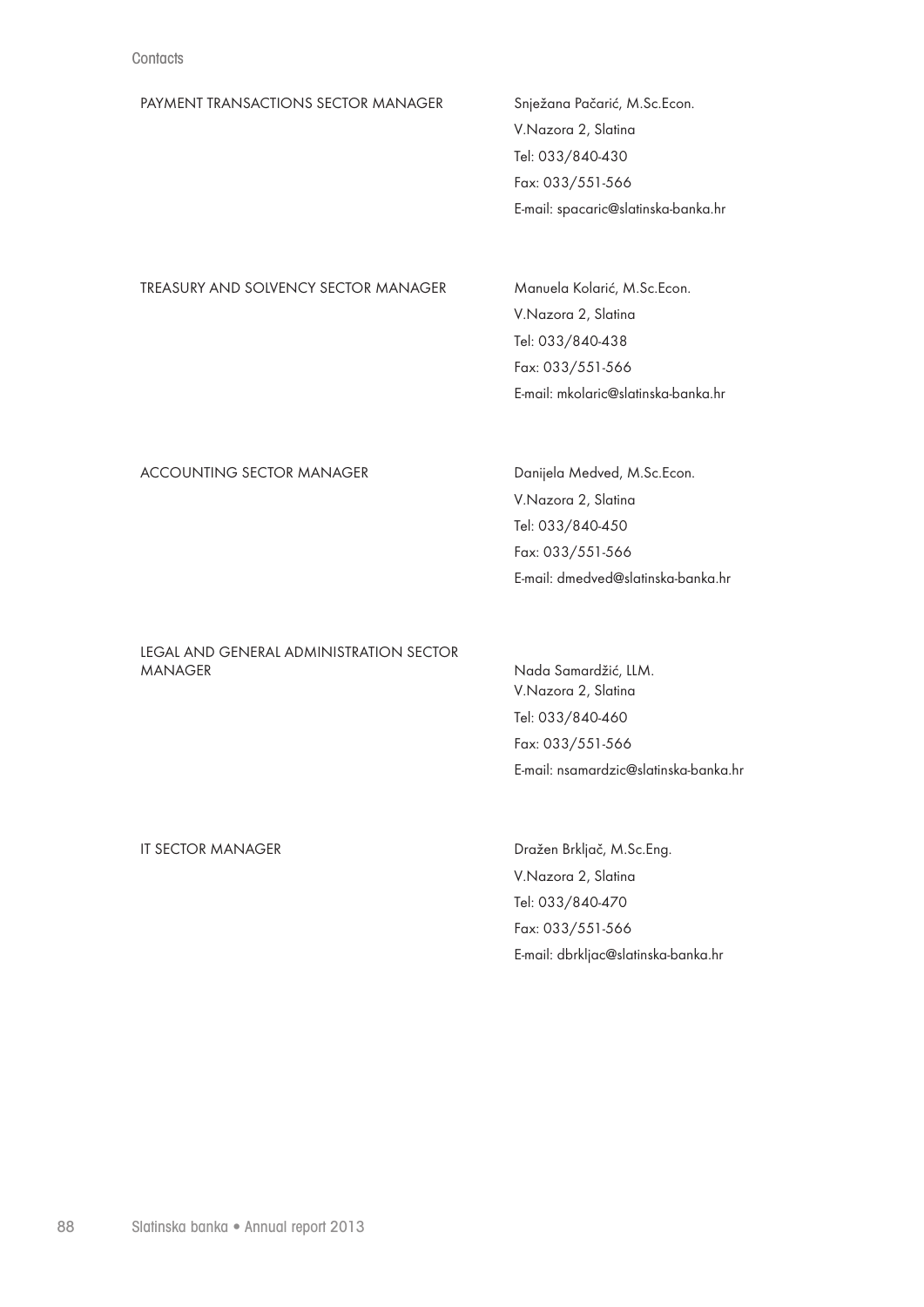### **FINANCIAL CENTRES**

### **FINANCIAL CENTRES**

FINANCIAL CENTRE OSIJEK Županijska 13, 31000 Osijek Manager: Marina Penavin, Tel: 031/200-797

FINANCIAL CENTRE ZAGREB Tomašićeva 2, 10000 Zagreb Manager: Nataša Putak until 07 March 2014 Manager: Tomislav Dolinac, Tel: 01/46-14-706

FINANCIAL CENTRE RIJEKA Jelačićev trg 1, 51000 Rijeka Manager: Vedran Draženović, Tel: 051/332-183

#### **BRANCHES:**

SLATINA BRANCH – MAIN OFFICE V.Nazora 2, 33520 Slatina Manager: Marina Koleno, Tel: 033/840-411

DONJI MIHOLJAC BRANCH Vukovarska 4, 31540 D.Miholjac<br>Ing dr. F. Tuđmana 1, 33514 Čačinci Manager: tm Juraj Nerovčić, Tel: 031/631-221

DARUVAR BRANCH<br>UNIX II. DE SAN SERVIS BROGRESS BRIBIR BRANCH OFFICE Kralja Tomislava 22, 43500 Daruvar Manager: Jasminka Ajdić, Tel: 043/331-469

NAŠICE BRANCH Trg Izidora Kršnjavija 3, 31500 Našice Manager: Sanja Kapraljević, Tel: 031/617-506

 $\blacksquare$ DAKOVO BRANCH SUHOPOLJE BRANCH OFFICE Manager: Ivan Pološki, Tel: 031/811-977

ORAHOVICA BRANCH EXAMPLE SUHOPOLJE BRANCH OFFICE Kralja Zvonimira 14, 33515 Orahovica Manager: Juraj Nerovčić, Tel: 033/674-002

POŽEGA BRANCH KUTJEVO BRANCH OFFICE ČAĐAVICA BRANCH OFFICE Kamenita vrata 4, 34000 Požega Manager: Ivan Renka, Tel: 034/271-279

VALPOVO BRANCH DIE ERRETERNICA BRANCH OFFICE Trg kralja Tomislava bb, 31550 Valpovo Manager: Ignjo Ivanović, Tel: 031/650-450

VIROVITICA BRANCH NOVA BUKOVICA BRANCH OFFICE PLETERNICA BRANCH OFFICE Trg kralja Tomislava 6, 33000 Virovitica Zagrebačka 2, 33518 Nova Bukovica Trg Z. Frankopana 10, 34310 Platernica Manager: Ksenija Stanić, Tel: 033/722-790

PITOMAČA BRANCH KAPTOL BRANCH OFFICE NOVA BUKOVICA BRANCH OFFICE Trg kralja Tomislava bb, 33405 Pitomača Manager: Neven Bedeković, Tel: 033/783-950

KOPRIVNICA BRANCH MIKLEUŠ BRANCH OFFICE Dr. Željka Selingera 2a, Koprivnica Ivana pl. Zajca bb, 33517 Mikleuš Trg Vilima Korajca 15, 34334 Kaptol Manager: Predrag Marković, Tel: 048/621-451

SLAVONSKI BROD BRANCH MOLVE BRANCH OFFICE MIKLEUŠ BRANCH OFFICE Matije Gupca 39, 35000 Slavonski Brod Manager: Filip Tolić, Tel: 035/400-007

ILOK BRANCH Trg žrtava domov. Rata 1, 32236 Ilok Manager: Marina Penavin, Tel:032/590-252



#### **BRANCH OFFICES:**

ČAČINCI BRANCH OFFICE Tel: 033/400-999

Bribir 10, Bribir 51253 Bribir tel: 051/284-164

VIŠKOVO BRANCH OFFICE Vozišće 1, 51216 Viškovo tel: 051/503-756

Bana Jelačića 8, 31400 Đakovo Trg Sv. Terezije 10,33410 Suhopolje Kralja Tomislava 13, 35410 Nova Kapela tel: 035/385-023

> Trg Sv. Terezije 10,33410 Suhopolje tel: 033/ 801-106

Zagrebačka 11, 33523 Čađavica tel: 033/544-232

Trg Graševine 2, 34340 Kutjevo tel:034/315-076

tel: 034/251-829

Zagrebačka 2, 33518 Nova Bukovica tel:033/564-101

tel:034/231-175

Ivana pl. Zajca bb, 33517 Mikleuš tel: 033/563-020

MOLVE BRANCH OFFICE Trg Kralja tomislava 31, 48327 Molve tel: 048/625-453